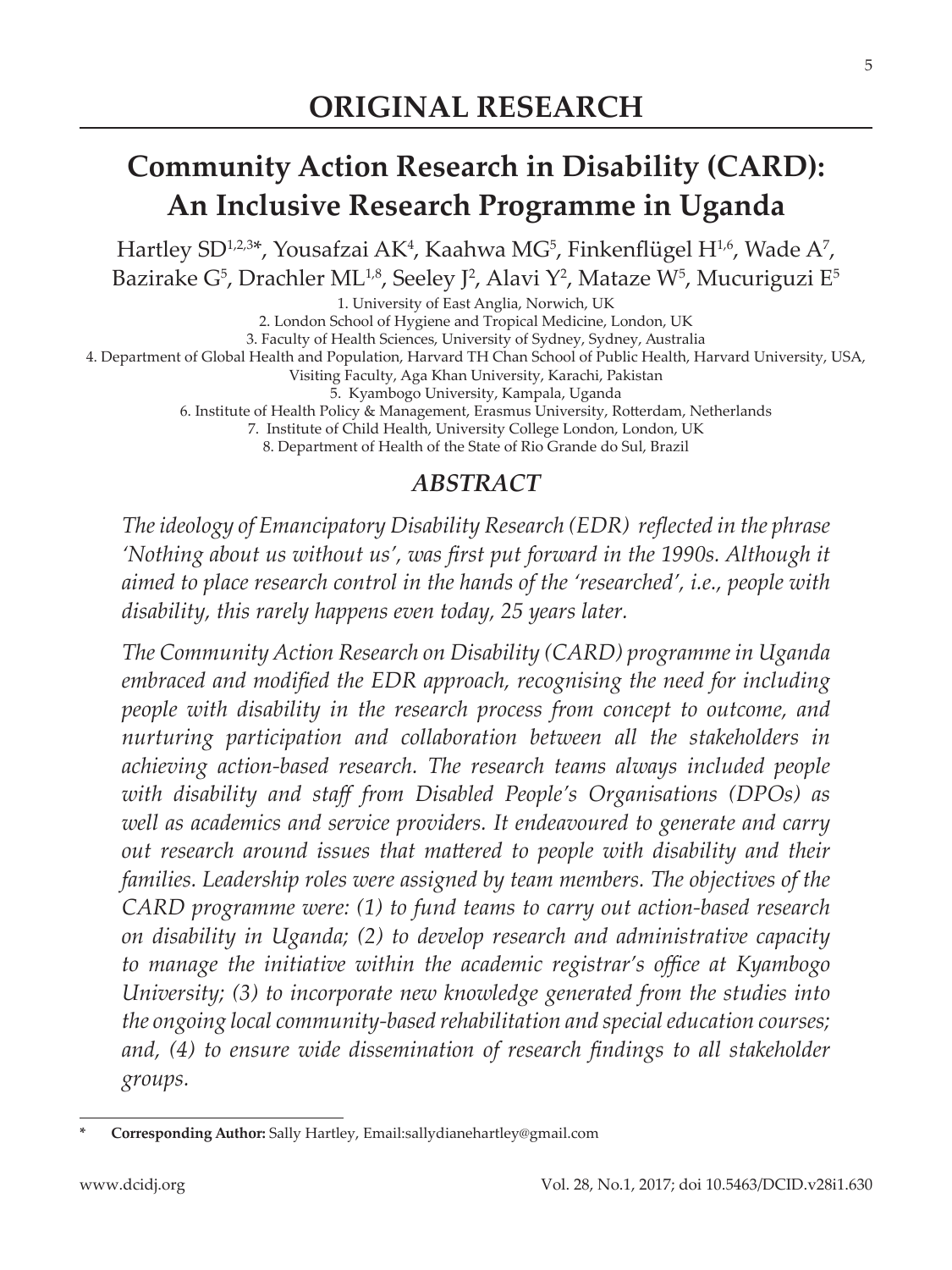*CARD ran for 5 years, commissioning 21 action research studies in the field of disability and community-based services. This paper describes the process, presents the 12 completed studies, examines the extent to which the objectives were achieved and evaluates the experiences of the participating research teams, particularly in relation to the inclusion of its members with disability. It concludes with recommendations for future initiatives designed to promote validity, good value and inclusive approaches in disability research.*

*Keywords: Emancipatory disability research, action research, participation, community based action research, disability research, human rights.*

### **INTRODUCTION**

The basis of the CARD project is rooted in the phrase 'Nothing about us without us'. This phrase was used by Charlton (1998) and Werner (1998) who focussed on human rights for people with disability. They wanted to communicate the idea that no action or policy should be decided by any representative, without the full and direct participation of members affected by that action or policy. Examination of disability research literature at that time indicates that research was mostly led and conducted by people without disability (Barnes and Mercer, 1997. Oliver (1992) was the first to use the term 'emancipatory disability research' (EDR), referring to a new paradigm that emerged from action research, which had the transformative aim of removing barriers and promoting empowerment of people with disability and their engagement in research. Features of this research paradigm included: (1) researchers making themselves accountable to organisations led by people with disability; (2) application of the social model of disability, resulting in an understanding of the social, cultural, environmental and political barriers that lead to disability; (3) ensuring that the voice of people with disability is heard throughout the research process; and, (4) dissemination strategies that reached the end users (Barnes, 2003). It was also argued that EDR should engage individuals with disability at every stage of the research, from concept to outcome, as suggested by Barnes (2003) as this had the potential of influencing the policies and programmes that affected their lives.

Over the last decade, progress towards effective and useful EDR has met with many challenges. Examination of current disability-related research reveals that people with disability are still rarely involved in planning and execution from beginning to end, let alone having ownership of the whole process. For example, examination of a 2015 edition of the 'Journal of Disability, CBR and Inclusive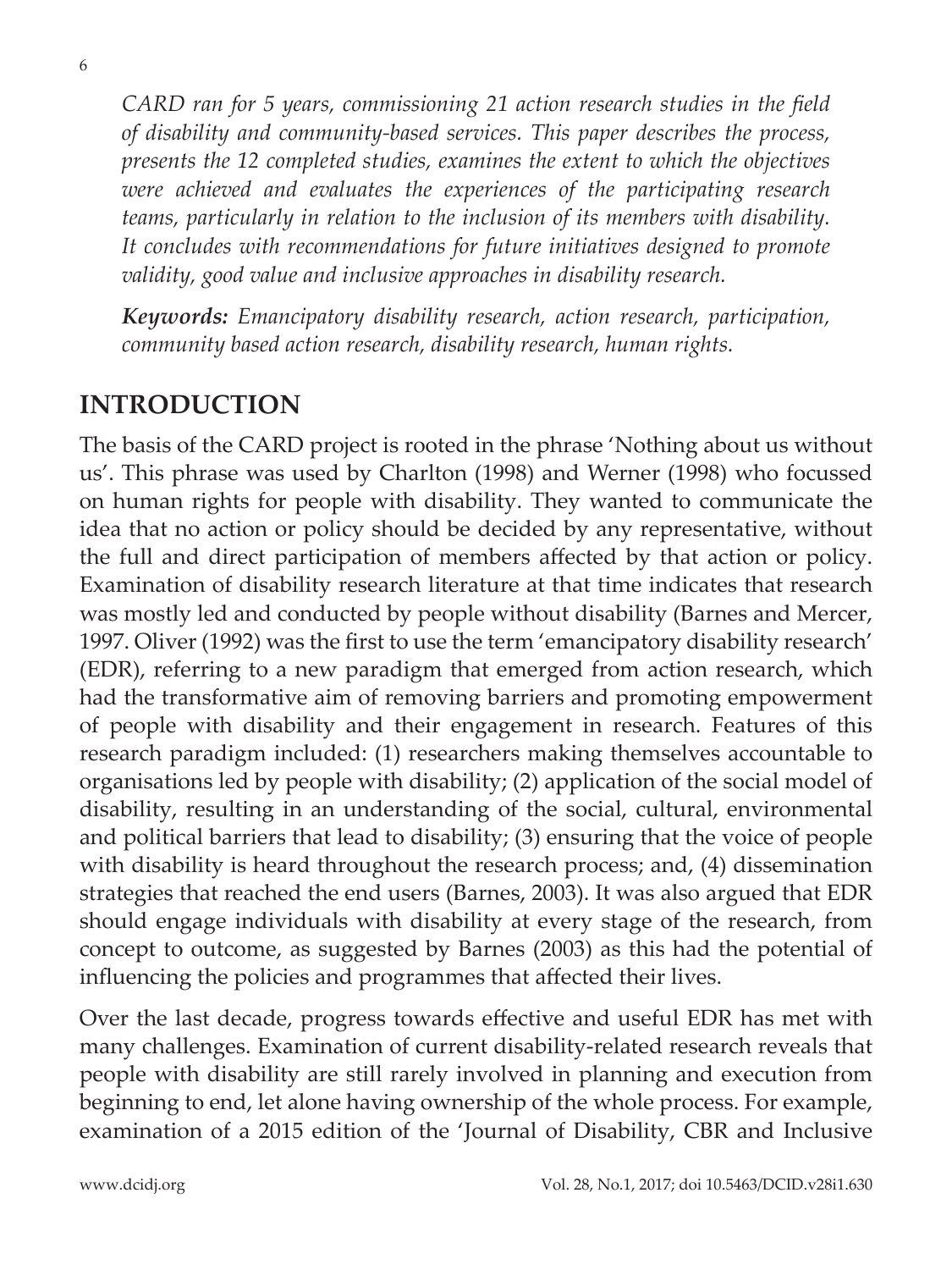7

Development' (vol. 6, No.4) revealed that out of the 8 studies presented, none were led or directly accountable to people with disability. Only 1 study used methods which might reflect an emancipatory ideology as part of the research process. Nevertheless although this study involved disability groups as consultants from the beginning to the end of its programme, none of the final listed authors were people with disability, although acknowledgements were made (Madden et al, 2015). Another 3 of the 8 studies in this journal, collected data from disability groups and incorporated their views into the results presented. The disability status of the authors is not apparent from the information presented in the journal so no conclusion can be drawn about the level of involvement from people with disability, neither is there acknowledgement that such involvement might be desirable. This pattern appears similar in other disability journals.

While there may be multiple factors that lead to the low participation of people with disability in disability research, their presence is only the very beginning of the journey. Mmtali (2009) comments that stakeholders (people with disability and their families), if involved, are usually approached as an after-thought, at the end of a project, rather than being consulted or involved in the development of the research questions from the beginning, and the analysis and interpretation at the end so the crucial emancipatory element can still be lacking even when people with disability appear to be involved.

A wider review of research on disability reveals that a great deal of it tends to focus on the medical or impairment aspects of disability, with less attention to the interactions inherent in the social model or the bio-psychosocial model, as outlined in the World Health Organisation's International Classification of Functioning, Disability and Health framework (ICF) (WHO, 2001). Using the ICF as a research framework enables a wider view of disability than only health conditions, and includes consideration of the environment and personal factors. Despite a resolution adopted by the World Health Assembly in 2001 (WHA54.21) encouraging member states to use the ICF as a research framework, this has also been slow to materialise; although in 2006 the Washington Group on Disability Statistics, in collaboration with the United Nations Statistical Division, made a significant move by developing a population level survey module on disability using an ICF framework (http://www.cdc.gov/nchs/washington\_group.htm).

A second challenge is to clarify the role of qualitative methods in disability research. The community of people with disability reportedly have a preference for qualitative research methods (Barnes, 2003; Mmatli, 2009). They see qualitative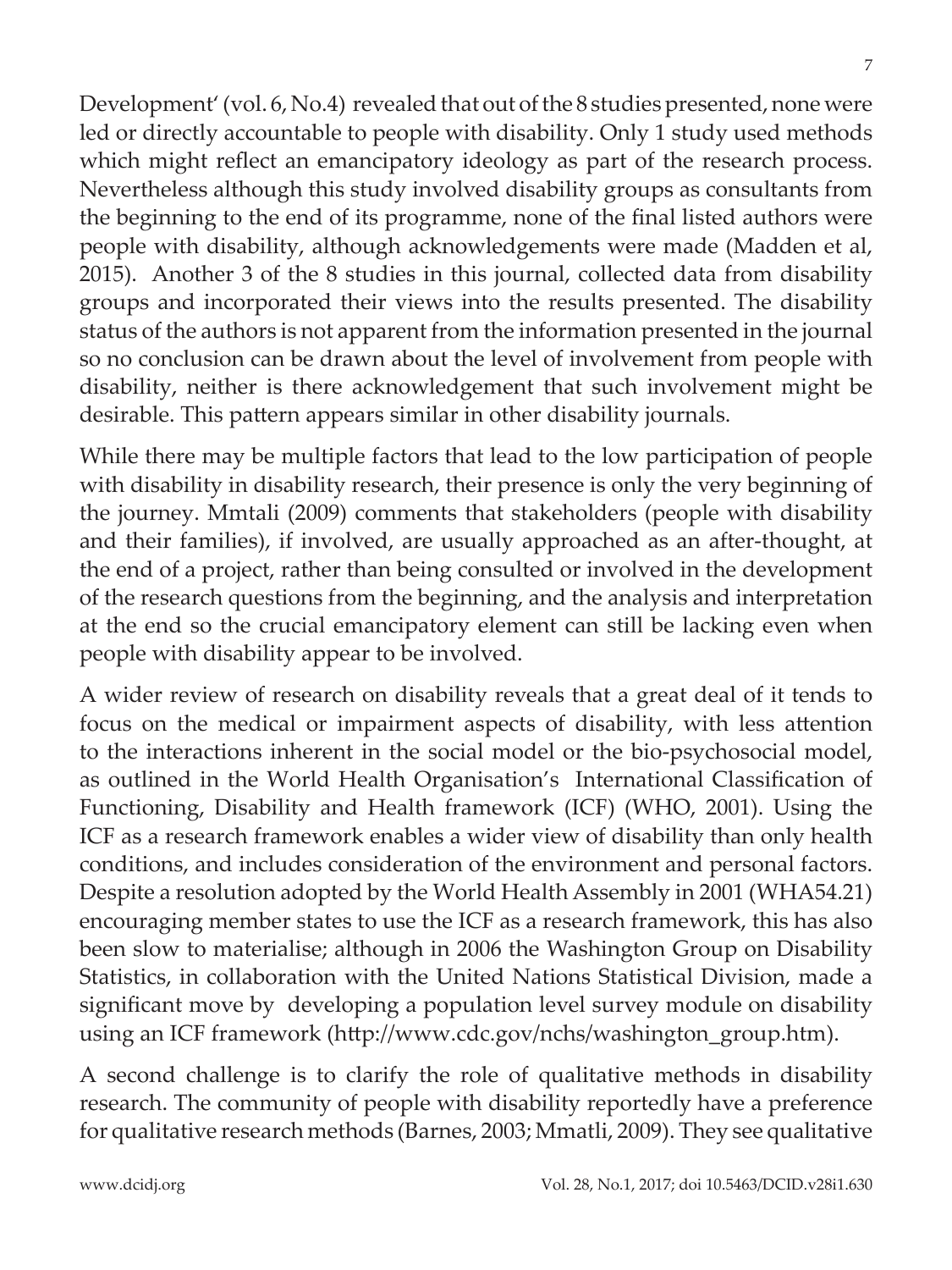8

methods as particularly important at this time because they ensure that the 'voice' (i.e., feelings, points of view, beliefs) of people with disability and their families are heard. This is considered key to an emancipatory approach, but it overlooks the fact that qualitative methods are obviously not appropriate for collecting demographic data or examining the efficacy and effectiveness of interventions. The limitations of taking a predominantly qualitative or descriptive approach are apparent in reviews of disability literature which identify large amounts of descriptive data (Finkenflügel, 2004; Yousafzai et al, 2014), but show little evidence about which interventions work and which do not. Perhaps it is for this reason that the scientific, policy and planning communities prefer the evidence offered by quantitative approaches. However, a predominantly quantitative approach undoubtedly struggles to reflect the attitudes and concerns of people with disability themselves and may again result in misguided research priorities. A balance between the two approaches is the desirable option, together with research capacity development to choose the correct research method in relation to the question being posed.

In addition to these challenges, the utilisation of disability research findings once secured is reported to be poor (Greenwood and Abbott, 2001). For example, in Kilifi, Kenya, research evidence showed a high association between endemic malaria and delayed language development, with subsequent and considerable limitations in local children (Carter et al, 2003). Despite these findings having emerged more than 12 years ago, the health and education services in this area still do not include any significant support for such children. In addition, results from many of the research studies conducted in the same district emphasise the benefits of community-based participatory practices (Gona et al, 2006), yet existing services are still predominantly centrally located and non-participatory. Of course the challenges of utilising research results are not confined to disability alone. Ways of addressing how research evidence can be used more effectively are needed by all avenues of health and education- related research.

However, in disability research, the authors consider that strategies which explicitly support the capacity development of people with disability to participate are a constructive way forward. They consider that the success of such an approach would involve capacity building for the other stakeholders so that both researchers and service providers learn to value and utilise the input of researchers who have disability, by recognising and respecting them as 'experts' in their field. They consider that such an approach has the potential to inform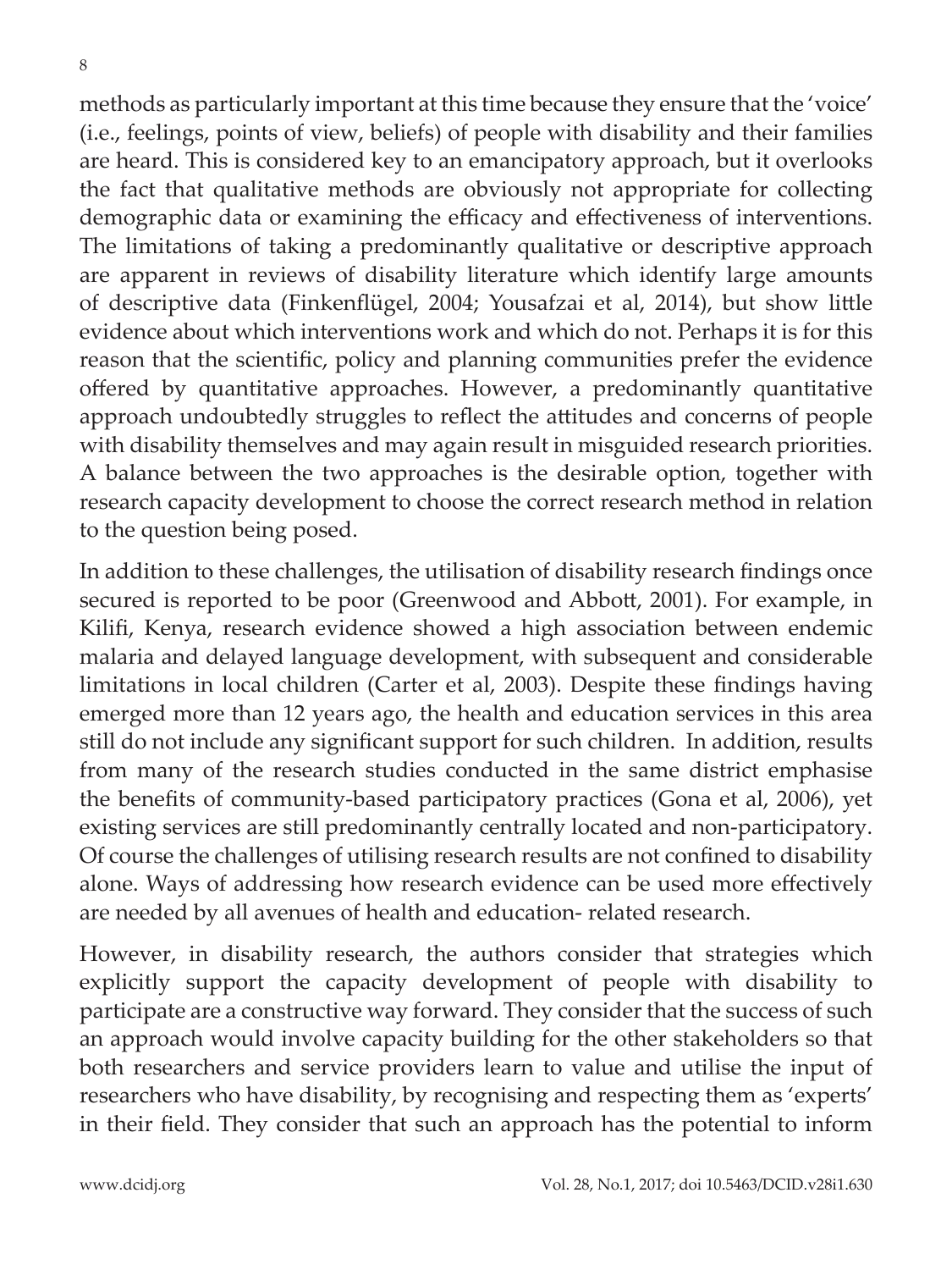When CARD began in 2006 there was limited evidence available on issues relating to disability in Uganda; consequently services addressing needs of people with disability were rarely based on sound local information and evidence. Continued delay in investment in research on crucial issues such as Community-Based Rehabilitation (CBR), HIV/AIDS and education appeared to be increasing the social and economic disparities experienced by people with disability, as the Uganda government used resources for strategies that might not be effective in meeting people's needs. Furthermore, the absence of quality research in many

higher institutions of learning in Africa had been a major setback that greatly affected local research output. Finally, it was observed that in Uganda the information and research outputs of Disabled People's Organisations (DPOs) and other NGOs were often not shared or disseminated to other groups.

the evidence-based development of better policies, services, utilisation and practices. These views form the basis for the development of the 'Community Action Research in Disability' (CARD) programme, which aimed to build on and develop a modified version of the EDR approach in the Ugandan context. The CARD approach facilitated research partnerships between people with disability, service providers and academics, in a continuous process from start to finish, with an appropriate lead person selected by the team. This person was considered to be the best one to fulfil the leadership role, and may or may not be

The CARD programme, like EDR, sought to reflect the ideology that 'no action or policy should be decided by any representative without the full and direct participation of members affected by that action or policy' (Werner, 1998), by not only engaging individuals with disability at every stage of the research, from concept to outcome, but also by promoting partnerships with service providers and disability researchers/academics who were also stakeholders in this action. In other words, 'Nothing about us without us all.' The programme sought to promote collaborative, participatory action-based research. It was envisaged that this process would generate research data around issues that mattered to people with disability and their families, and that policy makers and planners (who were also encouraged to be involved in the research) could benefit and act on the information generated.

In order to achieve this aim, four objectives were identified: (1) to fund teams to carry out action-based EDR in Uganda; (2) to develop research and administrative capacity to manage the initiative within the academic registrar's office at

a person with disability.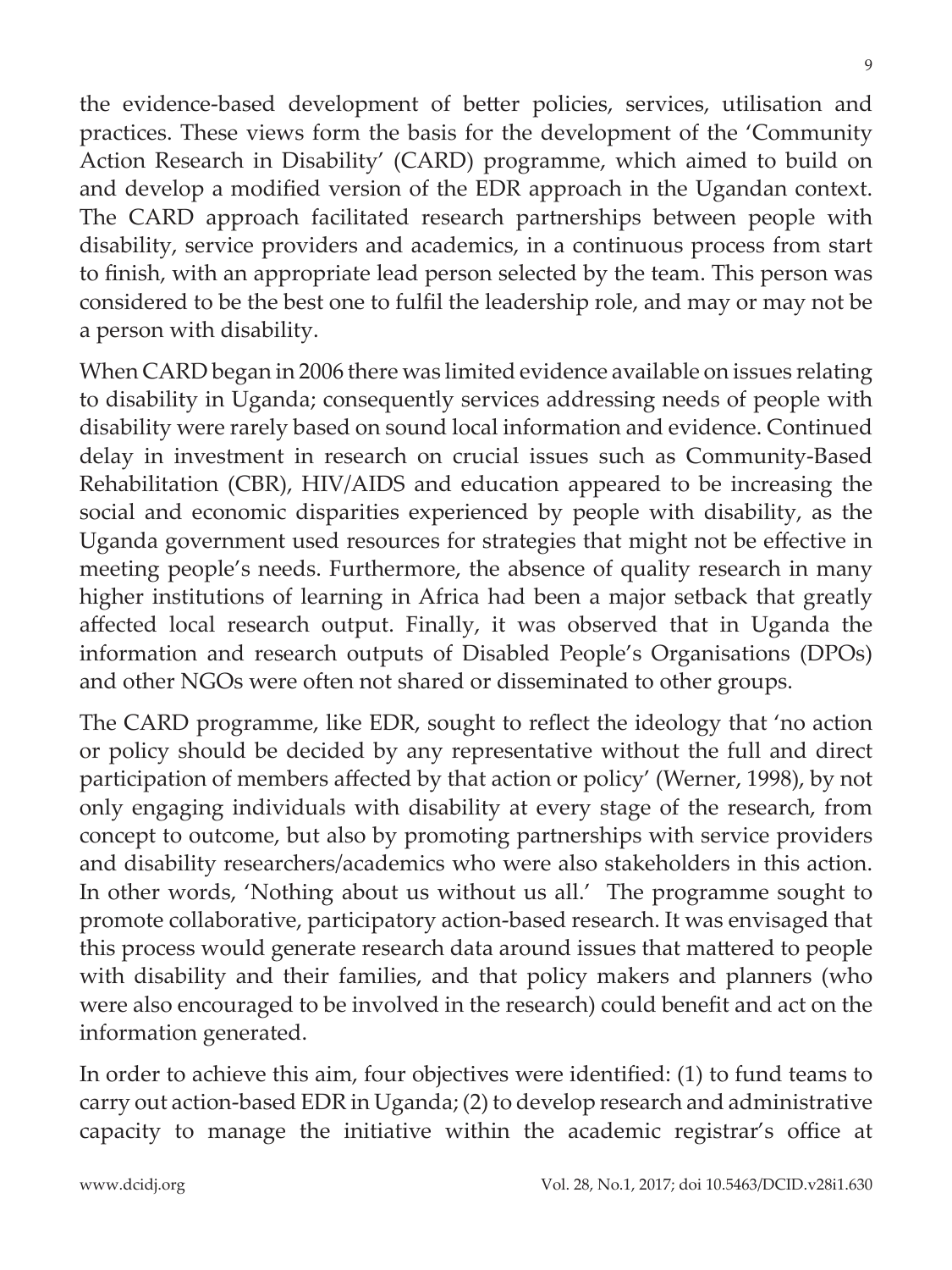Kyambogo University; (3) to incorporate new knowledge generated from the studies into the ongoing local CBR and special education courses; and, (4) to ensure wide dissemination of research findings.

## **METHOD**

CARD was a research programme born out of a long association between the University of London and faculty of the former Uganda National Institute for Special Education (UNISE), which is now part of Kyambogo University, Kampala. The original link between these groups began in 1998 when University College London (UCL) transferred a postgraduate training programme in CBR to UNISE. This course and other related courses are now well-established and have subsequently trained over 1000 people in CBR, from Uganda and many other African countries. In 2001, a conference was held with representatives from 9 African countries. The outcome of this conference was to set up a trans-African Network organisation, the CBR Africa Network (CAN) with its secretariat in the CBR Department at Kyambogo University (www.afri-can.org). Once the CBR courses had been established, members noted that the evidence-base for understanding disability, specifically for the appropriate development of CBR, was limited, especially in terms of local relevance. Therefore, in 2006 the UNISE CBR training programme identified a need to improve their capacity to undertake research and subsequently use the results to inform their teaching. They wanted to be sure that the training they offered was based on local evidence and would therefore be more likely to result in an improved quality of life for people with disability in Uganda.

At this point, funding of £200,000 was secured by the lead author at The University of East Anglia (UEA) from the UK-based charity, 'Ka Tutandike' (in Luganda, the main local language in the area in Uganda, it means 'Let's get started'). UEA, Kyambogo University and Ka Tutandike undertook the development of a 5-year participatory research capacity building programme. This was done as an alternative to funding a specific pre-determined research project, with predetermined research questions and methodologies. This novel approach was put forward as a research capacity development programme, with no knowledge of what the actual research projects would address as these would be determined later by the individual research teams.

The format of the CARD programme was developed through a participatory process involving visiting academics from the UK, Netherlands and Pakistan,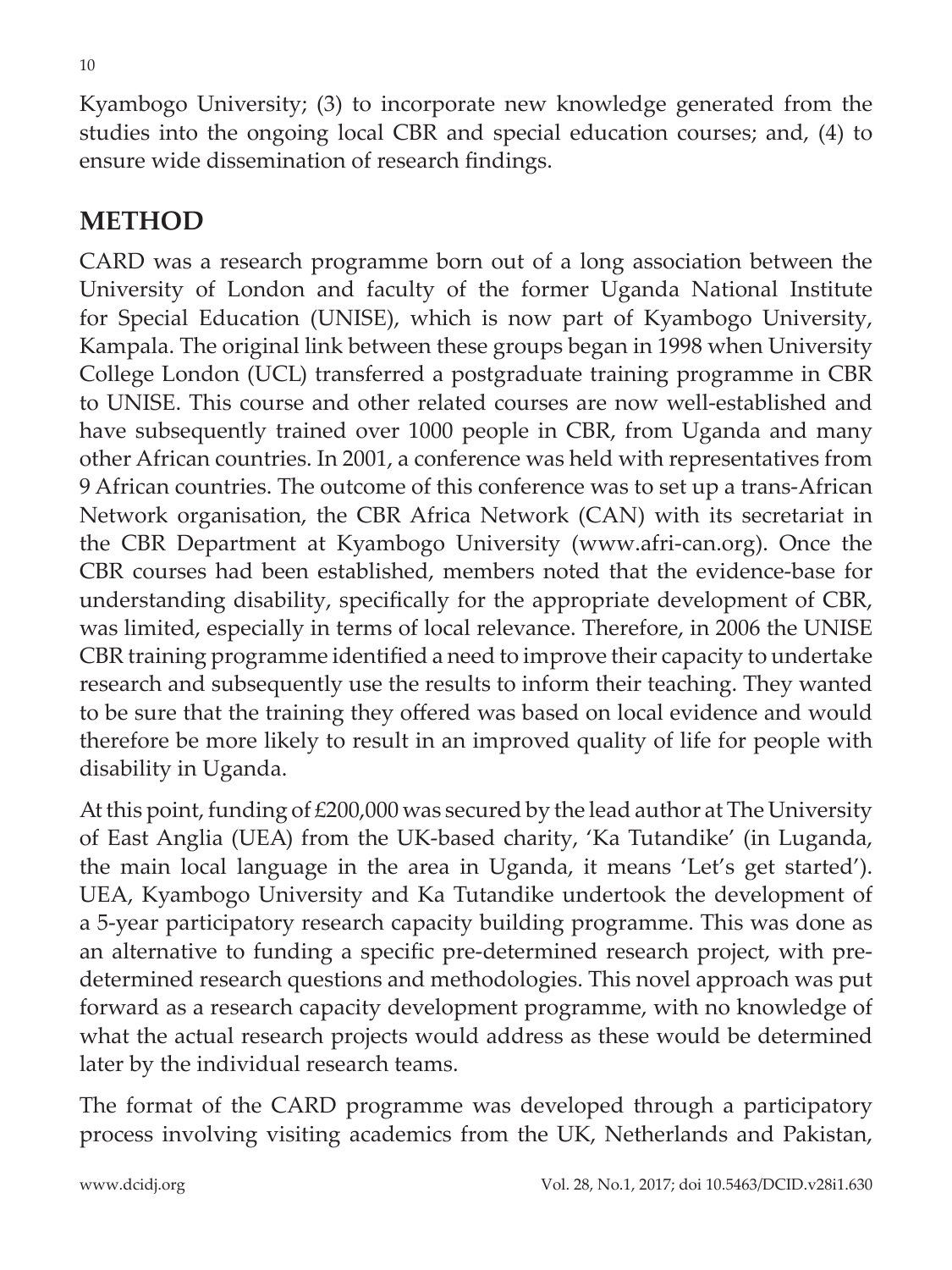along with academics from Kyambogo and Makerere Universities in Kampala, and people with disability and service providers from key organisations in Uganda. The latter included staff from Community-based Rehabilitation Alliance (COMBRA), Action for Disability and Development (ADD) and the National Union of Disabled Persons Uganda (NUDIPU). There were also representatives from local Ministries of Health, Education, Gender and Social Services (see full list in the Acknowledgement). An administrator was appointed at Kyambogo University to manage the day-to-day running of the programme. Approximately one-quarter of the participants had limited functioning related to impairment. These included limitations relating to vision, hearing and physical ability. The visiting academics became mentors to the research projects. The mentors had a wide range of research skills including statistics, surveys, trials, evaluation, anthropology and other forms of qualitative enquiry. Their specialisations included disability, community development, public health, child development, social inclusion, participation and protection. An initial workshop established the purpose and ground rules for the programme, and chose the name and acronym of the project (Panel 1).

### **Panel 1: Purpose of the CARD Programme**

It was agreed that the purpose of the CARD programme was to encourage collaboration, participatory action-based research to generate evidence around issues that were seen to matter to people with disability and their families, and to encourage utilisation of the findings. The agreed objectives were to:

- 1. Fund teams to carry out action-based research on disability in Uganda.
- 2. Develop research and administration capacity to manage the initiative within the academic registrar's office at Kyambogo University.
- 3. Incorporate the new knowledge generated from the studies into the on-going local Community-Based Rehabilitation and Special Education courses.
- 4. Ensure wide dissemination of research findings.

The programme facilitated the formation of research groups and assisted them in making a research application, including a budget. These applications were then evaluated by a panel of international researchers. Each year the panel selected 4-7 research groups, using the criteria shown in Panel 2.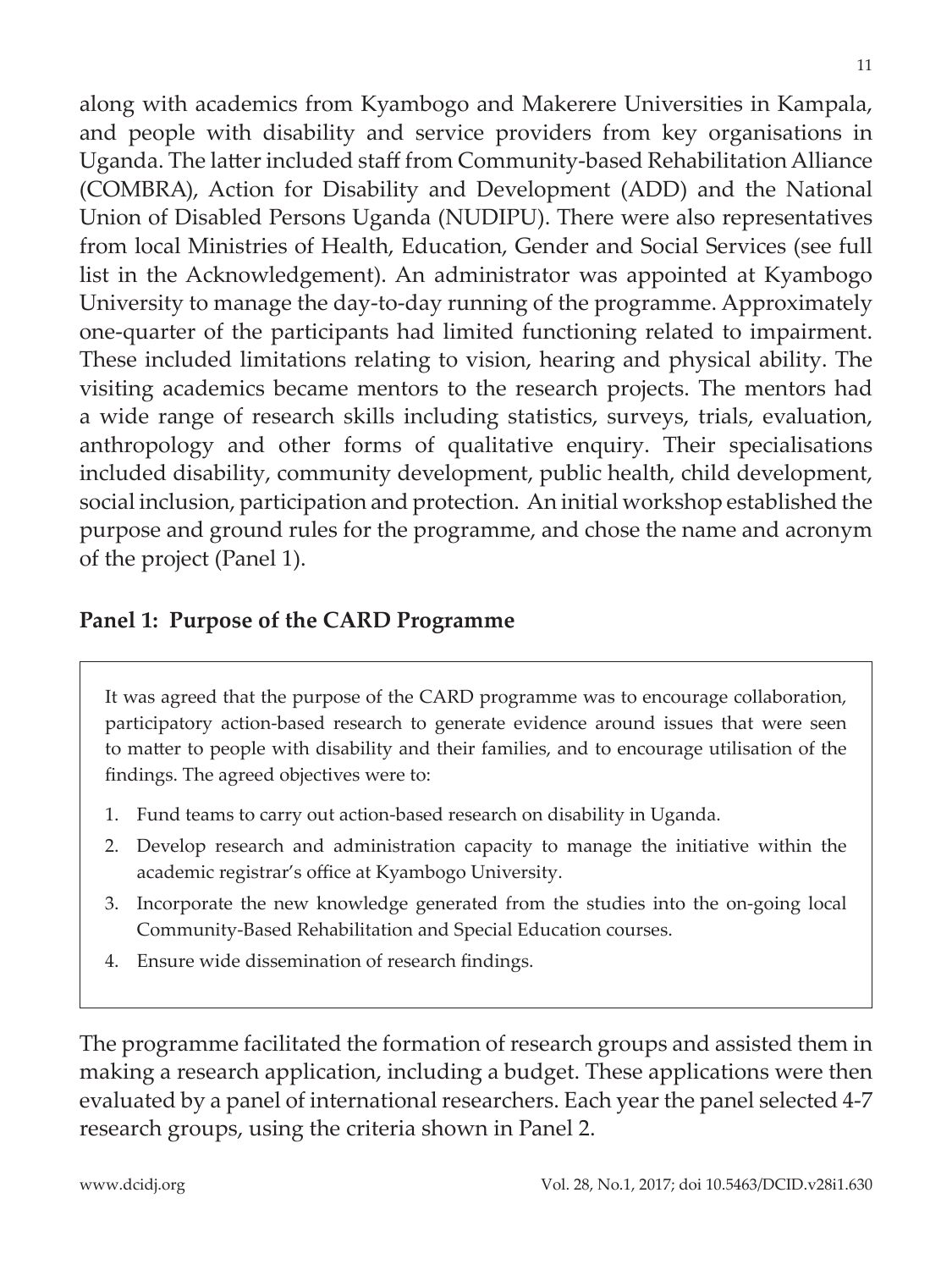## **Panel 2: Research Group Criteria**

- 1. The research groups had to have members representing 3 key stakeholder groups, namely;
	- a. An academic from Kyombogo University or Makerere University whose work focussed on the subject to be investigated and who had theoretical knowledge about this area. For example, for a research project addressing a question such as 'How should community workers be educated to assist the mobility of visually impaired people in the community?', the academic would need to have knowledge and training relating to visual impairment and mobility issues.
	- b. A person who currently provided service or support to the particular group of people with disability who were the focus of the study. For example, in the above example this would need to be a community worker providing mobility support to visually impaired people in the community. If the project was about wheelchair users, then the service provider would need to be someone who provided or designed wheelchairs.
	- c. A person with disability who had personal experience of the issue being investigated. For instance, in the first example this would need to be a blind person who lived in the community. For a study addressing deaf people's sexual education, this would need to be a deaf person who had attended school and had experienced sex education classes.
- 2. The proposed research questions were seen to be relevant to observed needs and focussed on getting the answers to questions related to improving lives of vulnerable people in Uganda.
- 3. There was potential for an action element integrated into the study.
- 4. The group demonstrated an ability to work as a team.

Upon selection, each project team was assigned two mentors. The mentors worked with the teams to finalise a rigorous and ethical protocol for the research, with a detailed budget. After the initial two years of the project, three local mentors were identified from Kyambogo University and appointed to the CARD programme. They brought in local cultural knowledge and expertise in special education, physics and food bio-technology. Once local mentors had been appointed, the mentorship team for each research project comprised an international and a local mentor. Seven international mentors served for different periods of time on the CARD programme over its 5-year life. All staff associated with the CARD programme are listed in Table 1.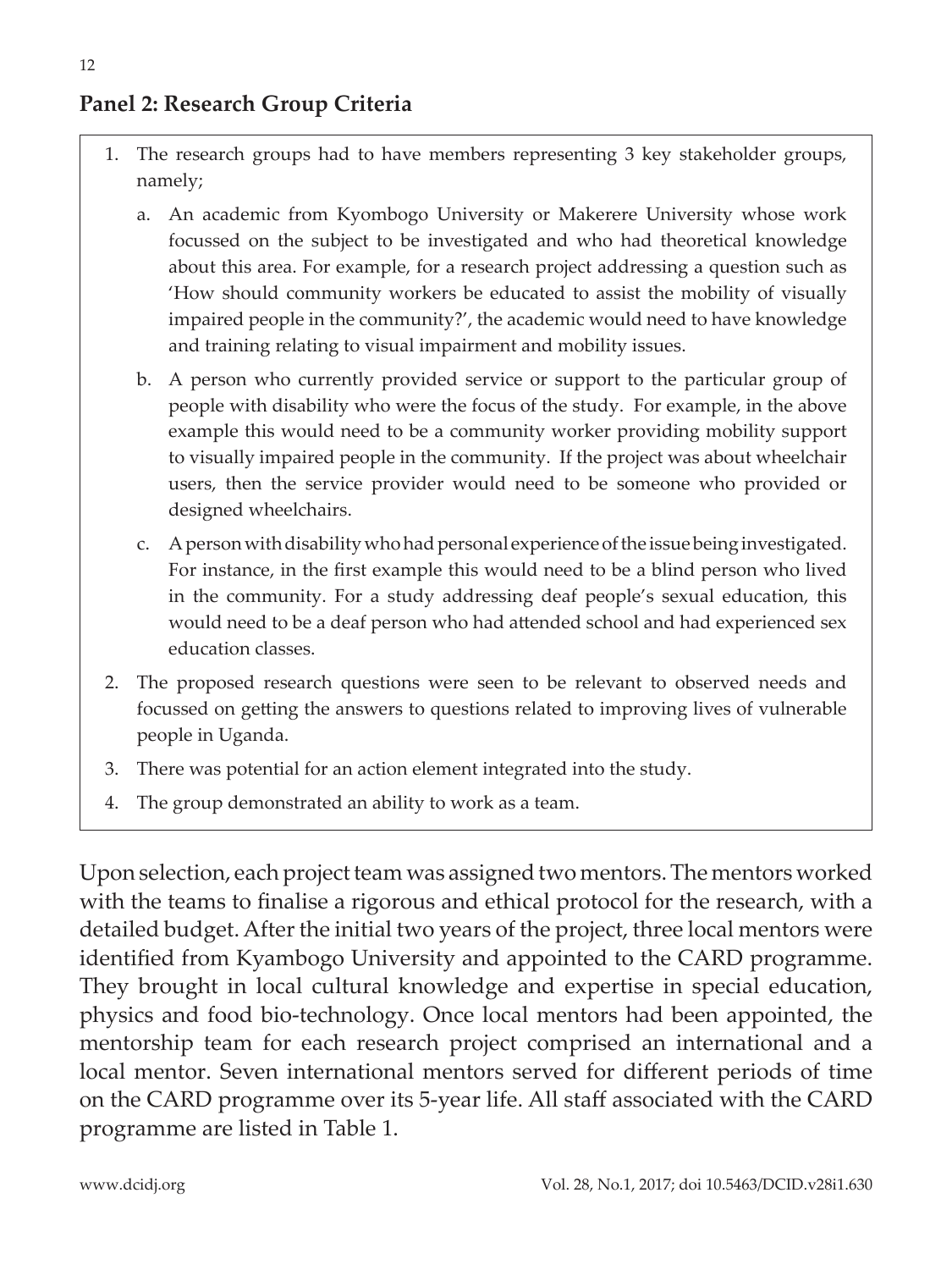| <b>Role in CARD Programme</b> | <b>Period of Association</b> | Name                                                                                                                                                                                        |
|-------------------------------|------------------------------|---------------------------------------------------------------------------------------------------------------------------------------------------------------------------------------------|
| Administrator                 | 2006-2010                    | Ms. Nyamutale Winfred Mataze,<br>Kyambogo University, Uganda                                                                                                                                |
| <b>International Mentors</b>  | 2005-2010                    | Professor Sally Hartley, University of<br>East Anglia, UK<br>Dr. Harry Finkenflügel, University of<br>Rotterdam, The Netherlands<br>Dr. Aisha K Yousafzai, Aga Khan<br>University, Pakistan |
|                               | 2005-2006                    | Dr. Keith Sullivan, Institute of Child<br>Health, University College London, UK                                                                                                             |
|                               | 2006-2010                    | Dr. Angie Wade, Institute of Child<br>Health, University College London, UK                                                                                                                 |
|                               | 2006-2010                    | Dr. Maria de Lourdes Drachler,<br>University of East Anglia, UK                                                                                                                             |
|                               | 2007-2009                    | Dr. Yasmine Alavi, London School of<br>Hygiene and Tropical Medicine, UK                                                                                                                    |
|                               | 2009-2010                    | Dr. Janet Seeley, University of East<br>Anglia, UK                                                                                                                                          |
| <b>Local Mentors</b>          | 2008-2010                    | Dr. George Kaahwa, Kyambogo<br>University, Uganda<br>Dr. Eric Mucunguzi, Kyambogo<br>University, Uganda                                                                                     |
|                               | 2009-2010                    | Dr. George Bazirake, Kyambogo<br>University, Uganda                                                                                                                                         |

#### **Table 1: Staff Associated with the CARD Programme**

Once the research mentors and the programme director found both the protocol and budget satisfactory, the project teams secured ethical approval through a process created by CARD and began the data collection. On completion of data collection, the mentors assisted them in the processes of analysis and write-up. Each team was required to write a full report and also complete a 2-page summary before the projects were considered complete. Mentorship was managed at a distance through emails and conference calls, with approximately 3-4 mentor site visits per year. On average each international mentor visited twice a year, once as a part of a group and once on an individual basis. Counting each mentor's visit separately, there were a total of 37 international mentor visits throughout the whole 5-year programme.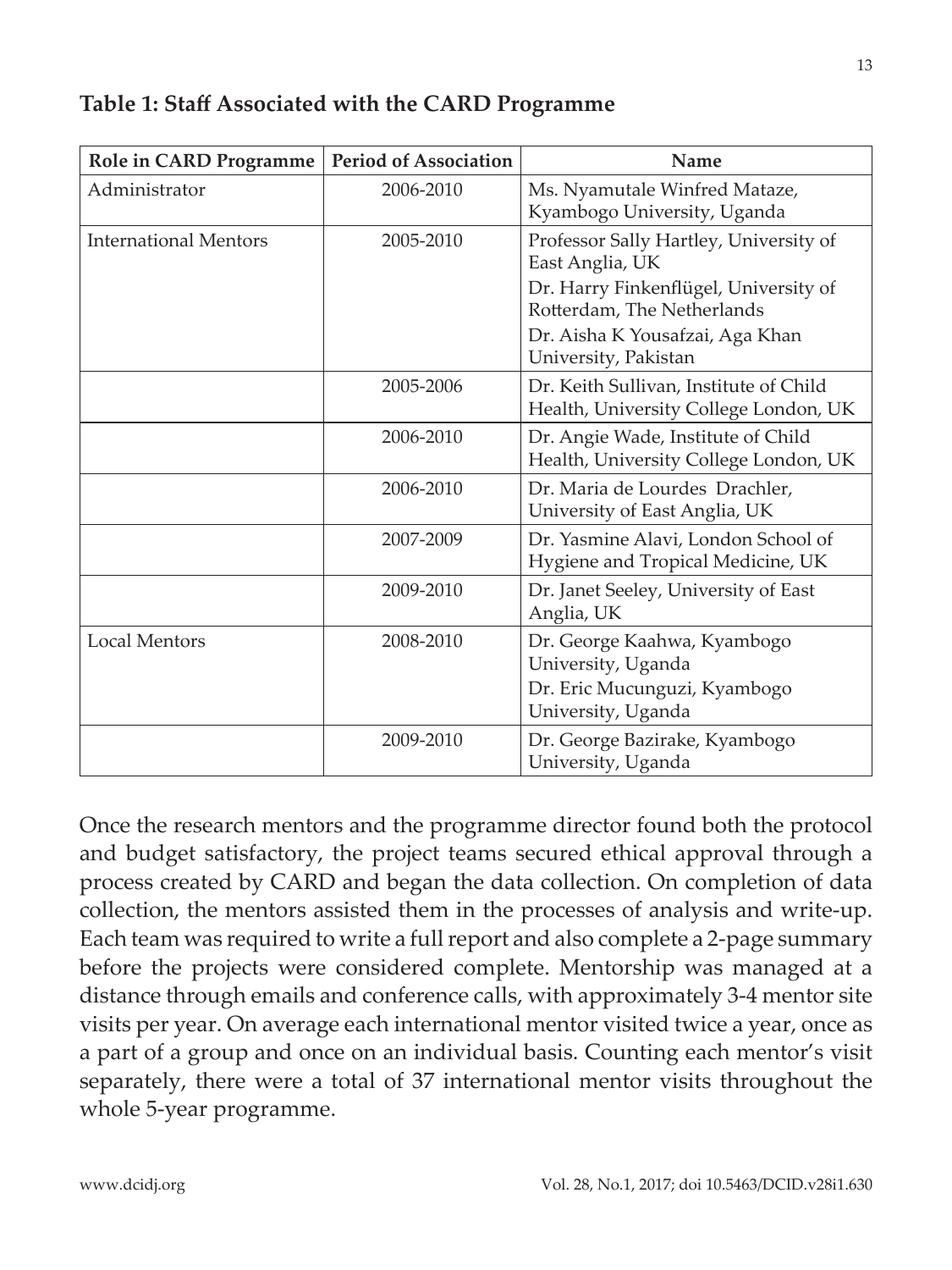All members of the project teams had access to a series of research capacity development workshops. During the duration of the project, there were 21 workshops with a total of 773 participants. The workshops were scheduled to address the issues and skills that the teams needed at that particular time (Table 2). Some workshops were repeated according to need. In addition to the workshops, a seminar series was also arranged. This provided project teams with the opportunity to present their research to a large audience such as fellow CARD members, other staff of Kyambogo University and representatives from local organisations. Four seminars were conducted during the CARD programme and attendance ranged from 70 - 160 persons.

| #              | <b>Workshop Topic</b>                                           | Date             | No. of<br>Participants | Mentor                                                                                                    |
|----------------|-----------------------------------------------------------------|------------------|------------------------|-----------------------------------------------------------------------------------------------------------|
| $\mathbf{1}$   | How to write a<br>research proposal                             | October 2005     | 40                     | Professor Sally Hartley,<br>Dr. Harry Finkenflügel, Dr.<br>Keith Sullivan, Dr. Aisha K<br>Yousafzai       |
| $\mathcal{P}$  | An introduction to<br>research                                  | September 2006   | 54                     | Dr. Harry Finkenflügel                                                                                    |
| 3              | SPSS data analysis                                              | December 2006    | 47                     | Dr. Wilfred Ojok (Kyambogo<br>University)                                                                 |
| $\overline{4}$ | Ethics, Mixed<br>methods,<br>Framework for<br>action research   | April 2007       | 54                     | Dr. Maria de Lourdes<br>Drachler, Dr. Aisha K<br>Yousafzai, Dr. Adupa<br>Cyprian (Kyambogo<br>University) |
| 5              | Ethical<br>considerations for<br>community-action<br>research   | April 2007       | 32                     | Professor Sally Hartley                                                                                   |
| 6              | Introduction to Epi-<br>data                                    | <b>July 2007</b> | 40                     | Dr. Angie Wade                                                                                            |
| 7              | An introduction to<br>the sampling of data<br>and data analysis | <b>July 2007</b> | 45                     | Dr. Angie Wade                                                                                            |
| 8              | Epi-data analysis                                               | <b>July 2007</b> | 40                     | Dr. Angie Wade                                                                                            |
| 9              | Proposal writing                                                | November 2007    | 58                     | Dr. Harry Finkenflügel, Dr.<br>Aisha K Yousafzai                                                          |

**Table 2: The CARD Programme Workshop Series**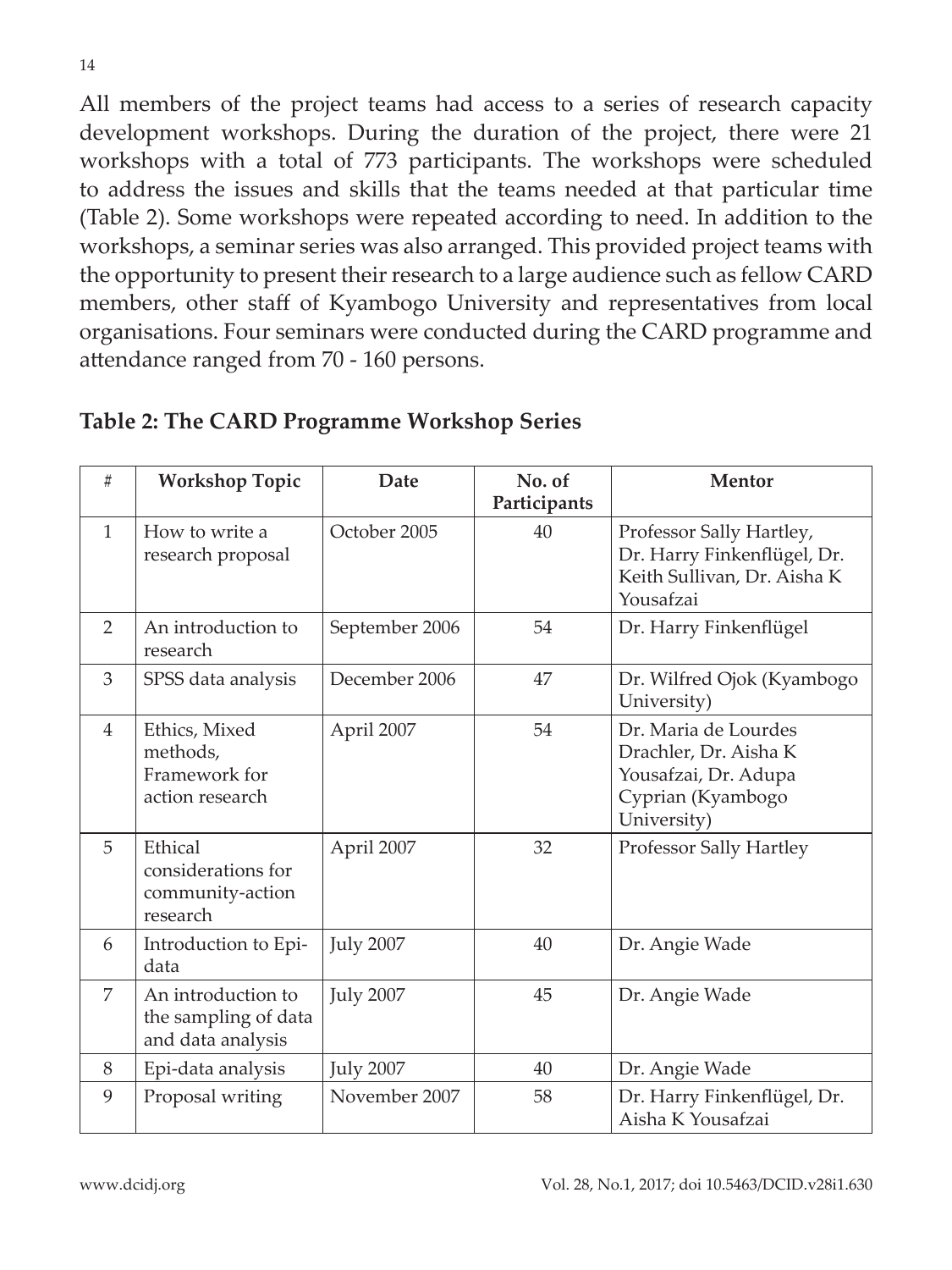| 10 | Literature review                                                                                              | November 2007    | 40 | Dr. Harry Finkenflügel                                                |
|----|----------------------------------------------------------------------------------------------------------------|------------------|----|-----------------------------------------------------------------------|
| 11 | Writing 2-page<br>reports on the<br>research project                                                           | February 2008    | 40 | Dr. Angie Wade, Dr. Maria<br>de Lourdes Drachler                      |
| 12 | Analysing<br>qualitative data                                                                                  | February 2008    | 30 | Professor Sally Hartley                                               |
| 13 | Making budgets<br>for CARD research<br>projects                                                                | <b>July 2008</b> | 30 | Professor Sally Hartley                                               |
| 14 | Developing an<br>interview guide for<br>qualitative research<br>and developing<br>structured<br>questionnaires | September 2008   | 37 | Dr. Aisha K Yousafzai                                                 |
| 15 | Writing 2-page<br>reports on the<br>research project                                                           | January 2009     | 15 | Professor Sally Hartley, Dr.<br>Angie Wade                            |
| 16 | Sampling<br>techniques                                                                                         | January 2009     | 18 | Professor Sally Hartley, Dr.<br>Angie Wade                            |
| 17 | Critical reading<br>skills                                                                                     | April 2009       | 30 | Dr. Aisha K Yousafzai, Dr.<br>Gorreti Kaahwa (Kyambogo<br>University) |
| 18 | Analysis and<br>reporting for<br>qualitative data                                                              | September 2009   | 25 | Dr. Yasmeen Alavi                                                     |
| 19 | Referencing<br>techniques                                                                                      | February 2010    | 35 | Professor Sally Hartley, Dr.<br>Harry Finkenflügel                    |
| 20 | Ethics for research                                                                                            | May 2010         | 25 | Dr. Janet Seeley                                                      |
| 21 | Presentation<br>techniques                                                                                     | <b>June 2010</b> | 38 | Mr. Fred Wahitu (Kyambogo<br>University)                              |

## **RESULTS**

### **The Outputs of the CARD Programme**

Over the 5-year period, 12 action research projects were completed and 9 projects remained ongoing at the end of the programme. Seven of the 21 project leaders were people with disability. Table 3 summarises the completed projects.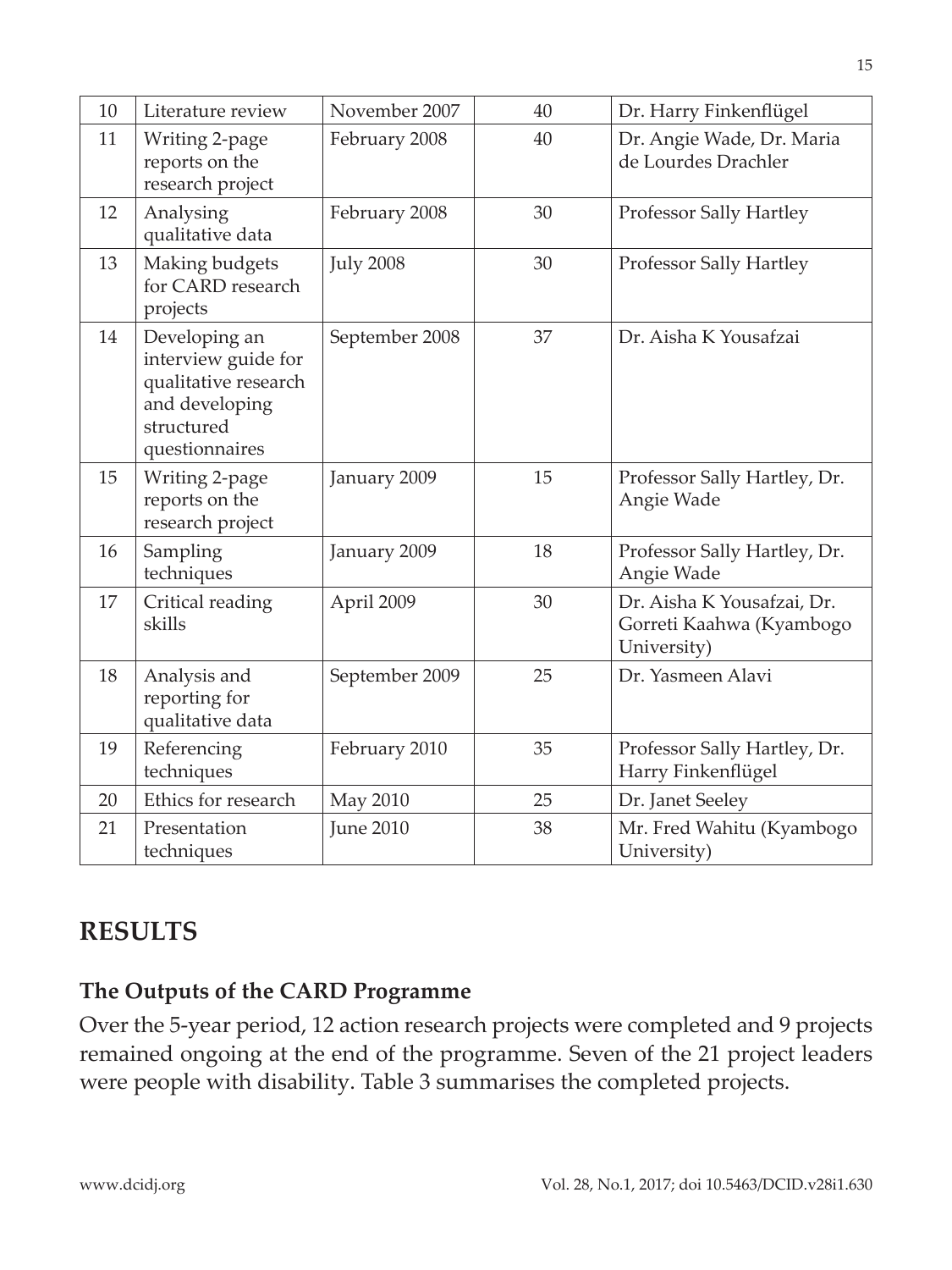| Table 3: Summary of the 12 Completed Action Research Projects |  |  |  |
|---------------------------------------------------------------|--|--|--|
|                                                               |  |  |  |

| Number  | <b>Title</b>                                                                                                                                           | Researchers                                                                                                                                                                                                                                                                   | Aim                                                                                                                                                                                                                                                  | Methods used                                                      |
|---------|--------------------------------------------------------------------------------------------------------------------------------------------------------|-------------------------------------------------------------------------------------------------------------------------------------------------------------------------------------------------------------------------------------------------------------------------------|------------------------------------------------------------------------------------------------------------------------------------------------------------------------------------------------------------------------------------------------------|-------------------------------------------------------------------|
| P1-2006 | Analysis of<br>perceptions on<br>accessibility to<br>micro-finance<br>services by people<br>with disability in<br><b>Bushenyi District</b><br>– Uganda | Ephraim<br>Nuwagaba<br>(Lecturer,<br>Kyambogo<br>University);<br>Edison<br>Ngirabakunzi<br>(Programme<br>Officer,<br>NUDIPU); Imelda<br>Tumukunde<br>(Programme<br>Manager,<br>NUDIPU);<br>Mille Nakabugo<br>(Programme<br>Head, Uganda<br><b>Adult Education</b><br>Network) | To investigate the<br>experiences of people<br>with disability<br>in accessing and<br>utilising MF services,<br>in order to highlight<br>gaps in access that<br>could be addressed                                                                   | Survey, FGDs<br>and IDIs                                          |
| P2-2006 | Employers'<br>perspectives on<br>employment of<br>persons with<br>disability in<br>Uganda                                                              | Ali Baguwemu<br>(Lecturer,<br>Kyambogo<br>University);<br>Michael Matovu<br>(Programme<br>Officer, Federation<br>of Employers);<br>Moses Ddamulira,<br>(Lecturer,<br>Kyambogo<br>University)                                                                                  | To find out the<br>views and concerns<br>of employers in the<br>private and public<br>sectors on employing<br>persons with<br>disability in Uganda                                                                                                   | <b>IDIs</b>                                                       |
| P3-2006 | How can<br>information<br>about disability<br>be effectively<br>disseminated<br>among<br>stakeholders?                                                 | Joan Okune<br>(CAN); George<br>William Kutosi<br>(Lecturer,<br>Kyambogo<br>University);<br>Harriet Ntege,<br>(Librarian,<br>Kyambogo<br>University),<br>Francis Kasozi<br>(Programme                                                                                          | 1. To know how<br>information is shared,<br>within and between<br>CBR programmes<br>2. To identify<br>challenges in<br>information sharing<br>3. To develop<br>strategies on how to<br>improve information<br>sharing based on the<br>data collected | Telephone<br>interviews,<br>workshop<br>documentation<br>analysis |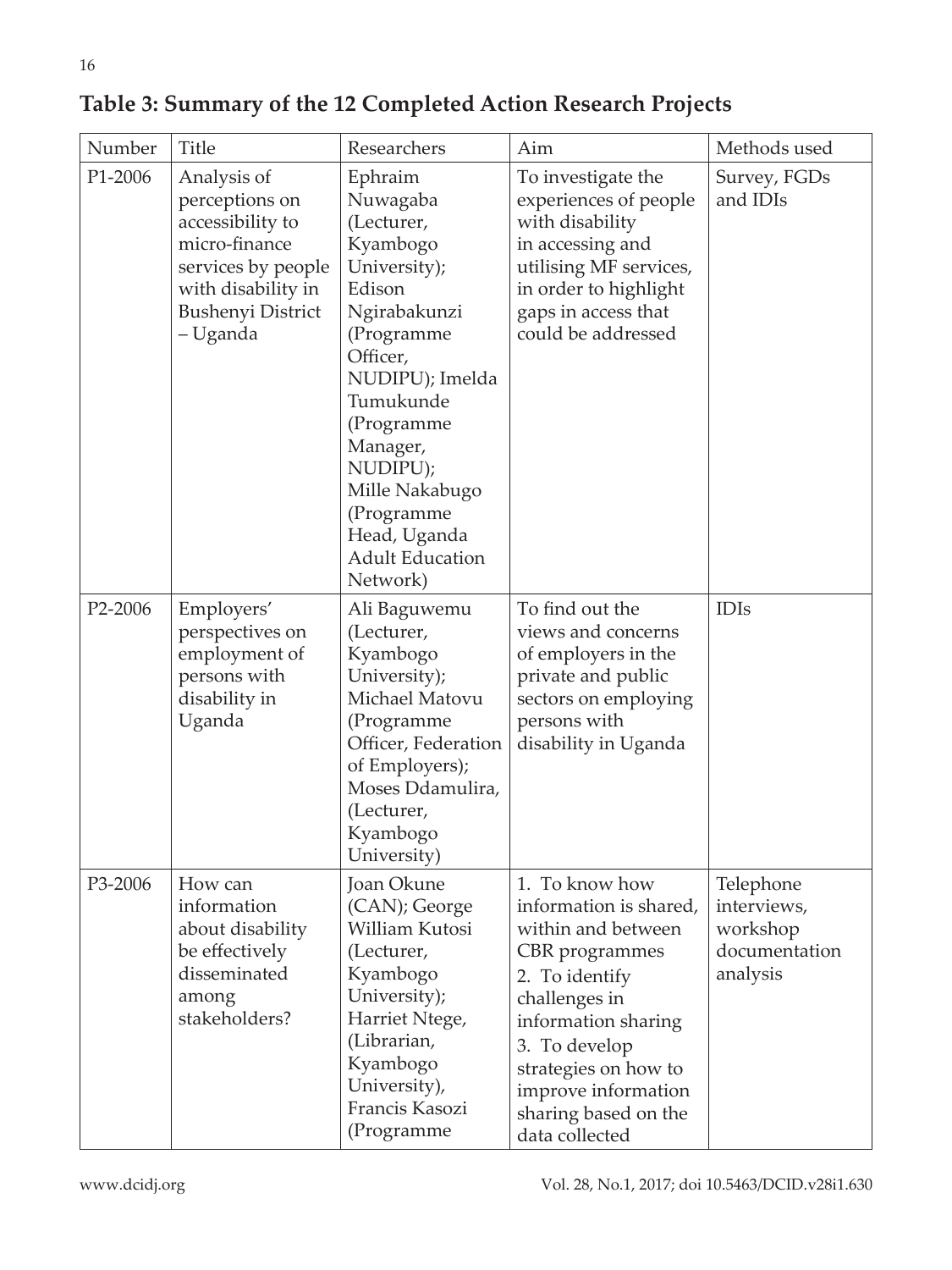|         |                                                                  | Officer, Special<br>Needs Children's<br>Sports Organiser);<br>Shepherd<br>Kyagaba<br>(IT Officer,<br>Kyambogo<br>University)                                                                                                                             |                                                                                                                                                                                                                                                                                                                                                                                                                                                                             |                                        |
|---------|------------------------------------------------------------------|----------------------------------------------------------------------------------------------------------------------------------------------------------------------------------------------------------------------------------------------------------|-----------------------------------------------------------------------------------------------------------------------------------------------------------------------------------------------------------------------------------------------------------------------------------------------------------------------------------------------------------------------------------------------------------------------------------------------------------------------------|----------------------------------------|
| P4-2006 | Disability and<br>injury research<br>among children in<br>Uganda | Alice Nganwa<br>(Director,<br><b>Injury Control</b><br>Centre Uganda);<br>Carolyne Maholo<br>(Lecturer,<br>Kyambogo<br>University);<br>Catherine<br>Nansaba (Doctor,<br>Injury and Control<br>Centre); Frederick<br>Sebadduka<br>(Ministry Of<br>Health) | 1. To determine<br>the common causes<br>of injuries among<br>children with<br>disability in Luwero<br>2. To establish<br>whether children with<br>disability are more<br>prone to injuries than<br>other children<br>3. To identify the<br>specific types of<br>injuries experienced<br>by children with<br>disability<br>4. To determine<br>whether the causes<br>and types of injury<br>among children with<br>disability and<br>5. children without<br>disability differ | Questionnaire<br>with control<br>group |
| P5-2006 | Mobility and<br>rehabilitation                                   | Asher Bayo<br>(Lecturer,<br>Kyambogo<br>University);<br>Joseph<br>Walugembe<br>(Development<br>Manager, Sense<br>International<br>Uganda); Grace<br>Candiru (Lecturer,<br>Kyambogo<br>University)                                                        | To determine how<br>the mobility and<br>orientation training<br>programme has<br>influenced the lives<br>of people with visual<br>impairments in<br>Iganga District                                                                                                                                                                                                                                                                                                         | <b>IDIs</b>                            |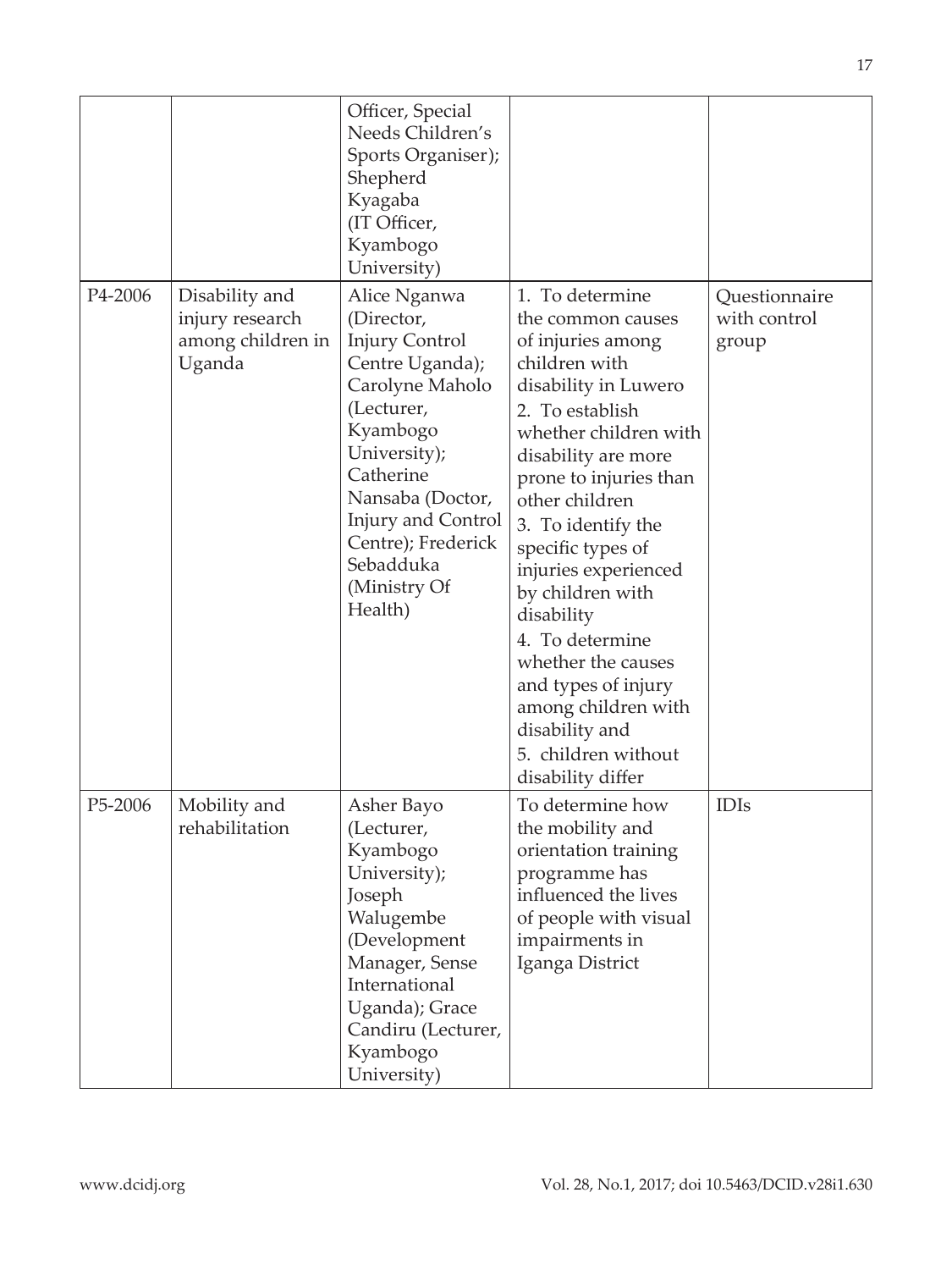| P1-2007 | Parents'<br>perception of<br>education for their<br>children with<br>disability                                | Eria Paul Njuki<br>(Lecturer,<br>Kyambogo<br>University);<br>Nakalule Wamala<br>(Assistant<br>Lecturer,<br>Kyambogo<br>University);<br>Josephine<br>Nalego (Training<br>Coordinator,<br>COMBRA); Odette<br>Tumwesigye<br>(Lecturer,<br>Kyambogo<br>University) | To explore parents'<br>perceptions of the<br>education of their<br>children with learning<br>disabilities, in order<br>to generate strategies<br>to improve support<br>for their children's<br>education                                                                                                                                            | IDIs and FGDs                                   |
|---------|----------------------------------------------------------------------------------------------------------------|----------------------------------------------------------------------------------------------------------------------------------------------------------------------------------------------------------------------------------------------------------------|-----------------------------------------------------------------------------------------------------------------------------------------------------------------------------------------------------------------------------------------------------------------------------------------------------------------------------------------------------|-------------------------------------------------|
| P2-2007 | Participation<br>of youth with<br>disabilities<br>in sports in<br>mainstream<br>secondary schools<br>in Uganda | <b>Harriet Ntege</b><br>(Librarian,<br>Kyambogo<br>University);<br>George William<br>Kutosi, (Lecturer,<br>Kyambogo<br>University),<br>Francis Kasozi<br>(Programme<br>Officer, Special<br>Needs Children's<br>Sports Organiser)                               | 1. To investigate<br>the current situation<br>concerning sports<br>activities for youth<br>with disabilities in<br>mainstream schools<br>2. To establish the<br>challenges faced in<br>sports programmes<br>for youth with<br>disabilities in<br>mainstream schools<br>3. To make<br>recommendations or<br>propose solutions for<br>the challenges. | <b>IDIs</b>                                     |
| P3-2007 | Sexuality<br>education in<br>primary schools<br>for the deaf                                                   | Maurice Senyonga<br>(Lecturer,<br>Kyambogo<br>University);<br>Harriet Nsereko<br>(Lecturer,<br>Kyambogo<br>University)<br>Rehema<br>Namarome<br>(Programme<br>Officer, NUDIPU)                                                                                 | To establish<br>and document<br>information that can<br>be used in providing<br>better sex education<br>in primary schools for<br>the deaf                                                                                                                                                                                                          | IDIs, video<br>recordings and<br>questionnaires |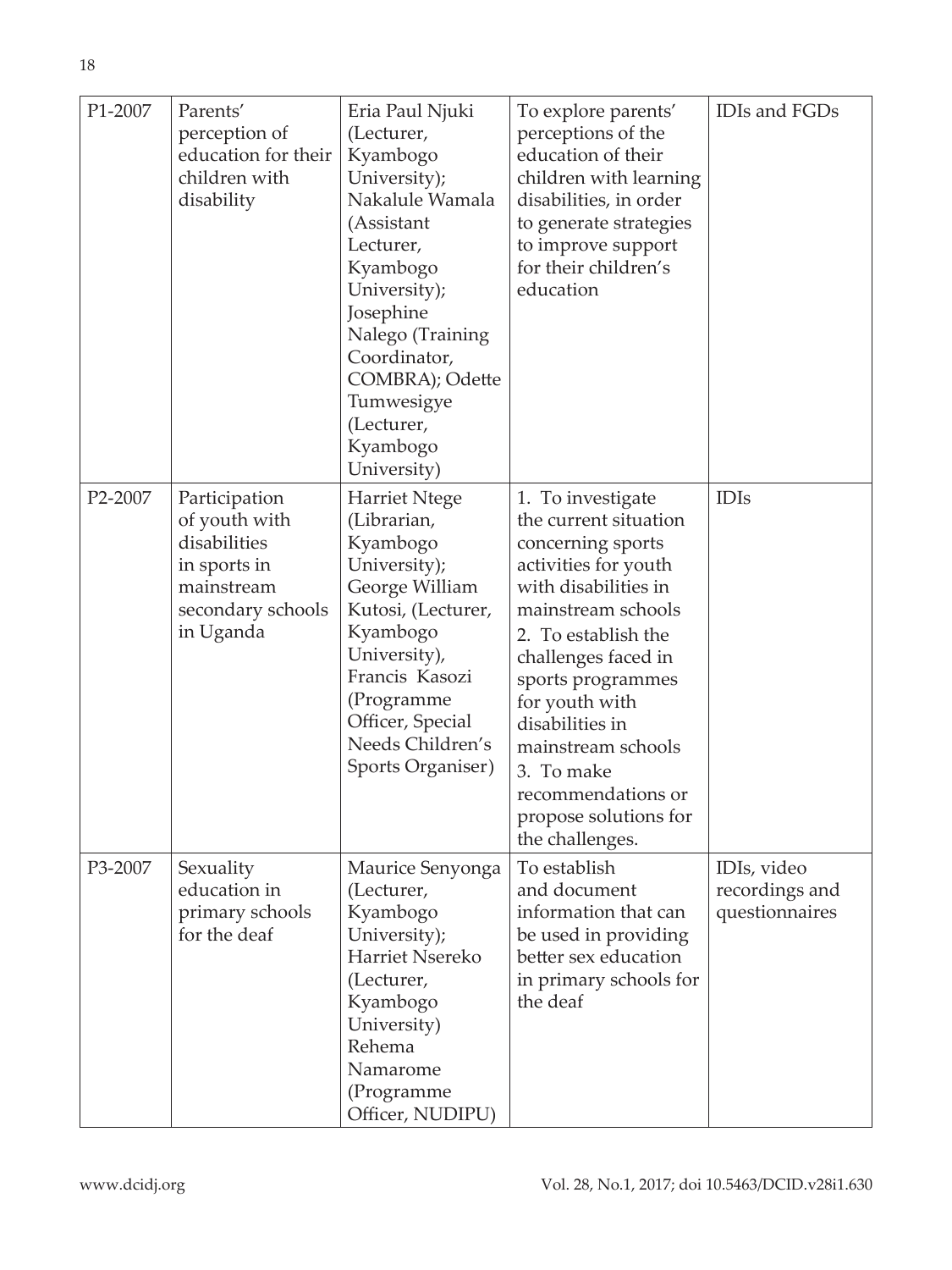| P4-2007 | The experiences<br>of people with<br>disabilities in<br>accessing health<br>services in<br>Uganda: A case<br>study of Mbarara<br>district | Christine<br>Kazairwe<br>(Kyambogo<br>University);<br><b>Edward Obura</b><br>(Lecturer,<br>Makerere<br>University);<br>Michael Miiro<br>(Officer at District<br>level, Masaka<br>District); Beatrice<br>Kyamazima<br>(Secretary,<br>Kyambogo<br>University)                                     | To increase our<br>understanding of<br>the issues affecting<br>accessibility to health<br>services by people<br>with disabilities in<br>Mbarara District                                                                                                  | <b>IDIs</b>                                                               |
|---------|-------------------------------------------------------------------------------------------------------------------------------------------|-------------------------------------------------------------------------------------------------------------------------------------------------------------------------------------------------------------------------------------------------------------------------------------------------|-----------------------------------------------------------------------------------------------------------------------------------------------------------------------------------------------------------------------------------------------------------|---------------------------------------------------------------------------|
| P5-2007 | Economic<br>development<br>activities for<br>women with<br>disabilities                                                                   | Sarah Bunoti<br>(Lecturer,<br>Kyambogo<br>University); Grace<br>Kibirige (Teacher,<br>Kitante Secondary<br>School);<br>Rose Kakai<br>(Programme<br>Officer, Buweda<br>Village);<br>Maggie Katisi,<br>(Teacher, Mpoma<br>Secondary<br>School); Lovis<br>Kabuula<br>(Programme<br>Officer, NAWOU) | 1. To collect<br>information<br>about economic<br>development<br>activities of women<br>with disabilities<br>2. To identify the<br>challenges they face<br>3. To identify the<br>training needs of<br>the women with<br>disabilities and their<br>leaders | Questionnaires,<br>FGDs, IDIs,<br>document<br>analysis and<br>observation |
| P8-2007 | An assessment of<br>how mothers with<br>visual, hearing<br>and physical<br>impairments meet<br>the needs of their<br>children             | Mary Nabbosa<br>Kyagaba<br>(Librarian,<br>Kyambogo<br>University);<br>Andrew Bwogi (IT<br>Officer Kyambogo<br>University);<br>Mbabaali Joseph<br>(Centenary Bank<br>Officer); Mariam<br>Nambooze                                                                                                | To explore how<br>mothers with visual,<br>hearing and physical<br>impairments meet<br>the needs of their<br>children                                                                                                                                      | <b>IDIs</b>                                                               |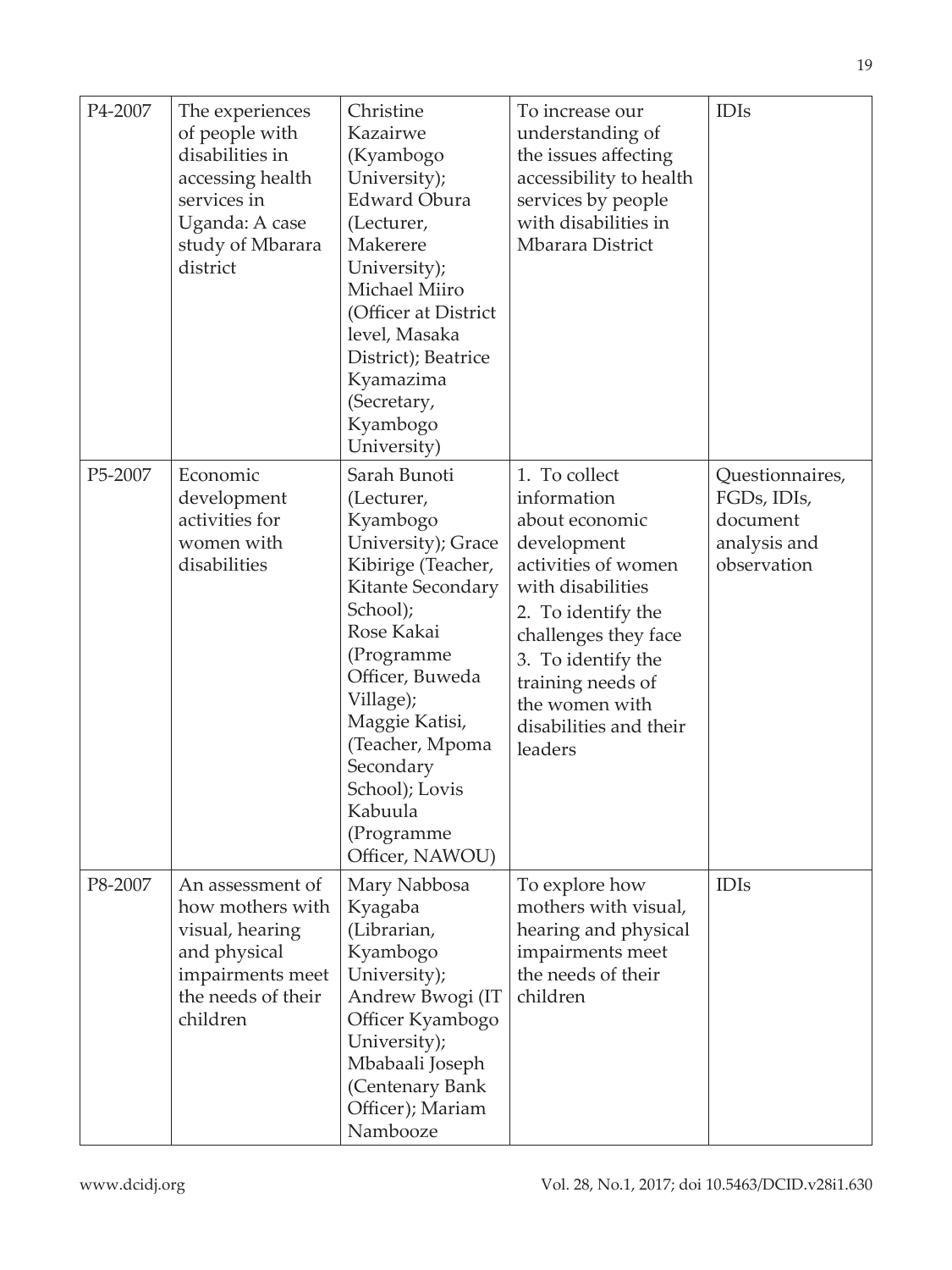|         |                                                                                                                       | (Student,<br>Kyambogo<br>University)                                                                                                                                                                                                                          |                                                                                                                                                                       |                      |
|---------|-----------------------------------------------------------------------------------------------------------------------|---------------------------------------------------------------------------------------------------------------------------------------------------------------------------------------------------------------------------------------------------------------|-----------------------------------------------------------------------------------------------------------------------------------------------------------------------|----------------------|
| P1-2008 | A systematic<br>review of the<br>initiatives to<br>support visually<br>impaired farmers<br>in developing<br>countries | Regina<br>Nakayenga<br>(Lecturer,<br>Kyambogo<br>University);<br>Mathias<br>Sserwadda<br>(Lecturer,<br>Kyambogo<br>University); Fr.<br>Athnasius Mubiru<br>(Catholic Church<br>Priest Socadido);<br><b>Beatrice Guzu</b><br>(Programme<br>Officer,<br>NUWODU) | To review the<br>existing literature<br>on the support<br>from development<br>agencies for visually<br>impaired people's<br>agribusinesses in<br>developing countries | Systematic<br>review |

**Abbreviations/Acronyms: CBR-Community-Based Rehabilitation, COMBRA-Community-Based Rehabilitation Alliance, FGD-Focus Group Discussion, IDI-In-depth Interview, NAWOU-National Association of Women's Organisations in Uganda, NUDIPU-National Union of Disabled Persons in Uganda, NUWODU-National Union of Women with Disabilities of Uganda, Socadido -Development and Welfare Group of Soroti Diocese, Teso, Uganda**

Brief reports for the 12 completed projects follow.

## **PROJECT 1: ACCESSIBILITY TO MICROFINANCE SERVICES BY PEOPLE WITH DISABILITIES IN BUSHENYI DISTRICT, UGANDA**

## **Background and Justification**

According to the Ugandan population survey (2006)1, 4% of the population of 24.7 million Ugandans are people with disabilities. This will be just under 1 million people. Previous studies have shown that people with disabilities face social exclusion and poverty. Microfinance (MF) is one of the Ugandan Government's poverty reduction interventions.

What is already known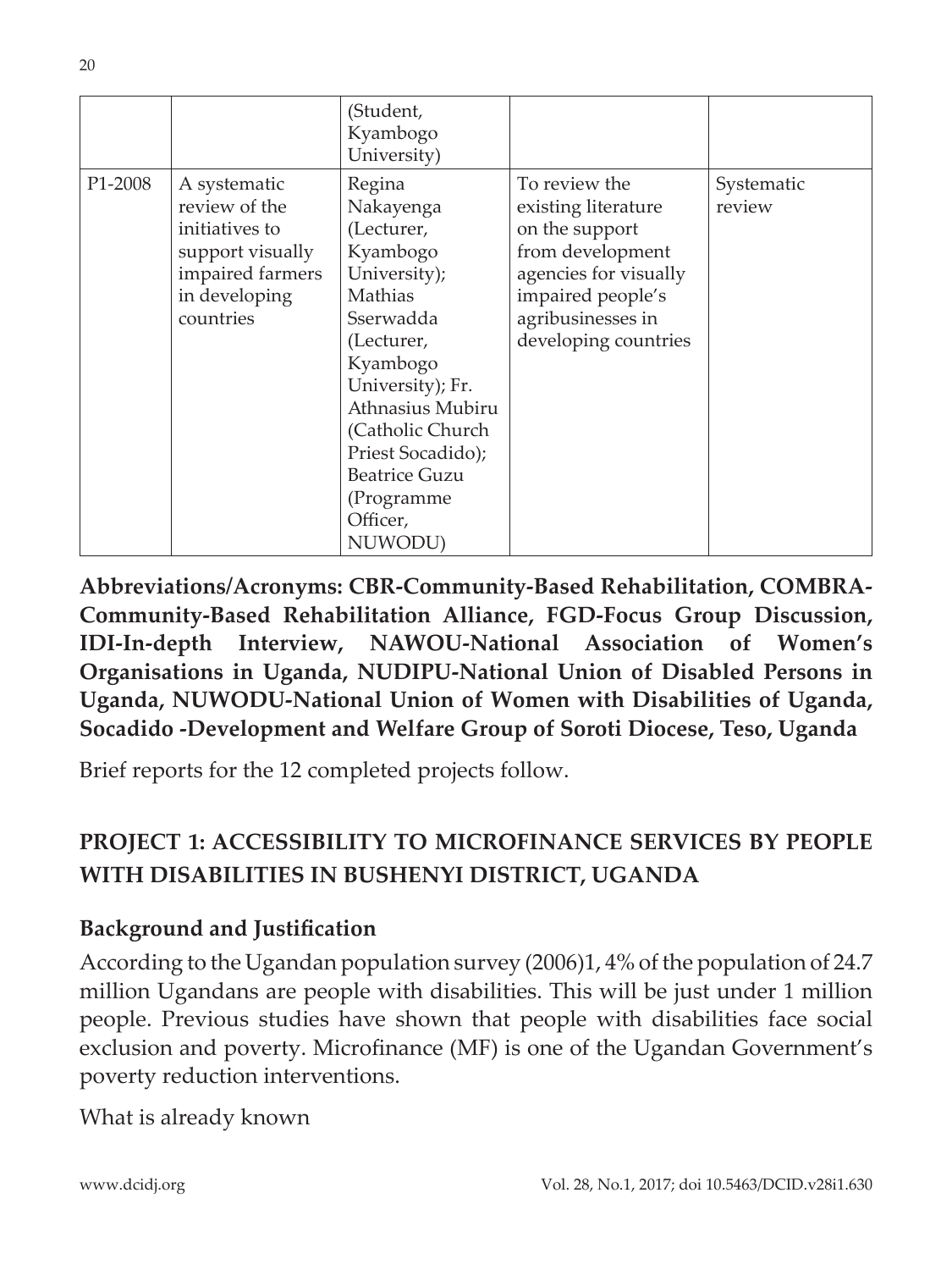- MF services are there to help people (especially the poor) to improve their economic activities
- People with disabilities are among the poor
- It is thought that access to MF services by people with disabilities is low

## **Aim of the Study**

This study aims to investigate the experiences of people with disabilities in accessing and utilising MF services, in order to highlight gaps in access that could be addressed.

## **Objectives**

- 1. Establish the current status of able-bodied persons and different categories of people with disabilities in regard to accessing MF services
- 2. Examine and analyse the inherent and external factors determining accessibility to MF services by people with disabilities
- 3. Examine the involvement of people with disabilities in community-saving initiatives
- 4. Ascertain whether the general legal MF framework reflects concerns of people with disabilities
- 5. Propose appropriate interventions for improving access to MF by people with disabilities

## **Methods**

The study was carried out in Bushenyi district, in three counties and two town councils, between June 2006 and June 2007. Documents on the regulation of MF provision, the Constitution of Uganda and the Local Government Act were reviewed to determine the context, challenges and existing legal and economic opportunities available to people with disabilities.

A snowball sampling was used to identify individual respondents. This began with an active person with disability in each county or town council who was asked to identify others. The able-bodied selected were of similar social standing to the people with disabilities interviewed. The following Table shows the categories of respondents that were interviewed for this study.

21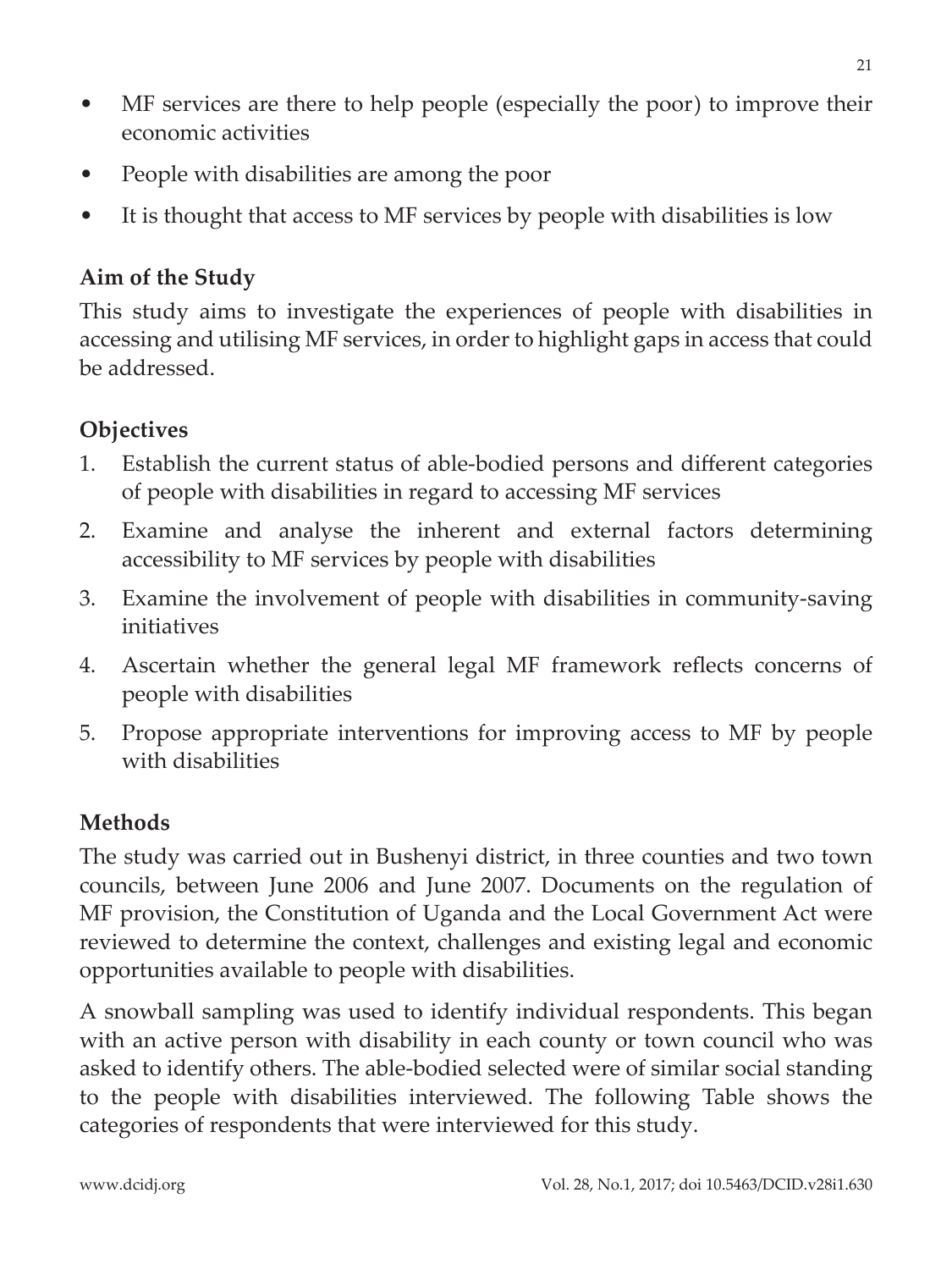|              |               | People with disabilities |      |                               |                 |       |
|--------------|---------------|--------------------------|------|-------------------------------|-----------------|-------|
| Population   | Able-bodied   | <b>Blind</b>             | Deaf | Physical<br><b>Disability</b> | MF<br>providers | Total |
| Rural        |               |                          |      |                               |                 |       |
| Male         | 3             | 4                        |      | 3                             | $\mathfrak{D}$  | 13    |
| Female       | $\mathcal{P}$ |                          |      | $\mathfrak{D}$                | 0               | 05    |
| Urban        |               |                          |      |                               |                 |       |
| Male         | $\mathcal{D}$ |                          |      |                               | $\Omega$        | 5     |
| Female       | 4             |                          | 3    | 5                             | 3               | 16    |
| <b>Total</b> | 11            | 6                        | 6    | 11                            | 5               | 39    |

## **Table of Nature of Final Sample**

Focus group discussions (FGDs) were held separately for the blind (5 people), those with physical disability (7 people) and able-bodied persons (6 people). Local sign language interpreters helped in communication between the researchers and the deaf. The researchers took notes and also tape-recorded the proceedings.

Before conducting the interviews or FGDs, consent was obtained verbally from respondents after informing them of their rights as participants in the study, and explaining how the results could be used. Although data analysis was done according to the research objectives, the discussion of findings was based on three themes, i.e., accessibility to MF services, perceptions on accessibility to MF services by people with disabilities, and suggestions on improving this.

## **Results**

- 43% of the people with disabilities interviewed had accessed MF services compared to 45% of the able-bodied
- Some of the people with disabilities who did not access MF had the relevant knowledge and skills to do so
- Of those not accessing MF, there was some evidence of charitable expectation among people with disabilities
- Having collateral was the main criteria used for selection for loans by the MF providers
- Government and MF providers' policies do not specifically target or actively exclude people with disabilities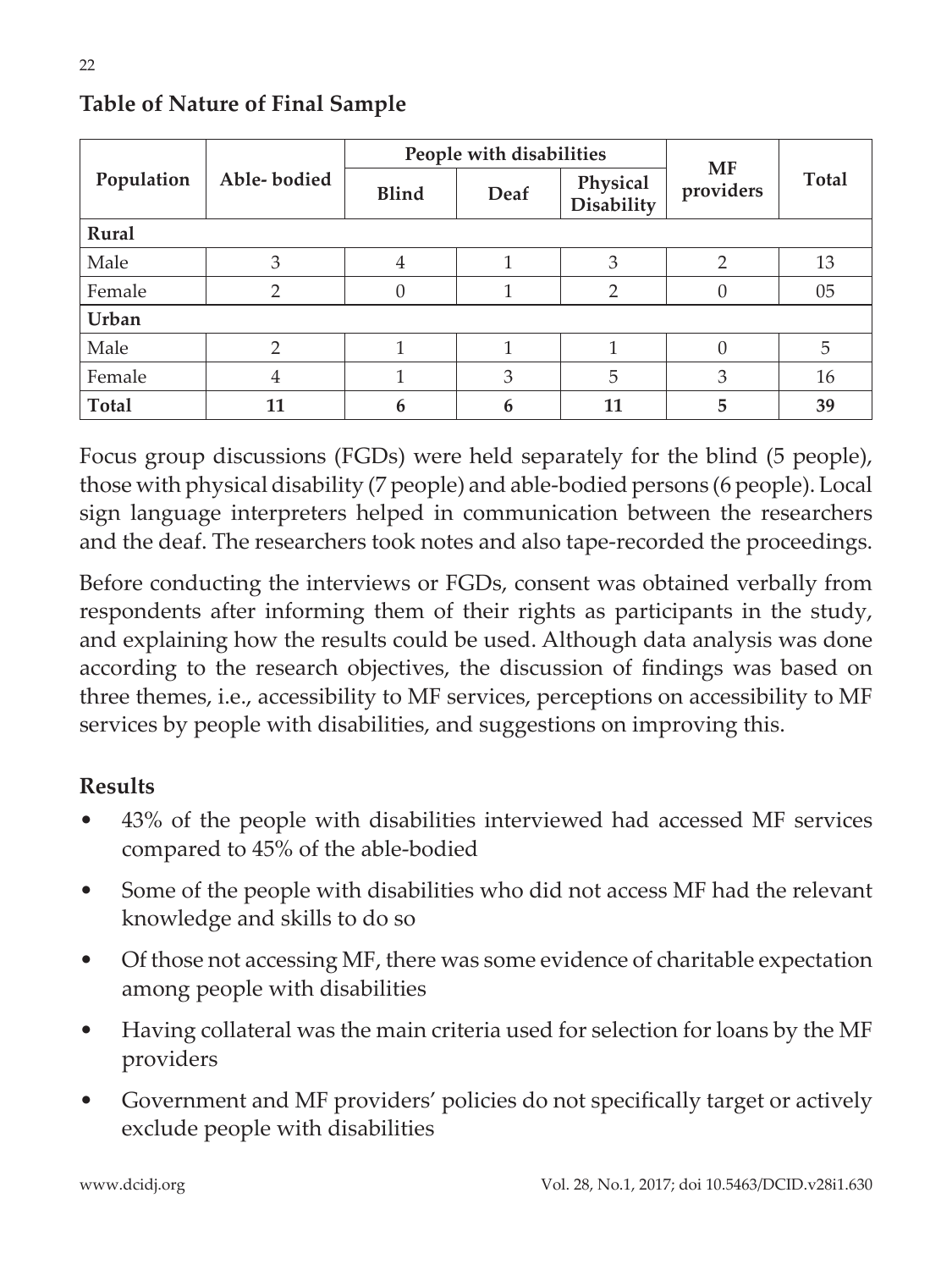- Evidence suggests that there may be physical barriers to access, e.g., stairs, high counters
- Those with physical disability (6) accessed more easily, followed by the blind (2) and the deaf (2)
- People with disabilities were fully involved in community-saving initiatives reflecting the international recommendations for inclusion in the UN Convention on the Rights of People with Disability (2006).

### **Conclusions**

Contrary to expectations, disability may not necessarily deny access to MF for those that meet the requirements. There are several factors that could improve usage of MF by people with disabilities. Some of these factors are related to the knowledge and attitude of the people with disabilities; they can control these. However there were also external factors that may limit their ability to boost their chances of success.

#### **Recommendations**

- MF government policies and regulations should give special consideration to needs and circumstances of people with disabilities
- Sign language interpretation should be promoted by all stakeholders to ease communication between the deaf and MF service providers
- Provide support for people with disabilities who have successfully used MF to share experiences and thus encourage others

## **Challenges faced during the Study**

- Local MF institutions were sometimes reticent to talk to investigators and referred them to head offices who could not provide the information required on local issues
- Scattered location of participants
- Problems of transporting people with disabilities to the centres where the FGDs were conducted
- Inadequate funding and delays in disbursement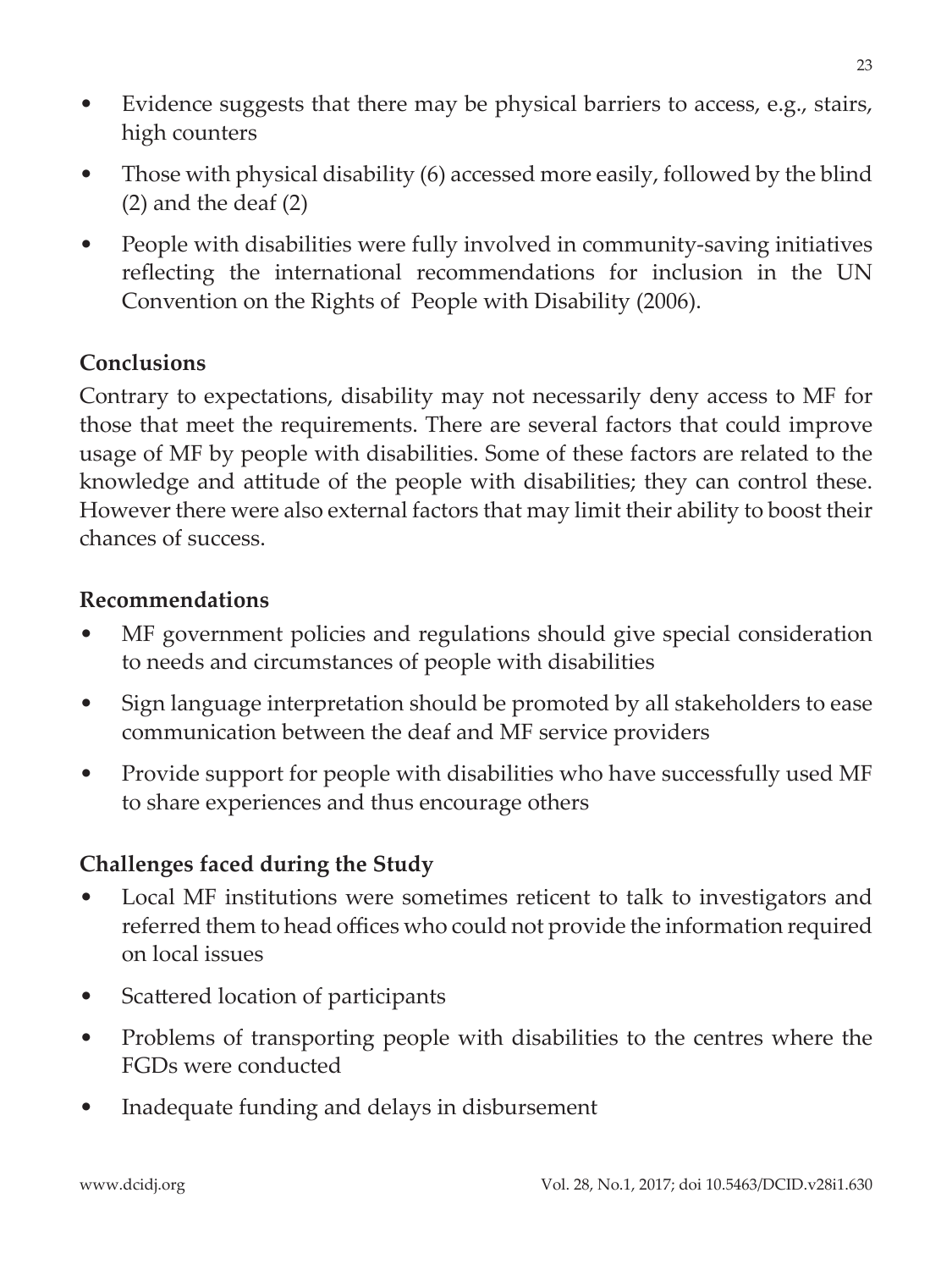#### **References**

- 1. Uganda Population and Housing Census: Uganda Bureau of Statistics, Kampala (2006)
- 2. UN Convention on the Rights of Persons with Disabilities( 2006)

#### **Researchers:**

Nuwagaba Ephraim Lemmy – Lecturer, Kyambogo University elnuwagaba@yahoo.com

M/s Meldah Tumukunde – Programme Manager, National Union of People with Disabilities meldaht@mail.com

Edson Ngirabakunzi –Programme Officer, National Union of People with Disabilities edsonngirabakunzi@yahoo.com

M/s Nakabugo Millie - Uganda Adult Education Network millie22000@yahoo.co.ug

**Mentors:** Professor Sally Hartley, UEA, Norwich, Norfolk, UK S.Hartley@uea.ac.uk

Angie Wade, CICH, ICH, UCL, UK – London awade@ich.ucl.ac.uk

## **PROJECT 2: EMPLOYERS' PERSPECTIVES ON EMPLOYMENT OF PERSONS WITH DISABILITY IN UGANDA**

## **Background and Justification**

Bagawemu and Kamya (2001) observed that significant effort had been made by government and development partners towards promoting employment for persons with disability in Uganda. Several vocational rehabilitation centres and sheltered workshops were set up 1960s and 70s respectively, to train people with disabilities in vocational skills and to provide them with convenient and protected employment. Recently, legislative provisions aimed at promoting employment for people with disabilities, such as Persons with Disabilities Act, 2006, have been instigated. Organisations for and of people with disabilities and other agencies like the Federation of Uganda Employers have also been active in lobbying and advocating for the employment of people with disabilities in the formal sector. Nevertheless, it is reported that many people with disabilities, despite possessing the requisite education and training qualifications for certain jobs, find it difficult to obtain employment. Employment in the formal sector is preferable for them because they are assured of regular income and are protected from the disadvantages associated with informal employment which is susceptible to changes in labour market conditions. Research and documentation relating to the problem of employing people with disabilities tend to reflect mainly views of people with disability and viewpoints of policy makers.1 The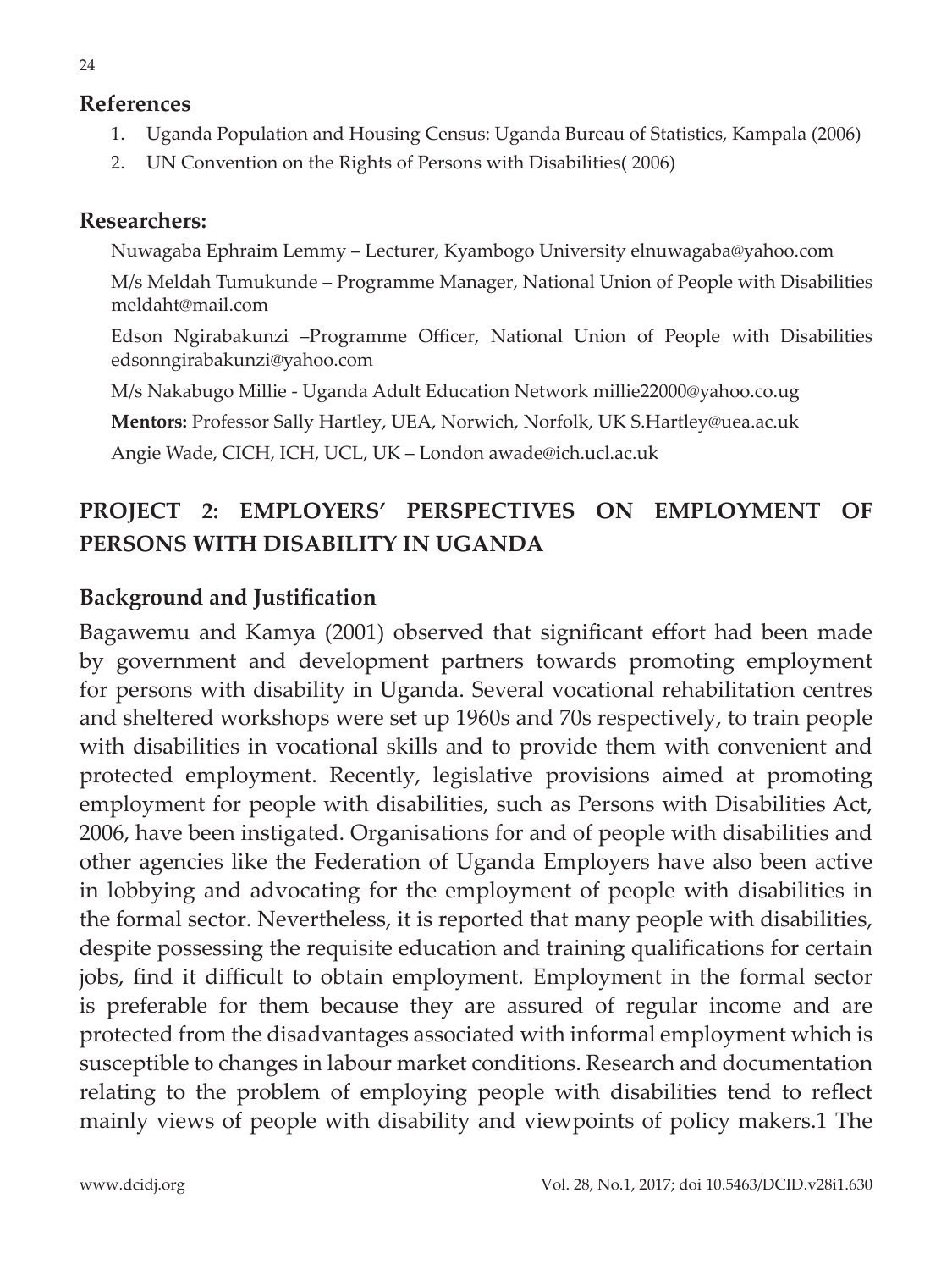perspectives of employers have not been featured, yet they are key stakeholders in the employment of people with disabilities.

## **What is already known**

There are many initiatives to promote employment of people with disabilities, yet they still have problems finding employment. It is not known what employers think about employing people with disabilities.

## **Aim and Objectives**

The study aimed at finding out the views and concerns of employers in the private and public sectors on employing people with disability in Uganda. Its objectives were:

- 1. To analyse employers' knowledge and opinions on employing persons with disabilities
- 2. To examine employers' perceptions of the job-related needs of persons with disabilities.
- 3. To find out the measures organisations take to meet the job-related needs of persons with disabilities
- 4. To explore the challenges employers encounter in employing persons with disabilities

## **Methods**

The study employed a qualitative research design, using in-depth interviews with purposively sampled employers selected from private (16) and public (2) employment sectors in the districts of Kampala (9), Mbarara (6) and Arua (3).

### **Results**

| Perspectives on employing persons with disabilities by employers |                                                               |                     |  |  |
|------------------------------------------------------------------|---------------------------------------------------------------|---------------------|--|--|
| <b>Reasons for employing</b><br>persons with disabilities        | Positive qualities of persons<br>with disabilities as workers |                     |  |  |
| Corporate responsibility                                         | Not many persons with<br>disabilities seeking<br>employment   | Reliable and stable |  |  |
| Boosting organisational<br>image                                 | Reluctance to incur extra costs<br>on adapting the workplace  | Easy to motivate    |  |  |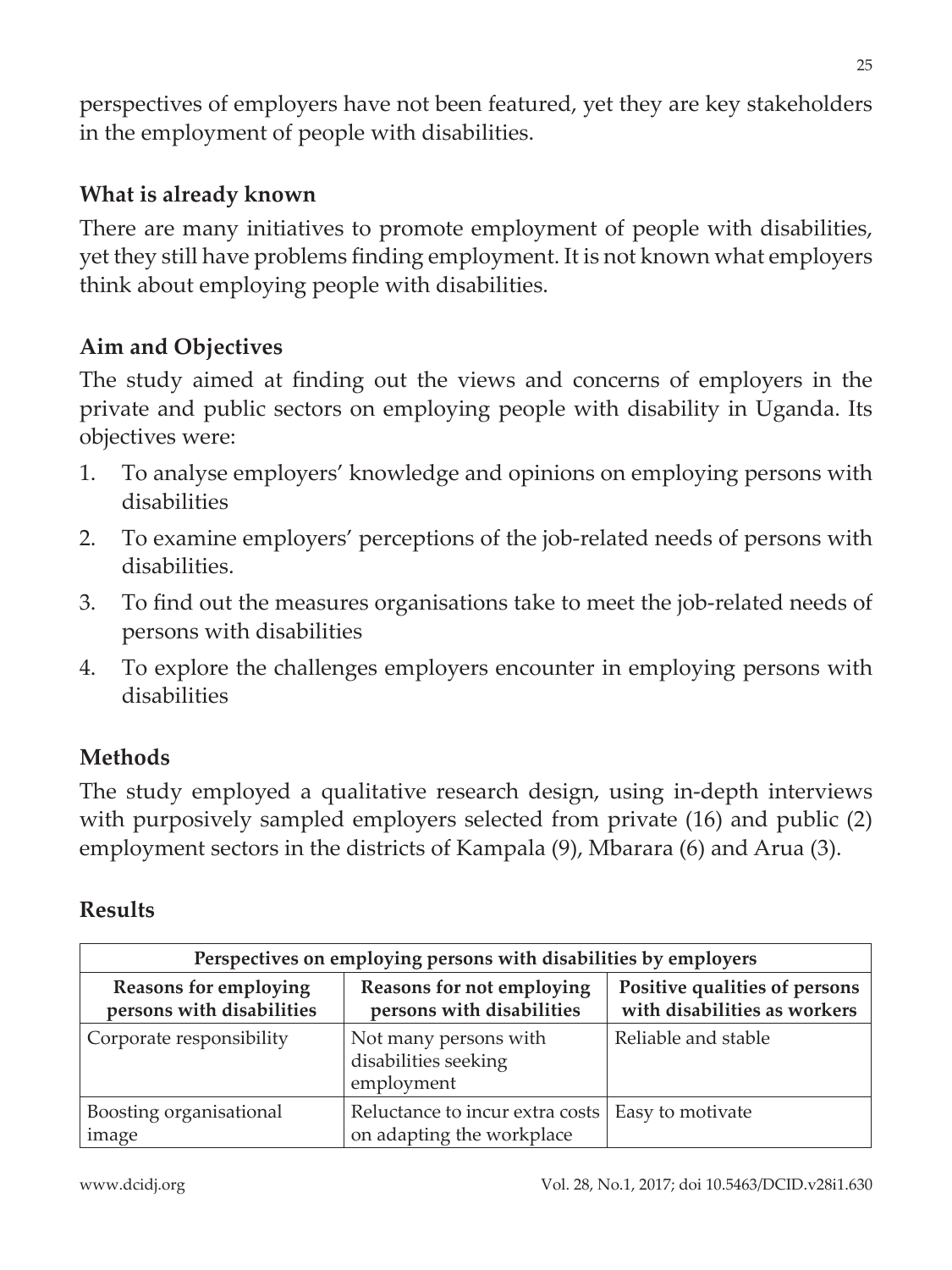| Act of philanthropy                                                         | Fear that persons with<br>disabilities may not be<br>capable of work                       | Efficient and committed |
|-----------------------------------------------------------------------------|--------------------------------------------------------------------------------------------|-------------------------|
| Belief in the abilities of<br>persons with disabilities as<br>workers       | Ugly physical appearance                                                                   |                         |
| Possession of qualifications                                                | Persons with disabilities<br>may be involved in accidents<br>leading to further disability |                         |
| Persons with disabilities<br>having previous relationship<br>with employers |                                                                                            |                         |

| Perceptions on<br>job related needs<br>of persons with<br>disabilities | Measures taken to<br>meet the job-related<br>needs of persons<br>with disabilities      | Challenges<br>encountered in<br>employing persons<br>with disabilities                         | Suggestions on promoting<br>employment of persons with<br>disabilities                                                      |
|------------------------------------------------------------------------|-----------------------------------------------------------------------------------------|------------------------------------------------------------------------------------------------|-----------------------------------------------------------------------------------------------------------------------------|
| Mobility needs                                                         | Placement of<br>persons with<br>disabilities in jobs<br>that suit residual<br>abilities | Lack of knowledge<br>of what to do<br>about the needs<br>of a worker with<br>disability        | Government should<br>put more emphasis on<br>employment of persons with<br>disabilities in the formal<br>employment sector  |
| Transport needs                                                        | Nothing suggested                                                                       | Lack of awareness<br>on the employment<br>abilities of persons<br>with disabilities            | Sensitisation of employers<br>on potential, abilities and<br>needs of persons with<br>disabilities is needed                |
| Safety needs                                                           | Nothing suggested                                                                       | Lack of<br>organisational<br>policy regarding<br>employment of<br>persons with<br>disabilities | Make employment of<br>persons with disabilities<br>one of the criteria for the<br>prestigious Employer of the<br>Year Award |
| Communication<br>difficulties                                          | Communicate with<br>deaf through writing<br>and gestures                                | Communicating<br>with deaf workers                                                             | Set up an employment<br>advocacy body                                                                                       |

### **Conclusions**

- Many employers lack information on the potential, abilities and needs of persons with disabilities and how they can be integrated.
- Some employers are eager to take on persons with disabilities provided their philanthropy is recognised. They feel this is necessary considering the possible liability.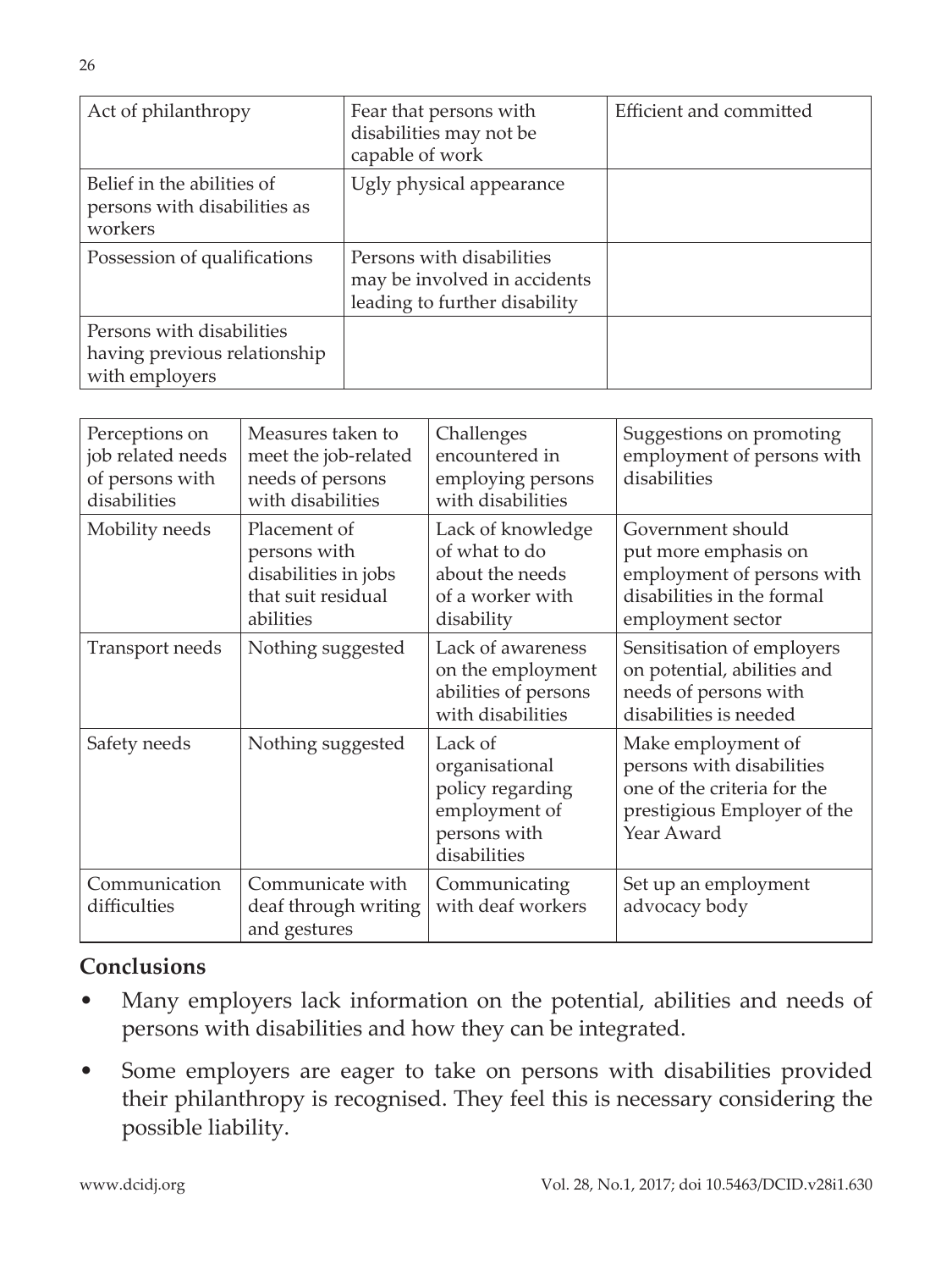- People with mild to moderate disability and those with motor disability stand better chances of getting employed than others.
- The problem of employment is compounded by lack of initiative and ambition to seek employment by persons with disabilities.

#### **Recommendations**

- Federation of Uganda Employers should encourage its member organisations to institute disability-sensitive employment policies.
- The Government should respond by instituting policies aimed at encouraging employers to employ persons with disabilities who have qualifications.
- Establish a bureau to specifically address the policy issues pertaining to employment of persons with disabilities.
- Advertise job opportunities widely in various media. Include a specific clause encouraging people with disabilities with qualifications to apply.
- Students with disabilities should be provided with career guidance services early enough during their educational career in order to facilitate their employment prospects.

### **What the Study has added**

Greater awareness of the need to:

- (1) Sensitise employers about how to employ persons with disabilities.
- (2) Encourage more confidence among persons with disabilities in the process of seeking employment.

#### **References**

Baguwemu Busulwa A & Kamya J (2001). Perspectives on the employment of persons with disability in Uganda. African Journal of Special Education, 6(2).

**Researchers:** Ali Baguwemu (Lecturer Kyambogo University);

Michael Matovu (Programme Officer, Federation of Employers);

Moses Ddamulira (Lecturer, Kyambogo University) ;

**Mentors:** Sally Hartley (University of East Anglia)

Harry Finkenflugel (Erasmus MC Rotterdam, The Netherlands)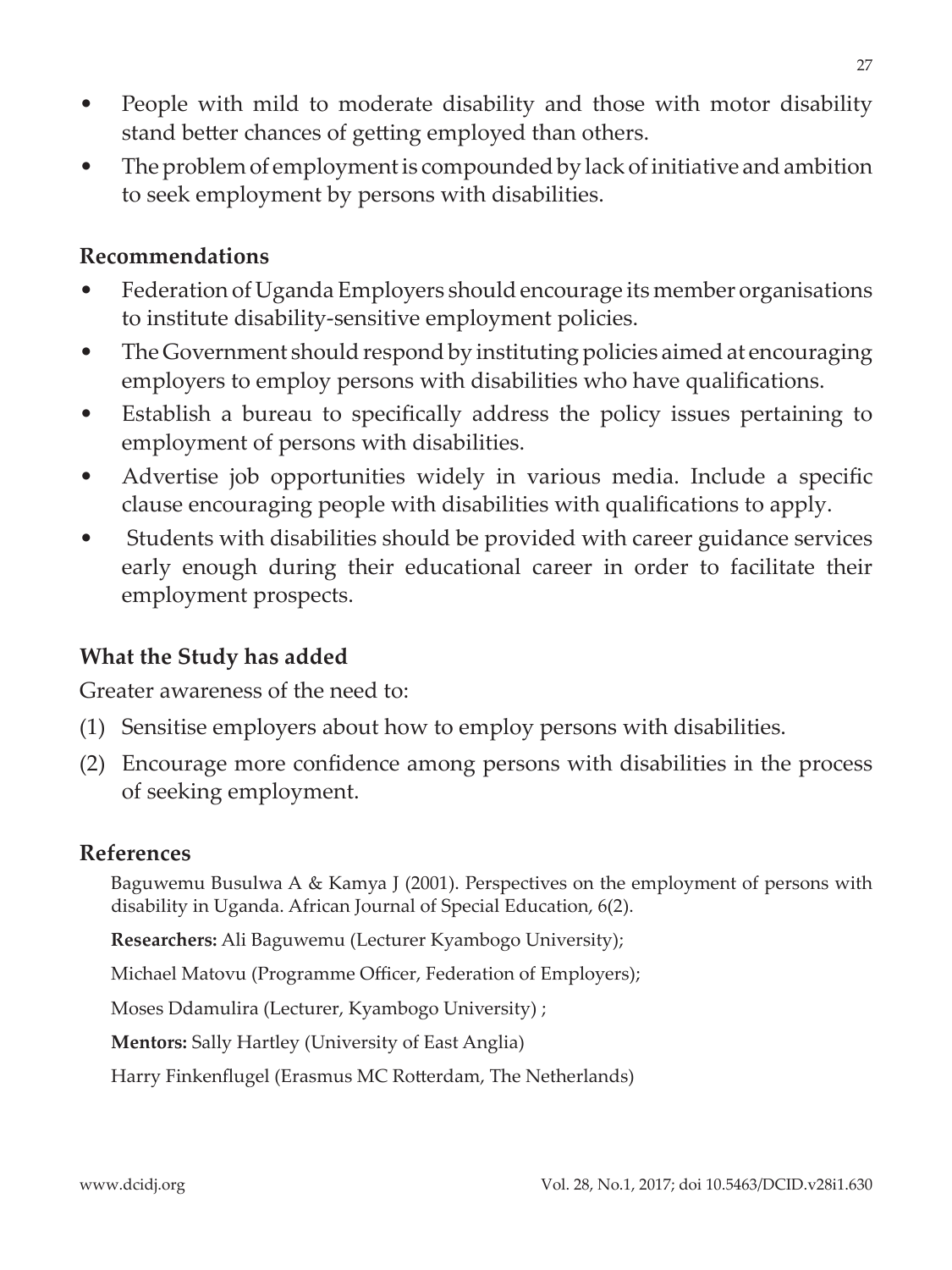## **PROJECT 3: HOW INFORMATION IS SHARED AMONG CBR SERVICE PROVIDERS IN UGANDA**

## **Background and Justification**

CBR Service Providers in the course of their work acquire a wealth of knowledge and experience which, if shared, is likely to benefit policy and practice. However, there are international concerns about whether information is being effectively shared and put to use, as documented in the IRC BUS Handbook. Information sharing and networking is an important part of development programmes. "Publication is motivated by the need for practitioners to share their experiences and perspectives and then to evaluate and learn from them in order to improve practice…" (Hartley, 2001). As noted in the CBR Africa Network Strategic Plan (2006), oral tradition dominates the communication process in Africa (3).

### **Aims and Objectives**

- 1. To know how information is shared, within and between CBR programmes.
- 2. To identify challenges in information sharing.
- 3. To develop strategies on how to improve information sharing based on the data collected.

### **Methods**

Within 19 organisations where the study was carried out in Mbale, Mbarara, Masindi, Lira and Kampala districts, a total of 42 respondents were interviewed. They were Managers, Information Workers and Community Development Workers. Their responses were based on their experiences with information management programmes in their organisations. In addition a workshop, using focus group discussions of the results, developed ideas for improving information sharing. The workshop had 20 participants in total - 11 representatives of organisations, 1 Sighted Guide, 2 Sign Language Interpreters, the 5 Researchers and the CARD Administrator. The informed consent of the individuals and the organisations was acquired, and semi-structured, taperecorded interviews (face-to-face or telephone interviews) were conducted using a previously prepared framework of questions. Documents shared by organisations were requested and scrutinised to identify the kind of information that organisations share.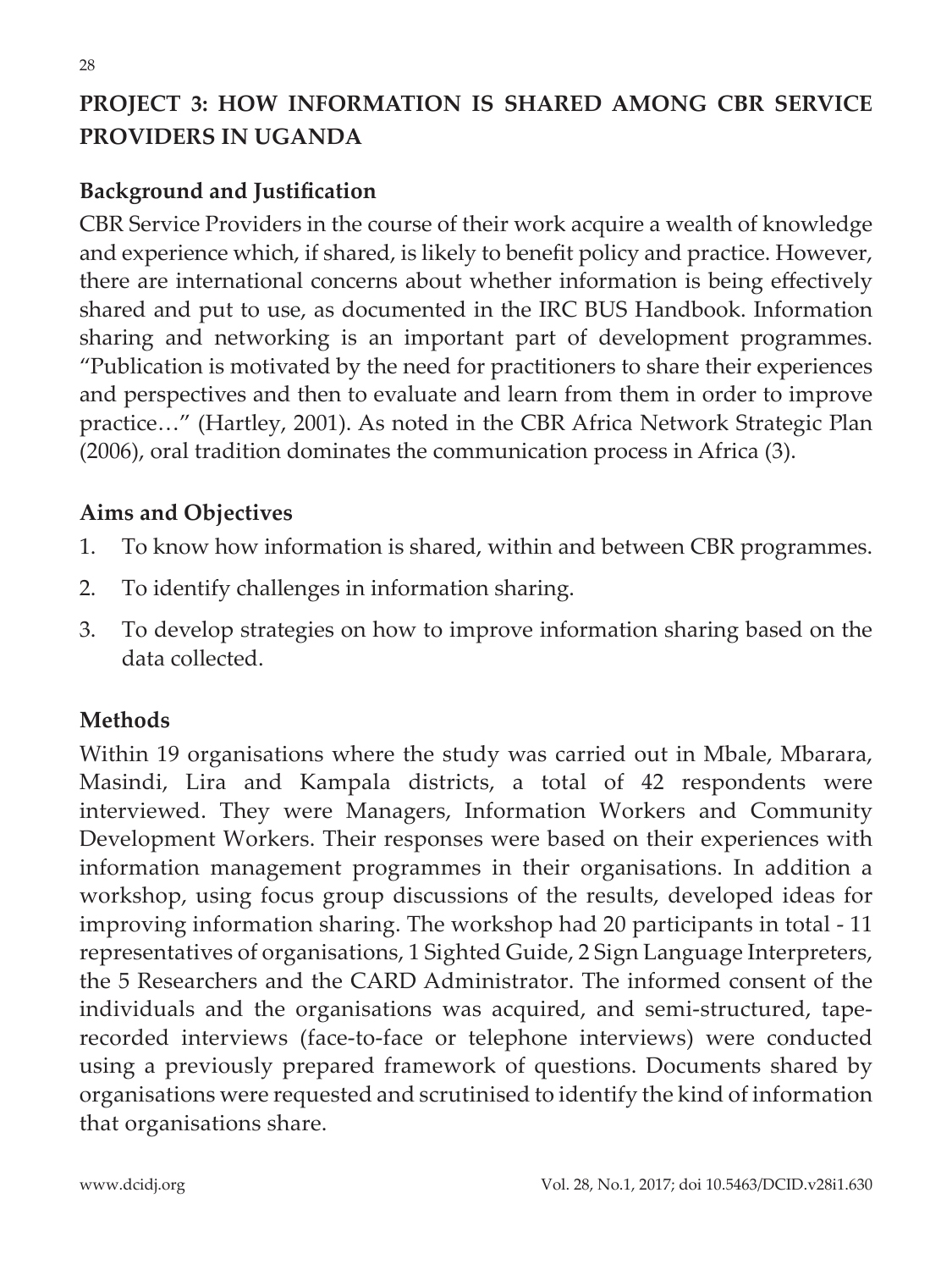## **Results**

- 1. Information was shared about programme activities, challenges in implementation, target population, achievements, planned activities and disability- specific information.
- 2. Information was mainly used by managers in evaluation, development of strategies and avoiding duplication of resources.
- 3. Information was documented in the form of newsletters, brochures, handouts, periodical reports and financial reports. Small organisations had less documented information, mainly due to financial and human resource limitations; however they often received documented information from larger organisations.
- 4. Some organisations had a lot of information to be shared, but this was often left unprinted on their computers.
- 5. Oral modes of sharing were considered most appropriate to share both externally and internally due to low literacy levels. There are many popular FM radio stations operating in local languages and are far reaching within the communities.
- 6. Some respondents cited email communications as a best practice for sharing information, yet in most rural areas of Uganda there is no internet infrastructure to support it.
- 7. Limited resources for production of documented materials. The nonexistence of well-developed ICT infrastructure, especially in rural areas, also hindered sharing with partners at grass-root levels.
- 8. Low literacy levels affected the sharing of documented information; it rarely reached the deaf, blind and illiterate audiences.

## **Workshop**

Suggestions for improving the sharing of information were:

- 1. Production of a directory of CBR organisations in Uganda, to be led by the Ministry of Labour, Gender and Social Development and CBR Africa Network.
- 2. Increased research into CBR in Uganda.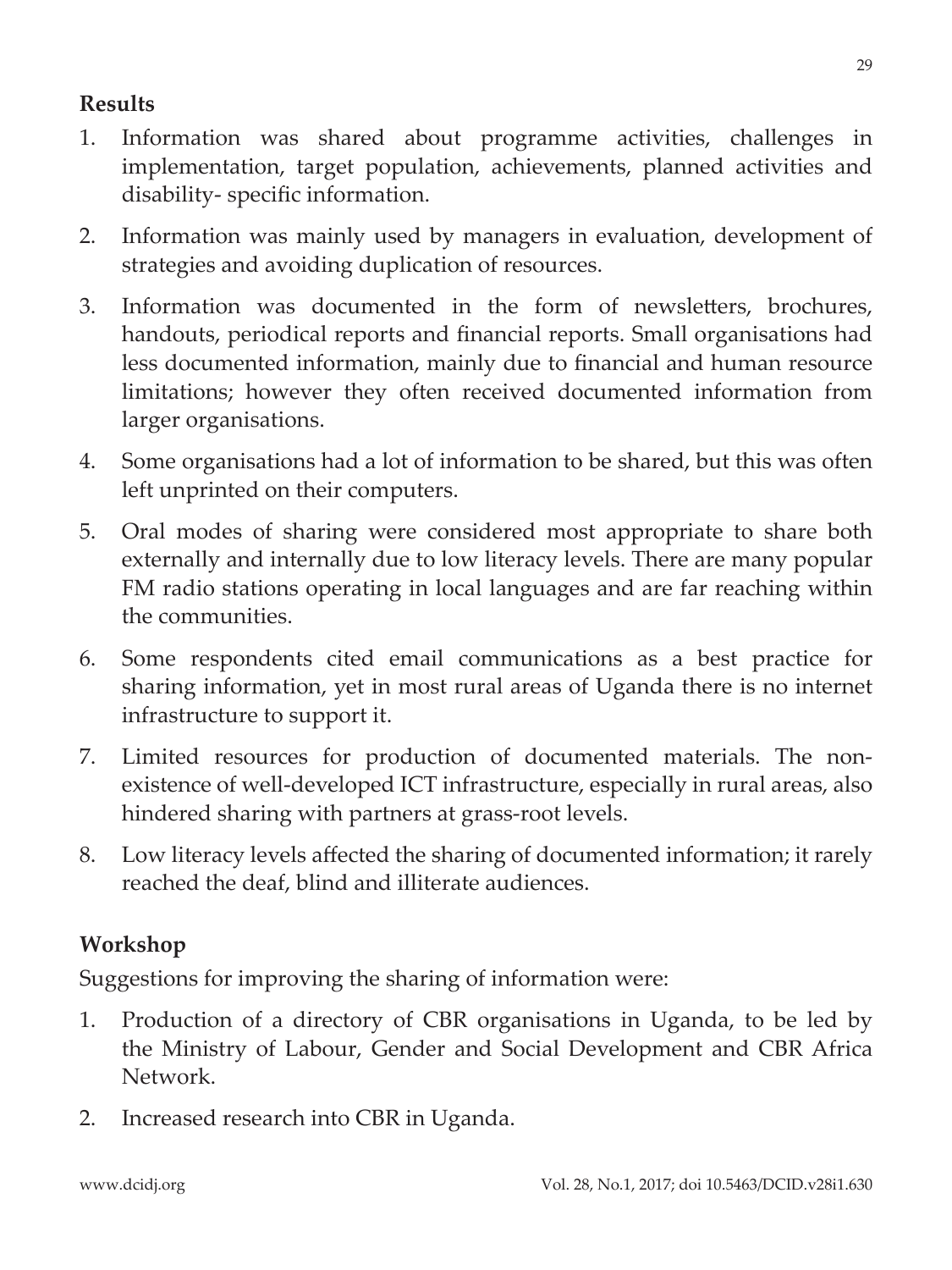30

- 3. Integrated work planning.
- 4. Exchange visits.
- 5. Carrying out an information needs assessment.
- 6. Producing materials in Braille, and providing Sign Language interpretation.

## **Challenges faced during the Study**

- It was sometimes found to be difficult to coordinate the research team.
- Scattered respondents not easy getting them all in one place for dissemination workshops.
- Inaccessibility of some key respondents.

## **Recommendations**

- There is need for development of strategies that support oral means of sharing information, such as community workshops, music, dance and drama, especially when sharing information with beneficiaries at the grassroot level.
- Radio programmes should be used to disseminate information.
- There is need to increase awareness among CBR service providers on costeffective means of sharing information.
- There is need for use of modes that reach people with special needs, e.g., Braille, sign language interpretation, community theatre, dance, drama, etc.

## **References**

- 1. CBR- A Participatory Strategy in Africa (Hartley, S Ed. 2001)
- 2. CBR Africa Network Strategic Plan 2006 2011 www.afri-can.org/reports. html
- 3. IRC BUS Handbook Section 10 Process Documentation and Information Sharing. http://www.irc.nl/page/27742

## **Researchers:**

Joan Okune, Coordinator, CBR Africa Network joan@afri-can.org Francis Kasozi, Volunteer, Mental Health Uganda frankasozi@yahoo.co.uk George Kutosi, Lecturer, Kyambogo University geowikuts@yahoo.com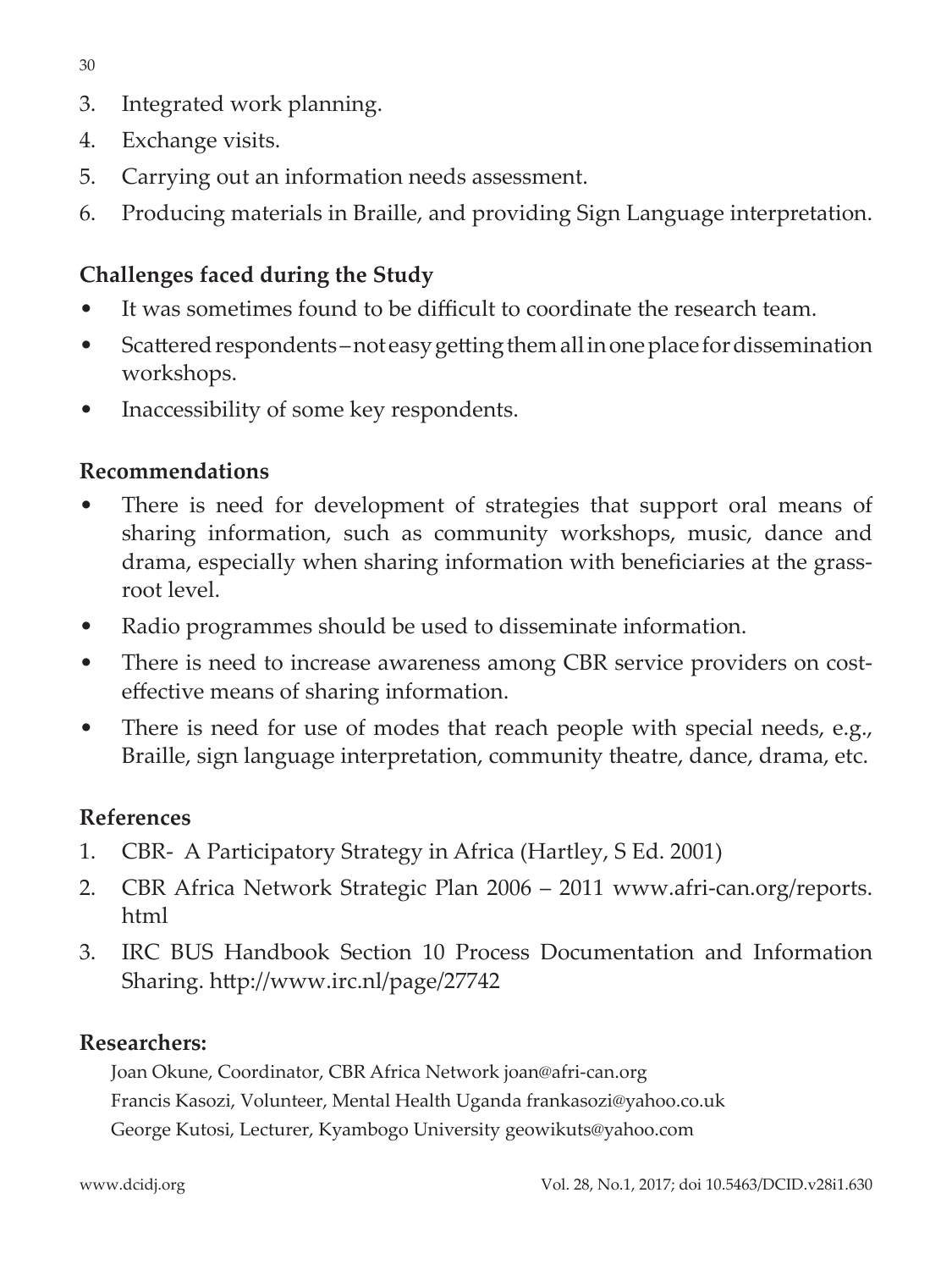Harriet Ntege, Librarian, Kyambogo University harrietnn@yahoo.com Shepherd Kyagaba, Media Technician, Kyambogo University rskyagaba@yahoo.com

#### **Mentors**

Maria de Lourdes Drachler, University of East Anglia mailto:malu.drachler@uea.ac.ukmalu. drachler@gmail.com Aisha Yousafzai, University of Agha Khan Pakistan aishayousafzai@ hotmail.com

## **PROJECT 4: INJURIES AMONG CHILDREN WITH DISABILITIES IN LUWERO DISTRICT**

### **Background and Justification**

Injuries are a growing public health and economic problem. Over five million people die annually from injuries; for every person who dies of an injury, several survive with severe disabilities (World Health Organisation, 2000). WHO (2000) reports that many survivors of injury move from secure income to poverty, and that worldwide, 94% of the burden of injury occurs in the developing countries, which severely affects the economies of these struggling regions. In Africa, injuries rank third as a leading cause of death, ahead of diarrhoea, tuberculosis and measles (Injury Control Centre, Uganda). According to Kobusingye et al (2001), in Uganda injuries are among the top ten causes of ill health. The top three causes of severe injuries among young adults less than 20 years in Uganda are traffic (46%), falls (14%) and burns (11%). In order for children with disabilities to realise their potential, the special issues that affect them need to be addressed. One of these is their vulnerability to injury which has received little attention in Sub-Saharan Africa (WHO, 2004). Persons with disabilities are more vulnerable to injuries than their counterparts without disability (Ramirez et al, 2004).

#### **Aims and Objectives**

- 1. To determine the common causes of injuries among children with disabilities in Luwero
- 2. To establish whether children with disabilities are more prone to injuries than other children
- 3. To identify the specific types of injuries experienced by children with disabilities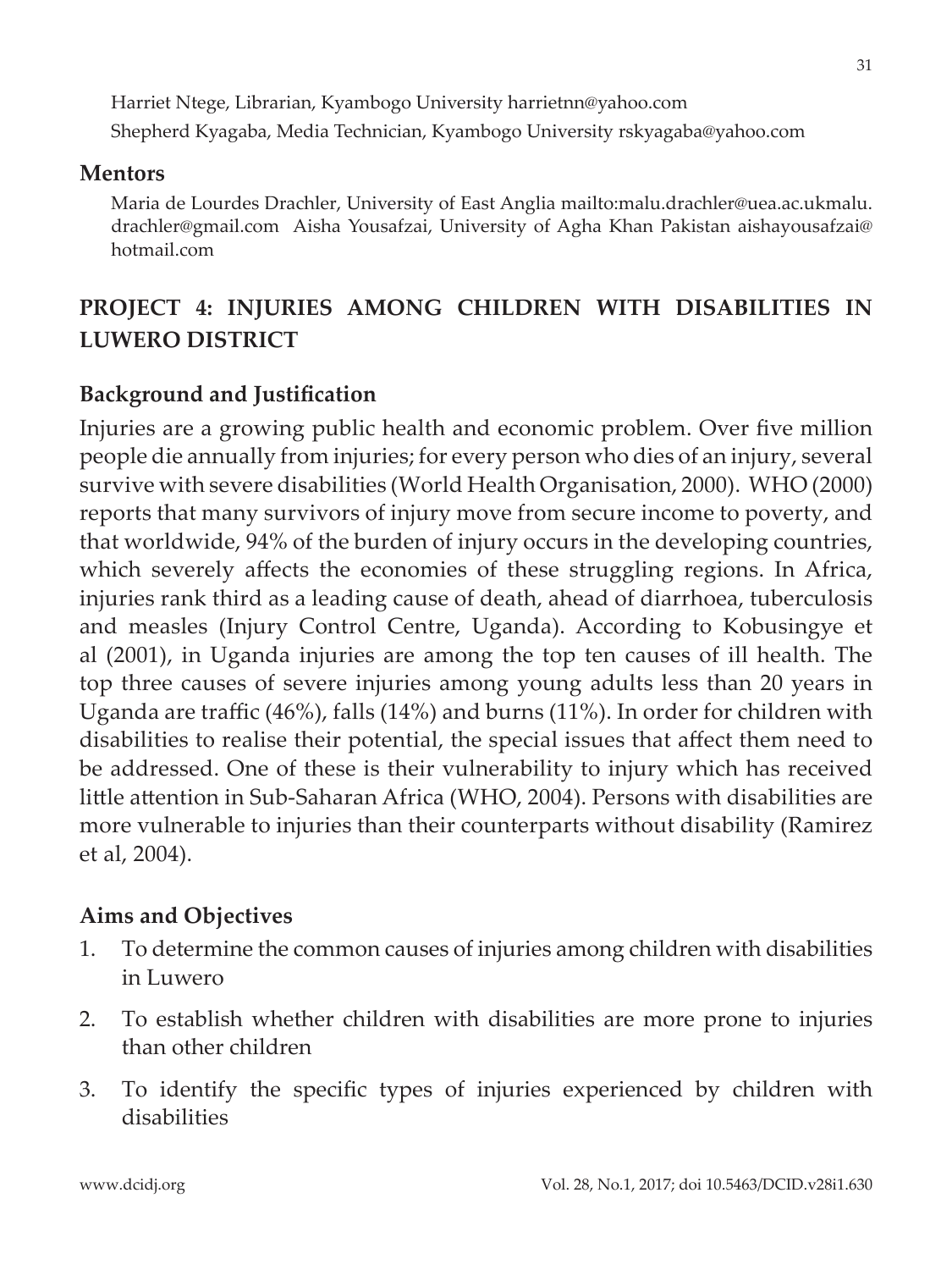4. To determine whether the causes and types of injury among children with disabilities and children without disabilities differ.

### **Methods**

A random selection of children with disabilities, aged 1-17 years, was taken from the register of a Community Based Rehabilitation programme in Luwero district, and stratified to ensure proportional representation of all disability groups. At least one control of the same gender and age range of 18 months above or below the child with disabilities was identified. The control was either from the same homestead or, if no child in the homestead was found, two controls were selected from the neighbouring home. Trained nurses used a questionnaire to collect information from the primary carer for each child in the study. Social and demographic information about the child/family, the child's impairment, whether the carer reported frequent injury, and details of the most recent injury, were recorded.

### **Results**

A total of 51 children with disabilities and 57 controls were recruited into the study. Five children with disabilities were removed because they no longer had a disability due to successful medical intervention. Of the remaining 46 cases: 13 had physical disabilities, 4 had hearing impairment, 4 had visual impairment, 9 had double disabilities, 13 had multiple disability (intellectual disability, epilepsy, and physical disabilities) while 3 were categorised as 'other'. There was no significant difference between the injury rate of children with disabilities and children without disabilities. Similar percentages of children with and children without disabilities were injured frequently (23/42 and 30/55 respectively). The types of causes cited were also similar. Burns were given as a common cause of injury among children with disabilities significantly more often [11% Vs 0%, p=0.018, 95% confidence interval for the difference (2, 23%)]. All the children with disabilities for whom burns were cited as a common cause (5) had a physical impairment, 2 additionally had intellectual disability, and 1 additionally had both intellectual disability and epilepsy. Injuries in the last 1 month were significantly more common among children with disabilities; 83% (38/46) of children with disabilities were reported to have had an injury in the last one month compared to only 12% (7/57) of the children without disabilities [p<0.0005, 95% for the difference (53, 81%)]. This was because people could remember recent injuries,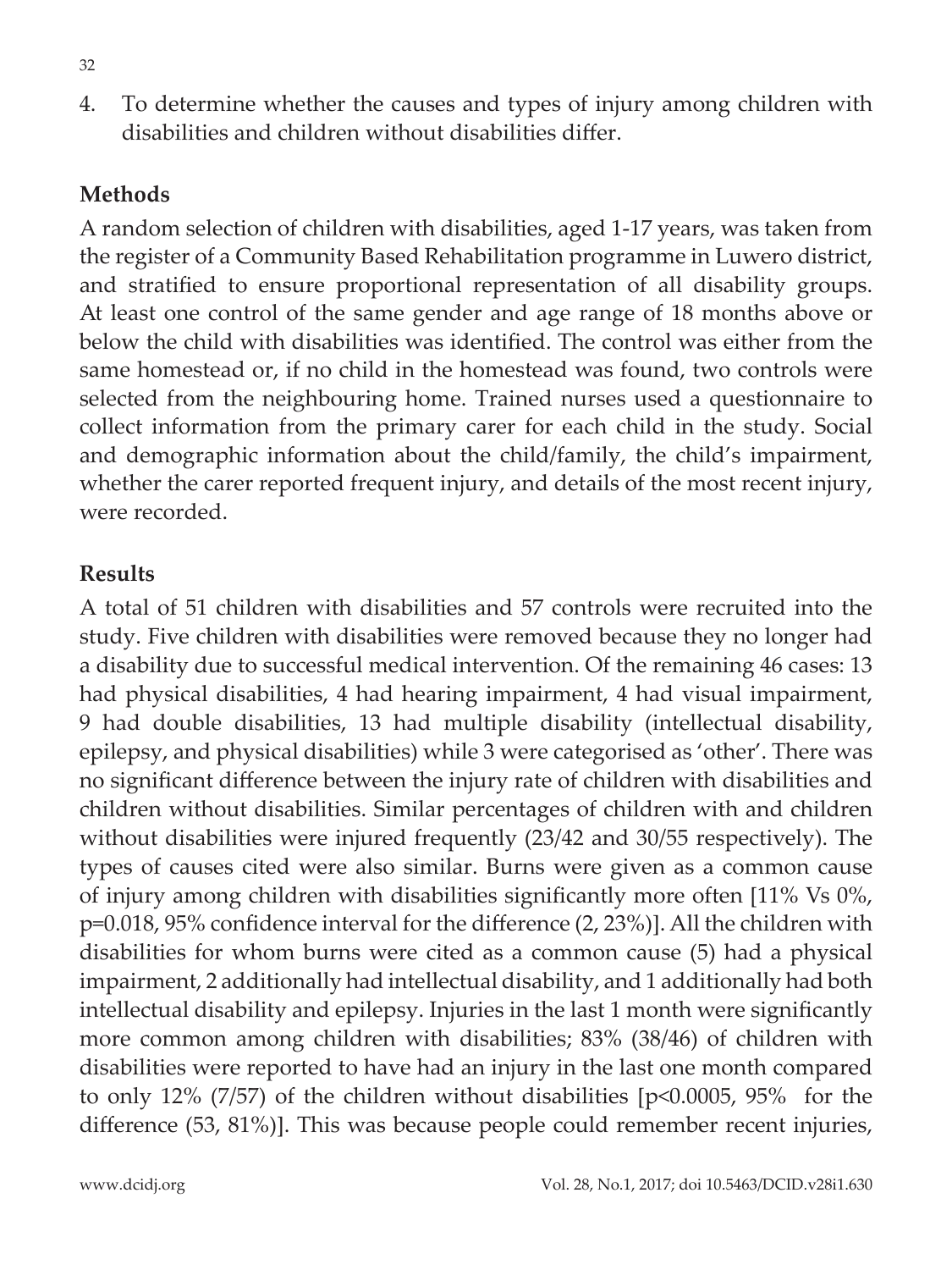and although memory of the general frequency of the injuries was readily available, not all injuries leave the scars which were used to examine past injuries.

## **During a Training Session for Research Assistants**

Unlike the studies by Injury Control Centre Uganda which show that majority of burns in children occur among toddlers (1-3 years), among children with disabilities these injuries occurred in children above the age of 5 years and at home. The difference could be due to the fact that children with disabilities develop slowly and are not at school even if they are of school-going age. This makes them vulnerable to burns, a vulnerability experienced by children without disabilities at a much younger age. Of the children with disabilities who get injured often (23), 66% (17/23) are not in school. For children with disabilities staying at home seems to be a risk factor for injuries. This could be because the home environment is less safe than school, or the disability which keeps the children at home makes them more prone to injuries, or they stay at home unsupervised.

### **Conclusions**

Children with disabilities were more vulnerable to injury (53, 81%) and more likely to have been injured in the previous month. However burns among children with disabilities were found in older children who stayed at home; this finding is unlike other studies in Uganda where they were more common among toddlers. From this study, staying at home (for children with disabilities) and having multiple disabilities were risk factors for frequent injuries and burns respectively. The study did not find out whether those who stayed at home had more severe disabilities which made them more prone to injuries.

### **Recommendations**

Parents of the children with disabilities need to take precautions to protect their children from injuries, especially burns. Strategies should be put in place to encourage parents to take their children with disabilities to school, especially now that the Universal Primary Education system is in place, as this may help to reduce their vulnerability to injury.

## **Challenges faced during the Study**

The CBR register was not comprehensive. The identification of the children with disabilities was not always accurate. 10% (5/51) who had been included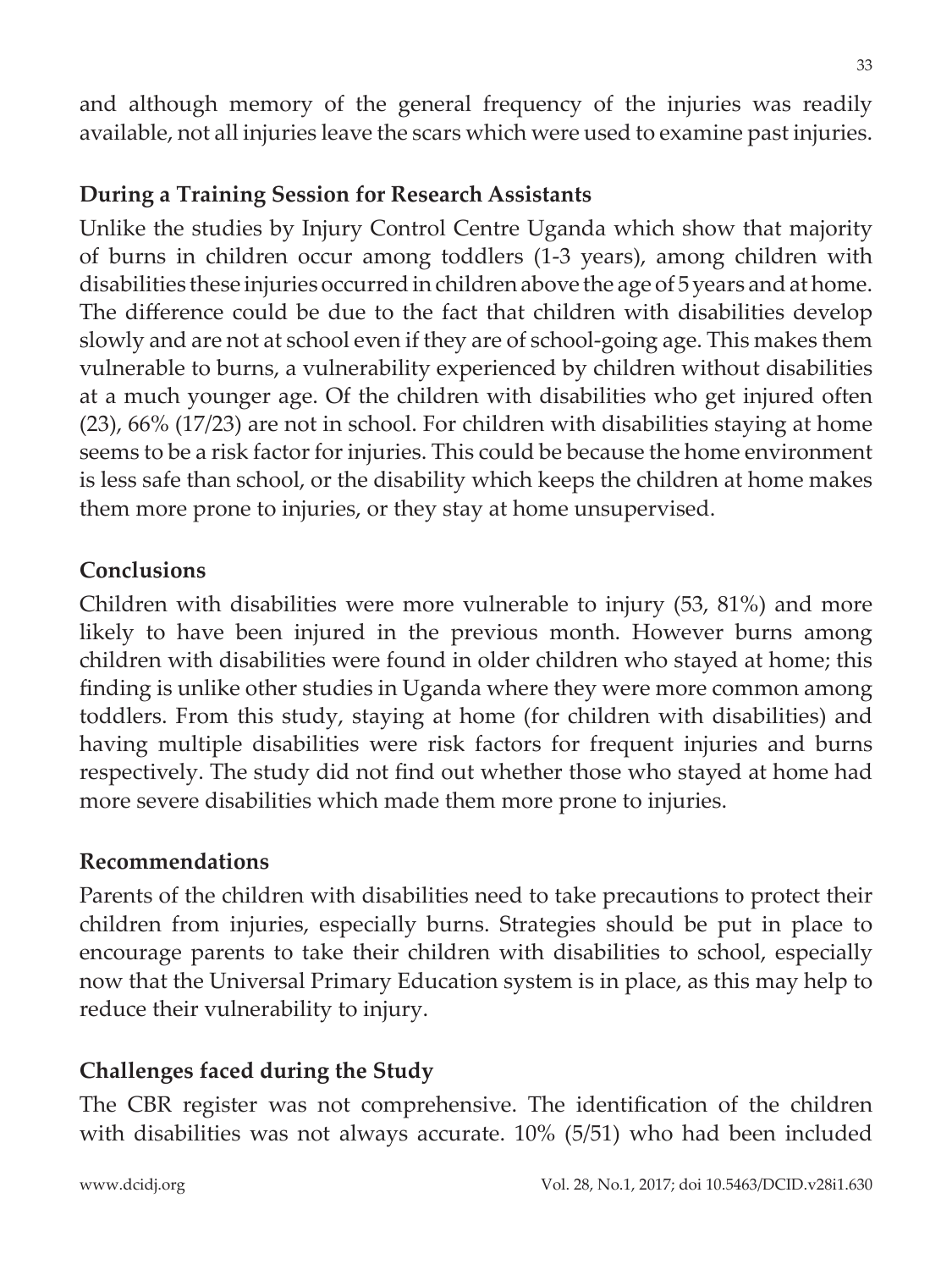in the sample were subsequently found to be ineligible. It is not known how biased the register was and whether certain categories of disabilities were underrepresented. The data sheets for the children with disabilities and children without disabilities were separate; hence retaining the matching pairs in the analysis was not straightforward. This may have reduced the efficiency of the study. Tracing the children was time-consuming as the study was conducted in a rural area.

### **What the Study has added**

Children with disabilities were more prone to injury than children without disabilities in the previous month. They were also more prone to burn injuries than children without disabilities. Physical and multiple impairments were risk factors for burns. Staying at home increases vulnerability to injury.

#### **References**

1. Injury Control Centre Uganda. Safe Schools, Safe Students An Injury Prevention and Control Manual for Schools

2. Kobusingye Olive et al (2001). Injury Patterns in Rural and Urban Uganda Injury Prevention, 7:46-50

3. Ramirez M, Peek-Asa C, Kraus J F (2004). Disability and Risk of School Related Injury. Injury Prevention, 10:21-26

4. World Health Organisation. Injury a Leading cause of Global Burden of Disease. WHO: Geneva; 2000.

5. World Health Organisation. Guidelines for Conducting Community Surveys on Injury and Violence pg 4 WHO: Geneva; 2004. ISBN 92 4 154648 4

#### **Researchers**

Alice B Nganwa: Director Injury Control Centre Uganda alicekbn@yahoo.com

Maholo Carolyne: Lecturer, Kyambogo University maholocarol@yahoo.com

Ssebaduka Fred: Ministry of Health

Nansamba Catherine: Epidemiologist: Injury and Control Centre catnsamba@yahoo.com

#### **Mentors**

Angie Wade, CICH, ICH, UCL, UK – London awade@ich.ucl.ac.uk

Harry Finkenflugel, Erasmus MC Rotterdam, The Netherlands finkenflugel@bmg.eur.nl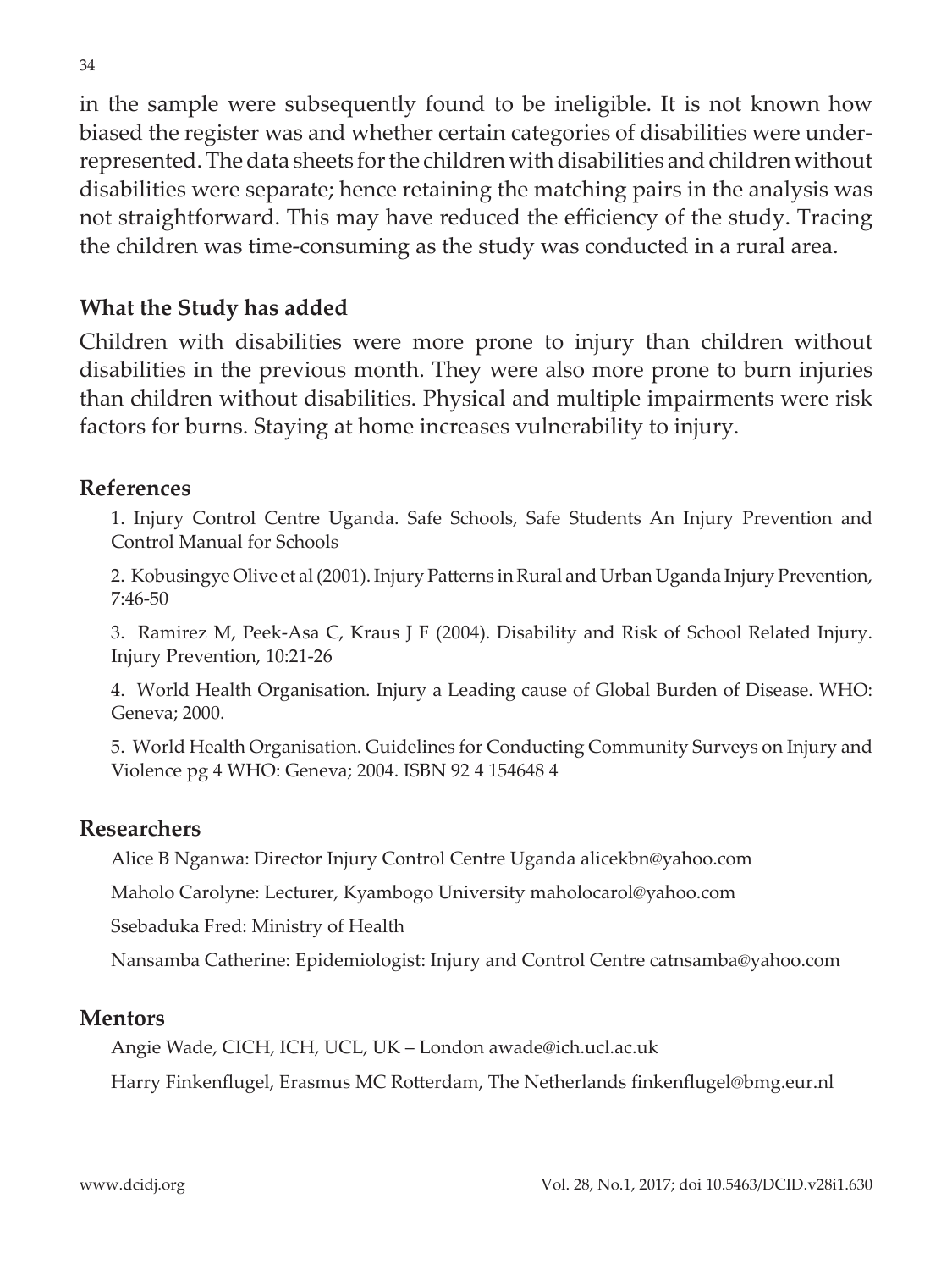## **PROJECT 5: MOBILITY AND REHABILITATION**

## **Background and Justification**

The Mobility and Rehabilitation (MBR) Programme is one of the training programmes offered by Kyambogo University at the Department of Community and Disability Studies in the former Uganda National Institute of Special Education (UNISE). At the time of this study, 82 Mobility Instructors were trained and deployed in 34 districts. The programme was established to empower persons with visual impairment with MBR skills, to enhance their inter-dependence, consequently improving their livelihood capacity. Trainees of MBR, upon completion, were expected to identify and support other persons with visual impairment in their districts. There has never been any follow-up or feedback to establish how the MBR training programme has influenced the lives of persons with visual impairment. The study was designed to explore the experiences of persons with visual impairment in Iganga District by targeting those who had received training in mobility and rehabilitation. The purpose was to gather an evidence base critical for:

- Informing both policy and practice in MBR training
- Reviewing MBR and CBR courses
- Providing rationale and content for replicating best practices of the MBR programme in other districts where the programme has not been introduced.

To guide this study process, the following research question was used: How has the MBR Training Programme influenced the lives of persons with visual impairment in Iganga district?

The sub-questions were:

- What have persons with visual impairment identified as benefits from the MBR training programme?
- What have persons with visual impairment identified as gaps in the MBR training programme?
- How, in their opinion, can the MBR training programme be improved?

## **Methodology**

The study followed a Qualitative Case Study design with a purposeful sample of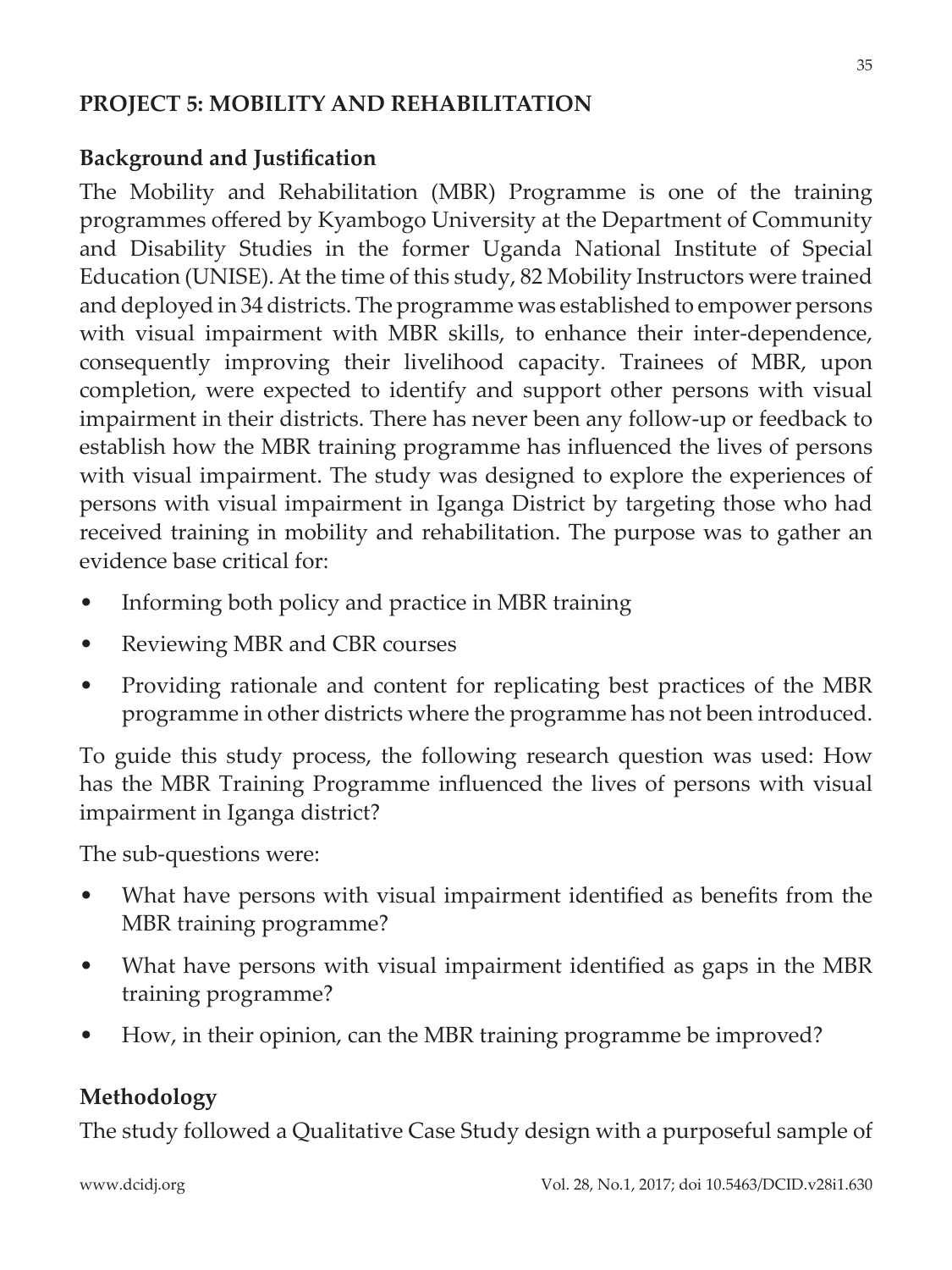30 adults with visual impairment, aged between 30 –80 years. The criteria used for selection were:

- Persons with visual impairment in Iganga trained by Mobility Instructors from former UNISE
- Persons with visual impairment who were accessible to the Research Team
- Adults with visual impairment, with approximately even numbers of males and females distribution representative of the population of persons with visual impairment. Only 19 adults (10 male and 9 female) were reached, because some relocated to other places, others could not be accessed easily due to the terrain in Iganga District, and some had died.

The main instrument used in the study was Interviews, which were recorded on tape. The tapes were translated and transcribed. Question-led analysis was done, with manual analysis of the data by research group consensus. Data that did not address the research questions was discarded.

## **Results**

The informants highlighted the following benefits:

**Increased independence in movement:** *"I am now able to move from one place to another with minimal support from sighted counterparts, not only in my own home, but also in our meeting places. I am able to manipulate my environment … because of the mobility skills, most especially how to use the white cane effectively."*

**Improved self-esteem:** *"I now participate in all functions of my community."*

**Ability to own and manage income-generating activities:** *"We also learned how to start and manage income-generating projects, how to make crafts, and so on."* 

Another one said, *"…, I started a brick laying project, I have also been trained in zero grazing … I was given a Friesian cow which is doing well. I am a small- scale farmer growing both for commercial and subsistence."*

**Increased participation in leadership:** *"I represent persons with disabilities on Local Council, LC, in my village… LC2, and at LC3… I represent persons with visual impairment."*

**Involvement in group activities:** *"I have also joined income-generating groups like Idha Obone, Abatulu Kyebakola and Iganga District Association of the Blind, JIDECO, ULA and others."*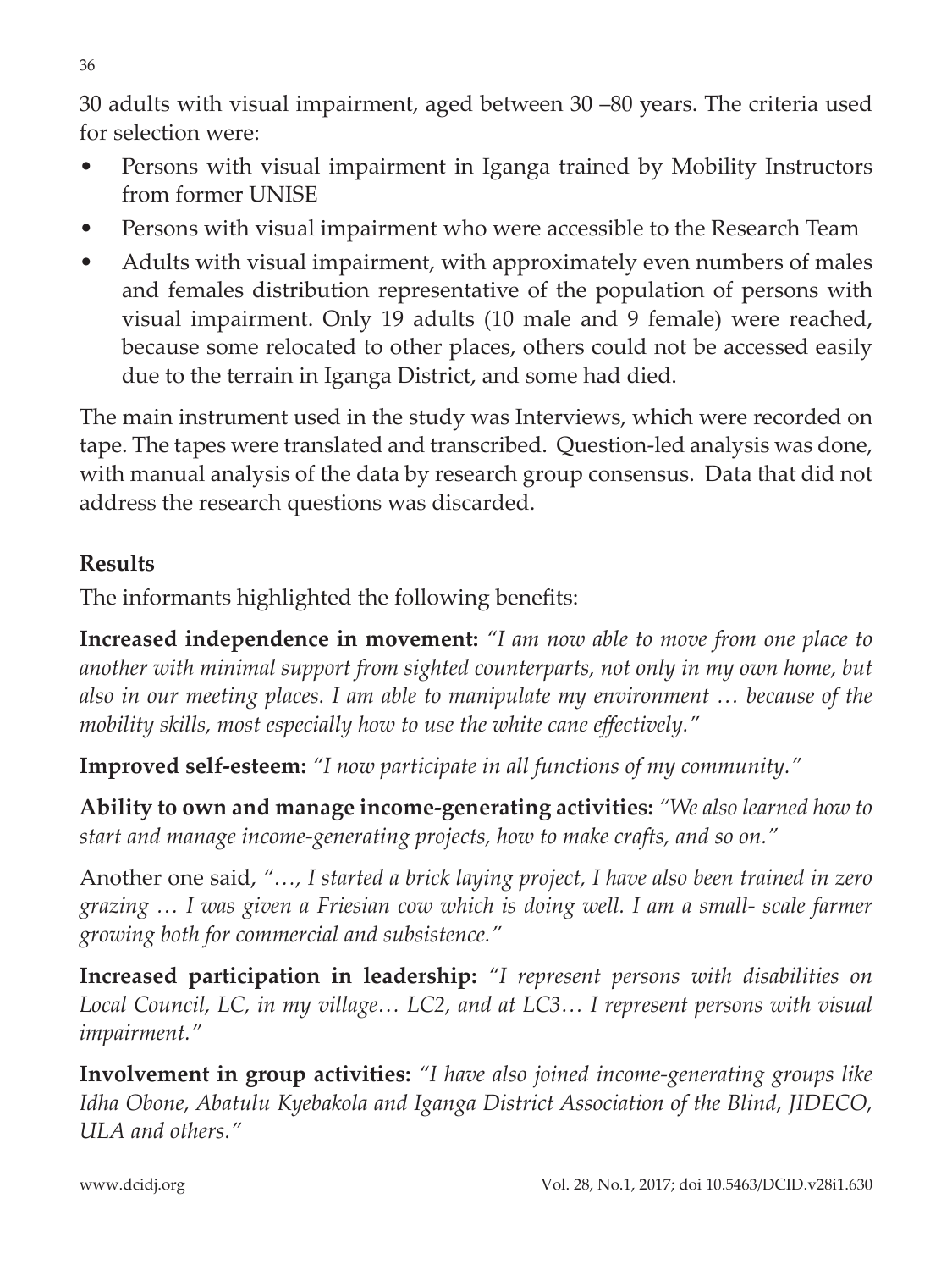The gaps highlighted were:

**Observed lack of assistive devices and limited training in agriculture, entrepreneurship skills and Braille:** *"Unfortunately the programme did not equip me with commercial skills."*

The informants suggested the MBR training should include entrepreneurship skills, agriculture, Braille reading and writing, and provision of assistive devices. Some individual differences were also noted among the informants. It was found that those in the age group below 5 years were more active compared to those above 55 years. As far as gender was concerned, the study revealed that an approximately equal percentage of both male and female informants were involved in IGAs, agriculture, leadership and in working in groups.

## **Conclusions**

Most adults with visual impairment appreciated the programme and found it useful. The programme influenced their lives most by facilitating their ability to move independently from one place to another to carry out activities of interest. It showed that the MBR Programme had a positive influence on the lives of persons with visual impairment, but revealed a need for better training in entrepreneurship, agriculture, Braille reading and writing for the trainees. The data collected can be used to modify the course accordingly.

### **Recommendations**

There is need to have regular follow-up visits of persons with visual impairment by the MBR Instructors. There is also a need to address the gaps that have been identified in the MBR Training Programme.

## **Challenges faced during the Study**

- The age group under consideration had a lot of health-related challenges due to the long distances from the health centres in the district
- The scattered location of the participants made data collection problematic.

### **References**

Bayo Asher (2000) The Impact of Mobility and Rehabilitation Programme on CWVI in Uganda. Master's Thesis. University of Oslo, Norway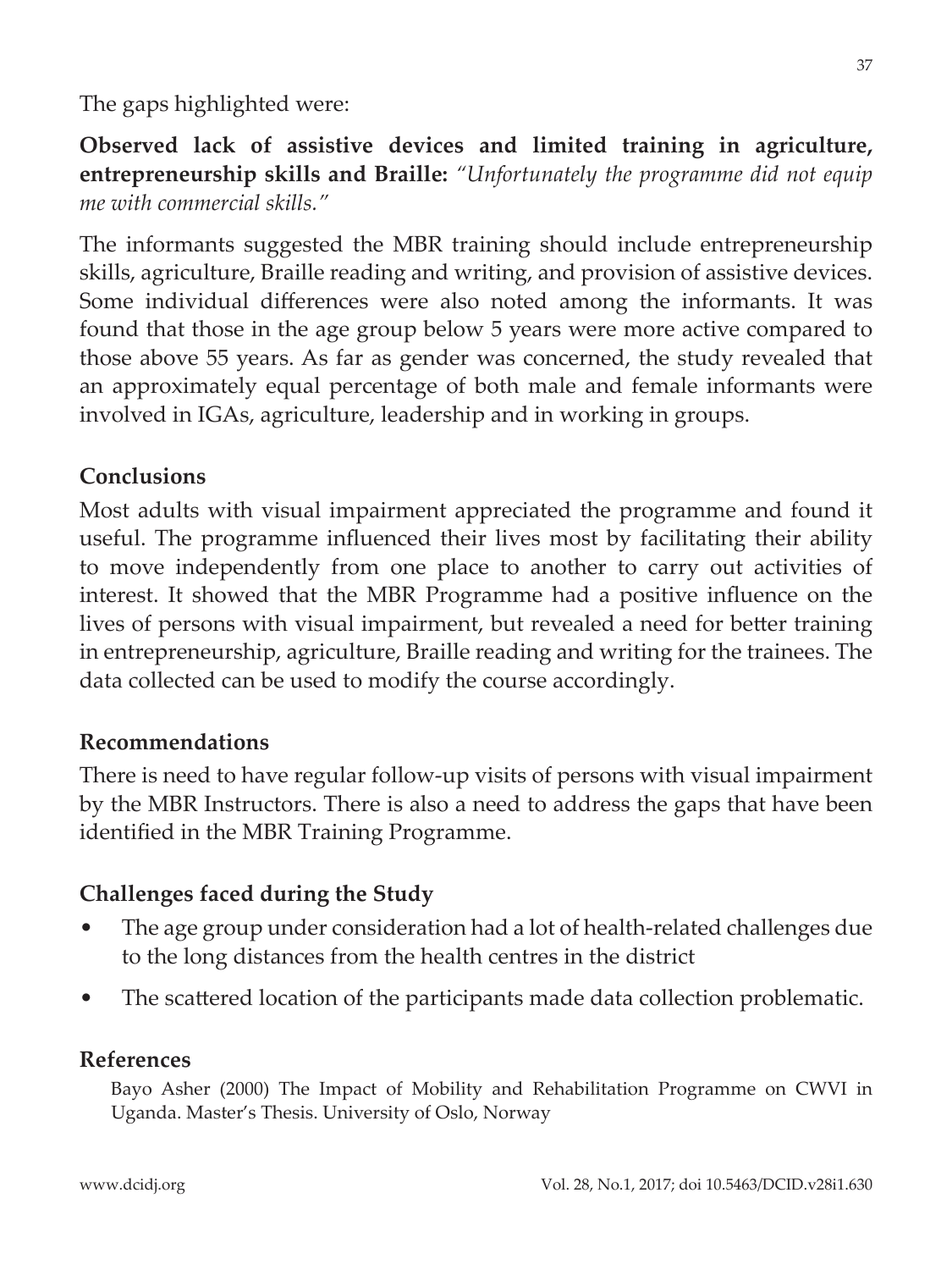#### **Researchers:**

Asher Bayo, Kyambogo University – ashebayo@yahoo.com Grace Esther Candiru, Kyambogo University – grccandy@yahoo.co.uk Joseph Walugembe, Sense International – josephw@senseint-ea.org

#### **Mentors:**

Harry Finkenflugel, Director, 's Heeren Loo, The Netherlands harry.finkenflugel@sheerenloo.nl Aisha Yousafzai, University of Aga Khan, Pakistan – aishayousafzai@hotmail.com Angie Wade, ICH, UCL, London, UK - awade@ich.ucl.ac.uk

## **PROJECT 6: PARENTS' PERCEPTION OF THE GOAL OF EDUCATION FOR THEIR CHILDREN WITH LEARNING DIFFICULTIES**

### **Background**

Studies have shown that:

- Parents perception of their children focusses more on their inabilities than their potential (COMBRA, 2006)
- Many parents of children with learning disabilities do not take an active role in the education of their children. This leads to a limited access to basic education and training (Government of Uganda, 1995)
- Girls and children from poorer families are more likely not to attend school (Government of Uganda, 1996).

#### **Aim**

This study explores parents' perceptions of the education of their children with learning disabilities, in order to generate strategies to improve support for their children's education.

### **Research questions**

- 1. What are the reasons on which parents base their decisions to send or not to send their children with learning disabilities to school?
- 2. What suggestions are there for addressing parents' understanding and participation in the education of their children?

38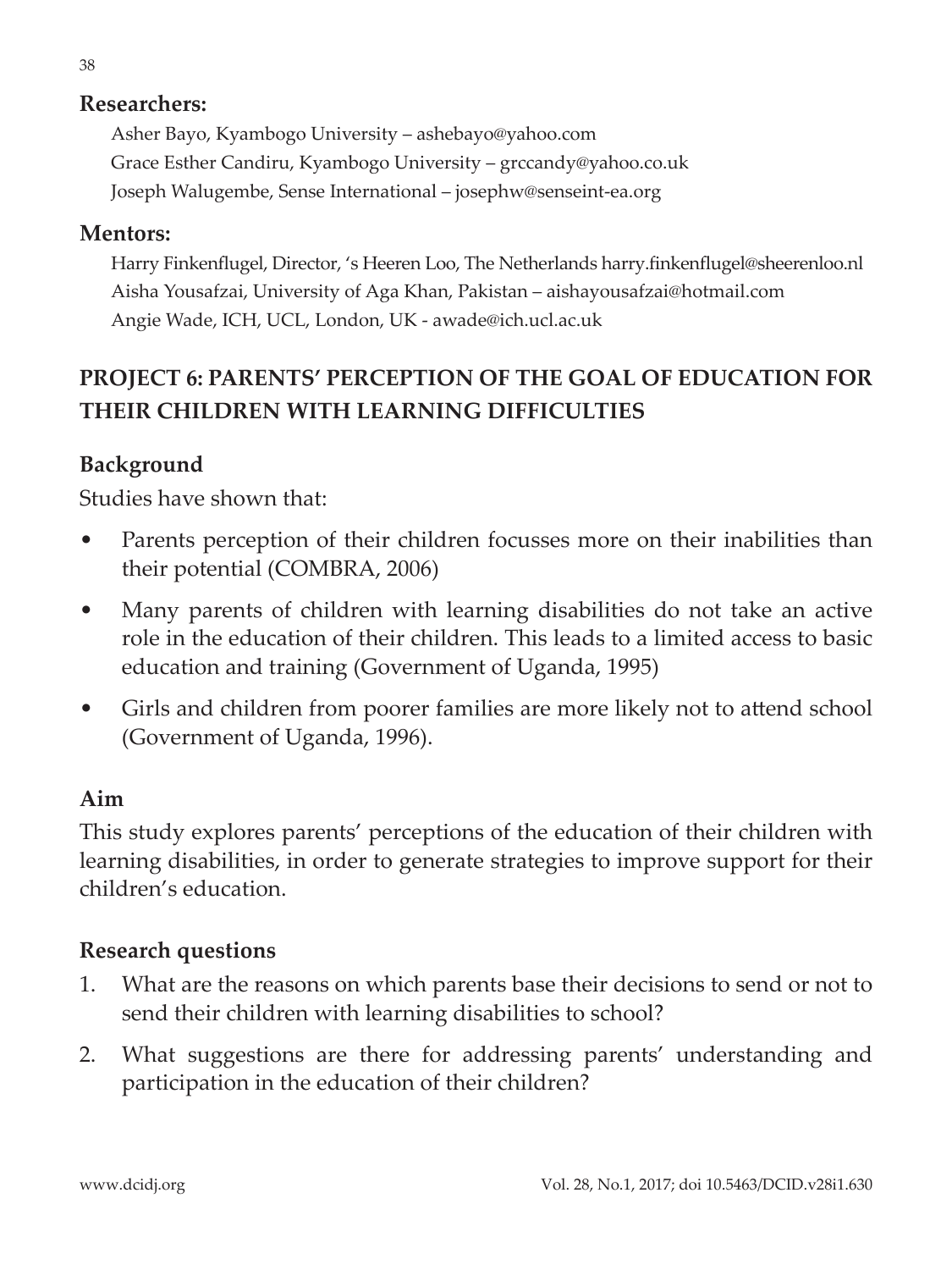## **Methods**

Based on the stratified purposive sampling process, a COMBRA register of 205 persons with disabilities was consulted. All persons with learning difficulties were identified  $(N=25)$ . Children between 0-20 years were then identified  $(N=9)$ . Parents of the 9 children were located - 3 were those whose children were going to school, 3 whose children had never been to school, and 3 whose children had dropped out of school. The plan was to have 15 parents, but due to a limited number of children with learning difficulties and the required age range (0-20 years), only 9 were selected and 3 focus group discussions were conducted. Interviews and discussions were conducted in Luganda. Question-led analysis of data was undertaken. The intention was to interview each of the parents using prepared interview guides by the four researchers

### **Analysis**

The transcripts from each interview and FG were translated and manual analysis was undertaken by each researcher individually, and then by group consensus the main themes were identified.

## **Results**

Reasons on which parents base their decisions to send their children to school:

- Preparation for self-reliance in adult life
- Socialisation
- Literacy for older children
- Good quality of life
- As a human right
- For children to acquire practical skills

Reasons on which parents base their decisions not to send their children to school:

- Not having enough money
- Inaccessibility to schools
- Lack of information on available schools
- Large classes
- Too much emphasis put on academic achievement
- Prejudices of teachers and parents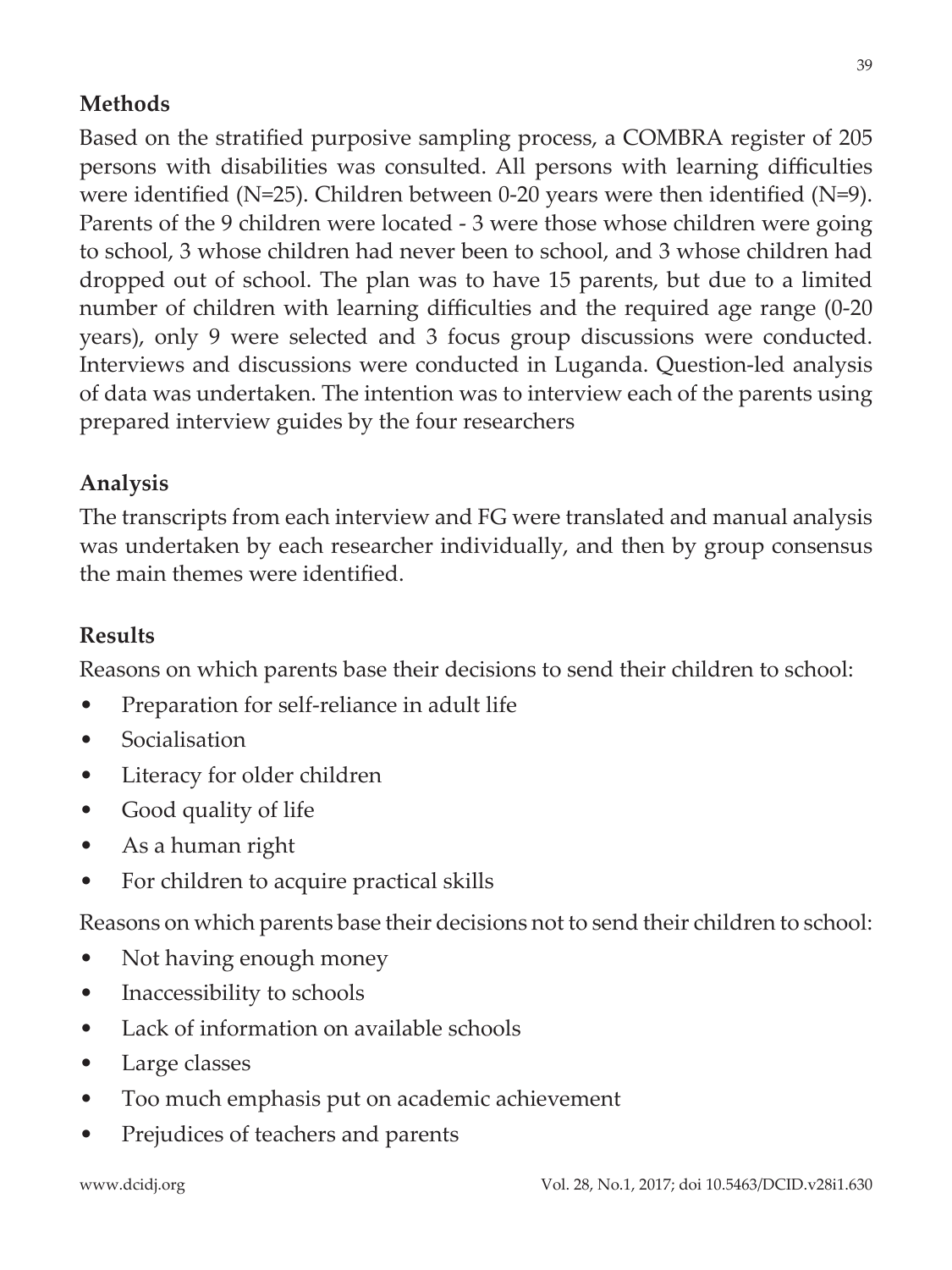Suggestions for increasing parents' participation in the education of their children:

- Parents of children with learning difficulties should be assisted to start income- generating activities such as 'piggery' to help them support their children's specific needs including school fees.
- Government and other stakeholders should build more special schools for children with severe learning difficulties.
- Training and motivating teachers of children in special needs education is needed.
- Sensitisation and training of parents on the goals of education for their children with learning difficulties.
- Curriculum development to suit the needs of children with different learning difficulties.

## **Challenges faced during the Study**

- Tape-recorder failure made it necessary to repeat the data collection
- Small numbers of children with learning difficulties in the COMBRA register.

## **Conclusions**

Parents of children with learning difficulties expect an education that provides their children with practical skills to prepare them for independent living. The current school system that emphasises academic success is not appropriate for their needs.

## **Recommendations**

- Teacher training in special needs
- Income-generating activities
- Curriculum modification to give practical skills
- Boarding facilities which can ease transport costs
- Provision of educational materials/assistive devices to simplify learning
- There is need for education stakeholders to rethink the implementation of inclusive education.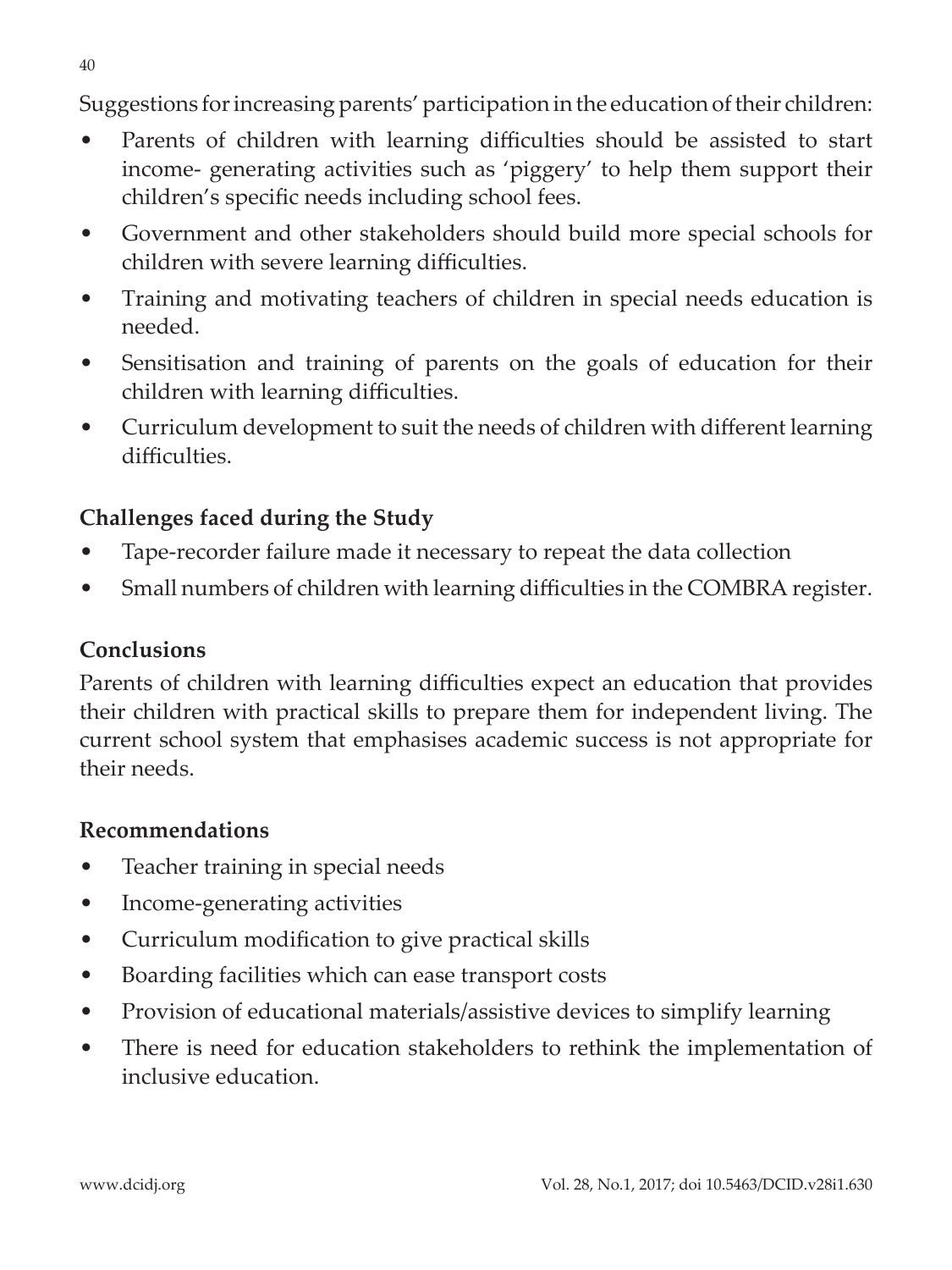### **What the Study has added**

- Parents are sceptical about enrolling their children in the inclusive settings provided due to large classes, inadequate training of teachers, negative attitudes and lack of curriculum flexibility.
- General clarification of issues that concern parents of children with learning difficulties.

### **References**

1. COMBRA Community Support Report 2006

2. Government of Uganda (1995): The Constitution of the Republic of Uganda. Government Printers

3. Government of Uganda (1996): The Children Statute. Kampala: The Law Development Centre.

### **Researchers:**

Njuki Eria Paul, Lecturer, Kyambogo University njukiep@yahoo.co.uk

Wamala Juliet Nakalule, Asst. Lecturer, Kyambogo University jnakalule@yahoo.com

Nalugo Josephine, Training Coordinator, COMBRA nsago@yahoo.co.uk

Niyisabwa T. Oddette, Asst. Lecturer, Kyambogo University niyisabwa.odette@gmail.com

### **Mentors**

Harry Finkenflugel, Erasmus MC Rotterdam, The Netherlands, finkenflugel@bmg.eur.nl Sally Hartley, UEA. Norwich, Norfolk, UK , S. Hartley@uea.ac.uk

# **PROJECT 7: PARTICIPATION OF YOUTH WITH DISABILITIES IN MAINSTREAM SECONDARY SCHOOLS' SPORTS ACTIVITIES IN UGANDA**

## **Background and Justification**

The Constitution of the Republic of Uganda (1995), guarantees nondiscrimination on grounds of disability, gender, colour, ethnic origin, social economic status or political opinion. A National Sports Policy in Uganda caters for persons with and without disabilities, which is potentially useful to develop a favourable climate for the participation of persons with disabilities in sports activities. However this study was driven by the researchers' notion that

41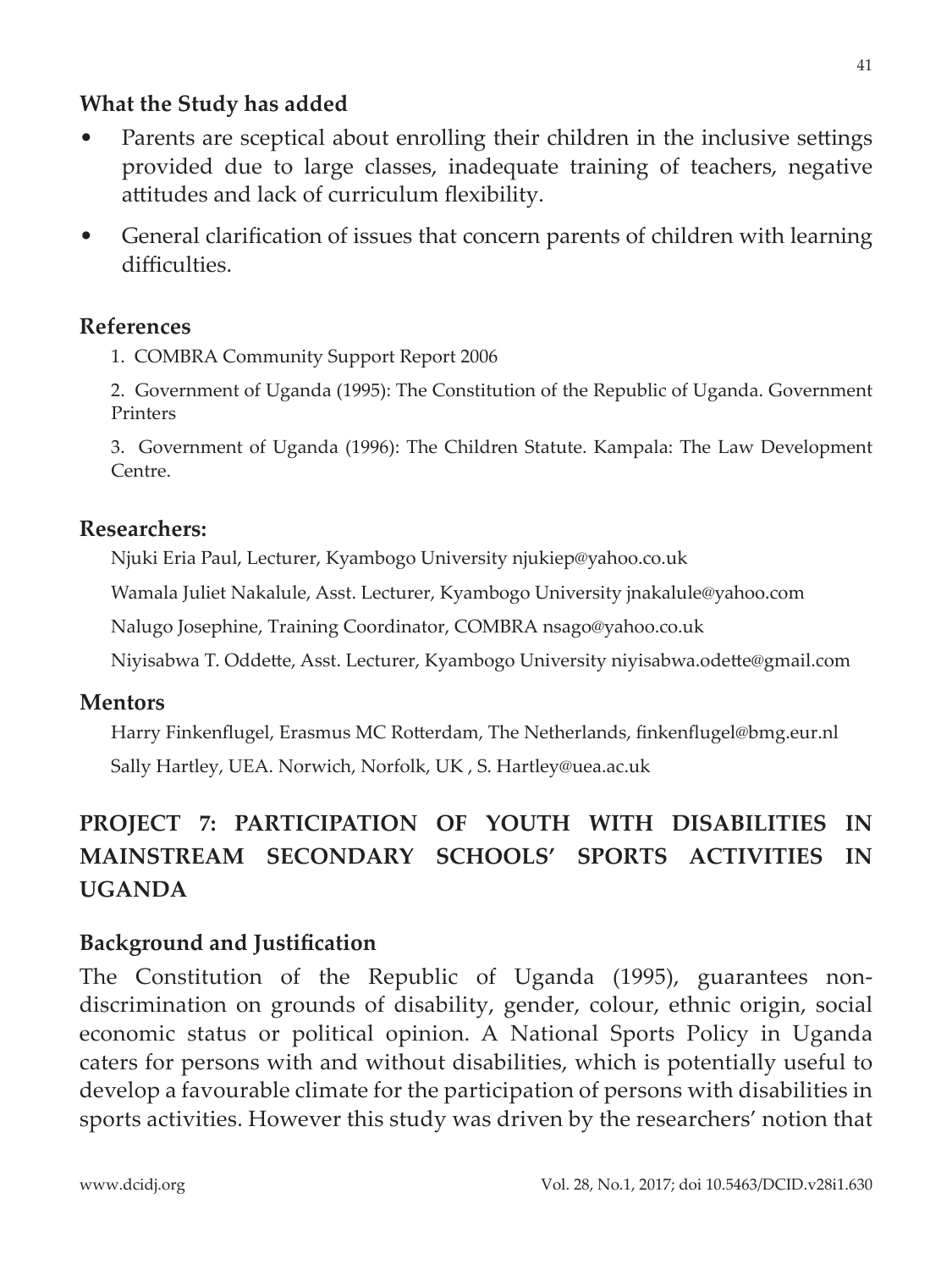youth with disabilities in the mainstream secondary schools do not actively participate in sports activities.

## **Aims and Objectives**

- 1. To describe the current situation concerning sports activities for youth with disabilities in mainstream schools.
- 2. To establish the challenges faced in sports programmes for youth with disabilities in mainstream schools.
- 3. To make recommendations or propose solutions for the challenges.

## **Methods**

A qualitative study was conducted. Three sources of data were used - interviews, records and archives, and workshop proceedings. Interviews were conducted in two mainstream secondary schools in Eastern Uganda and the National and the District Councils of Sports. A total of 19 individuals who took part in the study were purposively chosen to represent different impairment groups and their teachers: 12 students consisting of youth with disabilities (2 with hearing impairments, 2 visually and 2 physically impaired), 4 youth without disabilities and 2 sports teachers (half of them from each school) and 3 officers (1 from the National Council of Sports and 2 from District Sports offices). An in-depth interview based on agreed topics was conducted with each participant. The interviews were tape-recorded and transcribed. Thematic analysis, using the study objectives and research questions for guidance, was applied to identify the major themes that emerged from the interviews. This was followed by thematic analysis of records and archives of the participant institutions. A workshop was held to validate and disseminate the findings.

### **Results**

## **1. Current situation concerning sports activities in schools**

**Funding:** No clear specific plans exist on funding sports activities for youth with disabilities at the secondary schools. Efforts were being made to start involvement of youth with disabilities in sports in one of the districts.

**Current level of participation of youth with disabilities:** The schools have some sports and games involving students with visual and motor impairments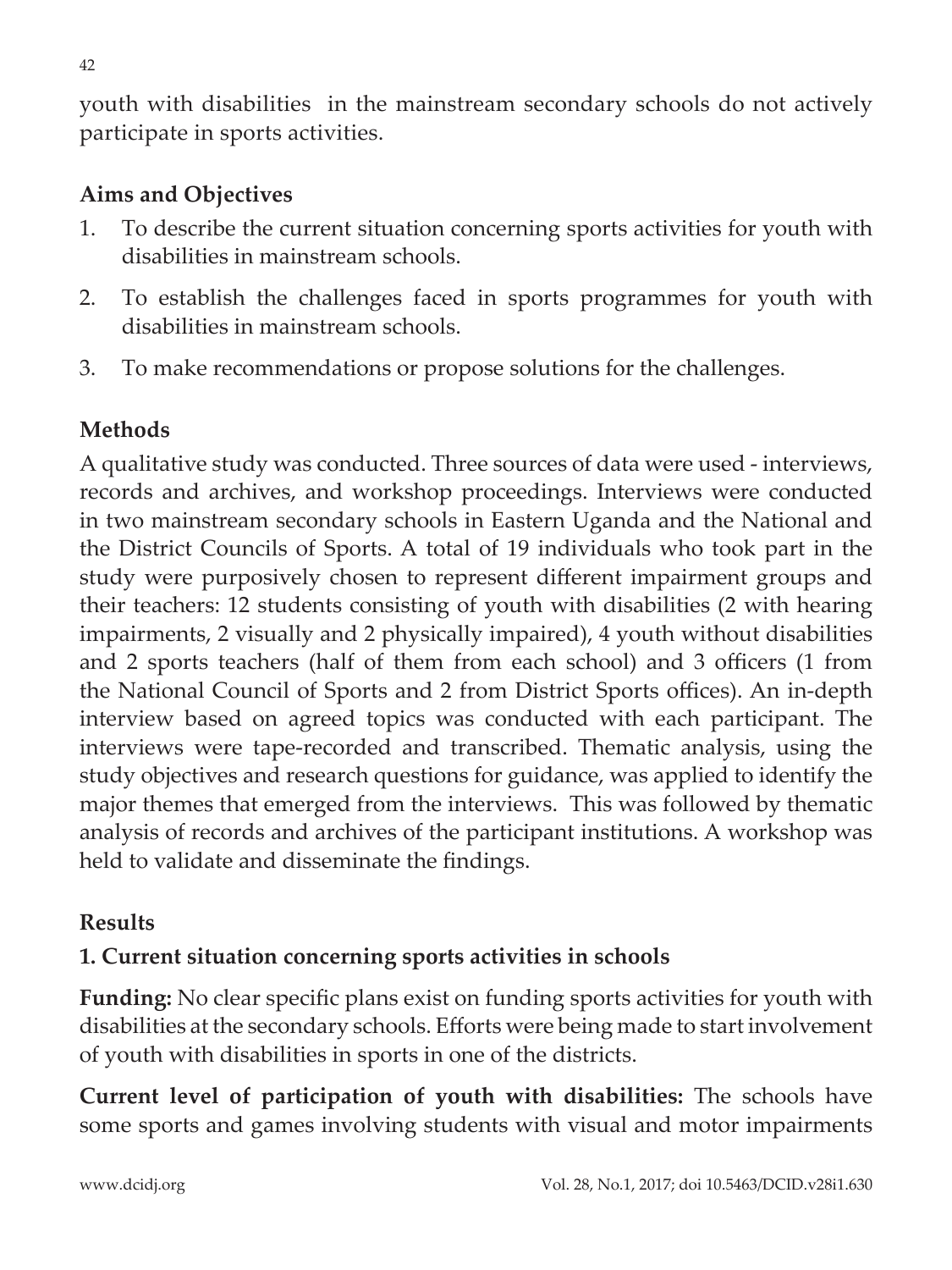(including athletics, cricket, goal ball, sit ball, power lifting and swimming), but the physical environment and equipment are not adapted for the needs of youth with disabilities.

"School activity programmes vary from school to school and from one disability to the other…."

"The playing environment is not adequate and fields are not available, and even if they were, they are not adapted..."( an Officer).

**The attitudes of youth with disabilities towards sports practices:** They were enthusiastic about participation in various sporting activities like athletics, cricket, goal ball, sit ball, power lifting, swimming and in-door games.

"Even those students with disabilities have expressed interest in participating in sports …." (a Sports Teacher).

Some youth with disabilities expressed discomfort about participation.

"I feel uncomfortable …" (a visually impaired student).

**The desires and needs of youth with disabilities:** They wanted to have trained coaches and guides to help them participate better in sports activities in schools.

"… like in running, when you go far in sports, you can lack guides to guide you,"

(a youth with disability).

Some of them disliked outdoor games and expressed the need for a variety of games, including indoor games, which made them feel more equal to their peers and gave them more confidence.

"… we feel better with things like Ludo and cards where we can compete better,"

(a youth with motor impairment).

# **2. Challenges**

• Negative attitudes of other youth such as jealousy (e.g. when a youth with disability is better than a youth without disability in a given sports activity).

"It's not that we do not want them to participate. We felt that they'd not be able to compete …" (a Sports Prefect).

• Poor attitudes of some staff towards the participation of youth with disabilities in sports activities within those schools.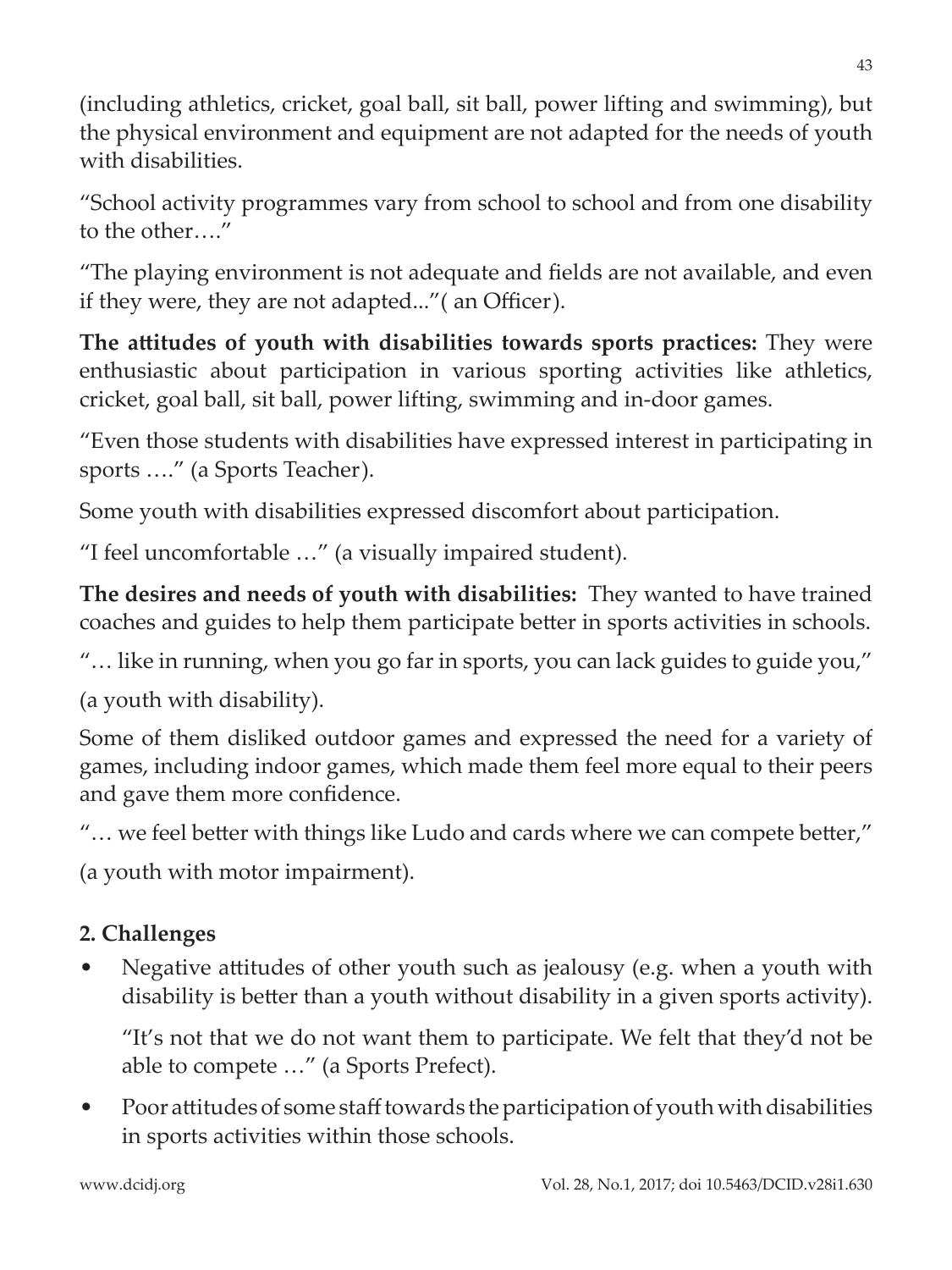"…the school does not consider them joining sports activities…." (a youth without disability).

• Main focus is on academics to see that students pass exams; in general, sport is not much of an issue.

"Actually games and sports in this school are not so much of an issue … this is more of an academic than sporting (institution)," (a Sports Teacher).

• Lack of appropriate facilities leads to minimal participation of youth with disabilities, for example, no accessible play ground and equipment.

"…bring in more balls, they'd be made to participate actively and directly, in those sports activities if at all the schools consider them."

• Inadequate training for both staff and youth with disabilities in the use of specialised equipment and games.

"We lack trained manpower. Sports for the disabled in some areas require technical expertise by its nature and we do not have many of such trained people …" (the NCS official).

• Poor or inadequate funding from the government towards sports in schools.

"I would say 80% of the funding is through well-wishers and fundraising. Government puts like 40% (20 %?) then we have other supporters…." (an NCS official).

## **3. Recommendations**

- Advocacy and lobbying from various stakeholders and pressure groups (government and disability organisations).
- Tailor-made training for existing teachers in sports, and involving universities and national teachers' colleges.
- Mainstream sports events for youth with disabilities in the national sports calendar.
- Sports training curriculum should have provisions for training both teachers and persons with disabilities at all levels.
- The Department of Special Education, Guidance and Counselling in the MOES should be part of the National Council of Sports for better representation.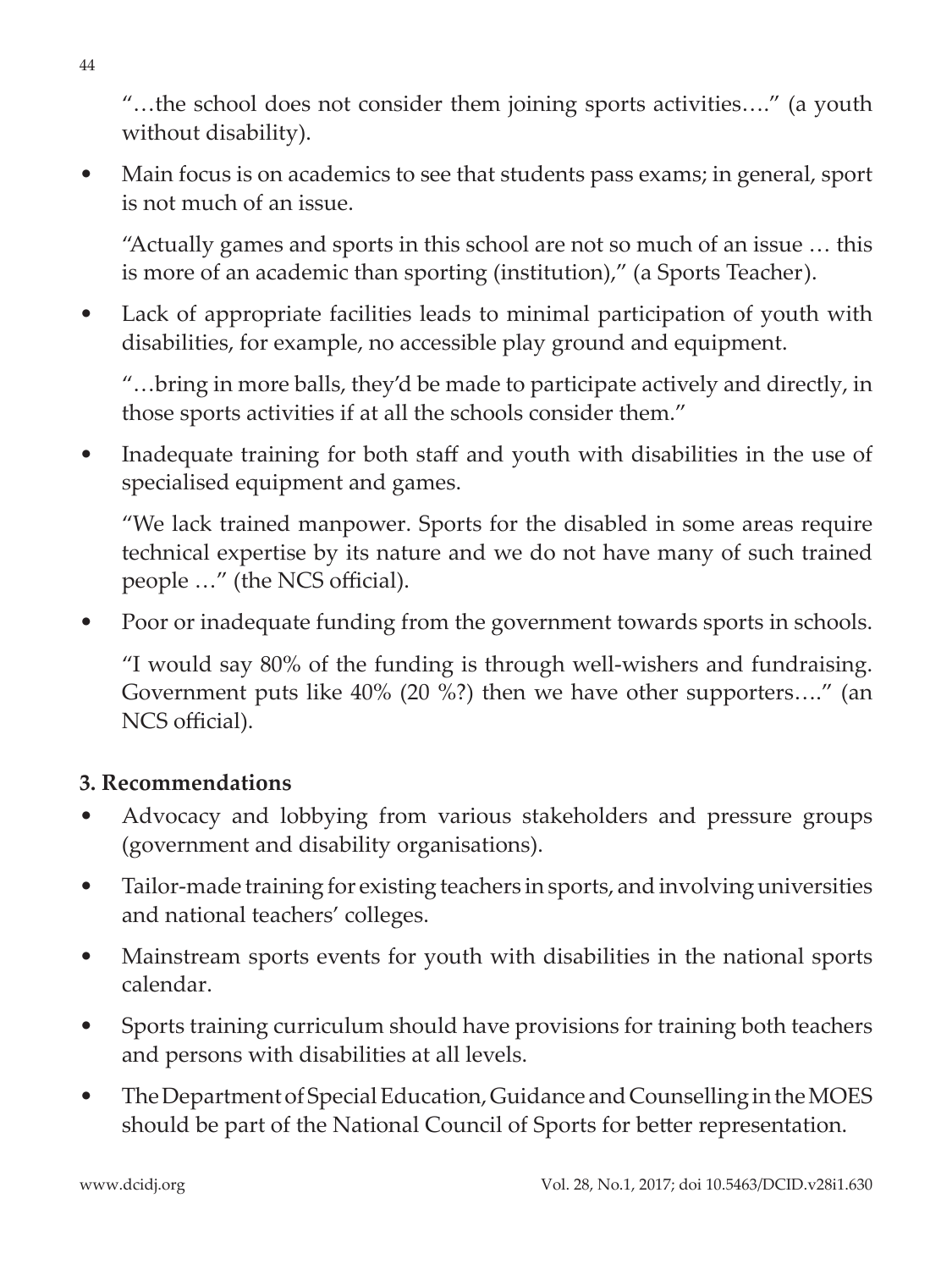### **Conclusions**

There are policies and structures in place to promote participation of youth with disabilities in sports. The study established that these need to be strengthened at all levels to ensure enhanced participation of the target group.

## **Challenges faced during the Study**

- Coordinating the different activities in relation to researchers' timetable.
- Results reflect the opinions of respondents from one setting, which are 2 secondary schools. This could be limiting in that other youth with disabilities in other community settings might have varying opinions and experiences.

## **What the Study has added**

In Uganda, youth with disabilities are interested in participating in sports, regardless of the various challenges limiting them, like lack of adequate sports facilities, trained personnel, inaccessible play grounds, and inappropriate equipment.

### **References**

1. Government of Uganda. The Constitution of the Republic of Uganda 1995. Government of Uganda: Kampala.

### **Researchers**

Hariet Ntege, Librarian, Kyambogo University harrietnn@yahoo.com,

George Willy Kutosi, Lecturer, Kyambogo University geowilkuts@gmail.com

Francis Kasozi, Programme Officer, Mental Health Uganda frankasozi@yahoo.co.uk

### **Mentors**

Aisha Yousafzai, AKU, Pakistan aisha.yousafzai@aku.edu,

Maria de Lourdes Drachler mmailto:alu.drachler@googlemail.comalu.drachler@googlemail. com,

Harry Finkenflugel, Erasmus MC Rotterdam, Netherlands, flnkenflugel@bmg.eur.nl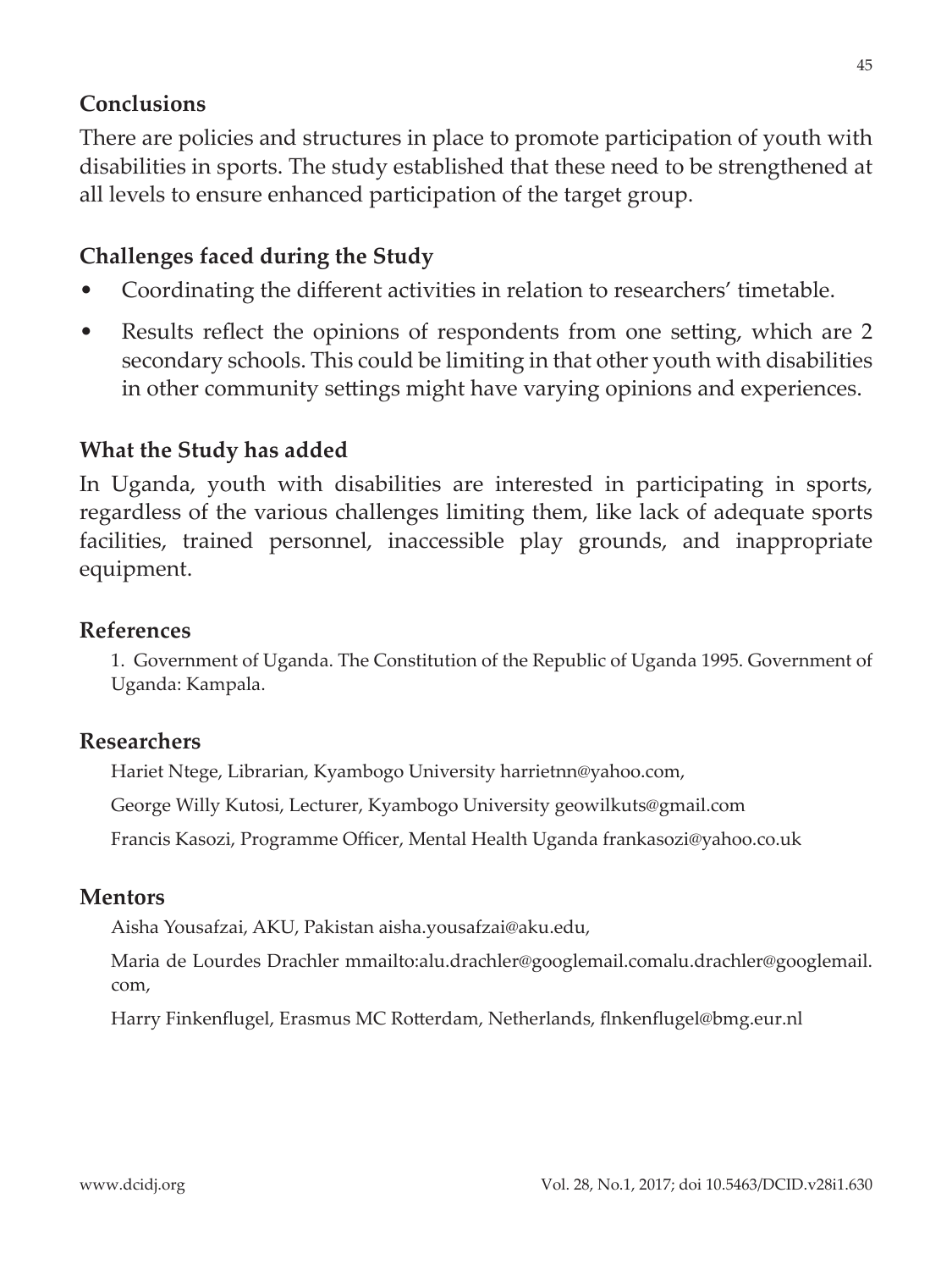# **PROJECT 8: SEX EDUCATION IN PRIMARY SCHOOLS FOR THE DEAF IN UGANDA**

## **Background and Justification**

Several primary schools/units (PS/U) for deaf children have been established in Uganda since 1958. Sex Education (SE) in all primary schools is contained in the science subject. Several initiatives in relation to the increased prevalence of HIV/ AIDS have been introduced into mainstream education, including a governmentled campaign like the Presidential Initiative on AIDS Strategy for Communicating to Young People (PIASCY) and non-government interventions like 'Straight Talk, Young Talk' initiated by UNICEF (RHO, 2005). However, these initiatives are hardly available to deaf children. Given the fact that the SE needs of deaf children are quite unique and that the lack of SE makes them doubly vulnerable, there is need to address this issue more purposefully.

### **What is known**

While there have been some sporadic efforts by the Uganda National Association of the Deaf (UNAD) to reach deaf populations, exclusion of deaf children from mainstream interventions in the fight against HIV/AIDS has put them at a higher risk of infection as reported by USDC (2005). SE in primary schools for the deaf is similar to that in the mainstream primary schools (Kisoro Trust). Anecdotal evidence indicates that SE for deaf children is often inadequate.

### **Aim**

To establish and document information that can be used in providing better sex education in PS/U for the deaf.

### **Objectives**

To find out deaf children's views about the sex education they receive in primary schools for the deaf. Specifically, to assess the level of knowledge on sex education, establish strategies that have been used currently to try to create behaviour change and identify potential ways to bridge the information gap among children in PS for the deaf.

### **Methods**

Children were purposefully selected, considering gender balance, age and

www.dcidj.org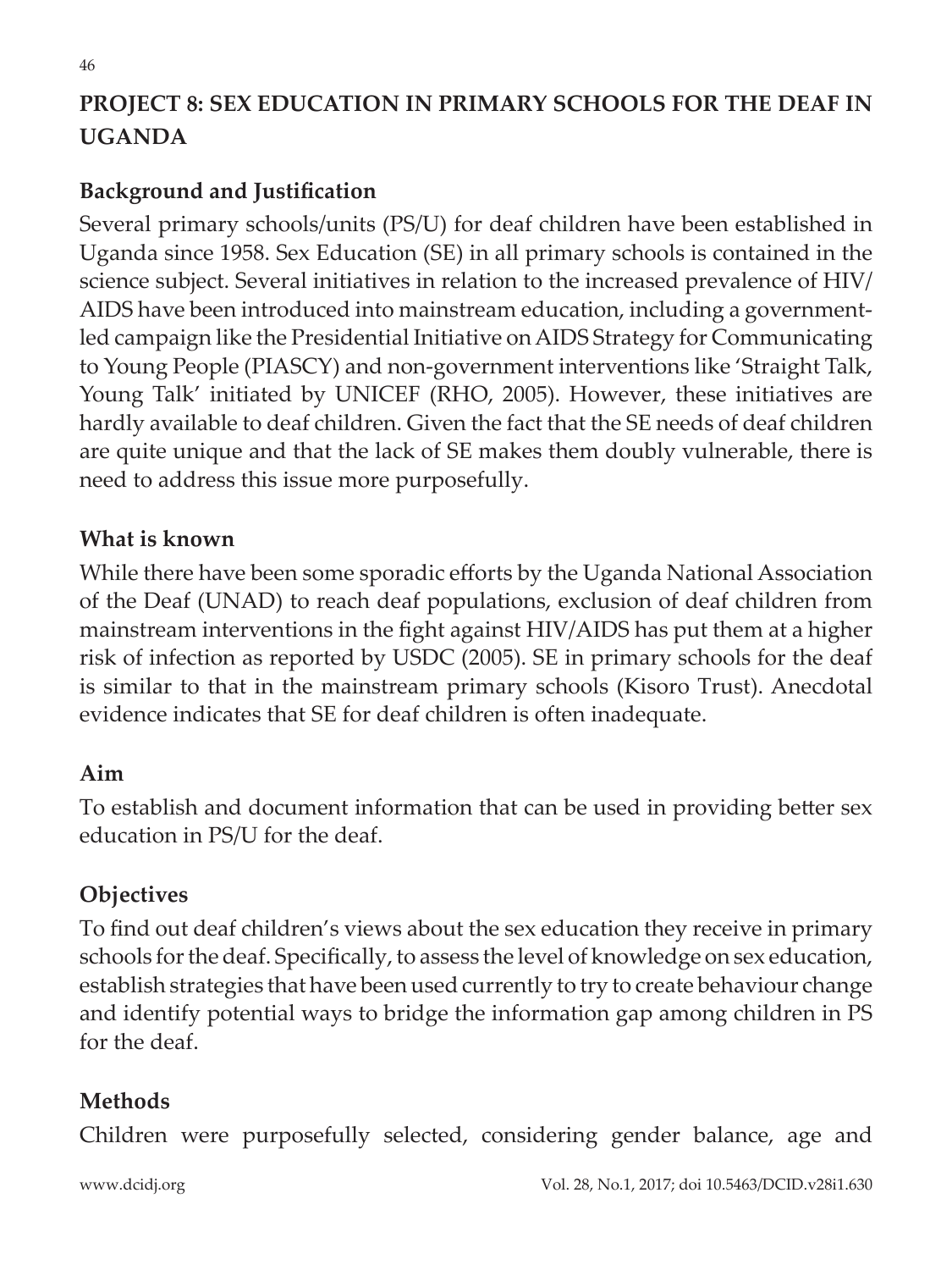ability to communicate well in Uganda sign language (USL). Teachers were purposefully selected to include head teachers, senior women, men and science teachers. 40 self-administered questionnaires were completed by 40 children, 4 Focus Group Discussions (FGDs) were conducted with the same deaf children, 4 video recordings of FGDs were made and 18 questionnaires were completed by the teachers. Data collected was both qualitative and quantitative.

# **Results**

**Knowledge:** There was evidence that girls were more knowledgeable and articulate than boys, but generally their knowledge on sex education was inadequate.

For example, on ways of avoiding HIV/AIDS, they responded:

'After condom use, you wash and dry in sun, then use again'.

When asked where and how babies are made, they responded:

'Mother gets baby from hospital'.

On how they felt when they first experienced signs of puberty:

'…hair developed in my armpits, I thought it happens to deaf like me';

'When I grew small breasts, I thought it was for boys to touch…';

'When starting menstruation, I thought I had acquired HIV'.

In the urban school, there was no child who mentioned any another type of Sexually Transmitted Disease (STD) apart from HIV/AIDS. All the children could not define the word puberty. Although the teachers responded that they had taught topics related to sex education such as human reproduction, HIV/ AIDS, STDs, among others, the children's responses showed that they did not or hardly understood the content. Some children had a little knowledge about HIV/ AIDS, especially in rural areas. This was partly attributed to UNAD HIV/AIDS sensitisation programmes, as observed during data collection.

**Attitudes/Shame:** Children felt some issues on SE should not to be talked about in public.

 '… I felt so ashamed to tell my sister and mom', (when she first experienced monthly periods); 'hair in the armpits…then at the back near the buttocks…'

47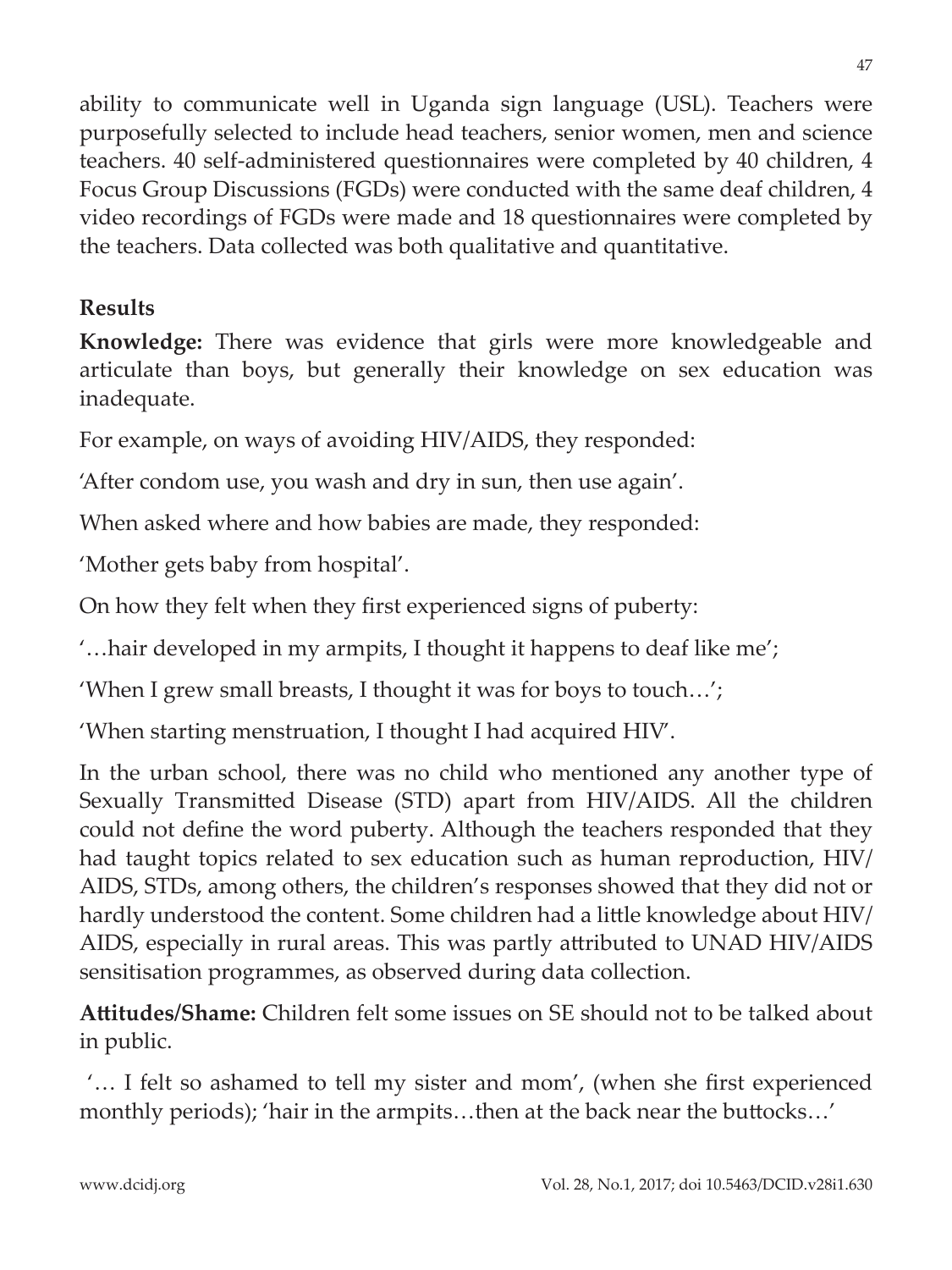Others covered their face with their hands and laughed/were ashamed when asked about some of the body changes during puberty.

**Abuse:** All the girls in the urban school had their first sex encounter through rape. They reported that this was done by their neighbours or strangers when left at home alone, or sometimes when sent out alone by their parents/guardians.

**Strategies used by teachers:** The different strategies used by teachers were identified as guidance and counselling, extra co-curricular activities, talking environment, school rules and regulations, and peer counselling. It was noted that these strategies were not working well, primarily due to inadequate Ugandan Sign Language skills. Out of the 10 urban teachers, the most frequently reported challenges were: inadequate communication skills in USL (n8), inadequate teaching/learning aids (n4), lack of parental involvement (n3). Among the 8 rural teachers, frequently reported challenges were: inadequate communication skills in USL (n6), teaching/ learning aids (n3), and negative attitude (n3) and slow learners (n3).

**Potential ways to bridge the gap:** Increase Ugandan sign language capacity, provide friendly teaching/learning aids, give routine guidance and counselling, sensitisation, use music/dance and drama, early enrolment of children in school, reorganising sex education in the curriculum, parental involvement and recruiting deaf people in schools.

## **Research challenges**

The age bracket of children was increased in the sample because they are enrolled in school late, the number of teachers was increased and varied in schools after noting that it could enhance the quality of the study, a few sections of the recorded FGDs missed focussing on participants who were signing/giving information.

## **Conclusion**

In primary schools for the deaf, the views of children show that they have inadequate knowledge about sex education and that the girls are sexually abused at home. This calls for better intervention measures so as to promote and protect human rights, including good health and quality education.

### **Recommendations**

(1) Raise awareness on importance of SE for deaf children through discussion with reliable family members. (2) Build teacher capacity to deliver SE to the children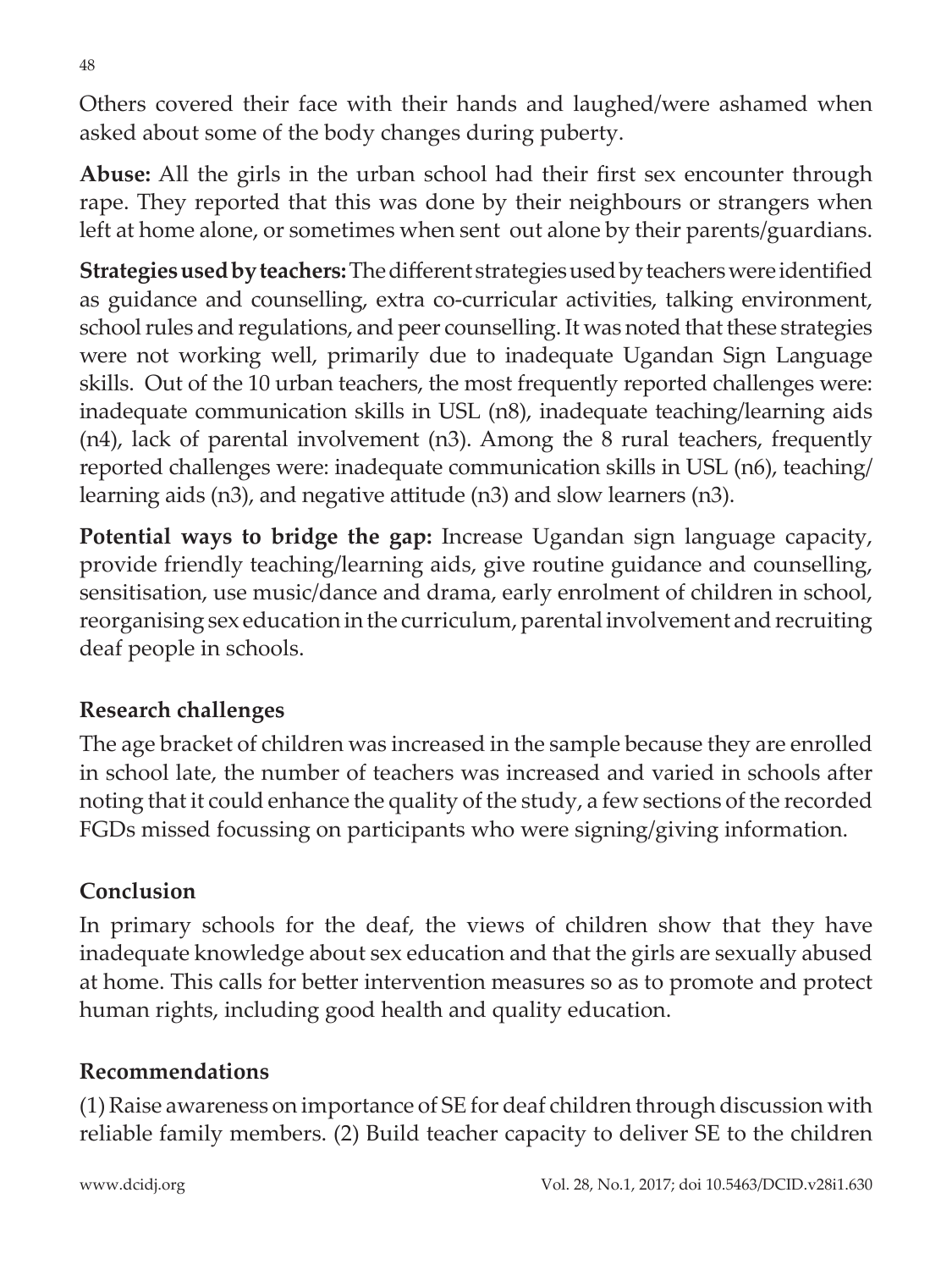well in Uganda Sign Language. (3) Encourage the development of teaching/ learning aids that are friendly to deaf learners/children. (4) Recruit qualified sign language deaf instructors in schools to serve as role models. (5) Forums for teachers of deaf children for information and experience sharing. (6) Involve parents, The AIDS Support Organisation, Reproductive Health Associations, UNAD and National Union of Disabled Persons of Uganda (NUDIPU) and other partners in SE provision.

### **References**

1. Averting HIV and AIDS: http://www.avert.org/aids-schools.htm downloaded 18/03/09

2. RHO: Adolescent Reproductive Health 2005 www.idrc.ca/acb/showdetl. cfm?&DID=6&Product

3. Uganda Society for the Disabled Children, Ability, Vol. 3 No.4 October 2005

4. The Kisoro Trust Latest News: http://www.kisoro.org/newsarchive.htm downloaded 18/03/09

### **What the Study adds**

Deeper knowledge gained on SE-related issues by the study participants (children and teachers). Giving the information needed to revise the curriculum and pilot this in a new Ka Tutandike Project in Masaka. Teachers do not have enough skills to deliver the content of SE to children. Parental involvement is lacking in SE provision. There is late enrolment of deaf children in school. Teaching/learning materials are not user- friendly.

### **Researchers**

Senyonga Maurice, Lecturer, Kyambogo University mauricesenyonga@yahoo.com;

Namarome Rehema, Programme Officer; NUDIPU namrh2001@yahoo.co.uk;

Nsereko Harriet, Lecturer, Kyambogo University, tabharriet@yahoo.co.uk;

Mbabaali Joseph, Kyambogo University mbabaalijoe@yahoo.co.uk;

### **Mentors**

Sally Hartley S.Hartley@uea.ac.uk;

Angie Wade a.wade@ich.ucl.ac.uk;

Aisha Yousafzai, aisha.yousafzai@aku.edu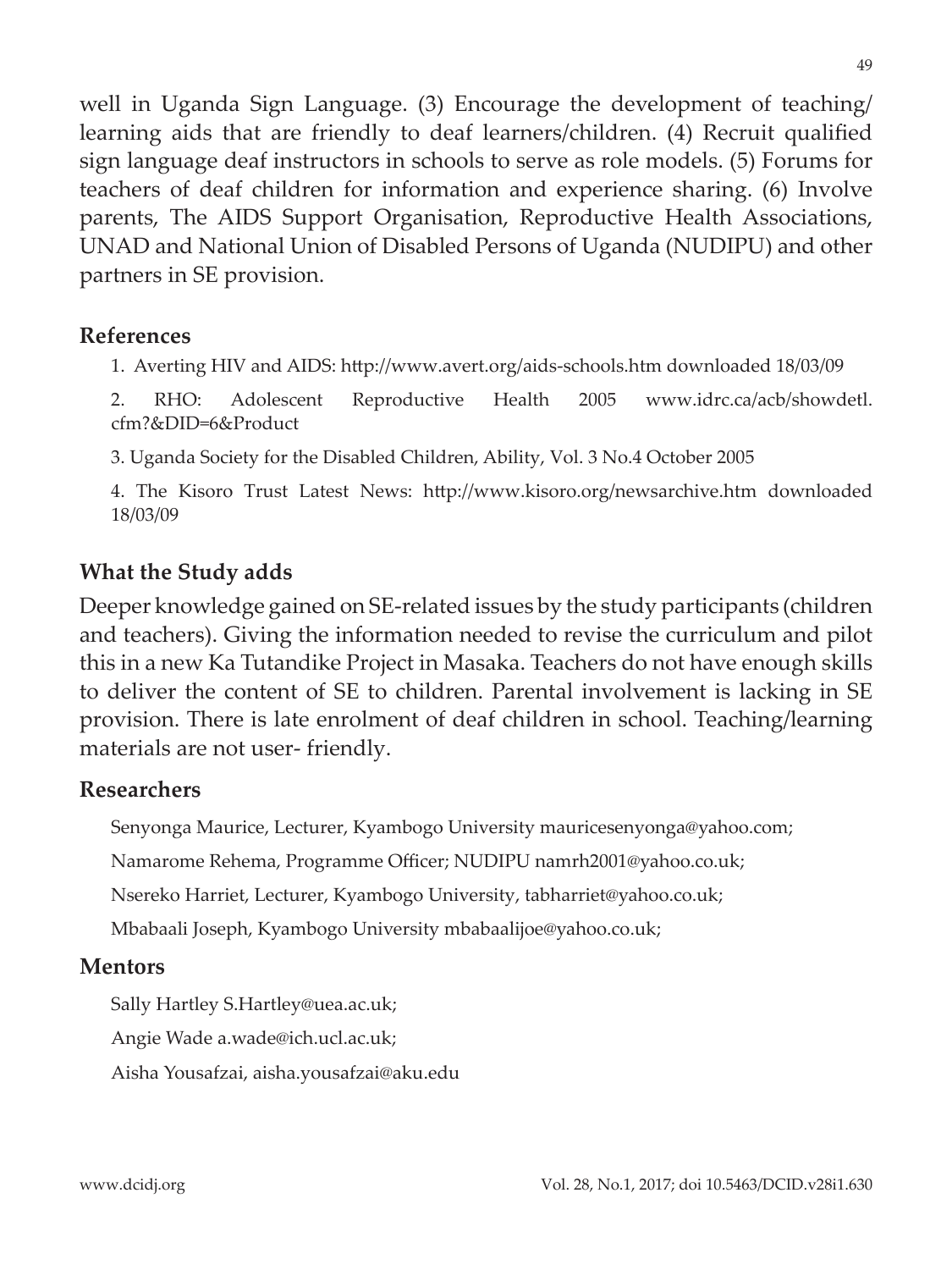# **PROJECT 9: THE EXPERIENCES OF PEOPLE WITH DISABILITIES IN ACCESSING HEALTH SERVICES IN UGANDA: A CASE STUDY OF MBARARA DISTRICT**

## **Background**

According to the Population and Housing Census (2002) an estimated 2.5 million people with disabilities live in Uganda. These include people with impaired hearing, vision, mobility and cognitive functioning. The Universal Declaration of Human Rights states, "Every human being has a right to decent life and equal opportunity in accessing social services (including medical) and so should not be discriminated against regardless of sex, age, race, disability or any other factor"

## **Aim**

To increase the understanding of issues affecting accessibility to health services for persons with disabilities in Mbarara District.

## **What is already known**

- Health facilities in Uganda range from Health Centre I IV located at county and sub-county levels, with Health Centre I closest at the parish level and a District Referral Hospital which is always within about 30 – 50 Km. The available means of transport used to access these are bus, taxi or motorcycle (Ministry of Health, 1999).
- The services offered in these centres include theatre services, laboratory services, rehabilitation services, special consultant, antenatal services, paediatric services, immunisation, radiotherapy, physiotherapy and other general health care. Medical personnel involved in offering the services are doctors, nurses, midwives, clinical officers and support staff (Ministry of Health, 1999).
- There are problems for people with disabilities in accessing these health facilities (Health Sector Policy Overview Paper 2006; Health Manpower Requirement and Training Priorities in Uganda; 1993

## **Objectives**

- 1. Identify health services used by people with disabilities.
- 2. Establish the challenges faced by people with disabilities in accessing health services.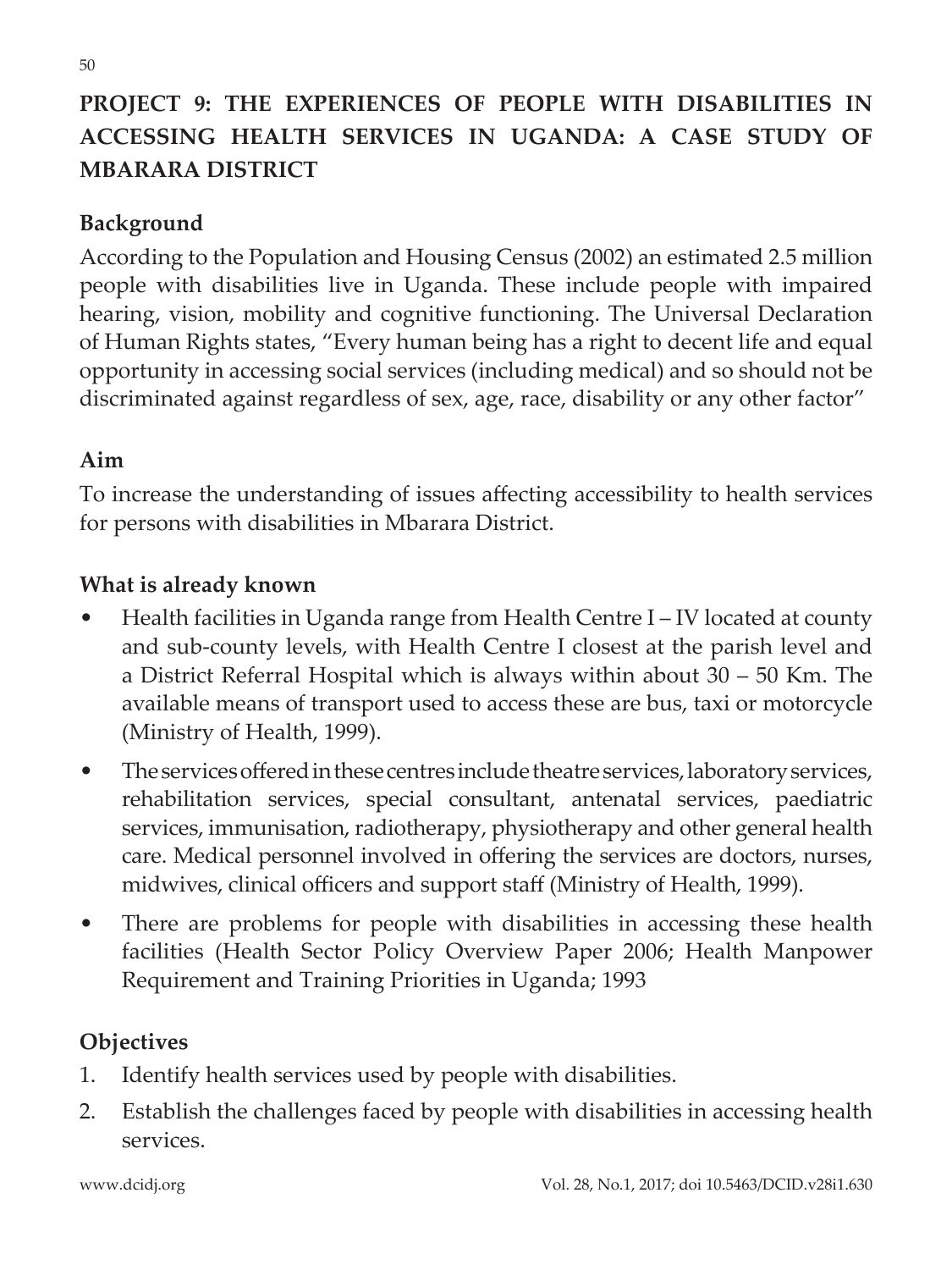- 3. Identify how people with disabilities deal with the limitations in accessing health services.
- 4. Identify ways of improving accessibility of health services to people with disabilities.

## **Methods**

A qualitative study was conducted by a team of 4 researchers, in one rural subcounty and one urban municipality. 19 in-depth tape-recorded interviews were conducted with 19 purposively selected persons with disabilities from the hearing, visual, and physical impairments groups identified by the District Rehabilitation Officer and Chairman of People with Disabilities Association, Mbarara district. 10 interviews with medical personnel and 4 focus group discussions with 10 respondents comprising of people with visual, hearing and physical impairments were also conducted. Sixteen photographs were taken of the homes and health centres of people with disabilities. The interview method was used because it brings the researcher in direct contact with the respondents to get first-hand information.

### **Results**

**Services offered:** It was found that services accessed by people with disabilities at health centres included Outpatients, General medical services, Immunisation, Antenatal, Delivery and Maternity services, PMCTC, Referrals and Paediatric, Laboratory, Ambulance, guidance and counselling services.

### **Challenges people with disabilities face in accessing health services:**

**Distance** – People with disabilities live ½ - 10 kilometres away from the Health Centres, i.e., a walk of 40 minutes - 4 hours to reach the health centre. These distances are too long for many of them to walk and too expensive for them to secure transport. Transport costs are often doubled as they frequently require a helper to accompany them (2 physically impaired people, 1 blind and 3 hearing impaired people who were interviewed needed helpers to travel). It was observed that there were long queues at the health centres, unfriendly medical staff, difficulty in communicating due to lack of sign language interpreters, lack of wheelchairs so some people with disabilities have to crawl on the dirty floor, and lack of special toilet facilities. High steps, high treatment beds and lack of ramps present difficulties for visually and physically impaired people.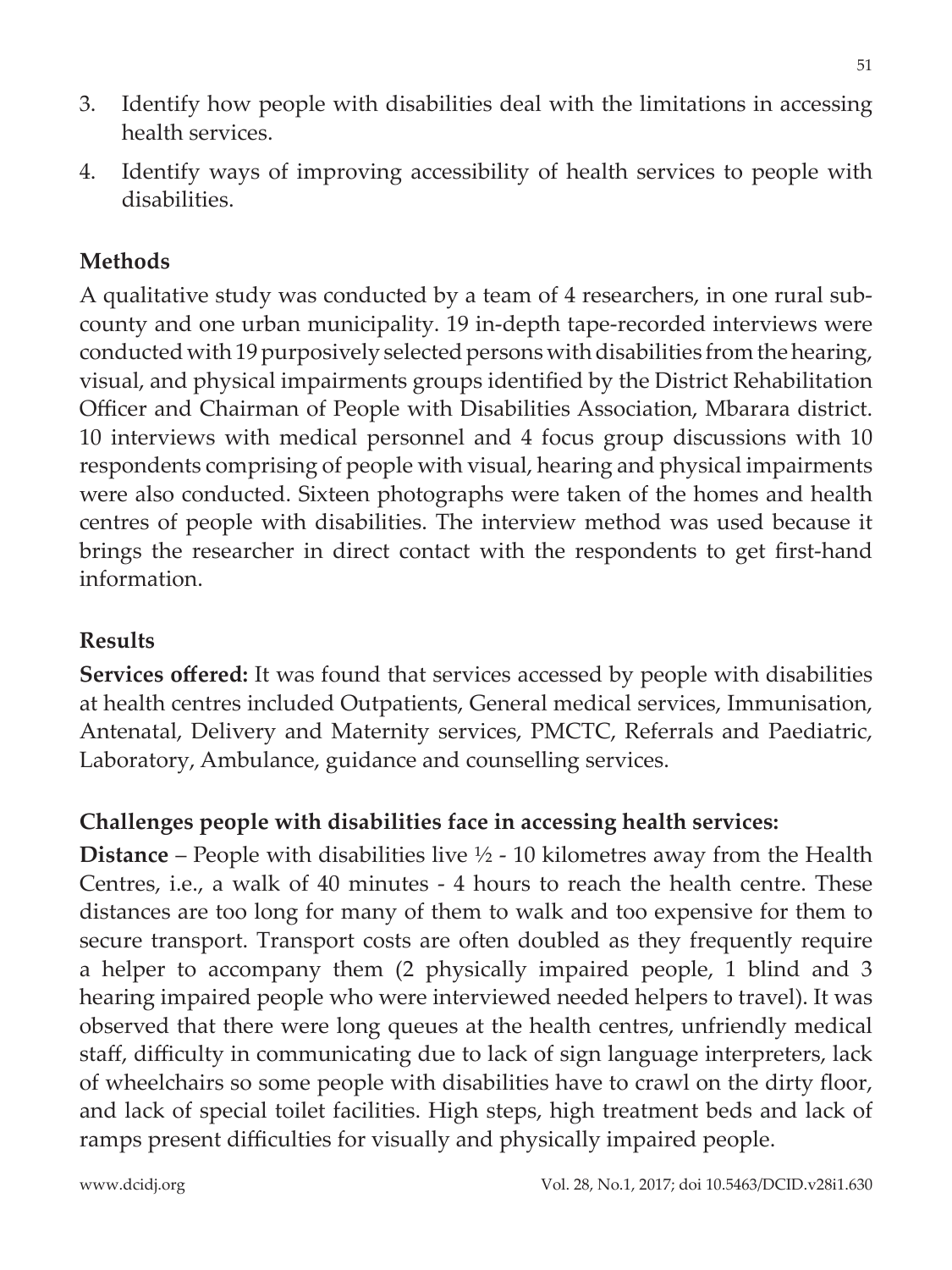# **Challenges faced by medical workers while providing health services to people with disabilities:**

- (a) **Difficulties with communication** were the biggest reported problem and resulted in not knowing the history of the disease, for example from the deaf clients, because of lack of knowledge of sign language. Other difficulties were work overload because of few staff, very small working spaces and insufficient drugs for dispensing.
- (b) **How people with disabilities deal with the challenges:** Apart from one visually impaired respondent who works with the Education department and earns money to pay for transport, medicines and health services, the rest of the people with disabilities who were interviewed did small jobs which are not well paid. Consequently they could not deal with the challenges of expensive transport and medicine, and depended on local herbs.

# **Ways of improving accessibility as suggested by health workers:**

"This centre should be provided with a wheelchair to help people with disabilities when they are very sick" (Kinoni H.C).

"A special toilet should be built in the ward for people with disabilities" (Senior Nursing Officer, Kinoni Health Centre).

"Provide an eye specialist to every health centre. It will reduce on the number of blind people" (Biharwe H.C).

"Information about the people with disabilities should be established so that they are known and planned for" (Mbarara Mun. H.C).

## **Conclusions and Recommendations**

The researchers concluded that while there are some services available at the health centres that were visited, there are also many challenges that people with disabilities face in accessing mainstream health care in these areas of Uganda. Some of these could be improved through relatively simple means such as: (a) A special desk for people with disabilities could be used so that they do not have to queue up with other people when trying to access services. (b) Sign language could be taught to both people with disabilities and the health workers to enable communication between them. (c) Government could stock medicine required by people with disabilities. (d) Provide equipment such as low treatment beds and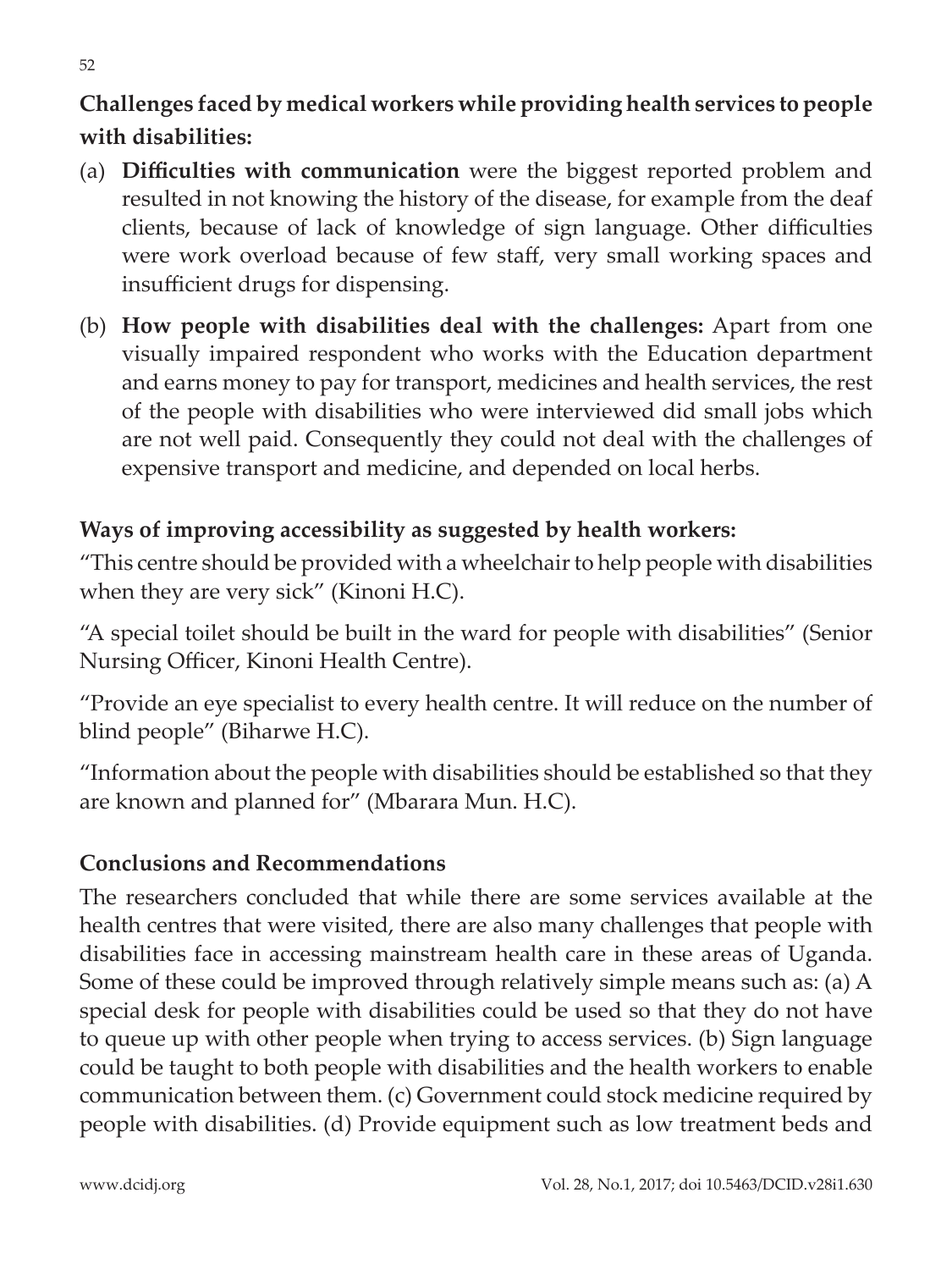wheelchairs. (e) Special/accessible toilets in the wards. (f) Provide sighted guides so as to ease accessibility to the health services.

## **Challenges faced by researchers during the Study**

There was a communication limitation due to researchers' lack of knowledge of the local language and sign language. The second phase was carried out during heavy rains so people with disabilities who live in the depths of villages could not be reached; as a result, the study did not elicit their responses.

### **What the Study has added**

This study added information about the reasons why people with disabilities do not access health services. It assisted in developing a better local understanding of the issues involved e.g., the rights of people with disabilities to health services. The health service providers also came to know about the special needs of people with disabilities, e.g., as in how to improve their access to health services.

### **References**

1. Health Manpower Requirement and Training Priorities in Uganda; 1993

2. M The Health Sector Policy Overview Paper; 2006

3. Ministry of Health. The Health Policy of Uganda; 1999.

4. Uganda Population and Housing Census (2002), Uganda Bureau of Statistics, Kampala; 2006.

5. Uganda Human Rights Commission. www.uhrc.org; December, 2008

### **Researchers**

Christine Kazairwe, Kyambogo University kazairwec@yahoo.co.uk;

Obura Edward, Lecturer, Makerere University oburnep@yahoo.com;

Beatrice Kyamazima, Secretary Kyambogo University kyamazimab@yahoo.co.uk;

Miiro Michael- Officer at District level, Masaka District m@yahoo.co.uk;

### **Mentors**

Sally Hartley, University of East Anglia, Norwich, Norfolk, UK S.Hartley@uea.ac.uk; Harry Finkenflügel, Erasmus MC Rotterdam, The Netherlands finkenflugel@bmg.eur.nl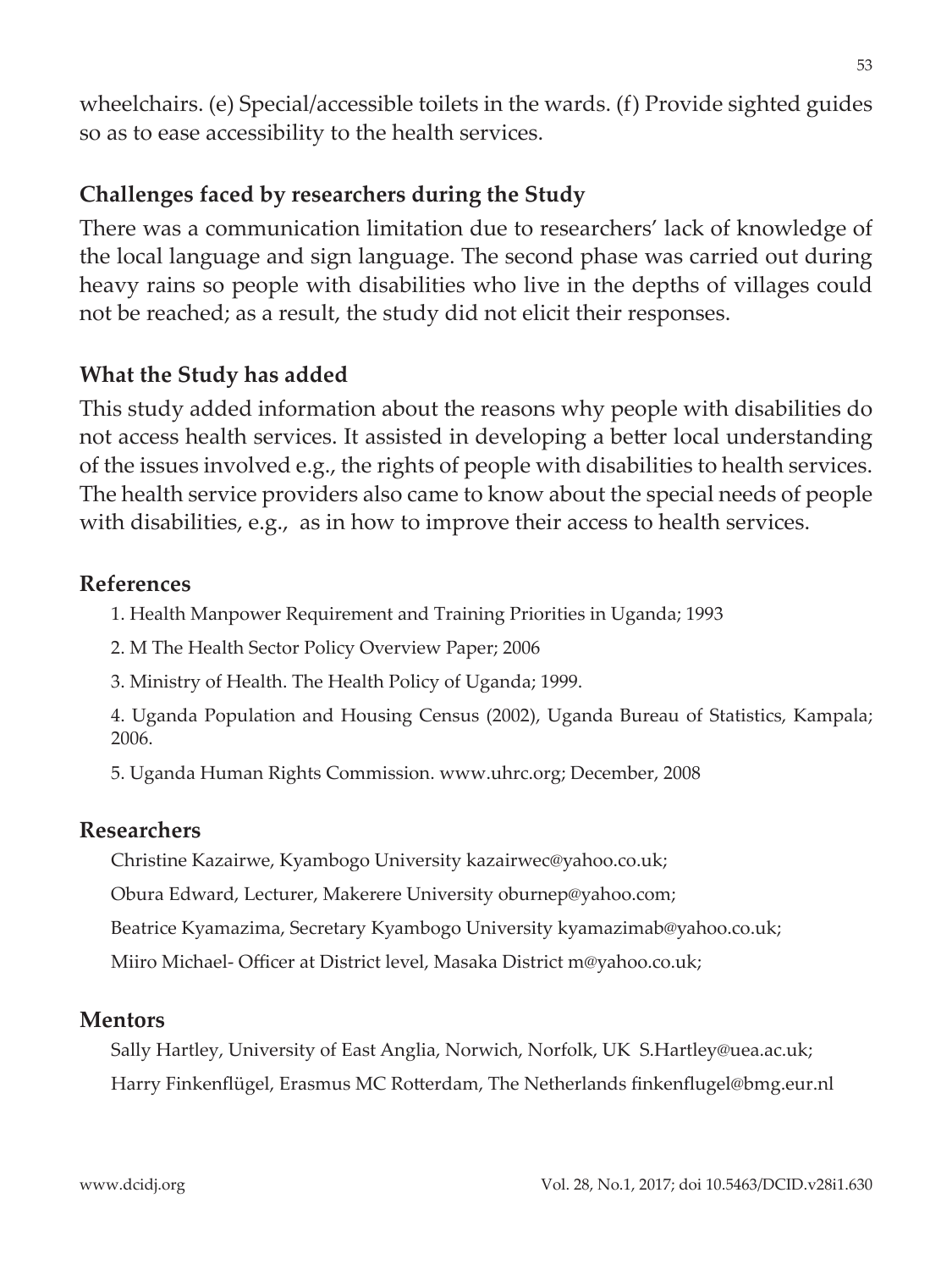# **PROJECT 10: ECONOMIC DEVELOPMENT ACTIVITIES FOR WOMEN WITH DISABILITIES IN JINJA AND KAMULI DISTRICTS IN UGANDA**

## **Background and Justification**

Women with disabilities in Uganda are assigned a low status because they are women and also because they are disabled (Hans and Patri, 2003). They are marginalised, neglected and are often considered a burden. Economic empowerment is the aim of many NGOs in Uganda but it is not known whether women with disabilities are being reached through them.

### **What is already known**

People with impairment in low income countries are more likely to be poor because of malnutrition, poverty, landmines, lack of services, and poor access to education. This hits the poorest the hardest (Hans and Patri, 2003; Elwan, 1999). The persistence of grossly wide gender gaps in social, economic, political, and civil and health well-being of women and their children has negative economic impacts. Therefore empowering women is emphasised (Schleiter et al, 2003).

## **Aims and Objectives**

- (1) To collect information about economic development activities of women with disabilities.
- (2) To identify the challenges they face.
- (3) To identify the training needs of women with disabilities and their leaders.

## **Methods**

The study was carried out in Jinja and Kamuli districts. Purposive sampling was used to select 8 individuals and 7 groups of women with disabilities (total number of women with disabilities: 38). The sample included representation from a wide age range (16 - 60 years), women from urban and rural locations, and with physical, visual or hearing impairments. Additionally, from each district a Chief Administrative Officer, a Community Development Officer, and a Women with Disability District Chairperson was included in the sample. Questionnaires and Focus Group discussions were carried out to collect information about the projects. Interviews were used to collect data from the district people listed above. Document analysis was done on membership, activities, training, meetings, and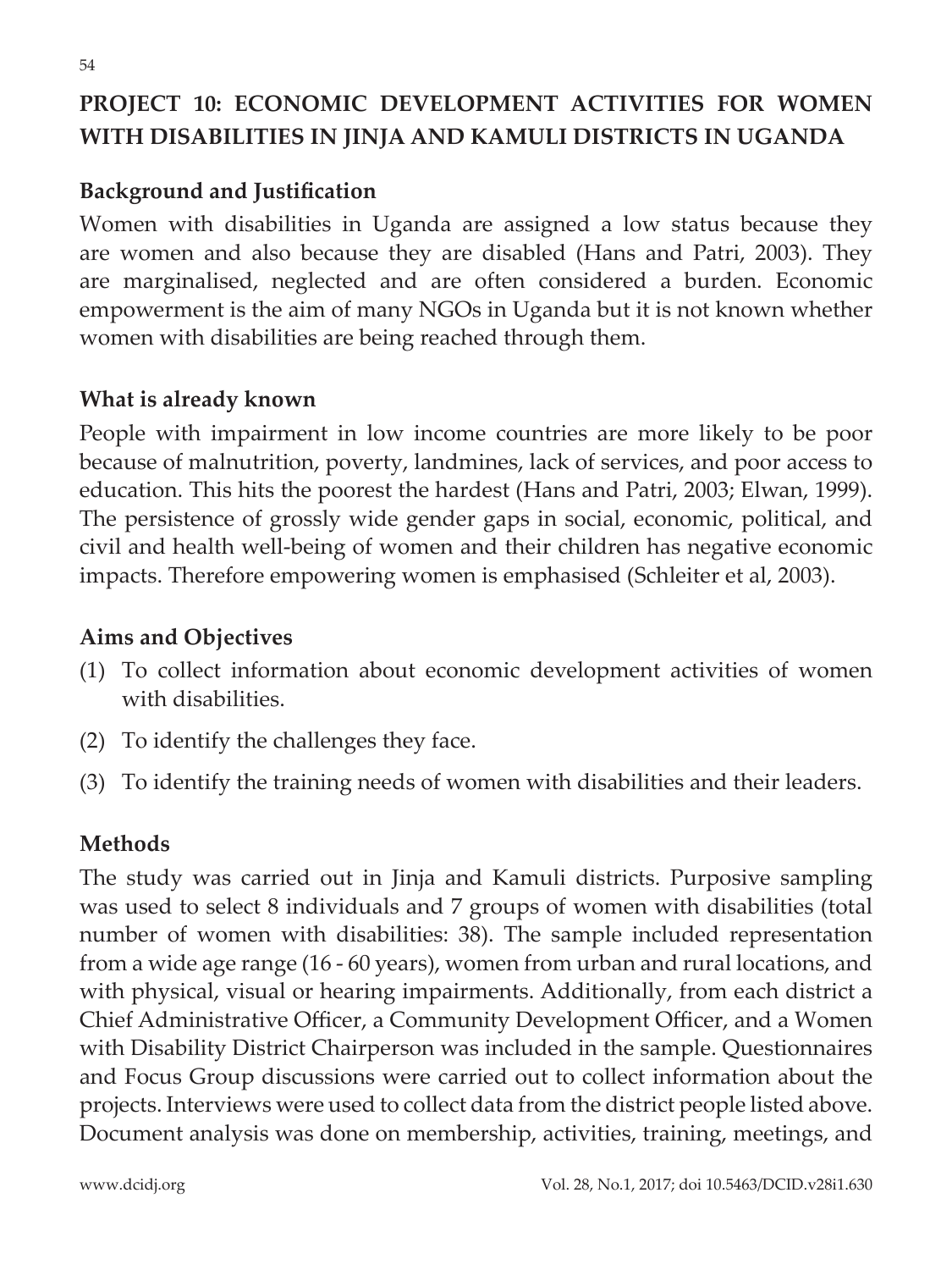finances of groups of women with disabilities. Observation of the projects was conducted to ascertain the data collected by oral methods.

## **Results**

**Economic development activities:** Economic development projects for women with disabilities included tailoring, goat rearing, a vocational training school, bakery, poultry, savings and credit, small gardens, small retail businesses such as selling tomatoes, used clothes, making of handicrafts, a photo studio, sweater knitting and a nursery school. Among all these, tailoring is the most popular. While majority of women with disabilities in Jinja operate their projects as individuals, those in Kamuli mainly operate in groups. Only a few groups are registered. All organisations fall under two umbrella associations - JIDAWUD (Jinja Women with Disabilities Association) and KAWIDA (Kamuli Women with Disabilities Association). Most women find out about these organisations or groups through the founders and members. The groups have 15-30 members who either have a disability or are parents of children with disabilities, and pay a membership fee of 2,000-15,000 Ugandan shillings (50p to £3.20). The members meet 1-2 times a month, take down the minutes of the meeting, and all members participate in decision making. They have gained self-confidence through exposure. Some of them have acquired knowledge and skills of management and leadership, and they all feel it is worthwhile for other women with disabilities to join.

# **Challenges faced by the economic development projects of women with disabilities:**

(a) Their ability is underrated as regards work and leadership and some fail to get tailoring contracts. Their products are bought at lower prices than the farm products. (b) Majority of the women with disabilities are single mothers or widows with large numbers of children and other dependants, and raising them is a challenge in terms of feeding, education, medical care and discipline. (c) HIV/AIDS prevalence among women with disabilities is high, partly because men engage them in casual secretive sex relations with limited opportunity to negotiate for safe sex, and rape cases are quite frequent. (d) Lack of formal education affects their self-esteem and ability to associate freely and compete for jobs. (e) They lack crutches and wheel- chairs due to the cost. Transporters do not like to transport them, claiming they take long to board and require support. Thus women with disabilities have difficulties in attending meetings,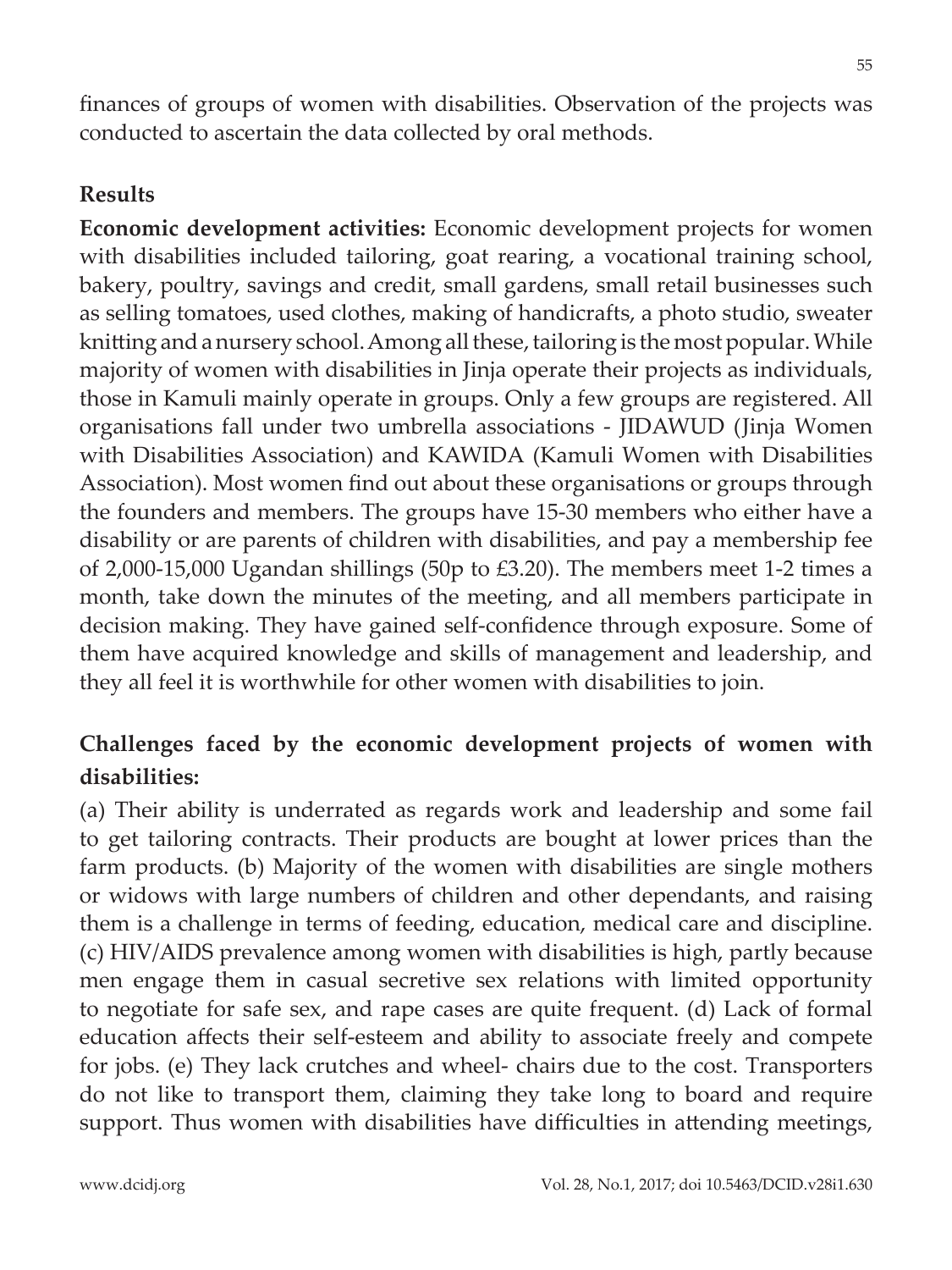checking on their group projects, and sharing ideas on how to improve and how to look for markets for their produce. (f) Communication is by using pen and paper, and those who can interpret sign language are few and expensive to hire. (g) Limited capital to run their businesses; the groceries that were visited have operational capital ranging from 20,000 to 40,000 Uganda shillings (\$ 10 to \$ 20). (h) Microfinance organisations are sceptical of their ability to repay the money, and ask for sureties in terms of property which the women do not have. This is often coupled with donors' stringent conditions and delayed remittances. (i) There is a lack of proper book-keeping skills, and modern equipment like computers, modern sewing machines, and ovens, which would ease and hasten their work in order to compete with the rest of the world. (j) Lack of market for their products and services, lack of advertisement, involvement in seasonal work and operating in rented premises affect them. (k) Family members assume that women with disabilities get money from donors so they do not need their help.

**Training needs:** As expressed by the women with disabilities, these included project planning and management, proposal writing, basic book-keeping, financial management, environmental conservation, fundraising skills, customer care and creation, human rights education, loan management, credit saving, sign language, HIV/AIDS care and counselling, modern skills in tailoring and modern crafts.

## **What the Study has added**

Important information on the economic development activities of women with disabilities, how they operate and the challenges they face. This information will be used to inform the training which will form the intervention in the second part of the study.

# **Challenges faced during the Study**

Equipment failure was the major challenge. Once, a wrong button of the recorder was pressed so no recording was done. A virus infected the laptop during transcribing and all data was lost. The team failed to work within the programmed schedule due to schools' and university's programmes.

## **Conclusions and Recommendations**

Women with disabilities do engage in various feasible economic development activities which include tailoring, rearing goats and keeping poultry, growing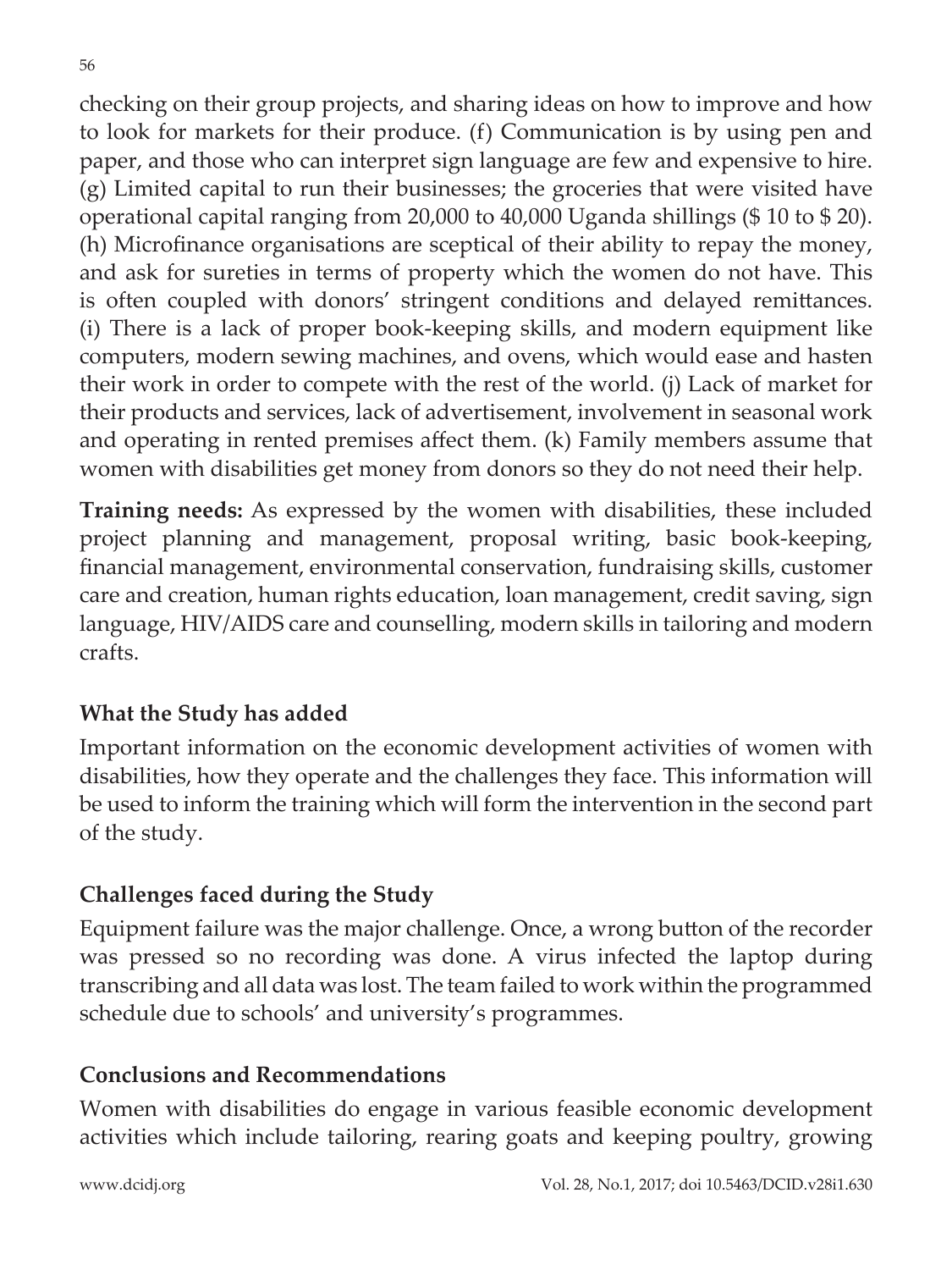crops and running of grocery supplies. They identified their training needs in relation to the challenges they face, and these will be used to form the basis of the intervention for the second part of the study. The training will encourage women with disabilities to have projects at home to minimise mobility costs, help them in writing proposals to donors to solicit financial support, and improve their financial management.

### **References**

1. Hans A and Patri A. Women, Disability and Identity. Sage Publications: London; 2003

2. Elwan A. Poverty and Disability: A Background Paper for the World Development Report, World Bank, Unpublished; 1999

3. Schleiter M, Reinders T, Stathan A. Challenges faced by Women with disabilities under Temporary Assistance for Needy Families (TANF). Institute for Women Policy Research, University of Wisconsin, Parkerside; 2003

### **Researchers**

Sarah Bunoti, Lecturer, Kyambogo University sbunot@gmail.com;

Lovisa Kabuula, Programme officer NAWOU;

Margaret Katisi, Teacher Mpoma Secondary School bntmaggie@yahoo.com ;

Grace Nakayiza, Teacher Kitante Secondary School gnk07@yahoo.com;

Rose Kakayi, Programme Officer, National Union of Disabled Persons in Uganda

### **Mentors**

Maria de Lourdes Drachler mailto:malu.drachler@uea.ac.uk Aisha Yousafzai aishayousafzai@hotmail.com

# **PROJECT 11: AN ASSESSMENT OF HOW MOTHERS WITH VISUAL, HEARING AND PHYSICAL IMPAIRMENTS MEET THE NEEDS OF THEIR CHILDREN**

## **Background**

Studies have shown that many mothers in Uganda:

- are not employed; however, some of them do petty work to meet the needs of their children.
- meet the needs of their children through sympathisers.
- take the children to the villages and their parents take care of their children.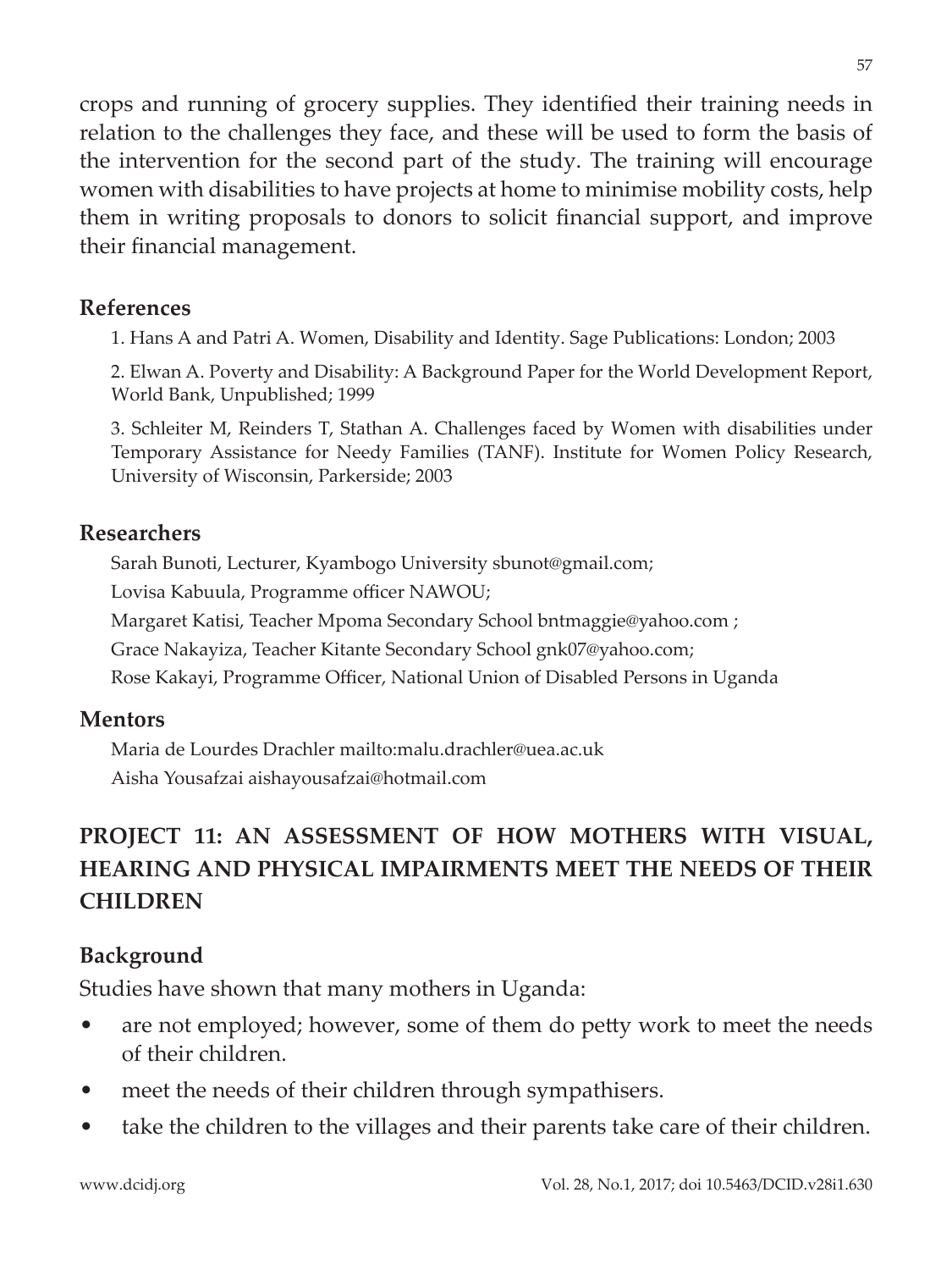## **Aim**

To explore how mothers with visual, hearing and physical impairments meet the needs of their children.

## **Objectives**

- 1. How do mothers with visual, hearing and physical impairment define the needs of their children? Identify what needs they cannot meet and why.
- 2. Explore how these mothers meet the needs of their children.
- 3. Explore the challenges faced by these mothers when trying to meet the needs of their children.
- 4. Analyse the recommendations from the mothers with visual, hearing and physical impairments.

# **Methods**

Based on the purposive sampling technique, mothers who had impairments (visual, hearing and physical), with children between 0-10 years of age, were identified. The plan was to have 15 mothers from each district (Tororo and Mukono) but due to the fact that the CDOs do not have statistics on these mothers, it was a bit difficult to identify them. Secondly, in Mukono District, the structure of accessing these mothers is not clear unlike Tororo District which is a model CBR District. A total of 23 mothers were located and interviewed - 13 mothers in Mukono District and 10 mothers in Tororo District. In Tororo district the number of mothers with impairments is few because the researchers did not find them at home as some were out running errands.

# **Analysis**

Each of the mothers was interviewed using guidelines prepared by the 3 researchers. A total of 23 interviews were conducted, some in Luganda and some Atesot (local language). The data was transcribed and analysed in the local language, using the research questions as a guide. Data which did not address the research questions was discarded.

# **Results**

1. The mothers defined the needs of their children as: water, food, soap, school fees, medical support, school uniforms, exercise books.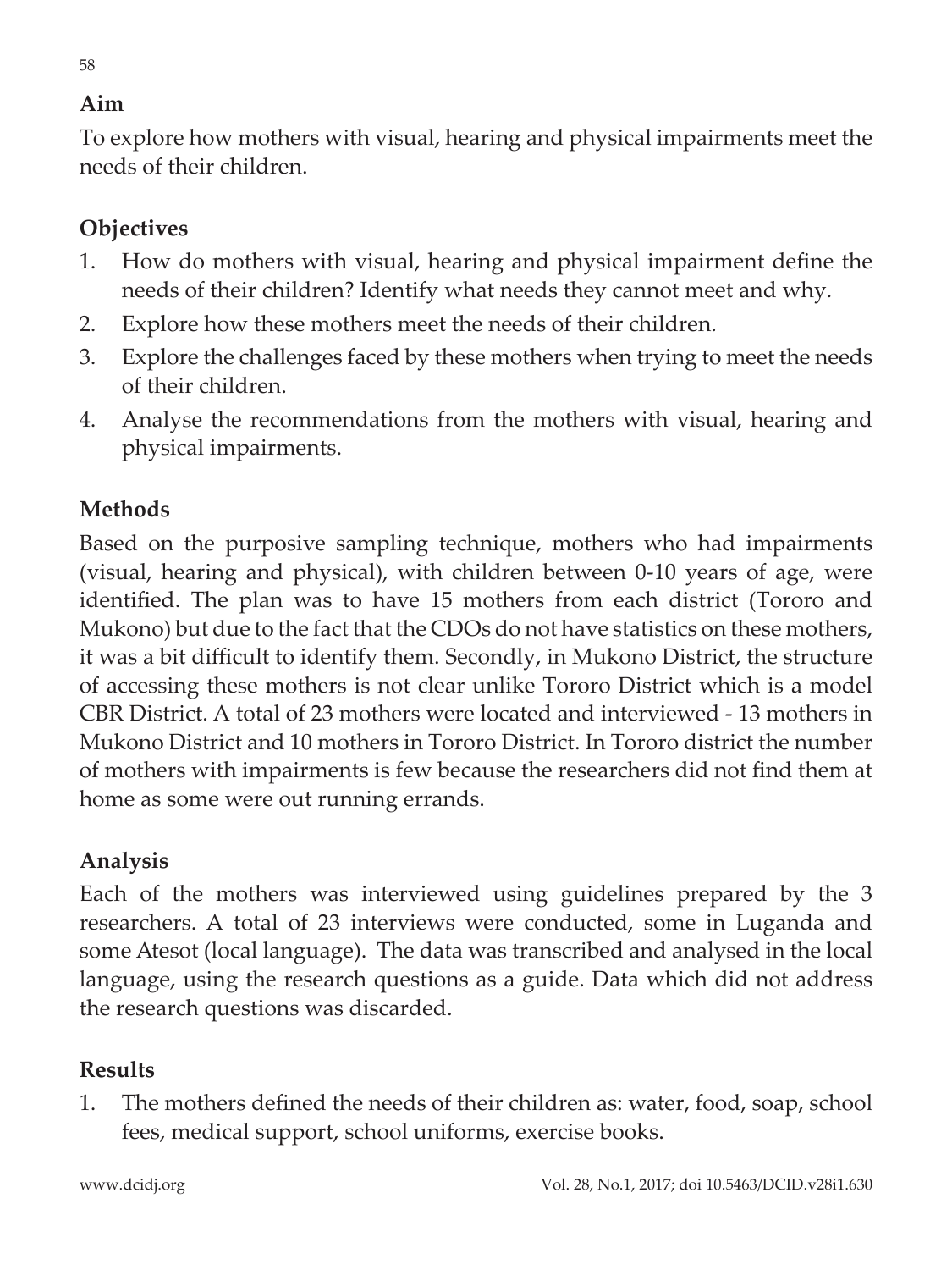2. Reasons these mothers fail to meet the needs of their children:

Unemployment - "I don't have any work."

Accessibility - "The river where I get water is far."

Social attitudes - "I cannot employ you because disabled people are slow." Rejection - "Their father left me."

Poverty -"I beg in order to buy food for my children."

Lack of access to financial institutions -"At times banks do not give us loans because we cannot pay back."

Low income - "I get little money from frying cassava."

3. How mothers meet the needs of their children:

Self-employment - "I weave baskets."

Sympathisers - "Compassion International helps me with school fees." Grandparents take over the responsibility - "My mother helps me to look after my children."

"When I gave birth I took my kid to the village."

Formal employment -"Am a deaf Instructor."

Support from financial institutions - "I got a loan from the microfinance."

4. Challenges faced by these mothers when trying to meet the needs of their children: Harsh conditions - "When it rains I do not work and when it is hot I have to brave the heat."

Communication - "I need an interpreter when I take my child to hospital."

Poverty - "I have no fees for my children."

5. Suggestions by mothers on how to meet the needs of their children:

Income-generating projects like poultry, piggery in order to meet the needs of their children - "I can get capital to start my own business."

Government and other stakeholders should involve women with disabilities in mainstream income generating projects -"If I can get money from Government or an NGO and start rearing pigs and chickens."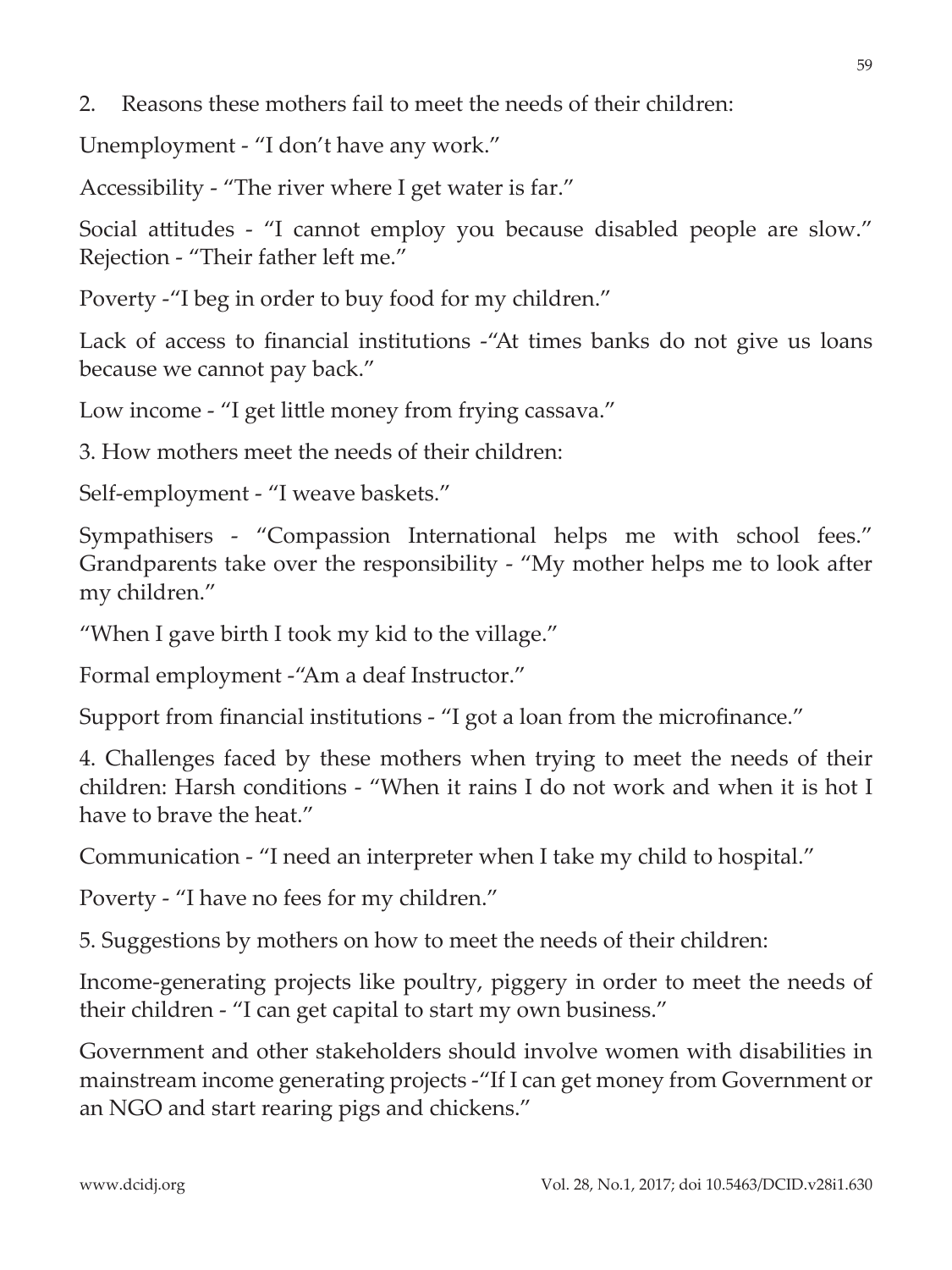"I would admire that government could also recognise we mothers with disabilities, because now I married off my 2 kids because I had no money to look after them."

"If at all I can get capital from an NGO, so that I can start my small business from there I can be getting some little money to support me to take them to better schools."

"Government should assist me with something like income-generating projects."

Government should help us mothers with disabilities in other ways - "Government should avail a borehole nearby so that I can fetch water." "Government should educate my children."

"Government should give me a job so that I get some money and help my children." "Help like money for our upkeep and school fees, because next year she is supposed to start school but I do not have money."

"Financial help from NGOs, individuals, government."

There is need for more sensitisation and capacity building for mothers with disabilities so as to help them raise their self-esteem - "Government would recognise we mothers with disabilities."

# **Challenges faced during the Study**

• Noisy environment • Not enough statistics on disability • High monetary expectations from researchers

# **Conclusions**

Mothers with disabilities expect aid from the Government and different stakeholders to help them meet the needs of their children. Mothers with disabilities want to meet the needs of their children just like other mothers would, but unfortunately the systems in place do not favour this.

# **Recommendations**

• Income-generating projects • Capacity building and sensitisation • Access to financial institutions • Self-Help Groups/Clubs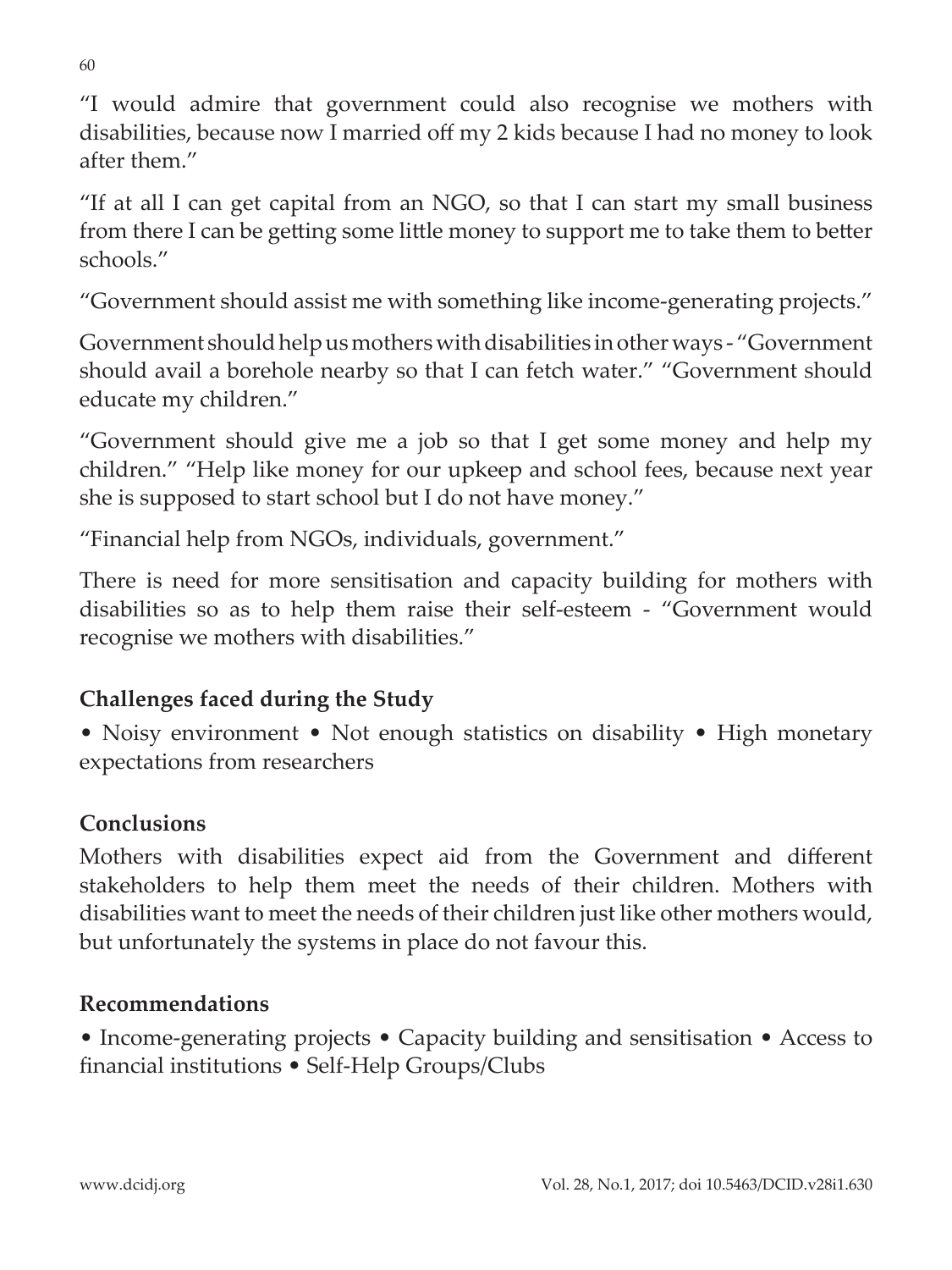### **What the Study has added**

- It has given an insight into the situation of mothers with disabilities.
- Mothers with disabilities have the passion to see their children go to school and have basic necessities like any other children.
- Mothers with disabilities believe that the Government can do more in supporting them.

### **Researchers**

Mary Nabbosa Kyagaba, Librarian, Kyambogo University mnabbosa@yahoo.com; Andrew Bwogi, Programmer, Kyambogo University andrew.bwogi@gmail.com; Mariam Nambooze, Student, NAWODU marianambooze@yahoo.c.uk;

### **Mentors**

Harry Finkenflügel harry.finkenflugel@sheerenloo.nl; Aisha Yousafzai aisha.yousafzai@aku.edu

# **PROJECT 12: A SYSTEMATIC REVIEW OF THE INITIATIVES TO SUPPORT VISUALLY IMPAIRED FARMERS IN DEVELOPING COUNTRIES**

## **Background and Justification**

According to the Human Rights treaties (UN Public Policy on Disabilities), the visually impaired people have a right to economic security commensurate with their capacities, for which the requisite of education and training shall be provided (UNDP). The Population and Housing Census of Uganda (2003) observed that the majority of the visually impaired people live in rural areas where agriculture is their main source of livelihood. By reviewing the existing literature, this study wanted to learn about the initiatives implemented by development agents to support visually impaired people in their agribusinesses.

### **What is already known**

Uganda has a large agriculture sector which supports many people including the people with visual impairment.

### **Aim**

To review the existing literature on the support from development agencies for visually impaired people's agribusinesses in developing countries.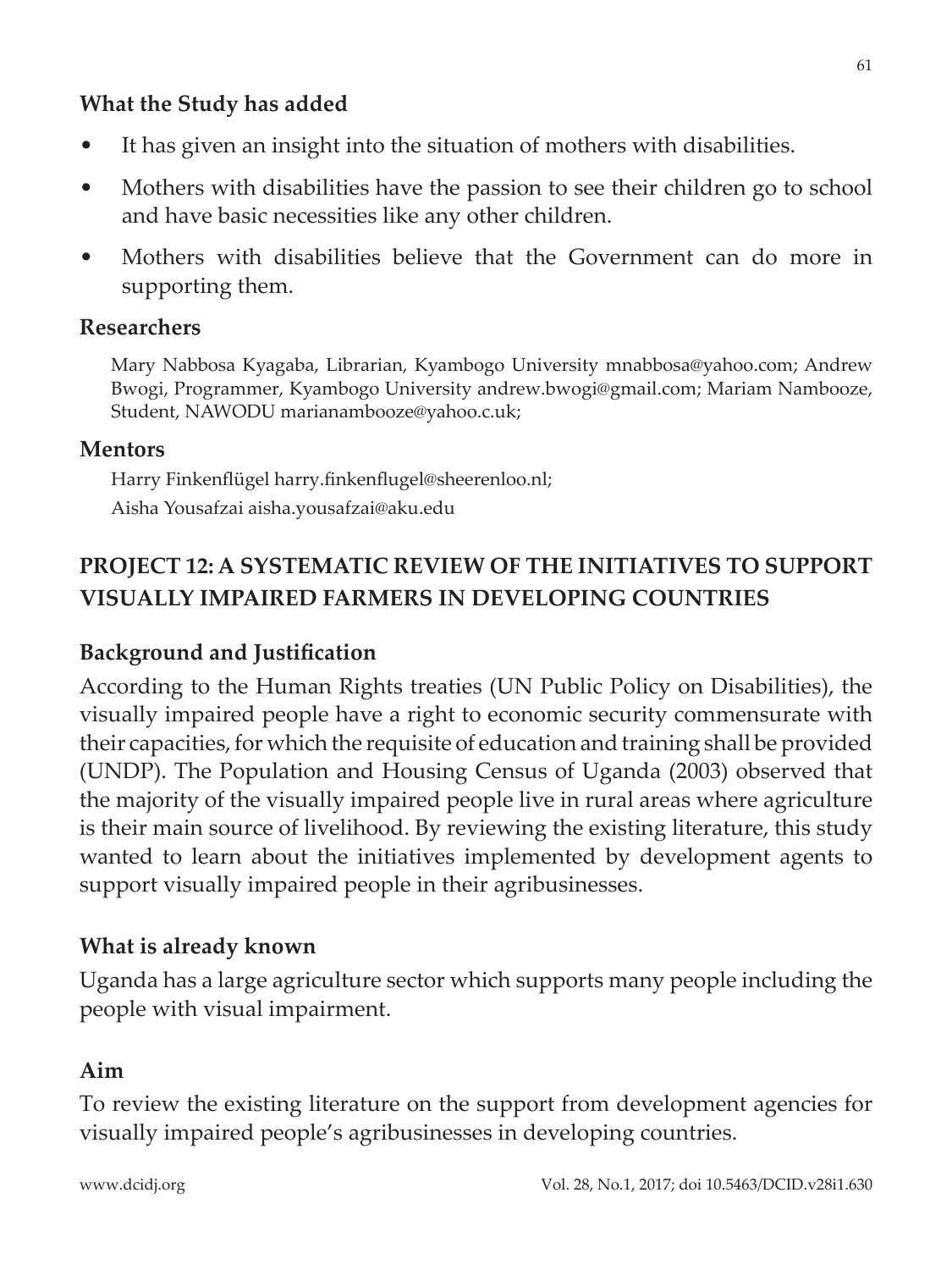# **Objectives**

- 1. To establish from the literature the types of support offered by development partners to visually impaired farmers in developing countries.
- 2. To analyse and learn from the different forms of support offered to the visually impaired people.

# **Methodology**

The review was carried out between June and December 2008, using two main key search words: "farm" and "disability". The following questions were used for inclusion/exclusion of documents in the three stages:

- 1. Is the paper/report an experiential report/primary research?
- 2. Is the paper/report about initiatives to support people with disability in agrobusiness?
- 3. Is the initiative in developing countries/blocks?
- 4. Does the paper present results about blind people?

At Stage 1, 110 titles which had information on disability and farming were sourced from the internet and libraries. At Stage 2, the elimination of documents from developed countries left only 67 titles from developing countries. Then, the review of the abstracts of the 67 documents found that only 23 documents had information on farming activities of people with visual impairment. At Stage 3, the 23 documents were downloaded and scrutinised but only 12 had evidence of implemented interventions in African and Asian countries. The countries represented were Ghana, Kenya, Mali, Malawi, Uganda, Zambia, Bangladesh and China.

# **Results**

- 1. 8 developing countries Ghana, Kenya, Mali, Malawi, Uganda, Zambia, Bangladesh and China - had accessible stories on the internet, written by journalists and researchers.
- 2. Support to farmers with visual impairment was largely rendered by NGOs in comparison to companies and Governments.
- 3. When given the opportunity, technical skills and farm inputs, the people with visual impairment ably engage in various farming activities for family food and income; and thus gain community respect.

www.dcidj.org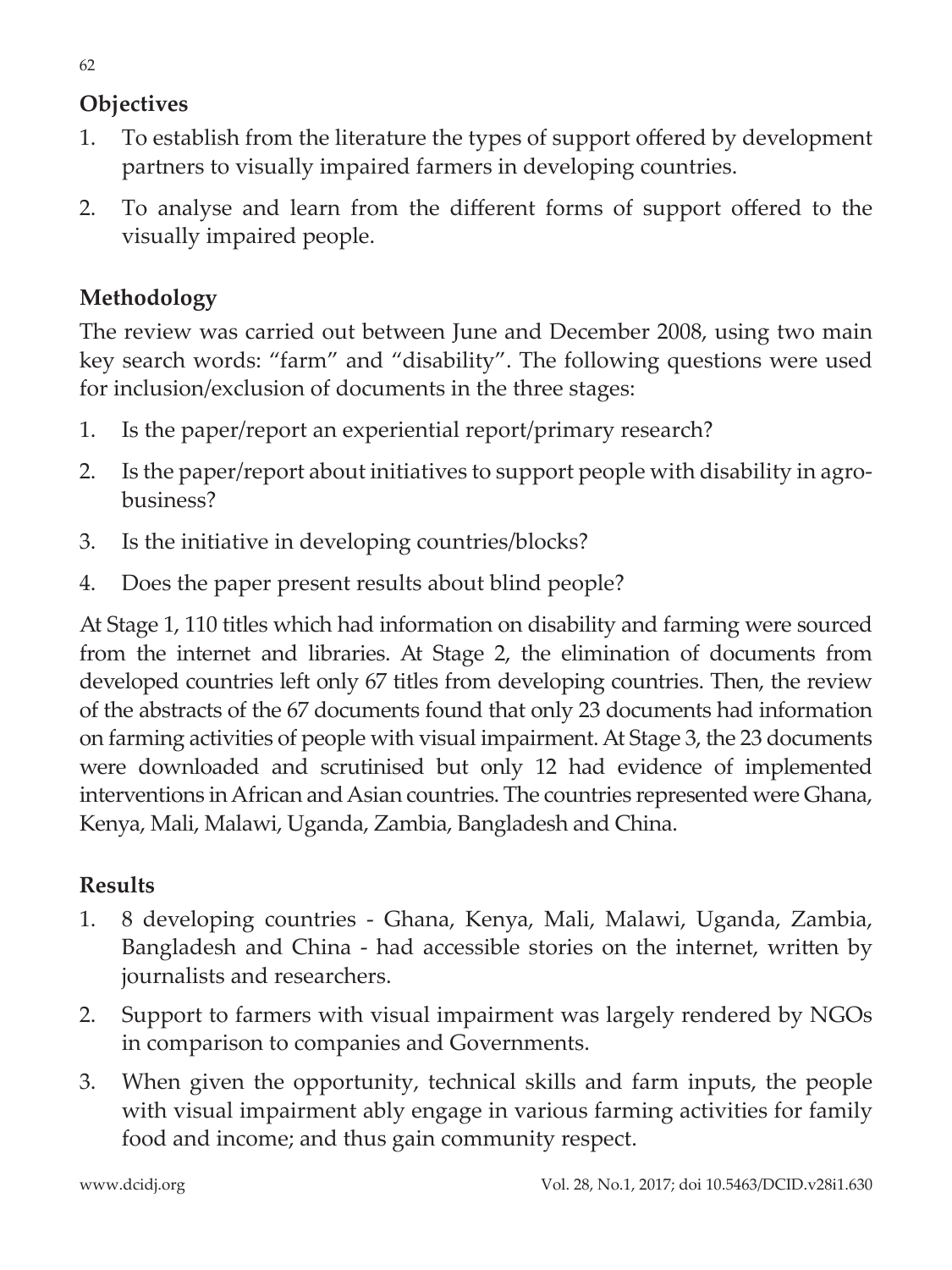4. Successful farming empowers the people with visual impairment economically and they cease to be burdens on their families.

Examples of initiatives that worked included: Giving citrus seedlings to farmers with visual impairment, together with farming instructions, in Mali and Ghana (www.adra.org). Supplying cassava cuttings with goats and instructions in Uganda improved the food security, and the surplus was sold (Action on Disability and Development, 2008; Nsubuga and Serwaniko, 2003). Coffee farmers learn new planting techniques using lifeline radios in China (www.sightsavers.org).

### **Conclusions**

Agribusinesses for the people with visual impairment are not well-reported in the literature; however case studies identified show that when they are supported with assistive devices and agricultural skills, they can improve agricultural yields, food security, family incomes, and general living standards. NGOs, compared with governments, appear to be more supportive of farmers with visual impairment in agribusinesses. Limited literature prompts the need for more research on farmers with visual impairment so that lessons can be learnt and future projects could build on evidence collected.

### **Recommendations**

- There is need for partners to develop more programmes, equipment or technologies to meet the agribusiness demands of people with visual impairment and to document interventions.
- The farmers with visual impairment might benefit from associating collectively to access benefits.
- There is need for further research in developing countries to document and disseminate information about the visually impaired farmers' practices and experiences, for lessons and advocacy.

## **Challenge**

Many papers that were found were of a descriptive nature and did not report evidence in a rigorous manner; the tendency was to relay opinions.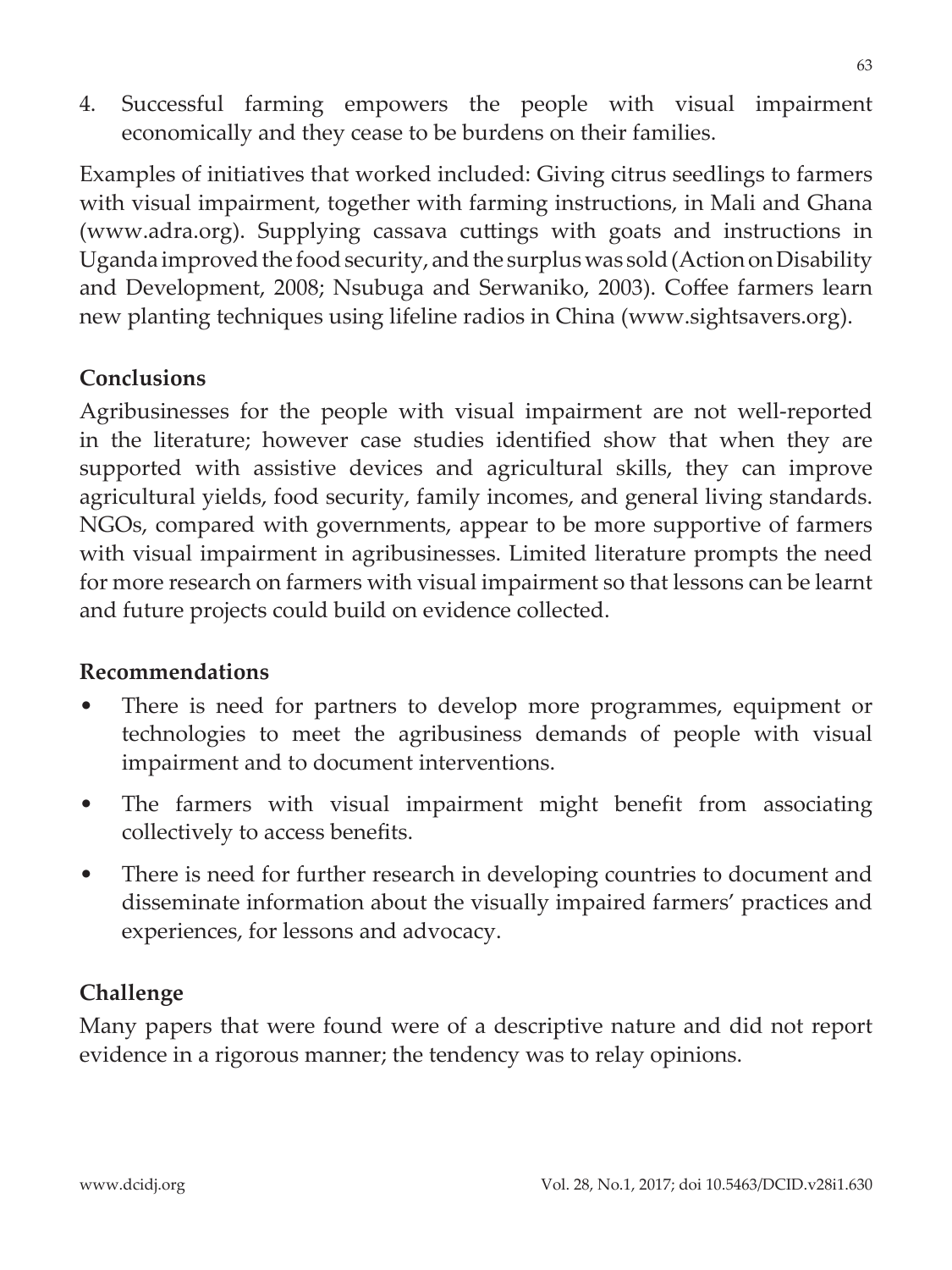# **What the Study has added**

- Identified a need to document case studies of visually impaired farmers in Uganda to improve access to information based on experiential learning so that future projects to assist people with visual impairment can build on this information.
- Initiatives that have worked for the visually impaired farmers in Africa and Asia have been identified and described in a detailed report available on request.
- When given the opportunity, technical skills and farm inputs, the people with visual impairment ably engage in various farming activities for family food and income; and thus gain community respect.

# **References**

- 1. http://www.undp.org/governance/docs/humanrights-Pub-policys.htm
- 2. The Uganda Population & Housing Census Bureau of Statistics, Kampala 2006
- 3. Action on Disability and Development (2008). Blind Farmers in Uganda:. www.miusa.org; July 2008.
- 4. Nsubuga M, Serwaniko C (2003). Income Generation Activities for persons with Visual Impairment, Uganda National Institute of Special Education (UNISE).

# **Researchers**

Regina Nakayenga, Lecturer, Kyambogo University rsnakayenga@yahoo.co.uk

Mathias Sserwadda, Lecturer, Kyambogo University sserwaddwamathias@ yahoo.com

Beatrice Anguzi, Coordinator, NUWODU nuwodu@infocom.co.ug

Christopher Kaweesi, Coordinator BCDP kachron001@yahoo.co.uk

# **Mentors**

Maria de Lourdes Drachler mailto:malu.drachler@uea.ac.ukmalu.drachler@ gmail.com;

Aisha Yousafzai, AKU, Karachi, Pakistan aisha.yousafzai@aku.edu

www.dcidj.org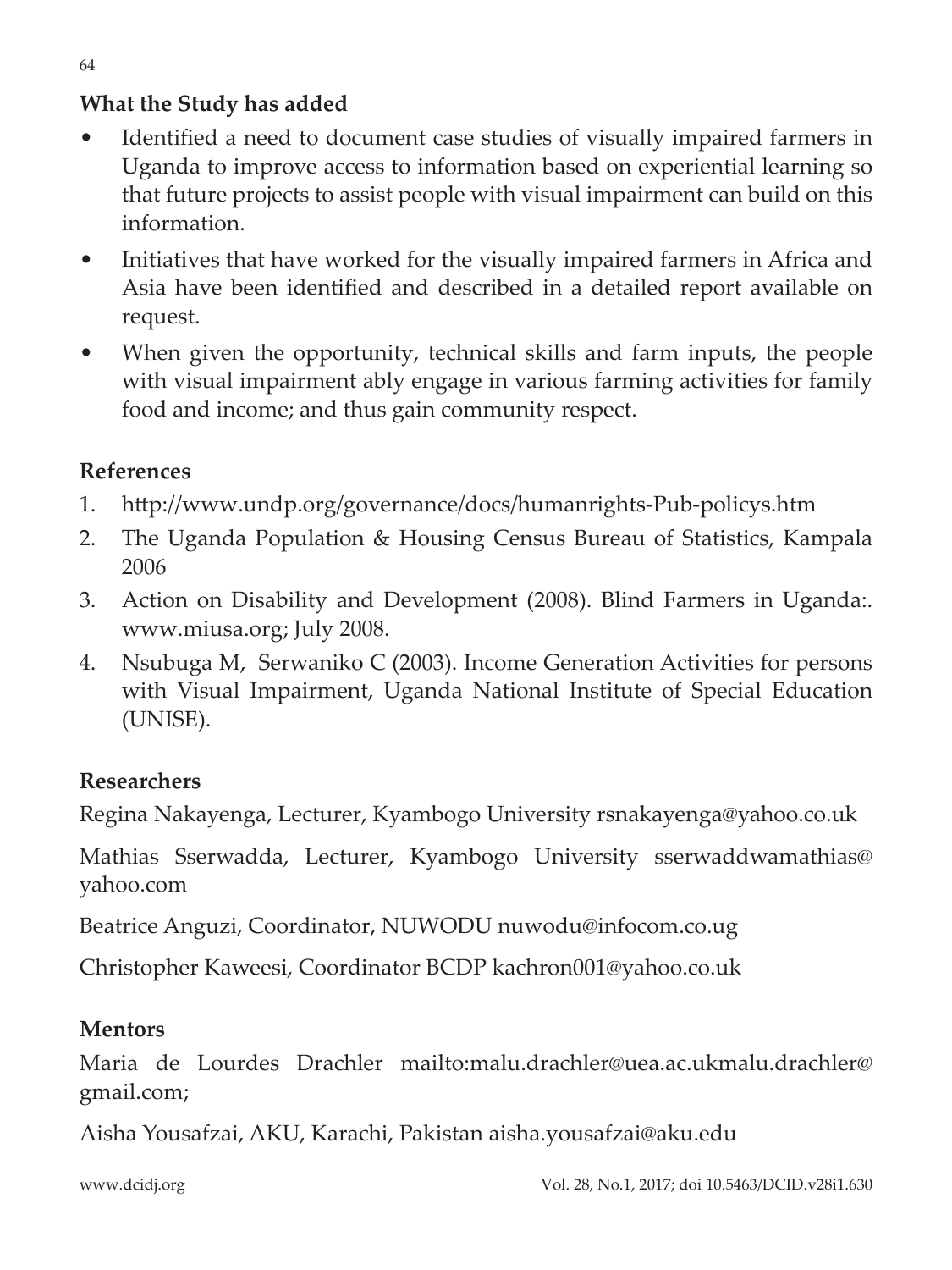The 9 partially-completed projects are listed in Table 4. Although these projects did not reach completion, all groups completed a research protocol which was accepted by the project review panel. In the process of formulating the research questions, they engaged in research capacity development workshops: designing the study, doing a literature review and collecting some data. These 9 projects did not however complete the analysis and writing-up stages within the timeframe allowed, so no results are presented. Numerous reasons for the delay were noted. These included illness, delayed access to funding, weather constraints, time issues and change of employment.

| <b>Title</b>                                                                                                        | Aim                                                                                                                                                                                                                                                                                                                                                                                                                                                                                                              | <b>Team</b>                                                                                                                                                                          | <b>Reported Project</b><br>Status by the<br><b>Research Team</b><br>(2011)                                      |
|---------------------------------------------------------------------------------------------------------------------|------------------------------------------------------------------------------------------------------------------------------------------------------------------------------------------------------------------------------------------------------------------------------------------------------------------------------------------------------------------------------------------------------------------------------------------------------------------------------------------------------------------|--------------------------------------------------------------------------------------------------------------------------------------------------------------------------------------|-----------------------------------------------------------------------------------------------------------------|
| The challenges,<br>effectiveness<br>and efficiency<br>of persons with<br>disabilities<br>in Ugandan<br>universities | To identify challenges<br>and restrictions in social<br>participation of persons<br>with disabilities in<br>Kyambogo University.<br>Looking at the physical<br>environment, service<br>systems and policies,<br>and the attitude of<br>university colleagues,<br>it is seeking to identify<br>strategies to increase<br>social participation<br>based on the<br>perspectives of persons<br>with disabilities, persons<br>without disabilities,<br>University staff,<br>government and other<br>community bodies. | Angela Nadongo<br>(Kyambogo University);<br>Asaf Adebua (University<br>Planning Director,<br>Kyambogo University);<br>Charlestine Elwange Bob<br>(Lecturer, Kyambogo<br>University). | The project has<br>collected all the<br>data and done<br>some analysis.<br>It is at a report-<br>writing stage. |
| Vocational<br>rehabilitation<br>programmes and<br>employment of<br>persons with<br>disability                       | To explore the outcomes<br>of attending vocational<br>rehabilitation, it is<br>seeking to develop a<br>method of doing this<br>in a case study of one<br>vocational centre.                                                                                                                                                                                                                                                                                                                                      | Ali Baguwemu (Lecturer<br>Kyambogo University);<br>Moses Ddamulira,<br>(Lecturer, Kyambogo<br>University); Carolyne<br>Maholo (Lecturer,<br>Kyambogo University)                     | The team is<br>presently testing<br>the research tools.                                                         |

**Table 4: Summary of the Nine Incomplete Action Research Projects**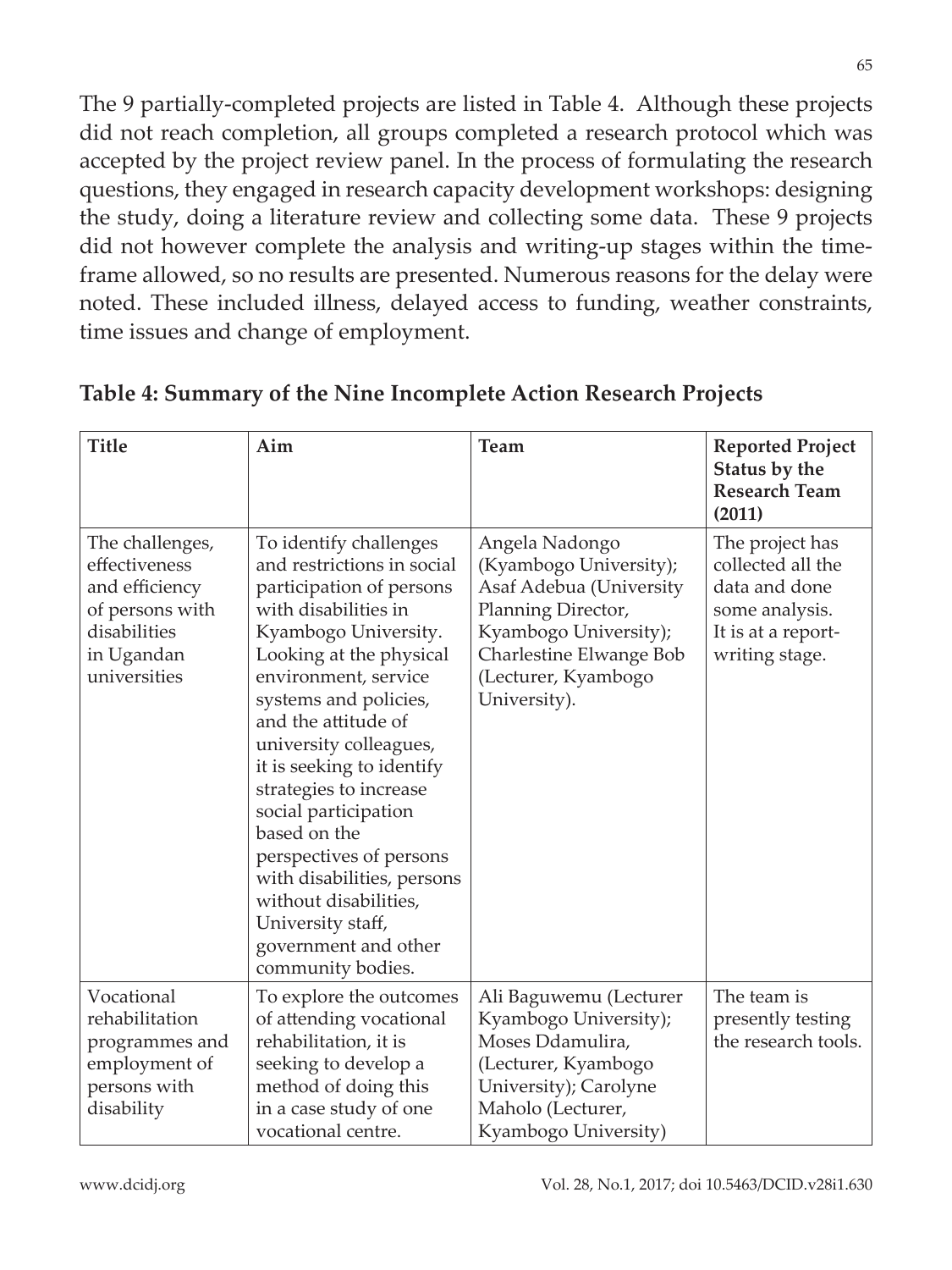| Enhancing<br>participation of<br>persons with<br>disabilities in<br>governance:<br>A cost benefit<br>analysis of their<br>participation in<br>selected district<br>and sub-county<br>councils | This study is looking<br>at how people with<br>disabilities are included<br>in governance, what are<br>the challenges and how<br>can they be overcome?                               | Ephraim Nuwagaba,,<br>(Lecturer, Kyambogo<br>University); Mille<br>Nakabugo (Programme<br>Head, Uganda Adult<br>Education Network);<br>Mutabwire Patrick,<br>(Ministry of Local<br>Government); Christine<br>Nsungu, District<br>Counselor, Jinja District<br>Council).                        | The team has<br>completed data<br>collection and is<br>at a data analysis<br>stage.                    |
|-----------------------------------------------------------------------------------------------------------------------------------------------------------------------------------------------|--------------------------------------------------------------------------------------------------------------------------------------------------------------------------------------|------------------------------------------------------------------------------------------------------------------------------------------------------------------------------------------------------------------------------------------------------------------------------------------------|--------------------------------------------------------------------------------------------------------|
| Perspectives of<br>families, extension<br>workers and<br>local leaders on<br>participation of<br>persons with<br>disabilities in<br>agriculture in<br>Uganda                                  | This group is examining<br>how people with<br>disabilities have been<br>included or excluded<br>from Agricultural<br>opportunities offered by<br>the government.                     | Victor Locoro (Lecturer,<br>Kyambogo University);<br>Vanny Kyobuzaire,<br>(Assistant Lecturer,<br>Bishop Stuart, Mbarara<br>District); Alexander Isiko<br>(Lecturer, Kyambogo<br>University); Africana<br>Habyomugisha (Officer<br>at District level Dept.<br>of Community-Based<br>Services). | The team has<br>completed<br>analysing data<br>and is compiling<br>a report.                           |
| Practices and<br>experiences of<br>blind farmers                                                                                                                                              | This is a number of case<br>studies to explore how<br>blind people successfully<br>integrate themselves into<br>farming initiatives.                                                 | Regina Nakayenga<br>(Lecturer, Kyambogo<br>University); Mathias<br>Sserwadda (Lecturer,<br>Kyambogo University);<br>Fr. Athnasius Mubiru<br>(Catholic Church Priest)<br>Socadido); Beatrice Guzu<br>(Programme Officer,<br>NUWODU).                                                            | The team has<br>completed data<br>collection and is<br>now analysing<br>data.                          |
| Case studies of<br>children with<br>intellectual<br>disabilities:<br>investigating<br>sexual maturation<br>and development<br>in Tororo and<br>Iganga district,<br>Uganda:                    | This will explore<br>the experiences of<br>children with cognitive<br>impairments and look at<br>their sexual maturation<br>and what this means<br>to them and to their<br>families. | Christine Kazairwe,<br>(Kyambogo University);<br>Betty Kasavubu<br>(Secretary, Kyambogo<br>University); Juliet<br>Nakalule Wamala (Asst<br>Lecturer, Kyambogo<br>University)                                                                                                                   | This team<br>has collected<br>and analysed<br>their data and<br>is presently<br>compiling a<br>report. |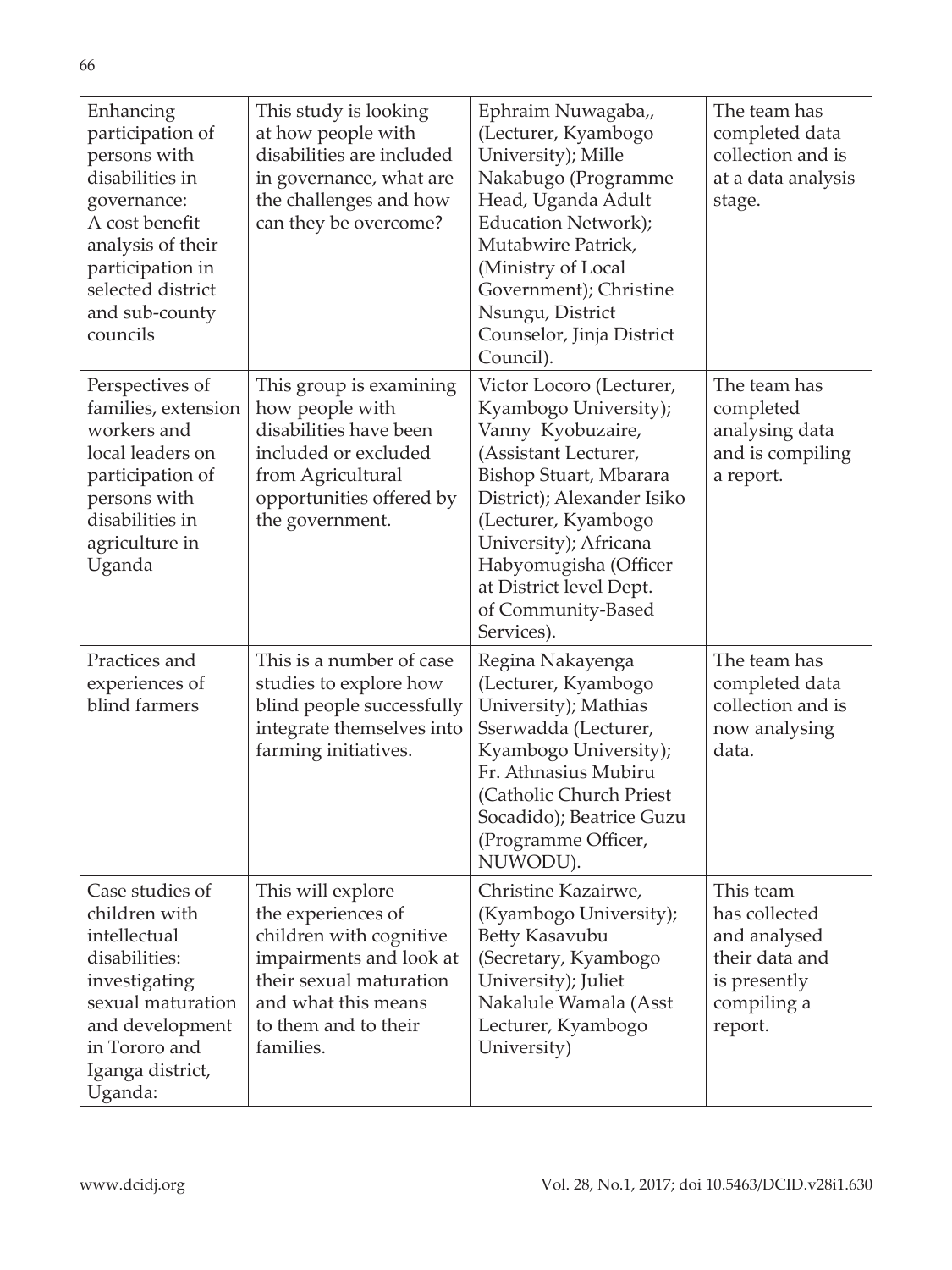| Piloting a tool for<br>evaluating CBR<br>programmes                                                                                                                    | This group is taking an<br>evaluation tool that was<br>developed in Tororo,<br>Uganda by researchers<br>from UEA and piloting<br>its use in real CBR<br>programmes to see if it<br>is usable and useful.                                  | Carolyne Maholo,<br>(Lecturer, Kyambogo<br>University); Lucia<br>Kabagere (Deaf Student,<br>Kyambogo University);<br>Asher Bayo (Lecturer,<br>Kyambogo University).                                                                                                         | The team is<br>presently<br>collecting data.                                                                                                 |
|------------------------------------------------------------------------------------------------------------------------------------------------------------------------|-------------------------------------------------------------------------------------------------------------------------------------------------------------------------------------------------------------------------------------------|-----------------------------------------------------------------------------------------------------------------------------------------------------------------------------------------------------------------------------------------------------------------------------|----------------------------------------------------------------------------------------------------------------------------------------------|
| A baseline<br>survey proposal<br>on vocational<br>education and<br>deaf people in<br>Uganda                                                                            | This study is gathering<br>data about deaf<br>children's use and<br>engagement with<br>vocational education<br>in Uganda to see how<br>many access this and<br>what are the challenges.                                                   | Rehema Namarome,<br>(Programme Officer,<br>National Union of<br>Disabled Persons of<br>Uganda); Bonnie Busingye<br>(Lecturer, Kyambogo<br>University); Nandelenga<br>Wadada (District<br>Officer, Soronko Local<br>Government).                                             | Data collection<br>exercise was<br>finished and the<br>team is analysing<br>data.                                                            |
| A randomised<br>control trial<br>of Workshop<br>Intervention<br>to improve the<br>economic status<br>of women with<br>disabilities in<br>Kamuli and Jinja<br>districts | This project is building<br>on an earlier project<br>and using information<br>gathered at that time<br>to generate a training<br>intervention for women<br>based on their expressed<br>needs, and evaluates<br>how helpful it is to them. | Sarah Bunoti (Lecturer,<br>Kyambogo University);<br>Grace Kibirige (Teacher,<br>Kitante Secondary<br>School); Rose Kakai,<br>(Programme Officer,<br>Buweda Village); Maggie<br>Katisi (Teacher, Mpoma<br>Secondary School); Lovis<br>Kabuula, Programme<br>Officer, NAWOU). | The team is<br>preparing to go<br>out for training<br>sessions with<br>women with<br>disabilities,<br>which is the data<br>collection stage. |

**Abbreviations/Acronyms: CBR-Community-Based Rehabilitation, NAWOU-National Association of Women's Organisations in Uganda, NUDIPU-National Union of Disabled Persons in Uganda, NUWODU-National Union of Women with Disabilities of Uganda, Socadido-Development and Welfare Group of Soroti Diocese, Teso, Uganda**

After the duration of the CARD programme came to an end, some meetings were held with selected CARD members and suggestions were made to register CARD as an organisation in Uganda. Funding was required, as well as a Memorandum of Understanding (MOU) with the University, but to date these have not been achieved. In a recent development, this group has approached 'Advantage Africa' seeking to revive the CARD action research programme.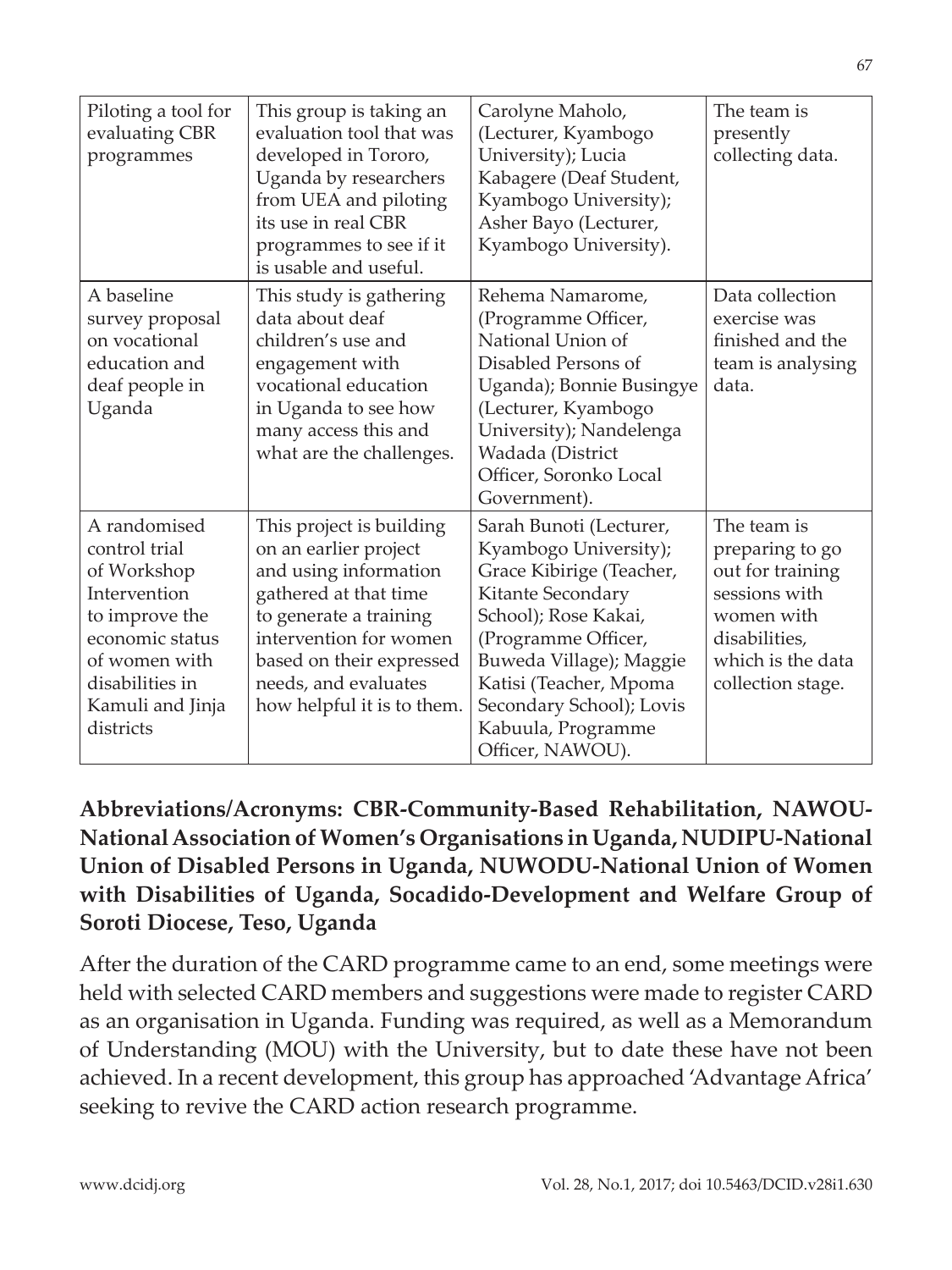# **EVALUATION AND ANALYSIS OF CARD RESEARCH PROJECTS**

## **The Research Topics Chosen by the CARD Research Projects**

Unlike most research programmes, the local teams had the freedom to choose the focus of their studies, and as seen from the preceding lists, the range of topics was wide and varied. Analysis of these topics showed that 75% of the projects targeted adults and only 32% looked at children or youth (Figure 1).

### **Figure 1: Target Populations Selected in Projects of the CARD Programme**



### **Note: Some projects focussed on more than one target population**

With regard to the different impairments, some projects focussed on people with specific impairments, but most (n=15, 71%) wanted to examine the situation for all impairment groups (Figure 2). Evidence of this more inclusive approach by the community members is in harmony with the philosophy promoted by the WHO in the CBR guidelines (WHO, 2010) and the values of the UN Convention on the Rights of Persons with Disabilities (UN, 2006).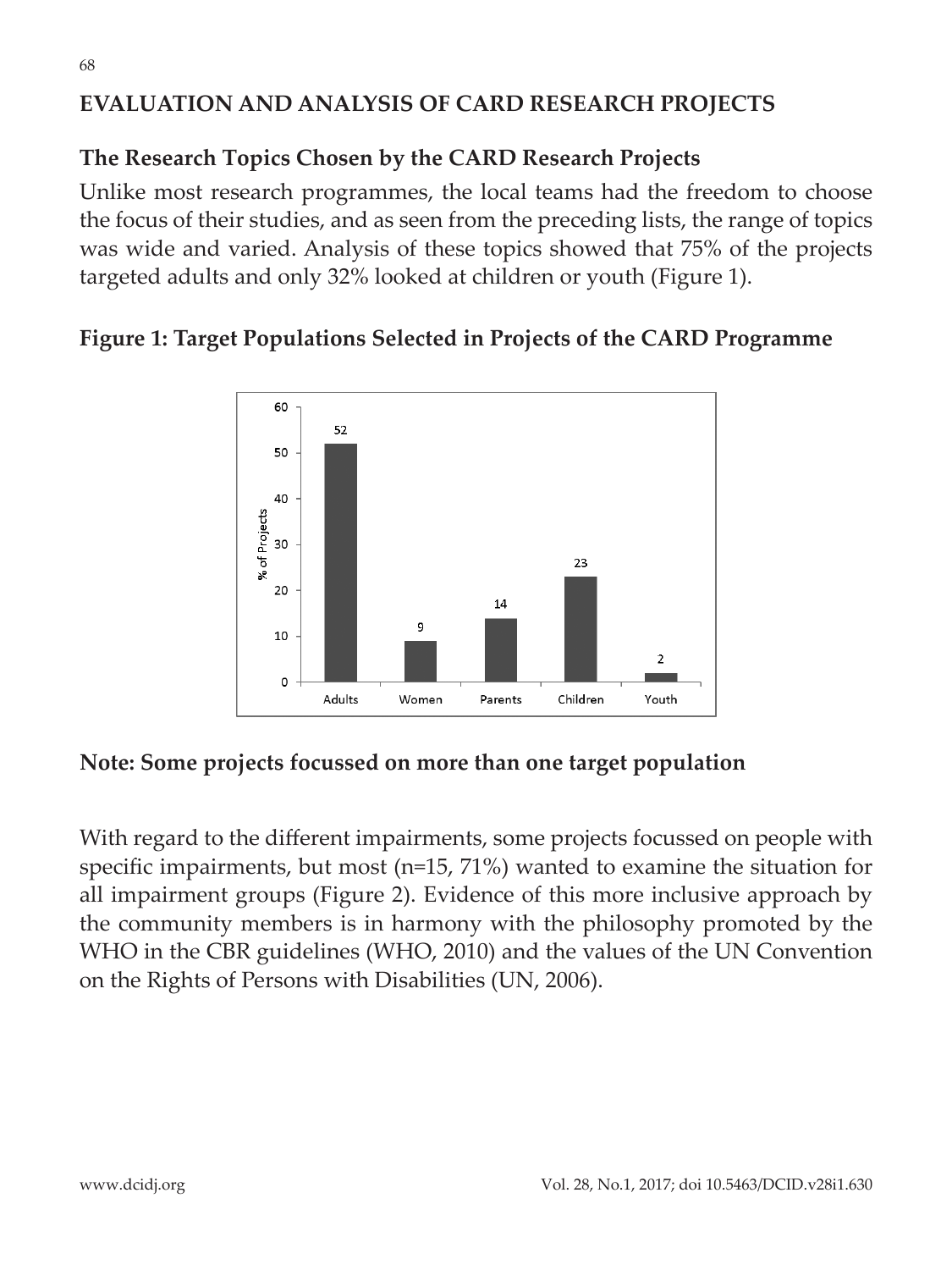

### **Figure 2: Types of Impairments in Project Population**

There was a wide variety of subjects chosen for investigation, but the descriptive analysis shown in Figure 3 indicates that the majority of projects related to economic and employment issues, followed by access and inclusion of people with disabilities in mainstream services. Together these two groups made up 66% of the projects, indicating that these areas of investigation were the priorities in this Ugandan context. This provides evidence to support the inclusion and the importance of the Livelihood pillar of the CBR Guidelines.

### **Figure 3: Issues Addressed in Projects**

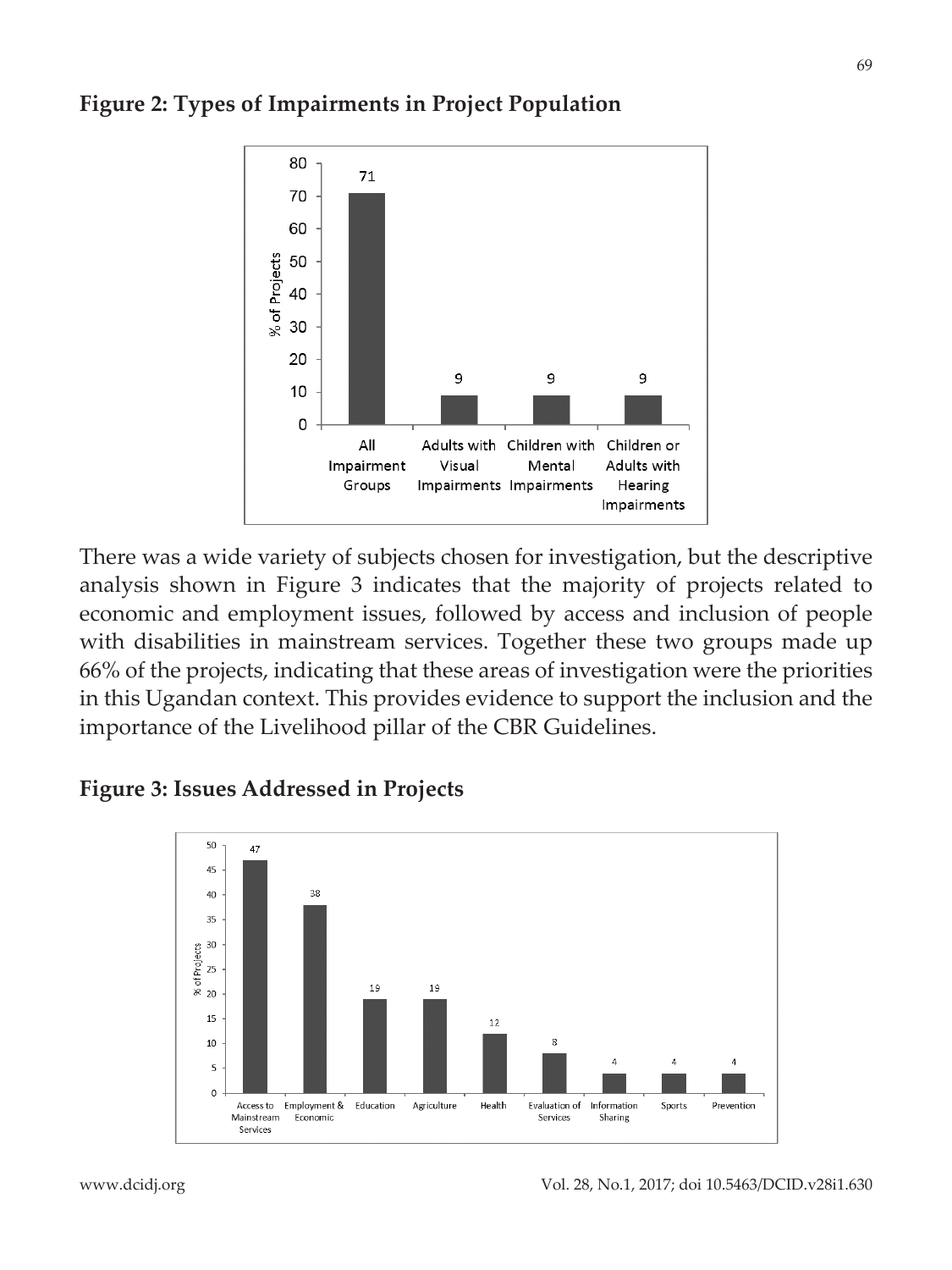Figure 4 shows that the most common research methods used were qualitative. Although this was linked to the type of questions that the groups posed, the teams found that dearth of previous research on the topics chosen often made it difficult to formulate a hypothesis for quantitative examination. Also, the qualitative approach did not require as large a study sample as its quantitative equivalent, and consequently was sometimes more feasible given the available resources and time. The focus on qualitative enquiry might also have been related to, as Mtali (2009) suggests, serving as a vehicle for 'hearing the voice' of the people. The need for making this voice heard is more important when local realities may also not tally with the ideas about disability and service provision from the West. In addition, the participants came from an oral tradition, and it is likely that they find it more meaningful to relate to qualitative data which uses words as currency, than the numerical equivalents. Given this background, it is possible that qualitative enquiry provides a better introduction for research capacity development in this particular context.





## **Dissemination**

As specified in the agreed objectives of the CARD programme, completed research was disseminated in a wide variety of ways with the aim of reaching all of the relevant stakeholders. Findings from 2 research projects have been published in peer- reviewed scientific journals (Panel 3).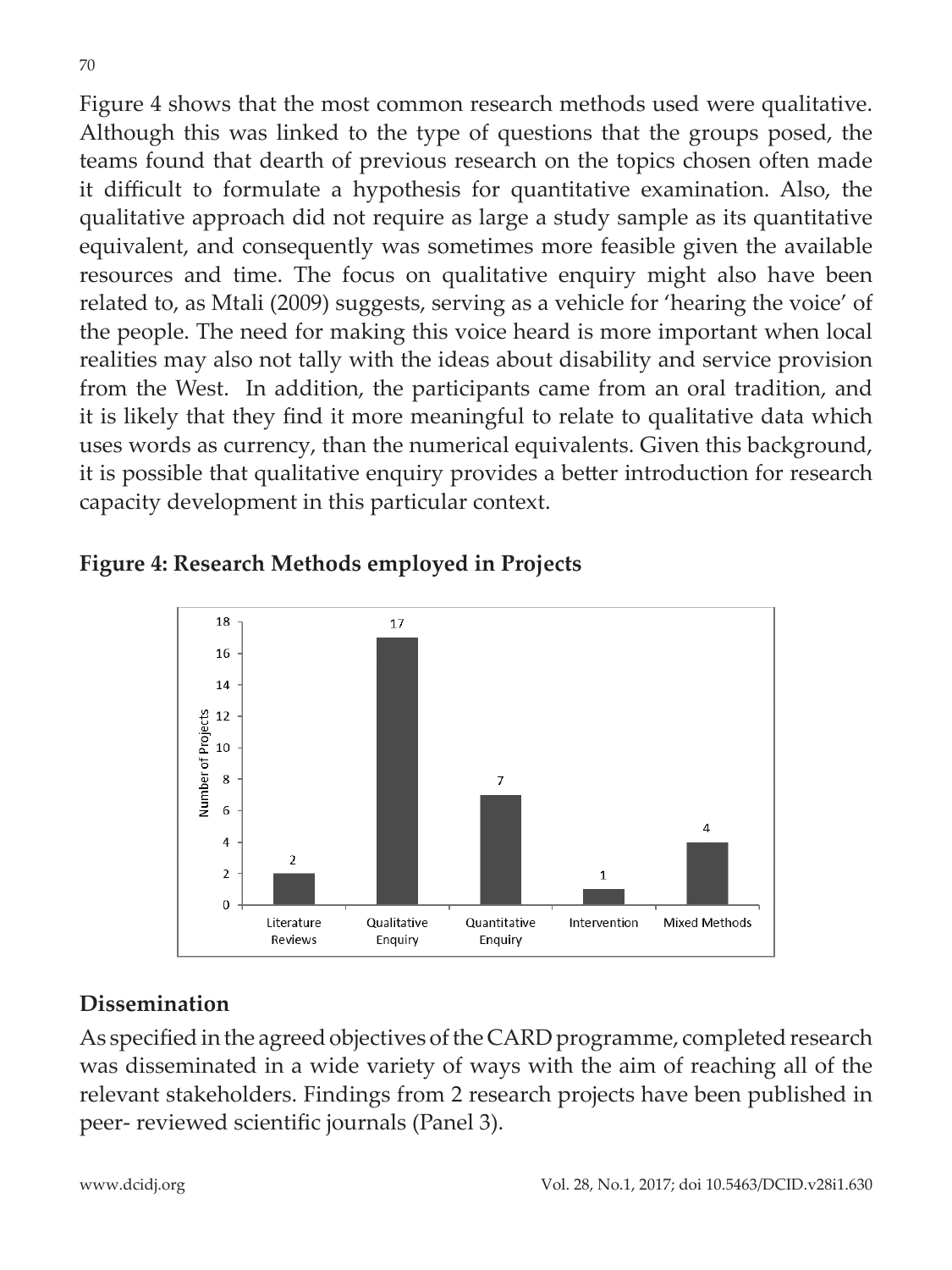# **Panel 3: Peer-reviewed Articles from the CARD Projects**

Nuwagaba Ephraim Lemmy, Meldah Tumukunde, Edson Ngirabakunzi, Nakabugo Millie, Angie Wade, Sally Hartley. Accessibility to Micro-finance Services by People with Disabilities in Bushenyi Disability and Society; 2012; 27(2): 175-190.

Christine Kazairwe, Beatrice Kyamazima, Edward Obura, Michael Miiro, Yasmine Alavi. People with Disabilities and Barriers to Health Services in Uganda: Community Action Research on Disability. in Access to Services for Persons with Disabilities in Challenging Environments, pp.44-46, Handicap International; 2011.

Findings from several research projects were disseminated through newspapers, newsletters, radio and websites, making everything accessible to a wide audience. Some were presented in conferences or seminars (Panel 4).

# **Panel 4: Project Dissemination Platforms**

# **Newsletters**

- Reproductive Health Education for Deaf Youth. Katutandike Newsletter Article;2010; pp 18-23
- CARD Bi-Annual Newsletter

# **Newspapers**

Newspaper articles on a range of CARD supported projects were published in spreadsheets 2008 and 2010 in the Daily Monitor, Uganda's leading independent daily newspaper. Both publications talked about the CARD projects and achievements.

# **World Wide Web**

Completed research projects produced a summary report that was disseminated online: http://afri-can.org/cbr-projects/Conferences and Seminars

• Five Uganda Seminars were held in total, one at the beginning of each year, with a final seminar at the end of the project in July 2010. In total 401 participants attended (ranging from 70-160 in each seminar).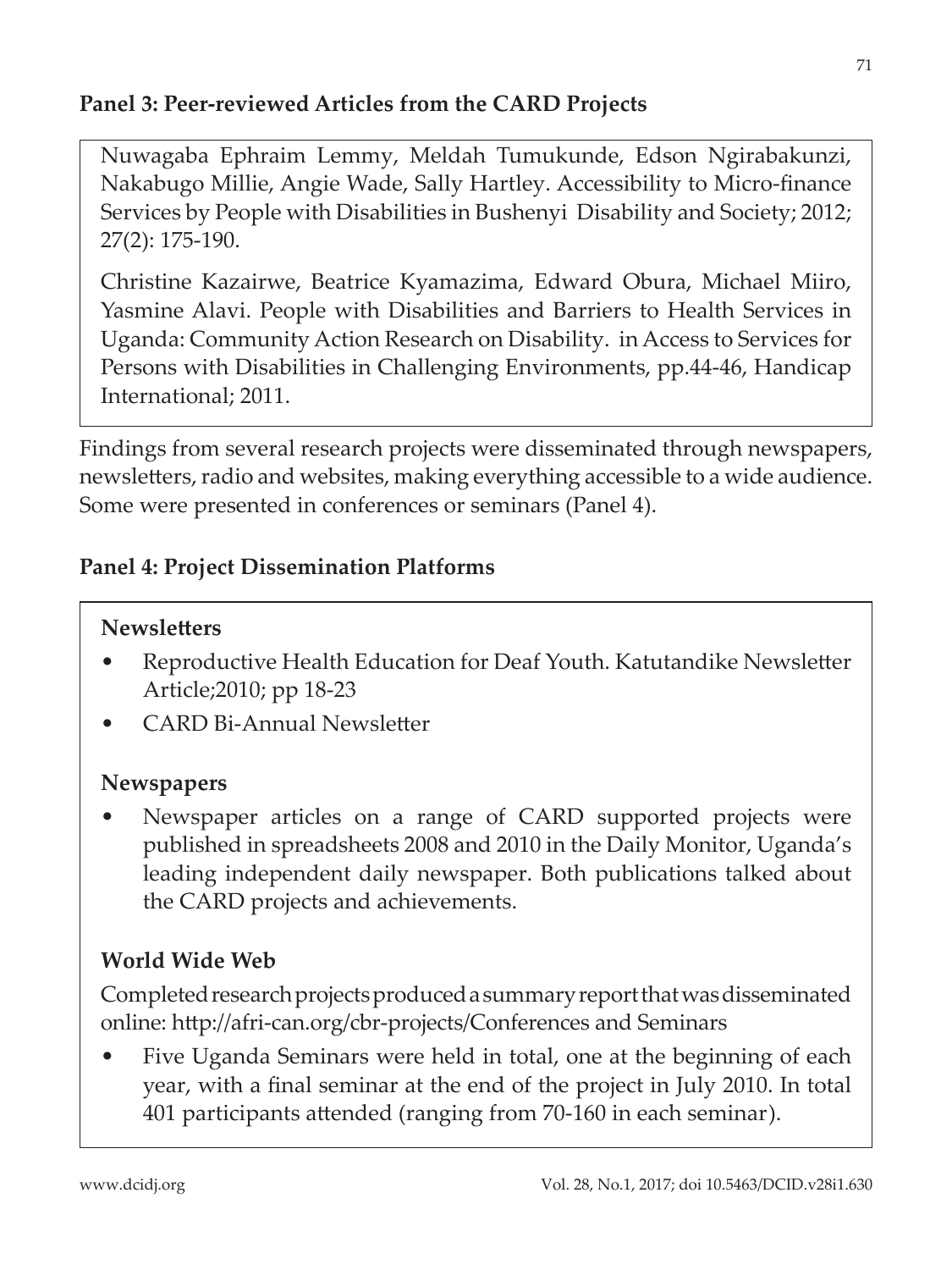- Presentations were given about CARD at the University of East Anglia in the Faculty of Health in 2009 with an audience of approximately 40 health professionals, covering CARD's aims, structure, progress and outcomes. Similarly, dissemination about the CARD programme was presented at the University of Sydney, Australia, in 2011, to an audience of approximately 60 disability activists and health professionals, examining how people with disability could become more involved with research.
- A presentation and workshop were made by a CARD team at the 4th Pan-African CAN conference in Abuja, Nigeria, 'Linking CBR disability and rehabilitation.' This was done by 4 members of the CARD group in October 2010 to around 500 people. This conference was run by the CBR Africa Network and the World Health Organisation. It provided an opportunity to share the CARD programme approach with many disability and rehabilitation experts, including people with disability, from all over the world and from all the United Nations agencies involved with people with disability and rehabilitation. The CARD team's work was well received, with non-government organisations such as CBM (formally known as the Christian Blind Mission) indicating interest in adopting a similar research process. Universities such as University College London, UK, and the WHO/CBR guidelines researchers also indicated interest in adopting a CARD programme approach to research.

## **Radio**

• A total of 11 radio programmes transmitted about 8 of the studies. The last talk show in 2010 was held at Star FM in Kampala and provided an opportunity to share information about CARD project activities, the success stories and to advertise the forthcoming local seminars.

## **Action Outcomes of the Research Projects**

A further objective of the CARD programme was to promote tangible action outcomes that would make a positive difference to the lives of community members in the location of the research project. Achieving action outcomes proved challenging to the project teams within the constraints of the budgets and frameworks of the CARD programme. However, it was anecdotally noted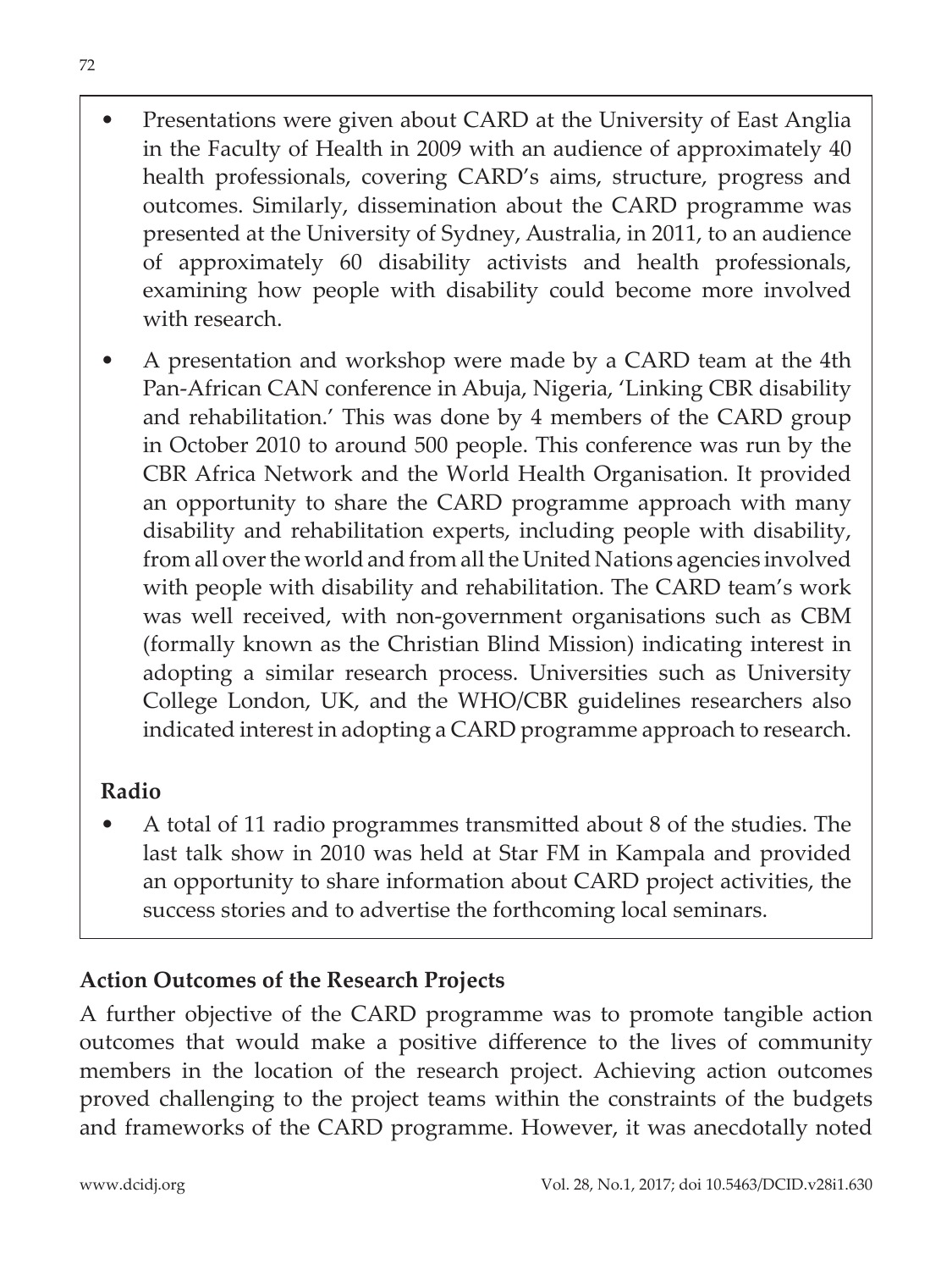that many projects appeared to have a positive effect on the individuals who participated. Some examples of outcomes are listed in Table 5.

| <b>Research Project</b>                                                                                                                        | <b>Action Outcomes</b>                                                                                                                                                                                                                                                                                                                                                                                                                                                                                                                                                                                                                                |
|------------------------------------------------------------------------------------------------------------------------------------------------|-------------------------------------------------------------------------------------------------------------------------------------------------------------------------------------------------------------------------------------------------------------------------------------------------------------------------------------------------------------------------------------------------------------------------------------------------------------------------------------------------------------------------------------------------------------------------------------------------------------------------------------------------------|
| Information sharing                                                                                                                            | The CARD programme responded to the finding from this<br>study that many people in community development preferred<br>to access information orally. In response to this, CARD modified<br>its dissemination strategies to include radio programmes. Extra<br>funding was identified to do this and, as described in Panel 4,<br>eleven radio programmes were transmitted. It is worth noting<br>that there is other research evidence indicating that radio is a<br>more effective means of communicating with rural populations in<br>Africa than written or online material but this modality is still not<br>regularly adopted (Hill et al, 2007). |
| Sex education for deaf<br>children                                                                                                             | The results of this project were used to inform a new project,<br>(Reliable Health Education for Deaf Youth) funded by Ka<br>Tutandike to introduce sex education in Deaf Schools. This project<br>is an intervention on reproductive health education for deaf youth,<br>based on the evidence collected in the project supported by the<br>CARD programme.                                                                                                                                                                                                                                                                                          |
| Economic development<br>activities for women<br>with disabilities                                                                              | An interested donor from the CRAM Foundation (Care,<br>Recreation, Accommodation and Management for People with<br>Disabilities) read the 2-page report on the findings from this study,<br>and subsequently met the team. This resulted in the provision of<br>support for women with disabilities to start income-generating<br>projects in Jinja District, Uganda.                                                                                                                                                                                                                                                                                 |
| Evaluation of mobility<br>and orientation courses<br>for blind people                                                                          | The results of this project were used to modify the curriculum<br>of the 2-year course in mobility and orientation at Kyambogo<br>University; for example, giving more attention to developing skills<br>and strategies on how to share the information they had acquired.                                                                                                                                                                                                                                                                                                                                                                            |
| Accessibility of people<br>with disabilities to health<br>services                                                                             | Anecdotal feedback indicated that the health staff interviewed<br>about access for people with disabilities to their clinics changed<br>certain practices to accommodate them. These included a new<br>examination trolley which was easier for people with physical<br>disability to use, and ramps for better external access to buildings.                                                                                                                                                                                                                                                                                                         |
| Parents' perspectives<br>on their children's<br>education. Experiences<br>of adolescents with<br>intellectual disability<br>and their parents. | Parents of children with disabilities were reported to be more pro-<br>active in encouraging and accepting their children after exposure<br>to these projects. For example, a group of parents set up play<br>groups and respite care sharing initiatives.                                                                                                                                                                                                                                                                                                                                                                                            |

### **Table 5: Action Outcomes emerging from the Projects of the CARD Programme**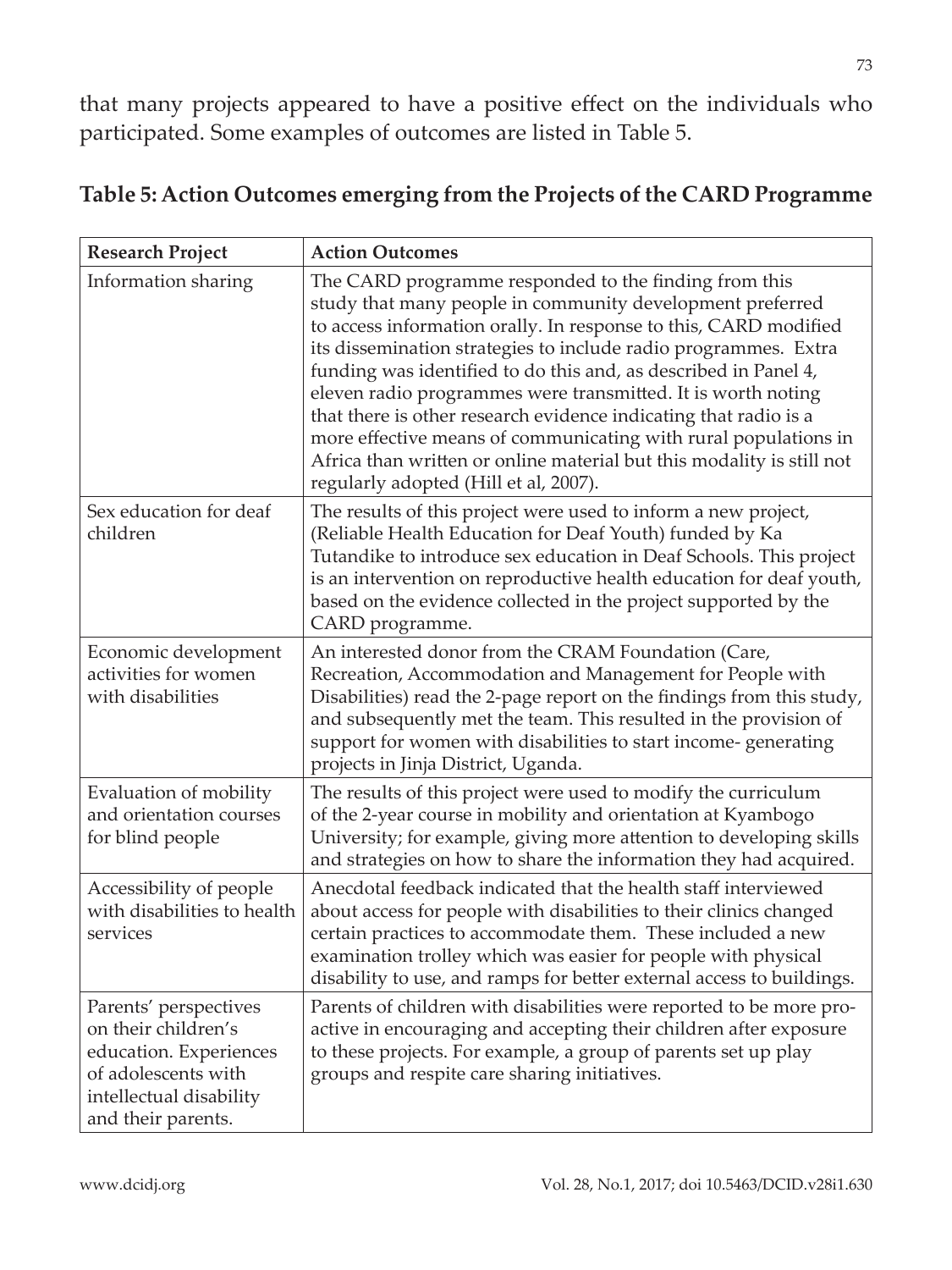In addition to the actions outlined in Table 5, at the programme level research capacity of the participants made progress, and a number of CARD project leaders went on to acquire further qualifications (Panel 5).

# **Panel 5: CARD Research Project Team Members who successfully completed research degrees**

- Ali Baguwemu, PhD at Makerere University, Uganda.
- Ephraim Lemmy Nuwagaba, PhD at University of KwaZulu Natal, Durban in South Africa.
- Paul Ojwang, PhD at Kenyatta University, Kenya.
- Paul Njuki, PhD in Oslo. Norway
- Carol Maholo, Master's degree at Bugema University and now pursuing a PhD with the University of Central Luzon, Philippines
- Harriet Ntege, Master's degree at Makerere University.

At the teaching level, many participants described how they had changed their way of teaching as a result of their experiences in the CARD programme; for example, having more people with disabilities to give presentations to their students, being more realistic about what can be achieved in the community, and being more aware and sharing with their students the challenges and limitations they are likely to encounter in the community.

# **Challenges and Limitations of the CARD Programme**

While the overall objectives of the CARD programme were achieved, the implementation faced several unexpected management challenges.

# **1. Underestimation of Travel Budget**

The travel budget was underestimated as the programme required more mentor visits than were originally envisaged. This was partly because of concern regarding under-utilisation of email and remote communication mechanisms by the Ugandan teams. The Ugandan team members sometimes found it difficult to engage through email, not because of access or availability, but because such forms of communication were slightly at odds with their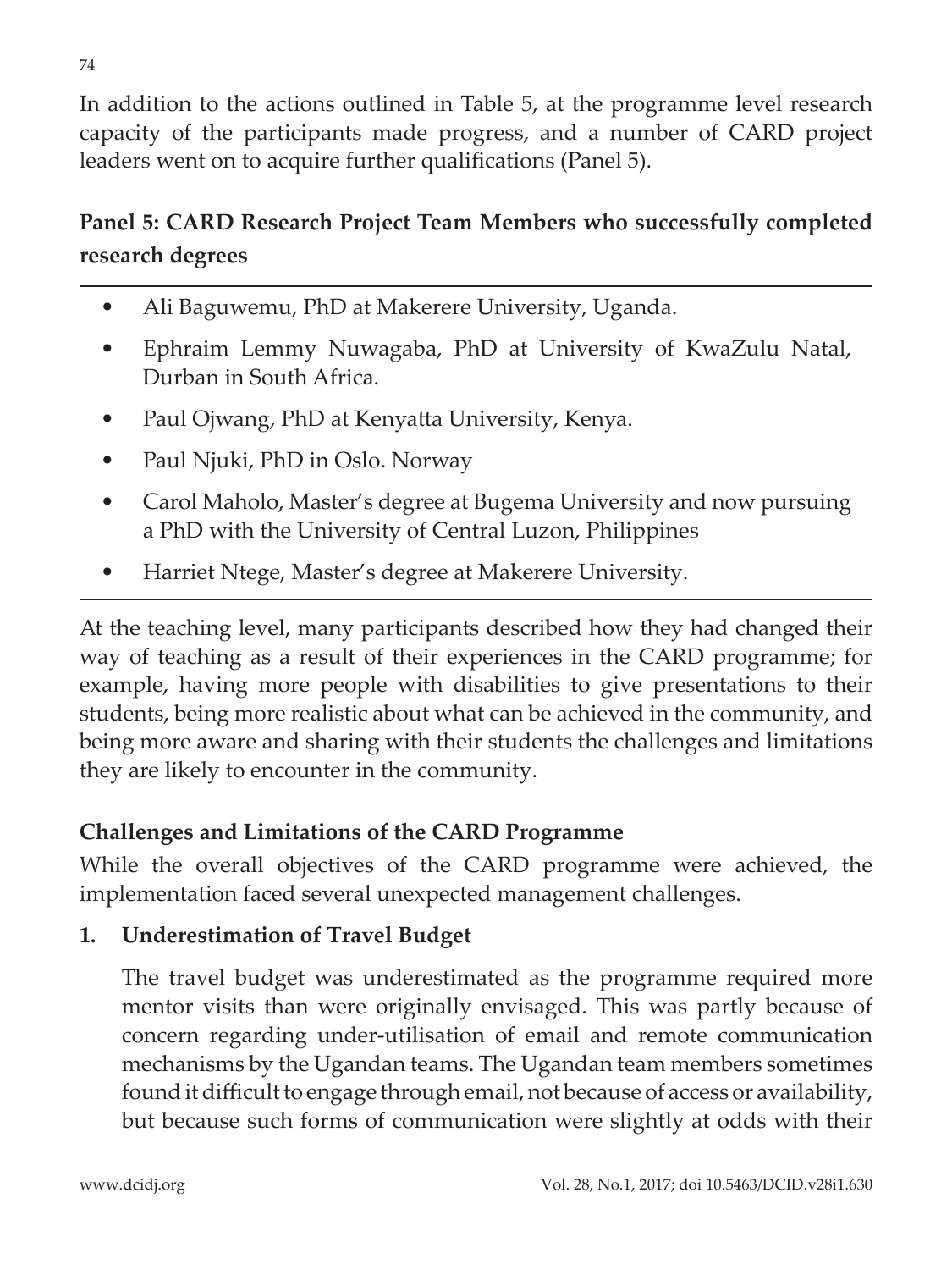oral cultural base. Most groups were slow to respond to email support and much preferred (and responded much better) to face-to-face sessions. In addition to this, there were unforeseen and considerable increases in air fares during the term of the study. Fortunately, in the 4th and 5th years the funders increased the budget to cover some of this extra cost.

## **2. Payment of Research Mentors**

During the project there were many requests from the local Ugandan mentors for extra payment for their efforts. The project met all costs incurred by the mentors, but gave them no additional payment. This issue was discussed with both of Kyambogo University's Vice-Chancellors and they both felt that research activity was part of an academic's job and hence did not necessitate extra payment. However, the monetary aspect remained an issue for the individuals concerned, who felt they deserved payment for CARD work over and above their salary. One local mentor pulled out of the study over this specific issue. It was also generally felt that there was a need for more Ugandan mentors and, in particular, those with a disability.

### **3. Activities and engagement of Local Mentors**

Aside from the financial issues, locating local mentors with the necessary research skills, time and willingness to engage with the project was problematic. Efforts to develop the Ugandan mentors as a local team were sometimes limited, and feedback from the research teams on the support that local mentors were able to give, between international mentors' visits, was not always positive. The reasons for this included lack of time, low priority, limited research skills and experience, difficulties responding to advice and some competitiveness between staff.

### **4. Ethical Process**

Kyambogo University did not have its own ethical procedures for research but operated under blanket permission from the ethics committee of the Ugandan National Council for Science and Technology. Without more specific ethical procedures in place, CARD undertook to develop one for its own use and to offer this to the University as a starting point for developing one of their own. A draft ethical protocol (see Appendix 1) was supplied to them for consideration as a guideline. This was accepted with enthusiasm by the researchers and by the University officials. However, no change in

75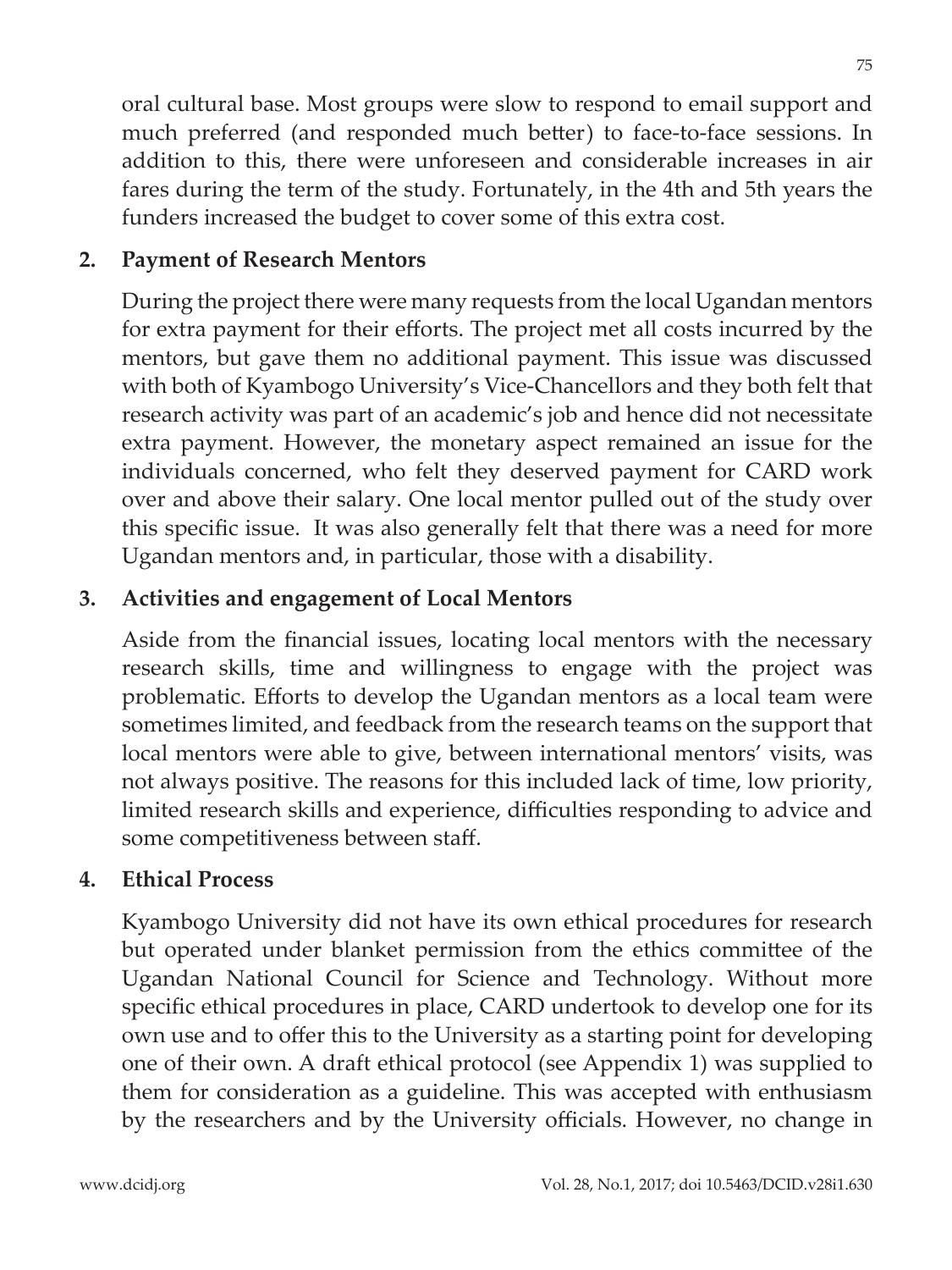practice took place during the time- frame of the project, the guidelines remained un-ratified and the process of ethical approval for research projects at the University continued to be unclear. Through the duration of the project, CARD undertook to monitor its own ethical procedures by not allowing groups to begin collecting data until they had addressed all the ethical considerations for their study. It is recognised and accepted that it is not best practice for an organisation to perform its own ethical check, and this was a limitation of this project.

### **5. Record and File Management**

Although a system of file management was set up and several training sessions were given, this did not always appear to be effective, with many files being misplaced or irretrievable because of inconsistencies in the computer filing system. An alternative tactic was developed about half-way through the project whereby a more structured template was provided. All previous files were entered into this system, but there were still problems of maintaining this effectively. In the final event, most of the file management was undertaken in the UK. The production of the CARD Folder and the 2-pagers were also completed in the UK.

### **6. Field Trips**

Some travel was an essential and integral part of most data collection. The costs for this travel were covered by the grant. Over and above that, it could be beneficial for mentors to visit data collection sites, to gain a better insight into the data collected. Unfortunately, the costs for project visits by the local mentors and the administrator had not been budgeted for at the start of the programme. Given this situation, and at the request of the Ugandan staff, it was decided to include this expenditure in the research budgets. However, securing documentation about the aims and objectives of the trips, and securing an evaluation of the outcomes were problematic. It was therefore not possible to draw any conclusions about the value of these visits.

## **7. 2-page Reports**

The 2-page summaries provided a big technical challenge to the group who, on the whole, found the task of summarising the main points of their projects very challenging. However the results, in the form of the 2- pagers, formed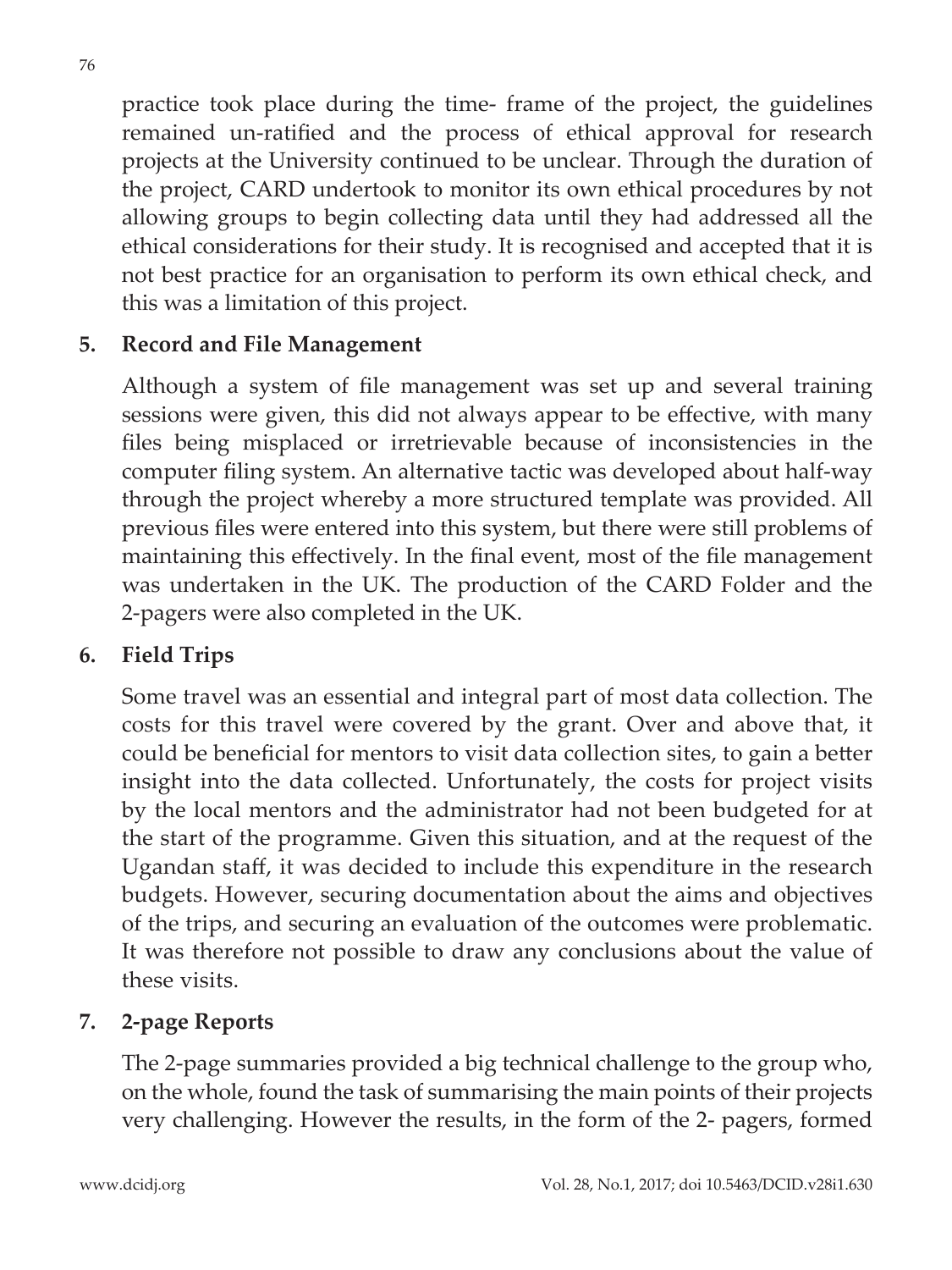one of the programme's strongest outputs. They have been useful when visiting funders, of interest to other researchers on the web, and intrinsically helpful to the researchers in formulating their research work into a language and of a length that other groups can read, follow and understand.

#### **8. University Financial Situation**

The bureaucracy of Kyambogo University posed many challenges during this project. At the beginning, a memorandum of understanding was signed by the then Vice-Chancellor, stating that the funding would be managed though the graduate and financial offices of the University, with a committee to oversee this, consisting of the Vice-Chancellor, the research registrar, the university secretary and the CARD administrator. Half-way through the project the Vice-Chancellor left and there was a period of temporary management. When the new Vice-Chancellor took office, the procedure for securing the funding through the University was changed. Requests made for funds which belonged to CARD were repeatedly delayed or declined for reasons that were difficult to understand. The CARD administrator became very depressed by these obstacles and found it difficult to keep reverting with requests, thereby delaying the process from both ends. Many of the research teams became disheartened. This situation delayed the activities of many of the CARD projects. During the latter part of the project, a temporary arrangement was made with Ka tutandike Uganda, whereby the money was sent to them and they supplied it to the administrator on approved request. These financial delays contributed significantly to the non-completion of the 9 projects.

### **Summary of Results in relation to achieving the Objectives of the CARD Programme**

### **1. Fund teams to carry out action-based research on disability in Uganda**

As mentioned, 12 research projects were completed and 9 others reached various stages of completion. The projects chosen were in harmony with the international focus on equality, inclusion and mainstream access for people with disability and their families. Appropriate workshops and seminars were carried out to facilitate learning for the team participants.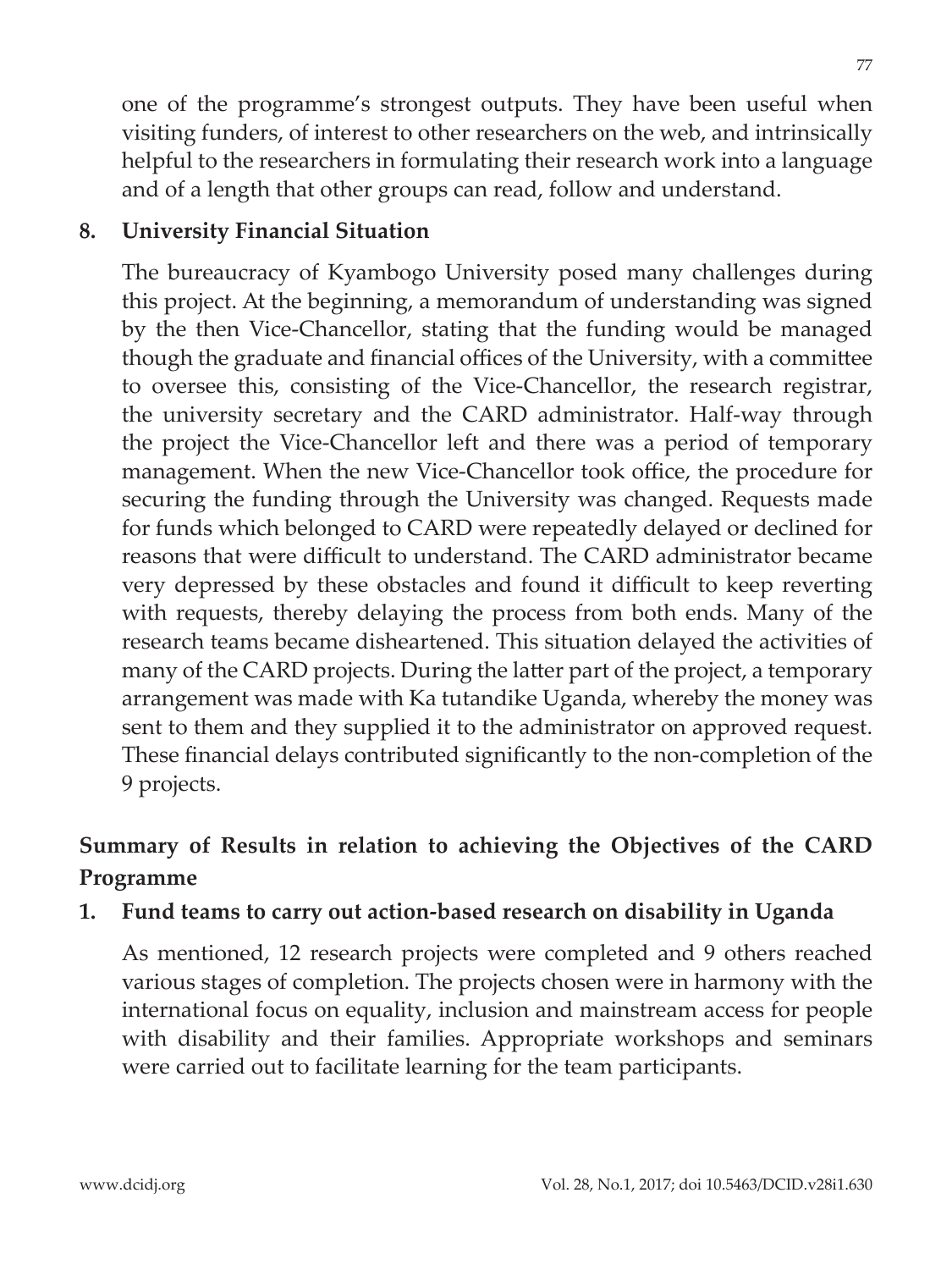### **2. Develop research and administrative capacity to manage the initiative within the academic registrar's office at Kyambogo University**

This proved to be the most challenging objective and while the project was set up with central governance within the University, factors outside the remit of the project served to confound its management. These contributed significantly to 9 of the projects failing to complete.

### **3. Incorporate the new knowledge generated from the studies into the ongoing local CBR and Special Education courses**

This was achieved to some degree and the positive nature of this relationship may have been associated with the participatory nature of the programme. However, in future programmes more attention needs to be given to evaluating this relationship so that better evidence becomes available about the nature of this process.

### **4. Ensure wide dissemination of research findings**

Newsletters, journal articles, newspapers, community meetings, seminars and radio programmes served to disseminate the findings to a wide audience base. These audiences included the people who had participated in the data collection, local service providers, Government officials, NGO organisations, academics and politicians.

### **Individual Experiences of CARD members**

In addition to addressing the overall objectives of the CARD programme, ongoing discussions with all the research teams agreed that the CARD programme should be evaluated in terms of 2 further research questions: **What changes did the participants experience during the programme?** What role did people with disabilities play?

To address these questions, both qualitative and quantitative data were collected through interviews and a survey questionnaire.

Interviews by the administrator were used to evaluate the programme with all 58 registered Ugandan programme participants, 17 of whom were people with disabilities. They were interviewed at least once. Data was collected using 2 simple interview questions:

What difference has the CARD programme made to you and your work? What is changing /has changed?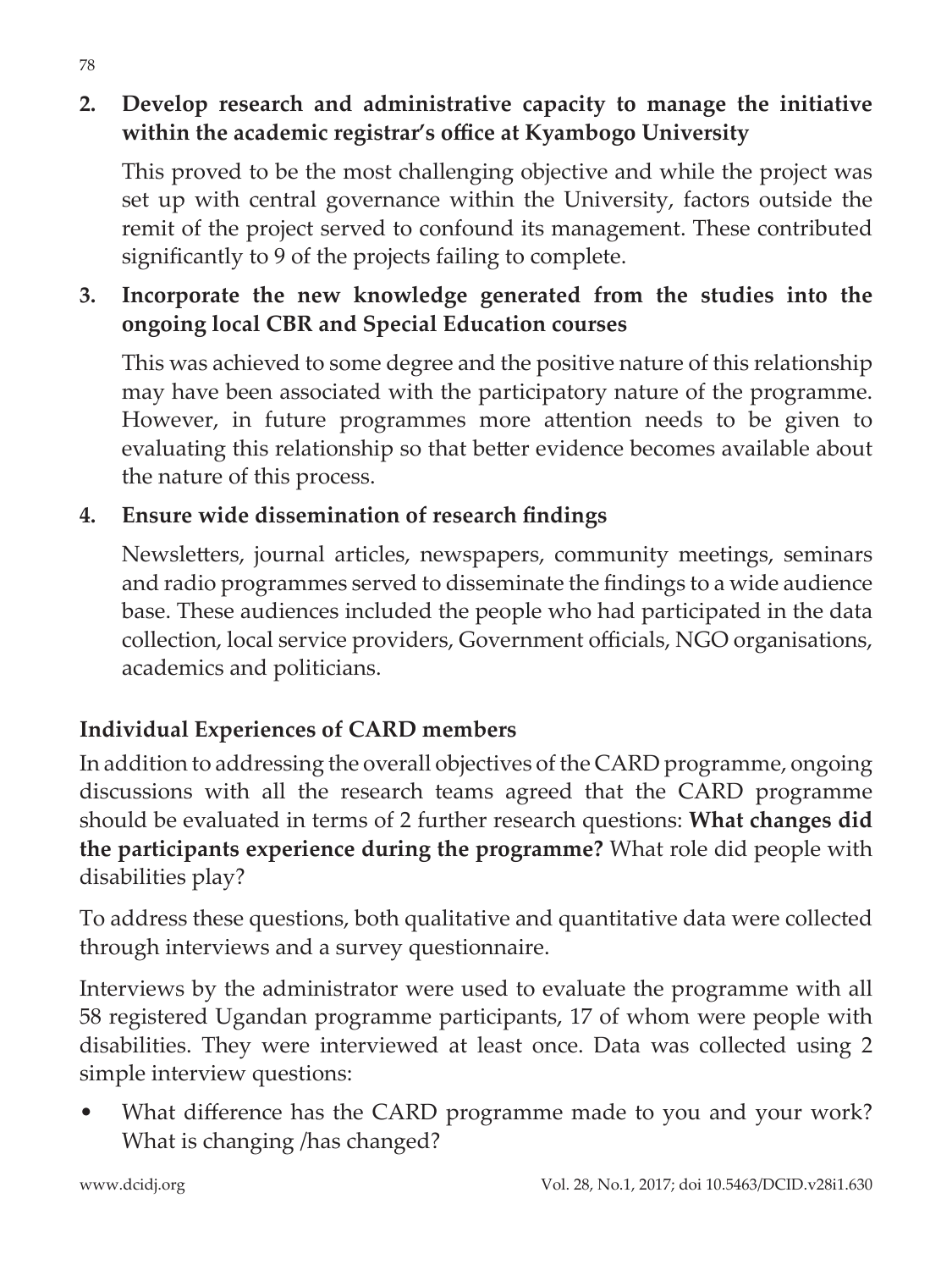As a person with impairment, what particular contribution do you think you have made to your research team? Or, if able- bodied: What particular contribution did the member with disability on your team make?

This data was recorded in note form. A small group of CARD members met three times to discuss the data and, using question-led analysis, the recurring themes were identified by consensus. The main areas of change are shown in Table 6. The particular contribution from having a team member with disability can be seen in Table 7.

| Area of<br>change       | Change                                                                      | <b>Supporting quotes</b>                                                                                                                                                                                                                                                                                                  |
|-------------------------|-----------------------------------------------------------------------------|---------------------------------------------------------------------------------------------------------------------------------------------------------------------------------------------------------------------------------------------------------------------------------------------------------------------------|
| Teaching                | Increased<br>knowledge                                                      | 'The CARD programme has given me confidence when<br>teaching my students. I feel more knowledgeable and<br>authoritative' (Kyambogo lecturer with disability).<br>'Because I have met and talked with more people with<br>impairments, I pay more attention to my students who have<br>a disability' (Kyambogo lecturer). |
|                         |                                                                             | 'So I can say that what is now different is that teaching<br>is filled with illustrations from experiences through the<br>research studies' (Kyambogo lecturer).                                                                                                                                                          |
| Teamwork                | Appreciating<br>the value of<br>different people<br>as members of a<br>team | 'Teamwork is what I emphasise these days because<br>CARD is where I have learnt to appreciate other people,<br>their knowledge and contributions, especially those with<br>disabilities' (Programme Manager).                                                                                                             |
| Prejudice/<br>awareness | Less prejudice,<br>more respect<br>for people with<br>disabilities          | It has made me aware that even those with disabilities<br>are capable of doing all things that normal people do e.g.,<br>running a school, monitoring a photo studio, farming and<br>many others' (Kyambogo University lecturer).                                                                                         |
|                         |                                                                             | 'I have come to appreciate persons with disability because<br>they give me a lot of information during research' (NGO<br>community worker).                                                                                                                                                                               |
|                         |                                                                             | I have come to know that deaf people are able, they have<br>the potential to participate in many things' (District Officer).                                                                                                                                                                                              |
| Research<br>potential   | Increased<br>awareness about<br>the potential for<br>future research        | 'CARD has been mind openingI am discovering that there<br>are many more areas that are not handled in research<br>it is this CARD work that has prompted me' (Kyambogo<br>lecturer with disability).                                                                                                                      |

# **Table 6: Themes concerning General Changes attributed to Participation in the CARD programme**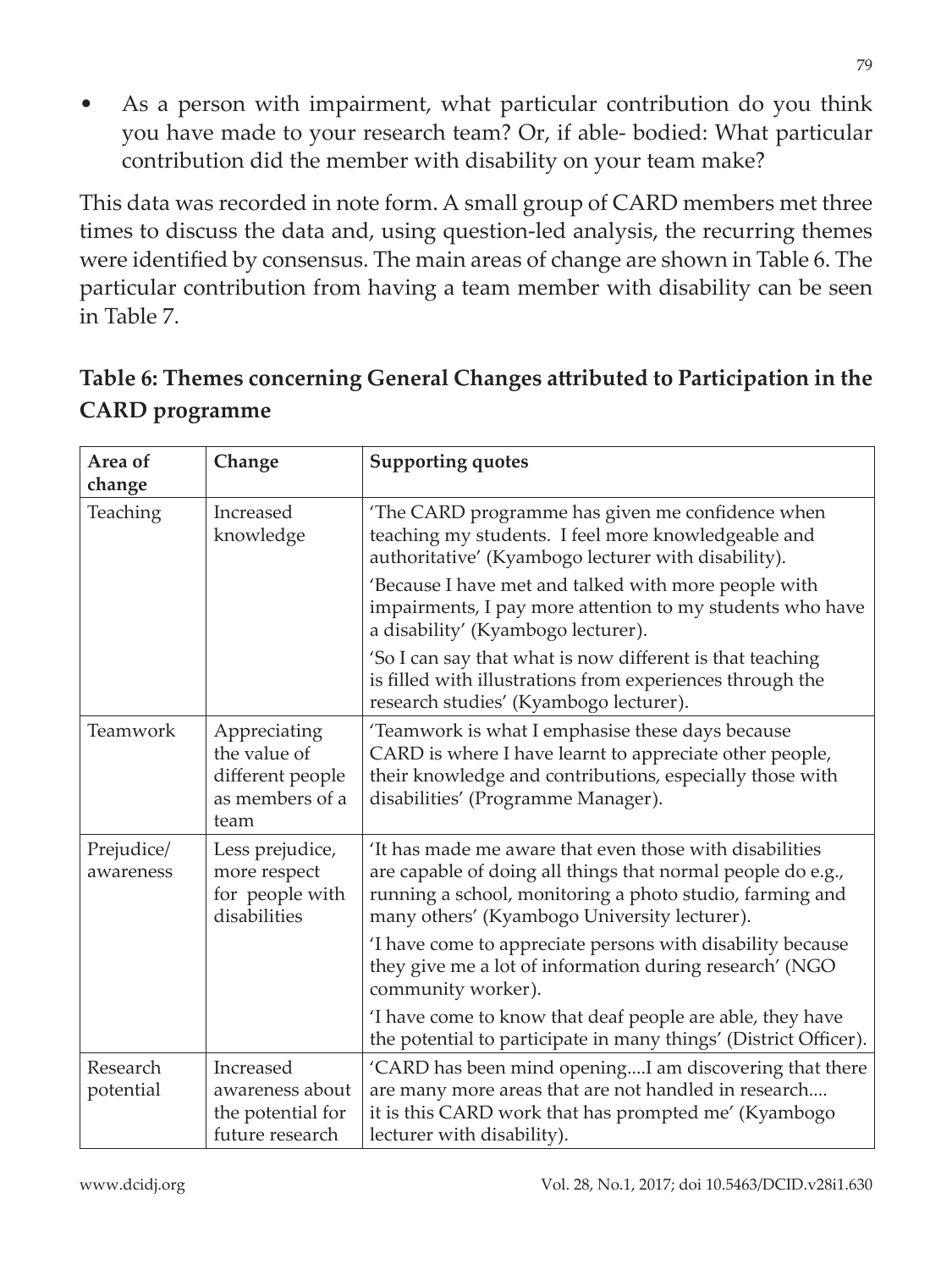|                                 |                                                              | 'When you have a DP as a member of your team you<br>are challenged to re-think your perceptions' (Kyambogo<br>University lecturer).                                                                |
|---------------------------------|--------------------------------------------------------------|----------------------------------------------------------------------------------------------------------------------------------------------------------------------------------------------------|
| Influencing<br>more<br>learning | Encouraging<br>(others) to study<br>disability and           | 'I will even encourage my wife I picked for her to do a<br>diploma in community-based rehabilitation' (Kyambogo<br>lecturer with disability).                                                      |
|                                 | community-<br>based action                                   | 'After going through CARD workshops, I felt more<br>confident. I really feel it was one of the reasons why my<br>PhD proposal was successful' (Kyambogo University<br>lecturer).                   |
| Community<br>action             | Increased<br>awareness of<br>different ways of<br>management | 'It has really opened my mind more widely than before<br>in relation to the management of disability issues and on<br>managing programmes in the community' (Community<br>worker with disability). |
|                                 |                                                              | I had not understood that there was something that<br>ordinary people can do about persons with disability'<br>(Kyambogo administrator with disability).                                           |
|                                 |                                                              | 'Let's go to the villages and let's go to different<br>communities' (Centrally located Service provider).                                                                                          |
| Publishing                      | The importance<br>of publishing                              | 'We need to get them (research projects) published and<br>make them available' (Kyambogo lecturer).                                                                                                |
| Practice                        | Change of<br>practice                                        | 'I now know that these types of people (blind) also need<br>information and I am going to purchase some special<br>books for them' (Female librarian).                                             |
|                                 |                                                              | 'We are now changing the curriculum because of what we<br>learnt from CARD' (Kyambogo University lecturer).                                                                                        |

# **Table 7: Themes concerning the specific contribution of People with Disability in the research project teams**

| <b>Theme</b> | Role                                                                                                 | Ouote                                                                                                                                                                                   |
|--------------|------------------------------------------------------------------------------------------------------|-----------------------------------------------------------------------------------------------------------------------------------------------------------------------------------------|
| Access       | Improving<br>access to<br>relevant<br>population<br>Facilitating<br>access to better<br>quality data | 'People who are more resourceful in providing relevant<br>information may be left out if persons with disabilities are<br>not involved' (Service provider with disability).             |
|              |                                                                                                      | The person with disability in our team was a great help,<br>she had some contact with resourceful people and this<br>enabled us to gather our data effectively' (Librarian).            |
|              |                                                                                                      | 'I am also aware of the cultures of people with impairments<br>(the dos and the don'ts). Hence while collecting data from<br>the field I inform my team members to be sensitive to such |
|              |                                                                                                      | issues, so as to get relevant data that can make the research<br>credible' (Service provider with disability).                                                                          |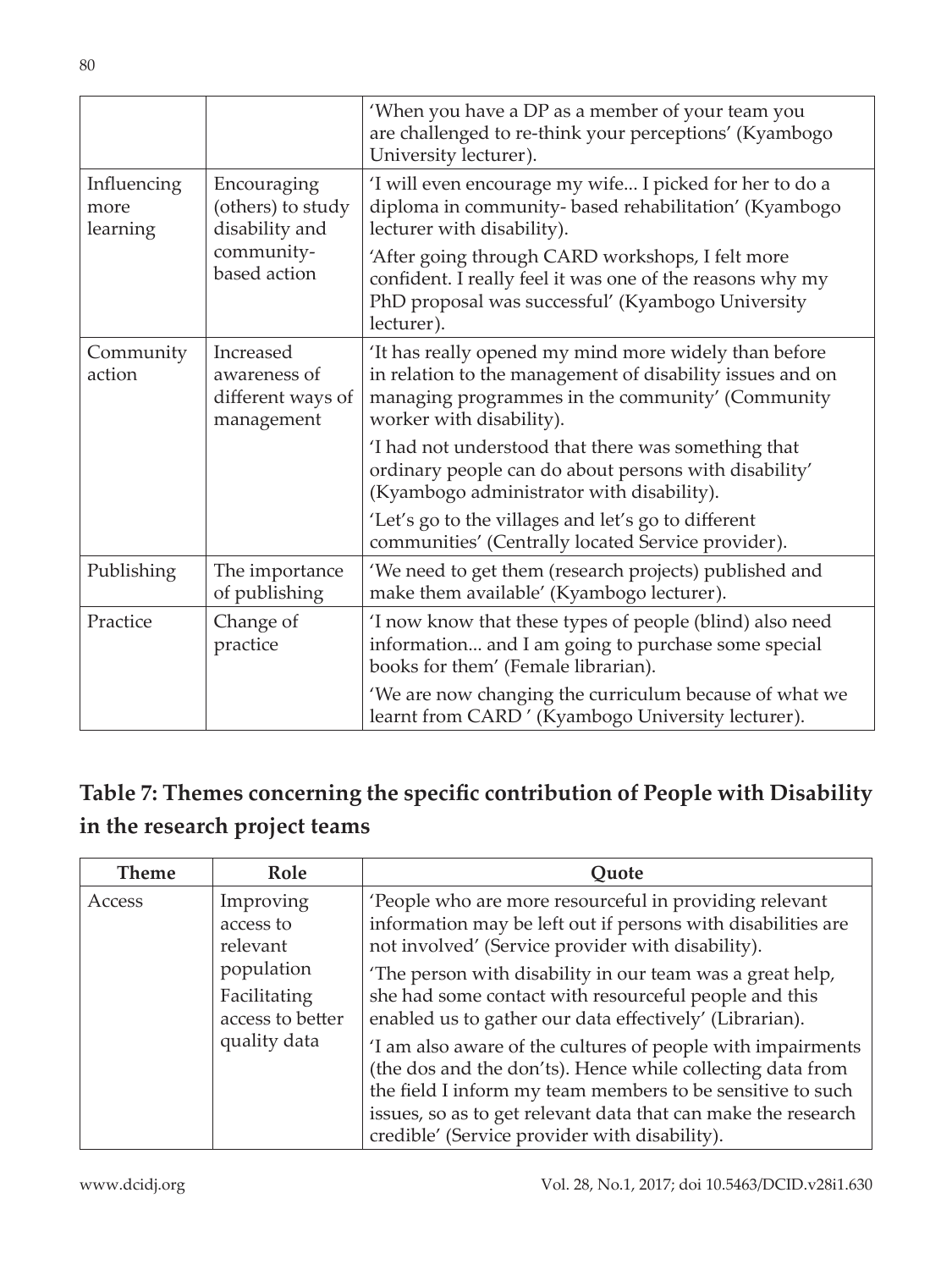|                                             |                                                               | '(DP) get information which is more touching and more<br>relevant to the needs of persons with disability' (District<br>Officer).                                                                                         |
|---------------------------------------------|---------------------------------------------------------------|---------------------------------------------------------------------------------------------------------------------------------------------------------------------------------------------------------------------------|
| Trust                                       | Improving trust                                               | 'The fact that one (of our team) was disabled, meant<br>they (community members) knew we were not getting<br>this information for our own gain, so they knew this<br>information would help them achieve what they want.' |
|                                             |                                                               | '(DP) increase the respondents' trust in the team, when<br>they learn that a member is also impaired' (Academic and<br>service planner with disability).                                                                  |
|                                             |                                                               | 'Having someone with an impairment is very important,<br>the researcher and the respondent together feel that they<br>are really in the same boat' (Administrative secretary).                                            |
| Awareness                                   | Raising<br>awareness of<br>able-bodied                        | 'Because of CARD our perceptions of the blind people<br>have really changed, we are not sympathising but we are<br>empathising' (Kyombogo University lecturer).                                                           |
|                                             | people about<br>persons with<br>disability                    | 'Without a DP in the research team they would lack the<br>experience of a person who has lived through what they are<br>trying to investigate' (Community worker with disability).                                        |
| Ethics                                      | Increased<br>sensitivity to<br>the relevant<br>issues         | 'My personal experiences guide the team in determining<br>what is ethically acceptable, what could be offensive and<br>what could trigger emotions' (Researcher and service user<br>with disability)                      |
| Relevant<br>research topic<br>and direction | Formulation<br>of research<br>questions                       | '(DPs) contribute significantly in the formulation of<br>research questions that can probe certain aspects of life of<br>fellow visually impaired persons' (Academic and service<br>planner with disability).             |
| Inspiration                                 | Giving<br>confidence to<br>others with<br>impairments         | 'DP as researchers provide inspiration to other people with<br>disability that they meet, many of whom are experiencing<br>low esteem' (Programme Manager).                                                               |
| Time                                        | DP can supply<br>knowledge and<br>guidance that<br>saves time | 'DP have vital information that saves the team time'<br>(District Councillor).                                                                                                                                            |
| Avoiding<br>dangers                         | Reporting<br>inaccurate                                       | 'Some myths about impairment would be written as facts'<br>(Kyombogo University lecturer).                                                                                                                                |
|                                             | information                                                   | 'Issues that do not carry much weight in the lives of persons<br>with disability might be included in research documents'<br>(Kyombogo University lecturer).                                                              |

In addition, quantitative data was collected using a survey questionnaire at the end of the programme. 48 of the 57 participants completed this survey, including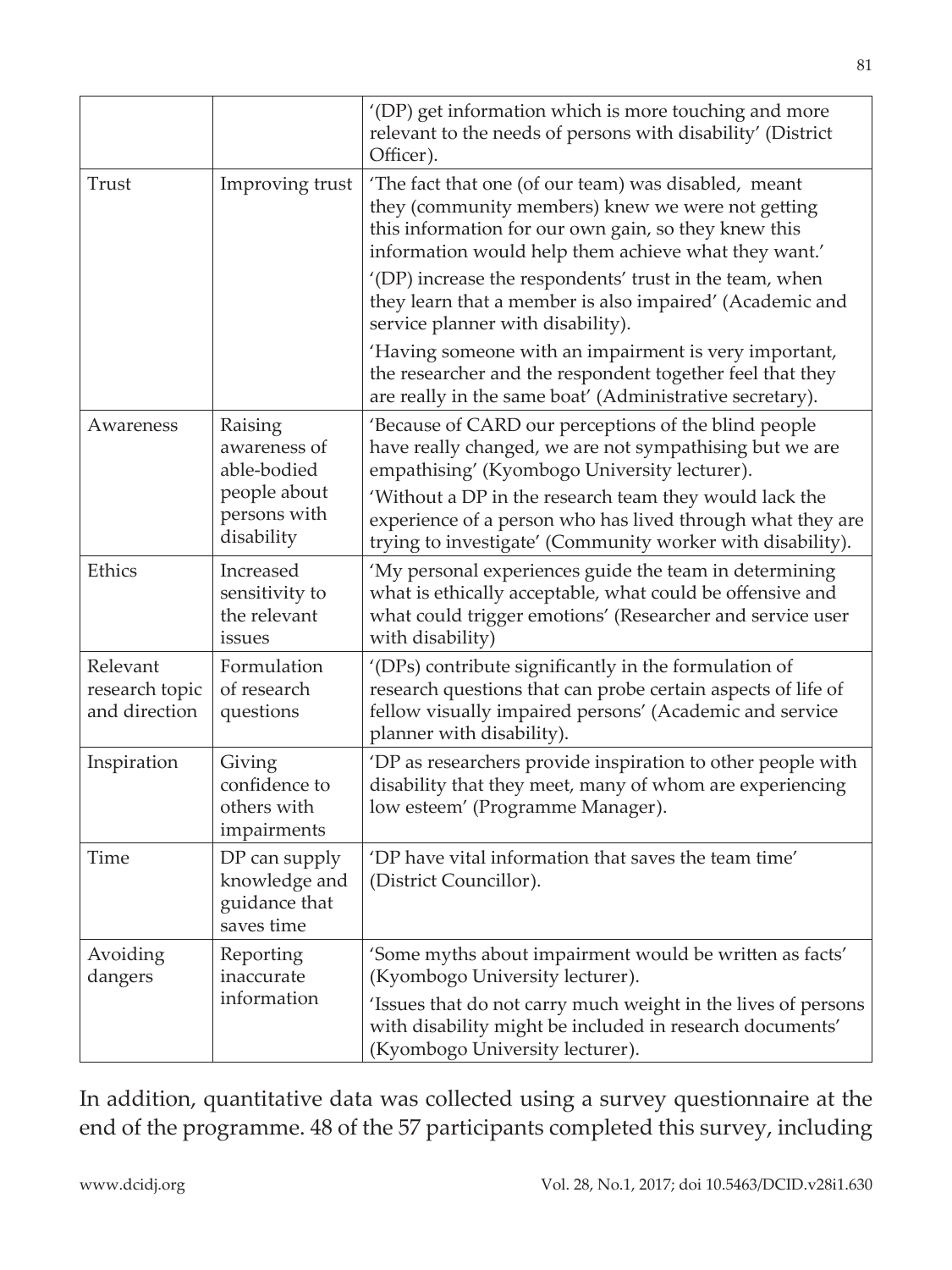16 people with disabilities. The respondent could rate the strength of agreement with a statement from-5 (disagree) through to +5 (agree). The findings are summarised in Figure 5 below. Participation of people with disability is seen as very positive by most, with the exception of 1 respondent. The results are presented in Table 5.

# **Figure 5: Participants' Rating of Strong Agreement on Working in Inclusive Project Teams**



**Note: For all statements apart from C and D, 'agreement '(either strong or not) is a positive response. For C and D the most favourable response (for the study having positively influenced attitudes towards people with disability) would be 'strong disagreement'.**

#### **Statement Key:**

- A Having/being a member with disability of the project team was a good experience
- B The member with disability of the project team made a unique contribution to the project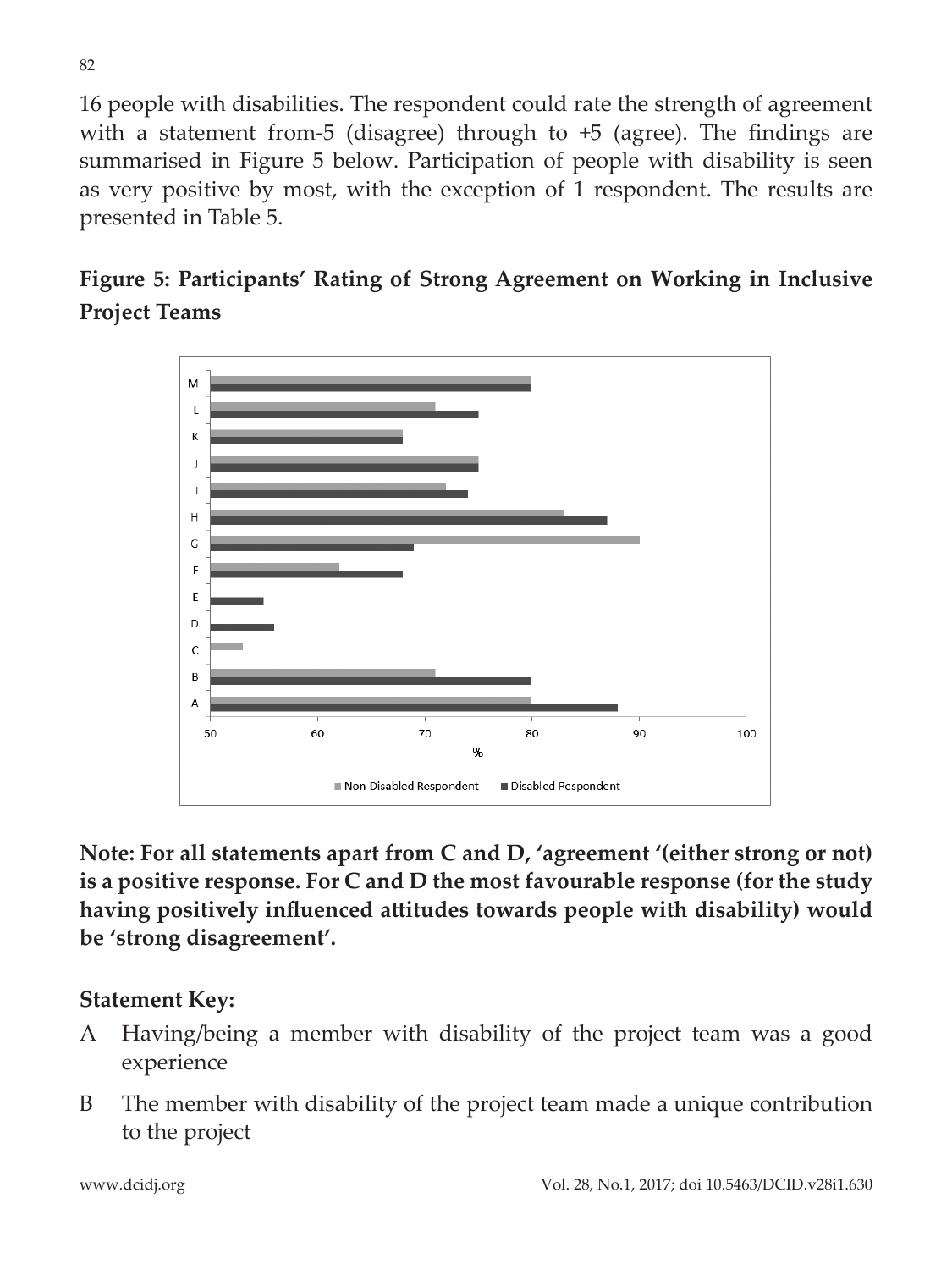- C Having the project team member with disability was inconvenient at times
- D The project team became impatient with the project team member with disability at times
- E The project team would have found collecting data difficult without a project team member with disability
- F The other project team members have learnt from the team member with disability on the project
- G Being on the team has given me a more positive attitude towards people with disability/without disability
- H I would recommend to other project teams to include a team member with disability, or other people with disability to join such teams if asked
- I The project team member with disability made the research more sensitive to people with disability
- J The presence of a project team member with disability improved the capacity of the team to show respect for other people with disability
- K The presence of a project team member with disability increased the respondents' trust in the project team
- L The project team member with disability contributed to the research design
- M I would want to work with people with disability/without disability again

The survey results showed strong agreement that members with disability on the research team were appreciated by the able-bodied members of the group and that working with them served to facilitate more positive attitudes and appreciation for their unique contribution; so much so, that many of the team members would also recommend to other groups that people with disability should be included. However it is important to note that the biggest discrepancy between people with and without disability is shown in response to statement G. It seems the respondents with disability were far less likely to have given a more positive attitude to working with people without disability (70% versus 90% for without disability), a difference that is only just non-significant at 5% (95% ci for difference (-47%, 0.8%).

However, overall it can be seen that these results triangulated well with the qualitative data and illustrated that members with disability had an overall positive influence on the research process. This was in addition to the perceptions that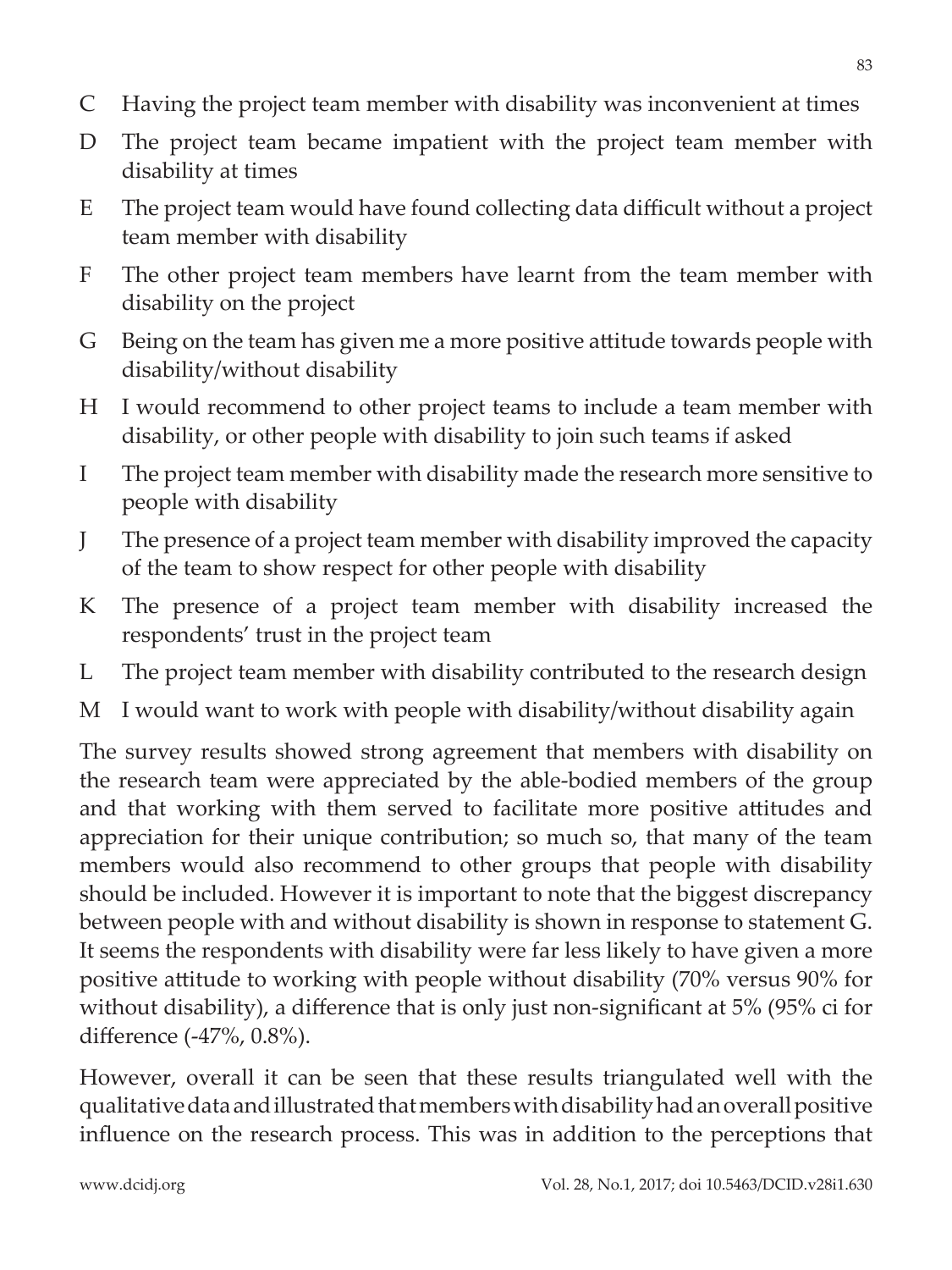participants benefited in a number of constructive ways from their engagement with the CARD programme, as illustrated in Table 6.

Both the qualitative and quantitative data illustrate positive changes in the lecturers' understanding of the lives of people with disabilities, and show how this affected their teaching, for example, in increased confidence, increased understanding of ethical issues, increased understanding of the advantages of working in teams, better capacity to undertake literature searches, higher levels of sensitivity, better appreciation of people with disabilities as people with abilities, and an improved understanding of management issues.

# **DISCUSSION**

The CARD programme contributed positively to achieving 7 out of the 9 recommendations of the World Report on Disability (WR, 2011). For example, nearly half of the research projects (47%) addressed the first WR recommendation (enabling access to all mainstream polices, systems and services), and looked at the challenges of accessing employment, health and education while revealing possible strategies to overcome these challenges. This came about by letting the research teams identify the issues that they saw as important to them and to the communities in which they lived and worked. WR recommendation 2 (providing specific programmes and services for people with disabilities) was also addressed by 47% of the research projects. This served to increase local knowledge about microfinance, sports, education of children with intellectual disabilities, sex education for deaf children, community-based rehabilitation and injury prevention. All this information was fed back into the education system of the Faculty of Special Education. The strategy of having people with disability as key members of every CARD research team was in harmony with recommendation 4 of the World Report (involving people with disabilities). Their unique insight not only influenced the choice of topics investigated, but also the manner in which the research was carried out, as well as the level of trust and respect the teams were able to develop within the communities in which they worked. Recommendation 5 of the World Report (improving human resource capacity) was addressed through the many seminars and workshops held by the CARD programme, and by the individual mentoring structure. This improved participants' understanding of the research process and their knowledge of previous research. It also, anecdotally, contributed to a better understanding by the international researchers (mentors) of the realities faced by people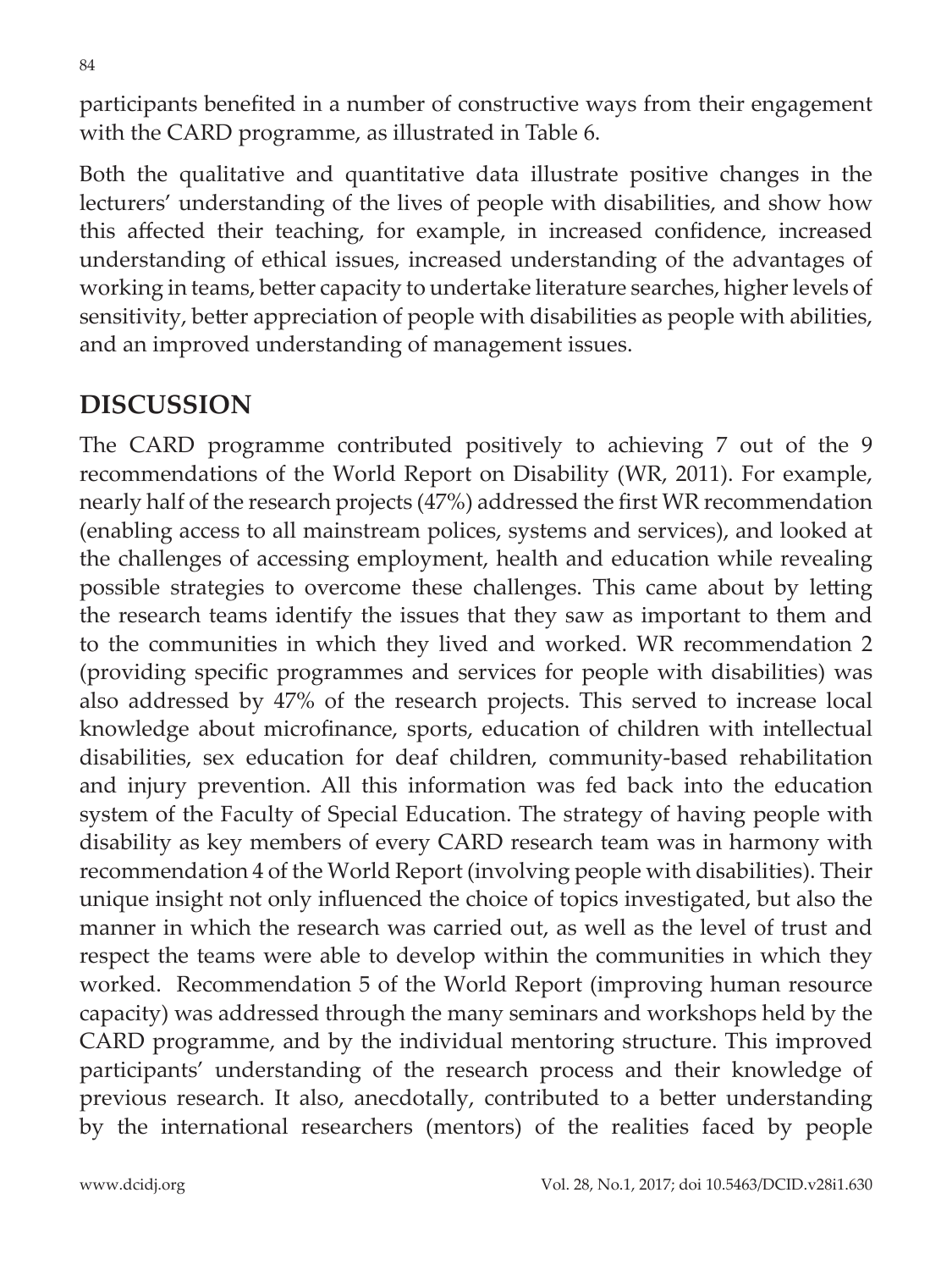with disability and by local researchers within their Ugandan communities. This knowledge and understanding informed teaching and lecturing in their respective academic institutions at an international level. The radio programmes, newspaper articles and seminars to which many public figures were invited, contributed to addressing recommendation 7 of the World Report (increasing public awareness and understanding of disability). Great care was taken not only to inform the academic community but also to get the messages out into the community though newspapers and radio programmes. While Recommendation 8 (improving disability data collection) and recommendation 9 (strengthening research on disability) were key tenets to the whole CARD research programme.

The 'action element' to the programme was challenging and ambitious. Possible strategies to strengthen it might include improving the research project selection criteria and making stronger links with service providers, with appropriate funding attached. Where meaningful relationships developed between people who had specific and often personal but rather isolated interest in disability issues, positive outcomes emerged. For example, the investigation into sexual education for deaf children established strong relationships with the schools where data was collected. This resulted in information sharing which assisted in changing how sex education was carried out in a number of schools for deaf children in the local district.

The programme also appeared very good value for money, as the two other research grants held by the lead author at the time had values between £150,000 - £200,000 and each focussed on one piece of research, whereas this research programme achieved 12 completed projects for a comparable amount. There was also the added value of producing a team of developing researchers, a few of whom went on to acquire PhDs at the same time as yielding a positive influence on local CBR and special education teaching. Such outcomes were not forthcoming in the other research projects held by the lead author.

# **CONCLUSION**

The CARD programme in Uganda demonstrated that a multi-stakeholder, actionoriented emancipatory research programme is a practical option and can have many positive outcomes at a reasonable cost. It is therefore a desirable alternative to the more conventional approach to disability research.

Benefits were demonstrated for all those involved. The funders had good value for their money, the international academics had exposure to what really mattered to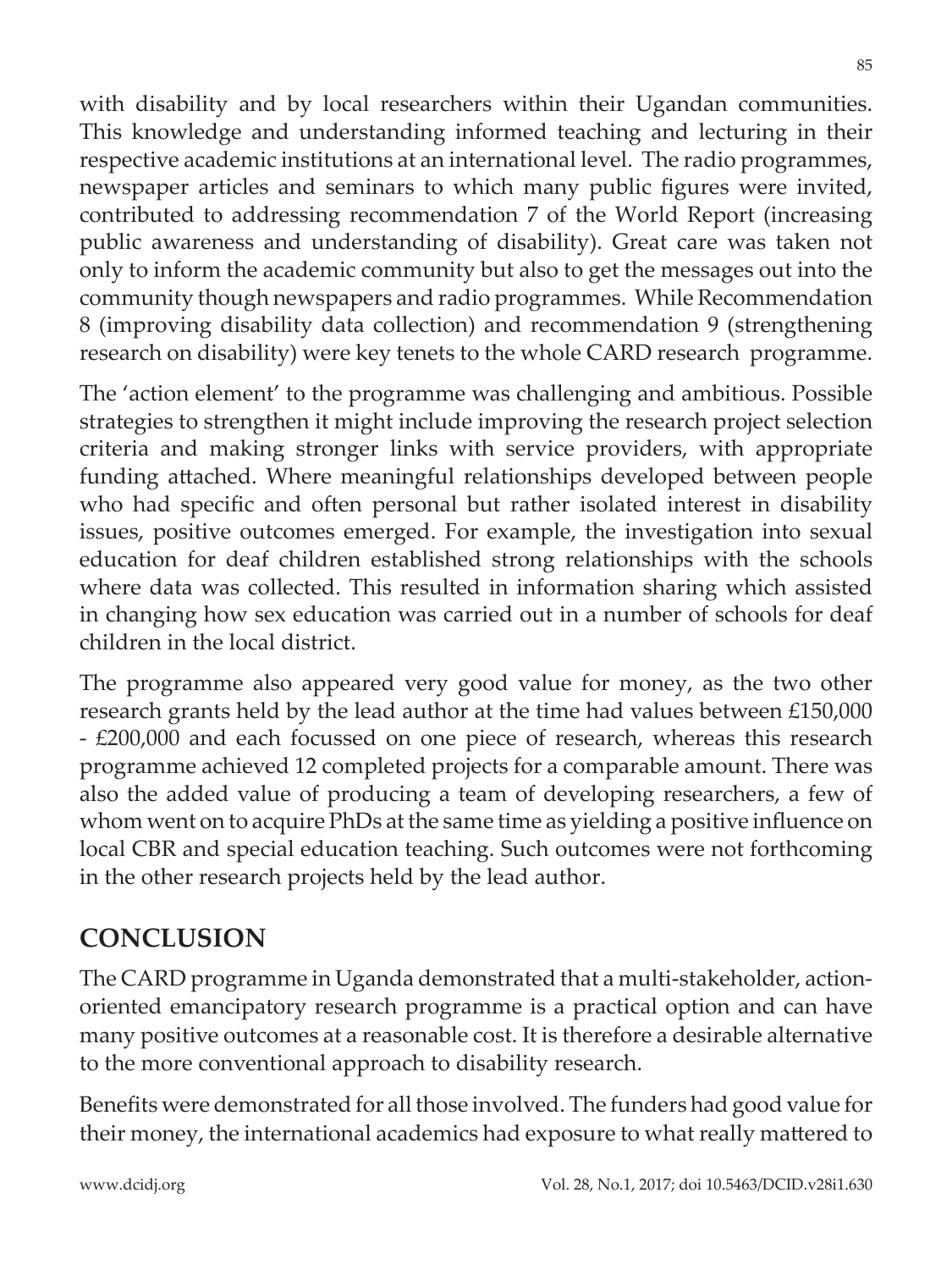people with disability in Uganda, the local academics learnt many new research skills, and people with disability were involved and increased their confidence and skills. They felt ownership and, although they might not always have been leading the research, there was evidence that they exercised empowerment over the research agenda. This feeling of ownership seemed to increase participation and enthusiasm. The project focus was not determined by the international mentors or the funding agency, and the leadership for each project was local.

### **Limitations**

This document seeks to inform the reader about how to undertake such a community action research programme; therefore it is important to minimise its limitations. This could be done by:

- 1. Putting more strategies in place to achieve more action elements to the outcomes of the projects.
- 2. Establishing independent ethical procedures. Pay more attention to ethical procedures with the utilisation of the guidelines included here as a starting point.
- 3. Paying attention as to how best to develop research and administrative capacity to manage such initiatives within the academic system of a University. Any future project would need to support and nurture: the capacity to keep files in an ordered and retrievable fashion, responding to email communication accurately within an acceptable timeframe, structures for ethical considerations in the research, and adhering to timelines.
- 4. Paying even more attention to incorporating the new knowledge generated from the studies into the ongoing local CBR and Special Education and/or health courses, accompanied by an evaluation structure.
- 5. Ensuring wider dissemination of research findings. Future dissemination strategies might seek to include tape-recorded information, Braille, large print and 'daisy' compatible electronic files.

# **ACKNOWLEDGEMENT**

Thanks go to Ka-tutandike that funded the programme and to the 57 Ugandan participants whose hard work and participation made this programme possible. Thanks also to the many Ugandan Organisations that engaged with and supported

86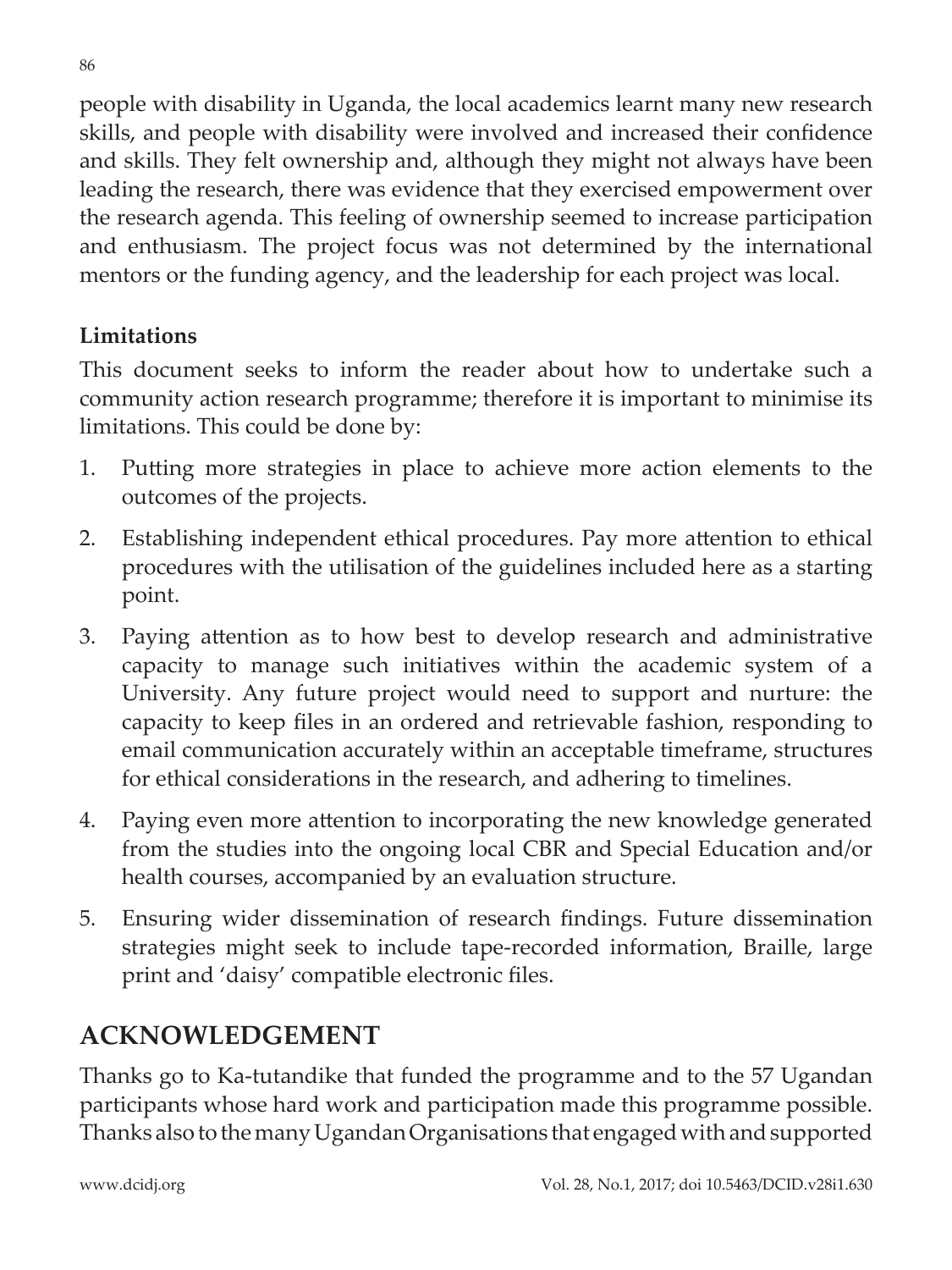the programme. These include: ADD Action for Disability and Development; Bishop Stuart, Mbarara District; CBR Africa Network (CAN); Community-based rehabilitation Alliance (COMBRA); Department of Community-Based Services, Ugandan Government; Federation of Employers Uganda; Uganda Adult Education Network; Federation of Employers Uganda; Injury Control Centre, Kampala; Jinja District Council; Kitante Secondary School; Kyambogo University, Kampala; National Association of Women's Organisations in Uganda (NAWOU); National Union of Disabled Persons in Uganda (NUDIPU); National Union of Women with Disabilities of Uganda (NUWODU); Masaka District Council; Ministry of Health, Kampala; Mpoma Secondary School; Sense International; Socadido, Development and Welfare Group of Soroti Diocese, Teso, Uganda; ; Ugandan Ministry of local Government; Soronko local Government.

### **REFERENCES**

Barnes C, Mercer G (1997). Doing disability research. The Disability Press: 236.

Barnes C (2003). What a difference a decade makes: Reflections on doing 'Emancipatory' disability research. Disability & Society; 18(1): 3-7. https://doi.org/10.1080/713662197

Carter JA, Murira GM, Ross AJ, Mun' Ala-Odera V, Newton CRJC (2003). Speech and language sequelae of severe malaria in Kenyan Children. Brain Injury; 17: 217-224. https://doi.org/10.1 080/0269905021000038447. PMid:12623498

Charlton JL (1998). Nothing about us without us: Disability, oppression and Empowerment. University of California Press: Berkeley and Los Angeles, California. https://doi.org/10.1525/ california/9780520207950.001.0001

Finkenflügel H (2004). Empowered to differ: Stakeholders' influences in community-based rehabilitation. Vrije Universiteit: Netherlands

Gona JK, Hartley S, Newton C (2006). Using participatory rural appraisal (PRA) in the identification of children with disabilities. Rural and Remote Health; 6(3): 553 PMid:16956314

Greenwood CR, Abbot M (2001). The research to practice gap in special education. Teacher Education and Special Education; 24(4): 276-289. https://doi.org/10.1177/088840640102400402. https://doi.org/10.1177/088840640102400403

Hill Z, Kirkwood B, Kendall C, Adjei E, Arthur P, Agyemang C (2007). Factors that affect the adoption and maintenance of weekly vitamin A supplementation among women in Ghana. Public Health Nutrition; 10(9): 827-833. https://doi.org/10.1017/s1368980007382554

Madden RH, Lukersmith S, Millington MJ, Scarf C, Fortune N, Hartley S, Llewellyn G (2015). Participatory monitoring of community-based rehabilitation and other disability-inclusive development programmes: The development of a manual and menu. Disability, CBR and Inclusive Development; 26(4): 26-52 https://doi.org/10.5463/dcid.v26i4.472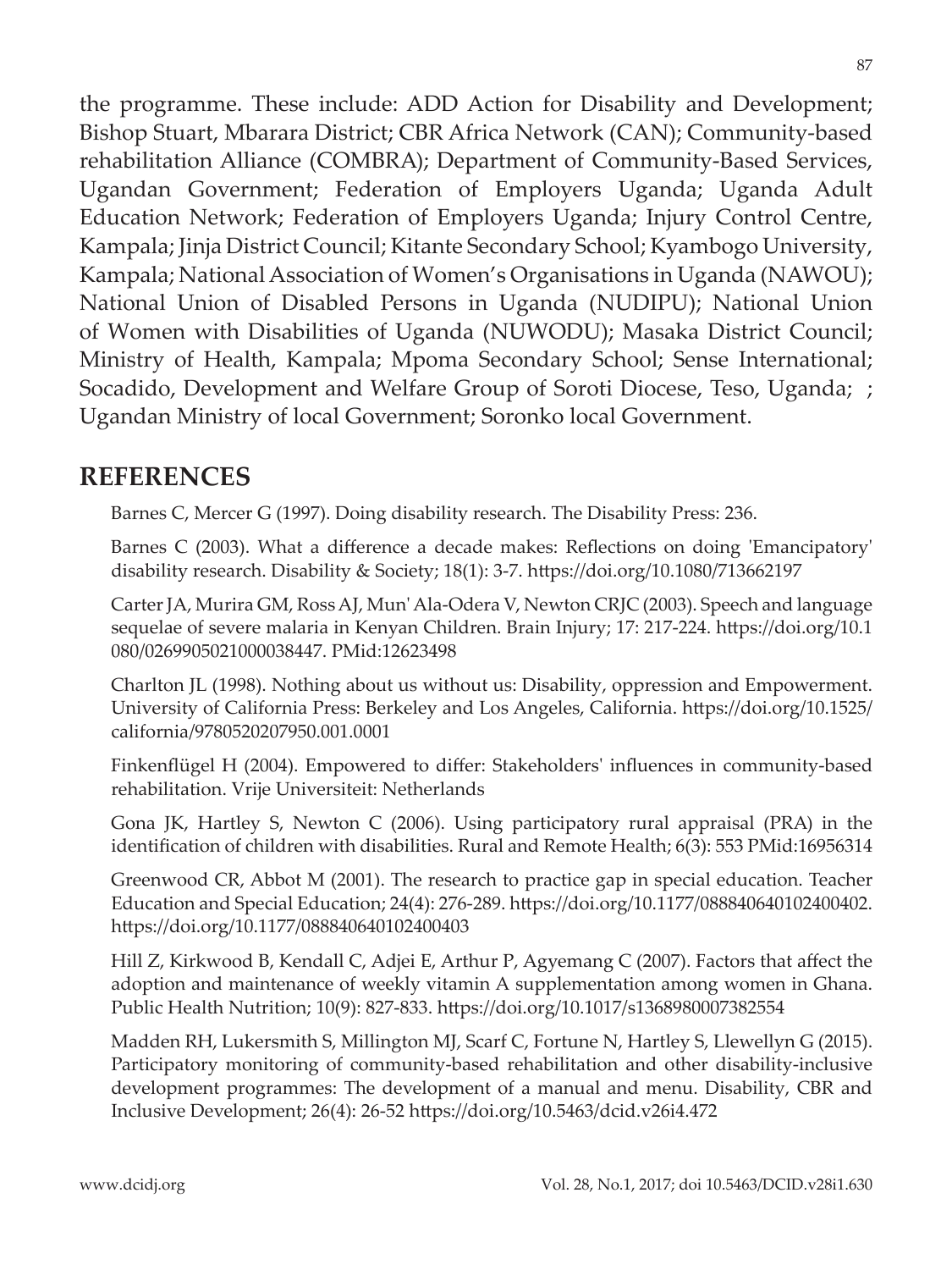Mmatli TO (2009). Translating disability–related research into evidence-based advocacy: The role of people with disabilities. Disability and Rehabilitation; 31(1): 14-22. https://doi. org/10.1080/09638280802280387. PMid:18946807

Oliver M (1992). Changing the social relations of research production? Disability, Handicap and Society; 7(2): 101-114. https://doi.org/10.1080/02674649266780141

United Nations (2006). UN Convention on the Rights of Persons with Disabilities Available from: http://www.un.org/disabilities/convention/conventionalfull.shtml [Accessed on 22 January 2016].

Werner D (1998). Nothing about us without us: Developing technologies for, by, and with disabled persons. Health Wrights Press: Palo Alto, California

World Health Organisation (2011). International classification of functioning, disability and health. Available from: www.who.int/classification/icf/en/ [Accessed on 21 January 2016]

World Health Organisation (2011). World report on disability. WHO: Geneva

Yousafzai AK, Lynch P, Gladstone M (2014). Moving beyond prevalence studies: Screening and interventions for children with disabilities in low- and middle-income countries. Archive of Disease in Childhood; 99: 840-848. https://doi.org/10.1136/archdischild-2012-302066. PMid:24647995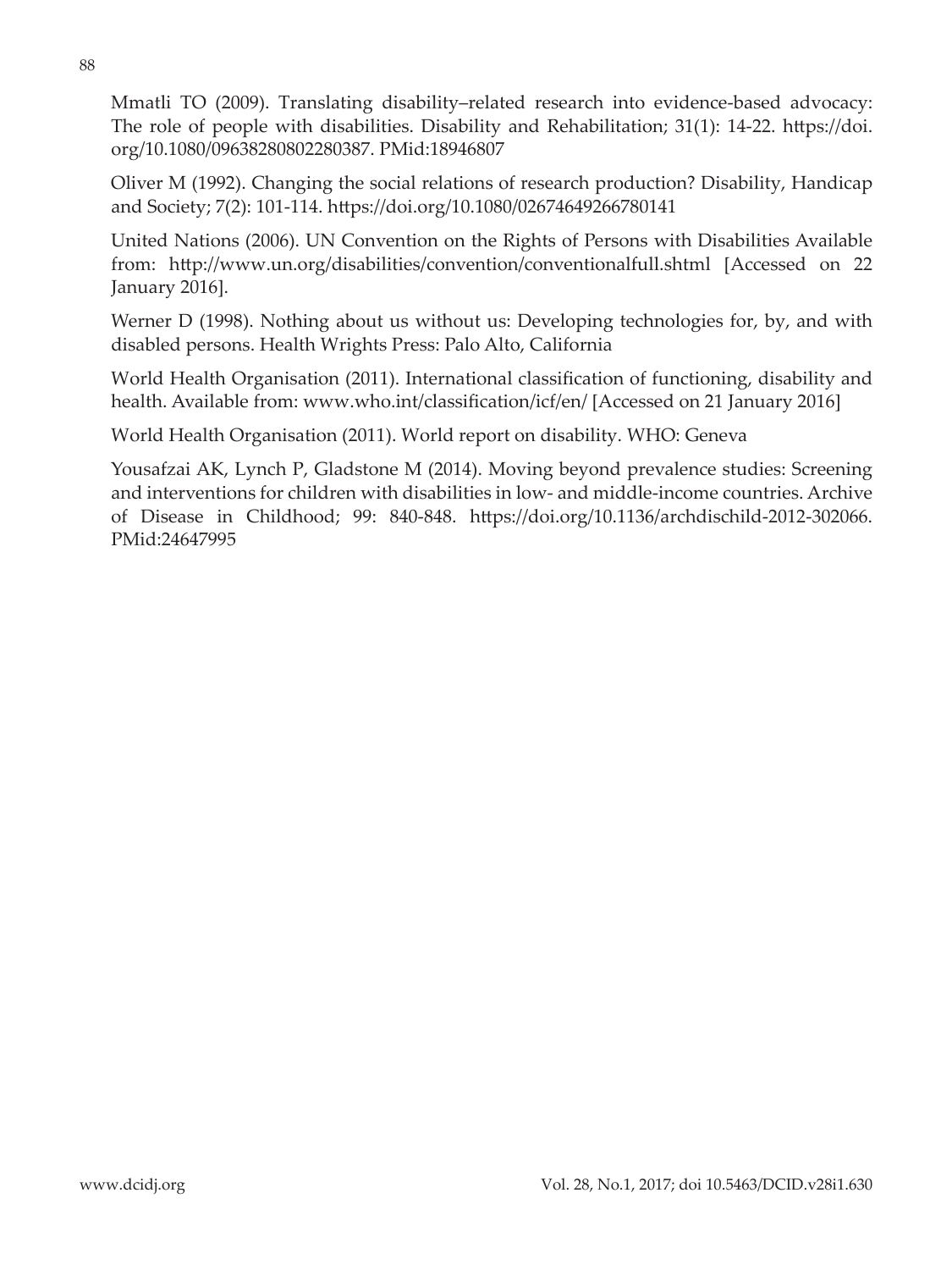# **Appendix 1**

### **CARD Progamme and Kyambogo University Checklist for Ethical Aspects of Research Projects**

Ethical approval is required from the CARD programme and Kyambogo University Ethics Research Committee before data collection can commence. The following checklist is a guide for the development of research projects which will follow the ethical practice required by this Ethics Committee and the CARD programme.

#### **The research project MUST:**

- Demonstrate that the researchers understand and respect the cultural viewpoints of research participants.
- $\div$  Explain how the subjects will be identified and describe what procedures will be made to avoid any harm when recruiting the subjects. If recruitment involves clinicians, managers or administrators for subject access, the reasons for this must be justified and the procedures to avoid harm to participants described.
- Specify who will collect the data and how fieldwork training and supervision will be provided to guarantee high quality of technical and ethical procedures.
- $\bullet$  Specify how the data will be analysed, reported and disseminated so that it will protect the participant individuals and institutions from harm, and will promote benefits to them and the population
- $\triangle$  Demonstrate that the study has a good chance of answering the research question(s) posed. The sample size should be justified. The timescale of the study must be shown to be adequate to achieve the aims and have sufficient funding to sustain.
- $\triangle$  State that No information about the individuals or institutions will be collected for pilot studies or the main study without their previous informed consent. Only the information that the subject agrees to provide can be collected. The term information refers to any data from individual records, questionnaires, interviews, photographs, videos, specimens (e.g., blood, urine) and other information about the individuals or institutions being studied.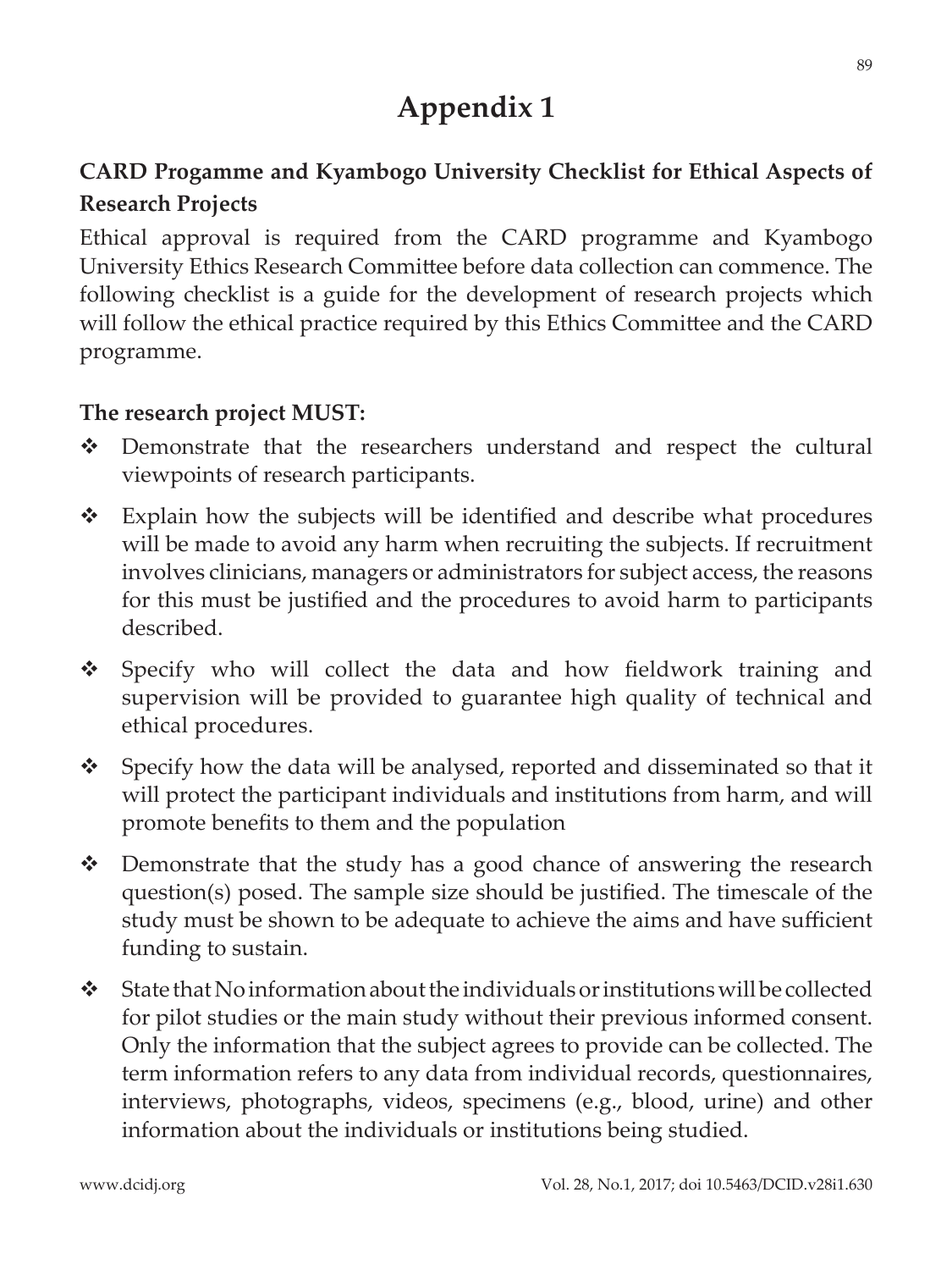Specify how the informed consent will be sought. Witnessed written consent is normally preferred, but verbal informed consent can be also accepted if clearly justified by the researchers in the research project. Where the subject is in a vulnerable position (such as a client in a hospital), witnessed written consent is essential. In cases where research subjects might be deemed not capable of giving informed consent (e.g., people with severe mental impairments; young children) the research proposal should describe and justify the procedures to be followed to protect their interests.

### **The project will include a section named ETHICAL ISSUES (usually less than 400 words)**

This section must summarise evidence of the following:

- $\triangle$  The research is socially relevant: Explain why the research questions (specific objectives) are relevant to improve the lives of persons with disabilities in Uganda and show in the literature review that these questions were not totally answered by previous studies. The project must also explain how the research procedures and results are expected to improve the lives of persons with disabilities and the overall society.
- \* The research is scientifically sound: The research design is scientifically strong to answer the proposed research questions.
- \* The research procedures are organised to protect the subjects and institutions being studied from harm, to protect their rights and welfare. The project must demonstrate that the researchers understand the culture of the participants and respect their views. This section must describe which procedures will be used for recruiting subjects and institutions, collecting information, analysing and disseminating the research findings, and whether these have potential to produce physical, emotional, social or economical harm to the institutions and subjects being studied. Then it describes how the research team will identify and handle these situations.
- \* The dissemination of the results is likely to promote improvement in the lives of persons with disabilities and their communities. Show evidence that the dissemination will be carried out by various organisations and will use various forms of dissemination. Examples are radio, television programmes, workshops, publication on the internet and in newspapers, presentation in congresses and scientific journals. The different forms of dissemination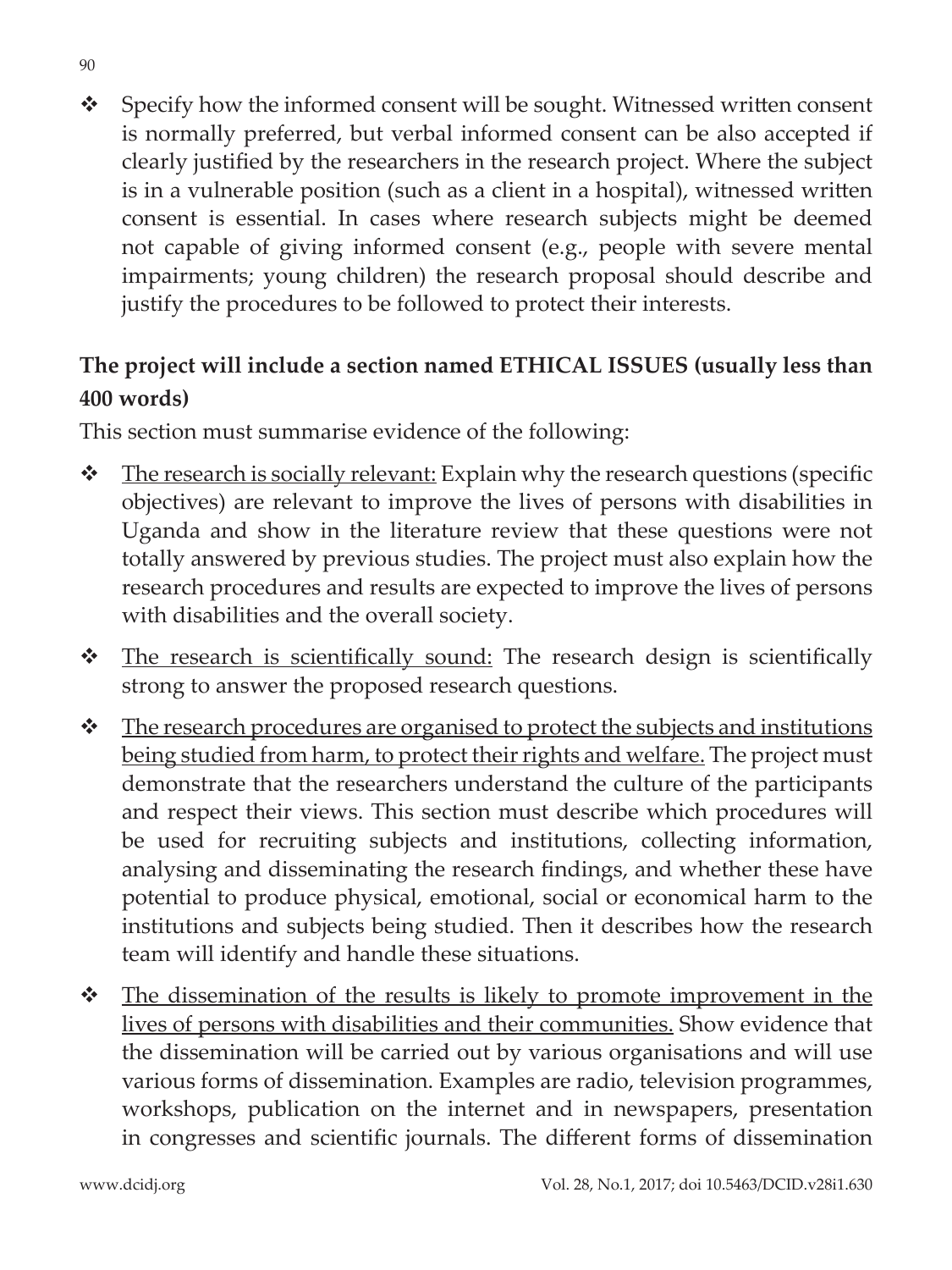are likely to reach: the community of people with disabilities and their families, health, educational and social workers, policymakers, NGOs and governmental organisations which directly or indirectly provide services which may benefit people with disabilities and also reach the scientific community of researchers and lecturers.

### **The research project must be accompanied by**

- $\triangleleft$  All questionnaires and framework of topics for in-depth interviews
- $\triangle$  A copy of the information sheet to the participants
- $\triangle$  A copy of the consent forms which will be read to the participants if verbal consent will be asked or signed by them if written informed consent will be used.
- There should be an explanation of what happens to individuals refusing to consent to the trial. It should be made clear that neither will refusal affect the standard of their care, nor will a withdrawal at any point. In the case of a randomised controlled trial, the information sheet should state what treatment the client will receive if they do not take part in the trial.

### **Guidelines for the information sheet**

- The heading of the information sheet and consent form must contain the title of the research, the name and contact details of both the lead researcher and the person responsible for obtaining information from that subject or institution.
- $\hat{\mathbf{v}}$  The information sheet must be written in the language used by the subjects (translations carefully checked) and in English. The text must be simple and use expressions commonly applied by the age group of the subjects in the region. (Technical jargon must be avoided.)
- $\hat{\mathbf{v}}$  The text usually begins by stating that the subject or institution is being invited to take part in a research project. The fieldworker asks permission to give or read to the person a text containing information about this research for the person to decide whether or not he or she would accept the invitation.
- $\cdot \cdot$  Then the text responds to the following questions that a person needs to know before deciding whether or not he/she will consent to participate in the study: